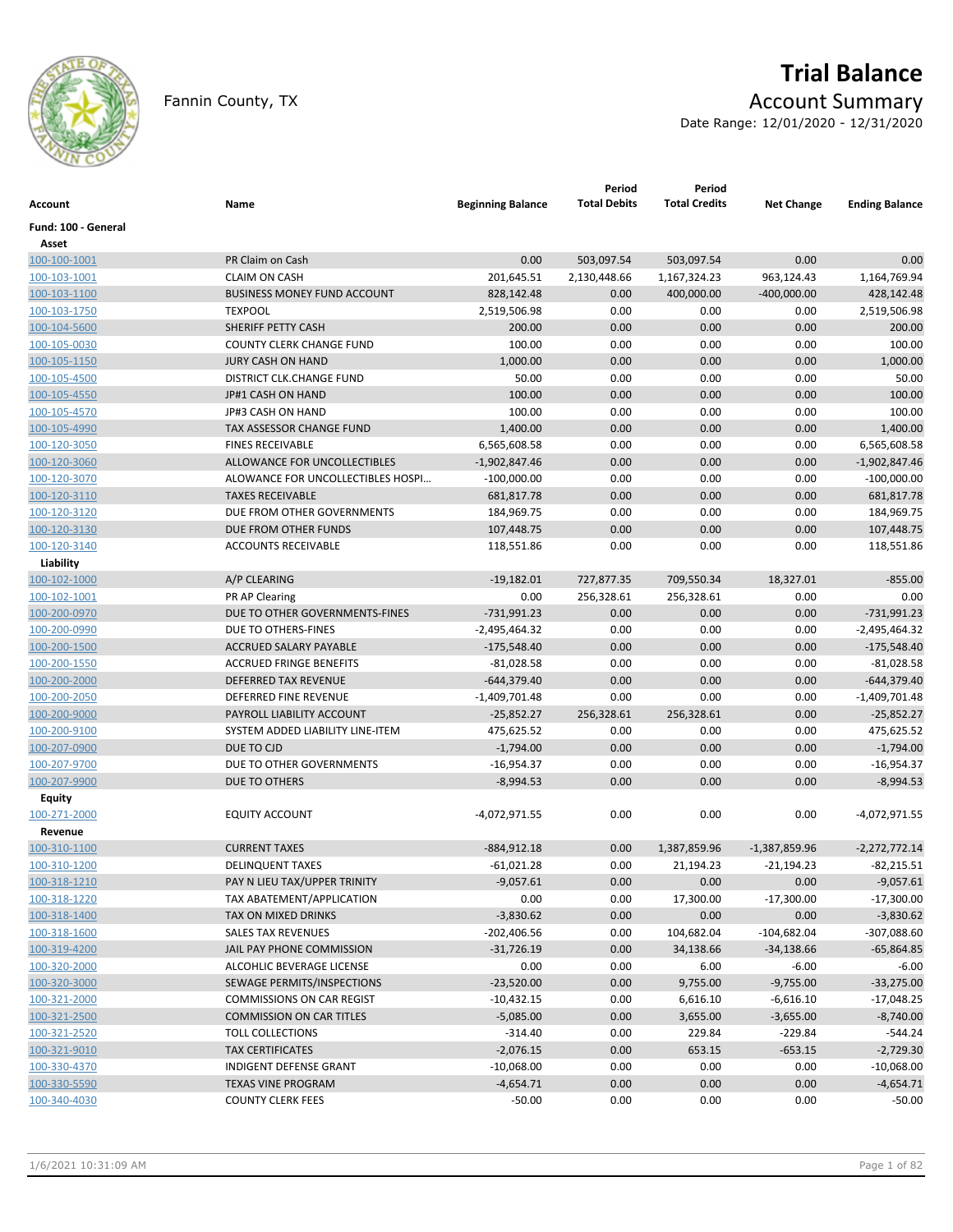|                              |                                            |                          | Period              | Period               |                   |                       |
|------------------------------|--------------------------------------------|--------------------------|---------------------|----------------------|-------------------|-----------------------|
| Account                      | Name                                       | <b>Beginning Balance</b> | <b>Total Debits</b> | <b>Total Credits</b> | <b>Net Change</b> | <b>Ending Balance</b> |
| 100-340-4750                 | <b>DISTRICT ATTORNEY FEES</b>              | $-2.00$                  | 0.00                | 2.00                 | $-2.00$           | $-4.00$               |
| 100-340-5510                 | <b>CONSTABLE PCT. 1 FEES</b>               | $-140.00$                | 0.00                | 70.00                | $-70.00$          | $-210.00$             |
| 100-340-5520                 | <b>CONSTABLE PCT. 2 FEES</b>               | $-140.00$                | 0.00                | 0.00                 | 0.00              | $-140.00$             |
| 100-340-5730                 | <b>BOND SUPERVISION FEES</b>               | $-7,610.00$              | 0.00                | 5,245.00             | $-5,245.00$       | $-12,855.00$          |
| 100-340-6520                 | <b>SUBDIVISION FEES</b>                    | $-1,000.00$              | 0.00                | 1,295.00             | $-1,295.00$       | $-2,295.00$           |
| 100-340-6530                 | ZONING APPLICATION FEES                    | 0.00                     | 0.00                | 150.00               | $-150.00$         | $-150.00$             |
| 100-340-6540                 | <b>FLOOD PLAIN FEES</b>                    | $-30.00$                 | 0.00                | 30.00                | $-30.00$          | $-60.00$              |
| 100-360-1000                 | <b>INTEREST EARNINGS</b>                   | $-285.73$                | 0.00                | 0.07                 | $-0.07$           | $-285.80$             |
| 100-360-1100                 | <b>INTEREST EARNINGS BUSINESS MONEY FU</b> | $-136.11$                | 0.00                | 0.00                 | 0.00              | $-136.11$             |
| 100-364-1630                 | SALE OF EQUIPMENT                          | $-5,210.00$              | 0.00                | 0.00                 | 0.00              | $-5,210.00$           |
| 100-370-1000                 | <b>KFYN-RADIO TOWER RENT</b>               | $-200.00$                | 0.00                | 200.00               | $-200.00$         | $-400.00$             |
| 100-370-1150                 | <b>RENT- VERIZON TOWER</b>                 | $-2,129.22$              | 0.00                | 1,064.61             | $-1,064.61$       | $-3,193.83$           |
| 100-370-1200                 | <b>CONTRIBUTION IHC TRUST</b>              | 0.00                     | 0.00                | 16,749.44            | $-16,749.44$      | $-16,749.44$          |
| 100-370-1300                 | <b>REFUNDS &amp; MISCELLANEOUS</b>         | $-10.00$                 | 0.00                | 6,741.25             | $-6,741.25$       | $-6,751.25$           |
| 100-370-1310                 | AUTOMOBILE INSURANCE LOSS PAYMEN           | 0.00                     | 0.00                | 16,168.69            | $-16,168.69$      | $-16,168.69$          |
| 100-370-1390                 | STATE JUROR REIMB.FEE                      | $-646.00$                | 0.00                | 0.00                 | 0.00              | $-646.00$             |
| 100-370-1420                 | <b>CULVERT PERMITTING PROCESS</b>          | $-150.00$                | 0.00                | 20.00                | $-20.00$          | $-170.00$             |
| 100-370-1421                 | ROW PERMIT APPLICATION                     | $-20.00$                 | 0.00                | 0.00                 | 0.00              | $-20.00$              |
| 100-370-1430                 | D.A.SALARY REIMB.                          | $-9,166.66$              | 0.00                | 0.00                 | 0.00              | $-9.166.66$           |
| 100-370-1460                 | SALE OF RECYCLED MATERIALS                 | 0.00                     | 0.00                | 29.40                | $-29.40$          | $-29.40$              |
| 100-370-1470                 | UTILITIES REIMBURSEMENT                    | 57.62                    | 0.00                | 960.08               | $-960.08$         | $-902.46$             |
| 100-370-1510                 | <b>ASST. DA LONGEVITY PAY</b>              | $-1,380.00$              | 0.00                | 0.00                 | 0.00              | $-1,380.00$           |
| 100-370-4100                 | CO CT AT LAW SUPPLEMENT                    | 0.00                     | 0.00                | 21,000.00            | $-21,000.00$      | $-21,000.00$          |
| 100-370-4170                 | <b>EMS ALLOCATION</b>                      | $-600,000.00$            | 0.00                | 0.00                 | 0.00              | $-600,000.00$         |
| 100-370-4530                 | REIMB.CEC ODYSSEY SAAS                     | $-6,020.50$              | 0.00                | 0.00                 | 0.00              | $-6,020.50$           |
| 100-370-5620                 | STATE REIMB.OFFENDER TRANSPORT             | 0.00                     | 0.00                | 6,537.00             | $-6,537.00$       | $-6,537.00$           |
| Expense                      |                                            |                          |                     |                      |                   |                       |
| 100-400-1010                 | SALARY ELECTED OFFICIAL                    | 12,918.90                | 5,167.56            | 0.00                 | 5,167.56          | 18,086.46             |
| 100-400-1050                 | <b>SALARY SECRETARY</b>                    | 5,927.10                 | 2,370.84            | 0.00                 | 2,370.84          | 8,297.94              |
| 100-400-2010                 | <b>SOCIAL SECURITY TAXES</b>               | 0.00                     | 250.74              | 0.00                 | 250.74            | 250.74                |
| 100-400-2020                 | <b>GROUP HEALTH INSURANCE</b>              | 2,090.96                 | 1,045.48            | 0.00                 | 1,045.48          | 3,136.44              |
| 100-400-2030                 | <b>RETIREMENT</b>                          | 2,269.11                 | 912.36              | 0.00                 | 912.36            | 3,181.47              |
| 100-400-2040                 | <b>WORKERS' COMPENSATION</b>               | 0.00                     | 144.04              | 0.00                 | 144.04            | 144.04                |
| 100-400-2050                 | <b>MEDICARE TAX</b>                        | 1,525.86                 | 368.02              | 0.00                 | 368.02            | 1,893.88              |
| 100-400-2250                 | <b>TRAVEL ALLOWANCE</b>                    | 700.00                   | 350.00              | 0.00                 | 350.00            | 1,050.00              |
| 100-400-3100                 | <b>OFFICE SUPPLIES</b>                     | 149.46                   | 0.00                | 0.00                 | 0.00              | 149.46                |
| 100-400-3110                 | POSTAGE                                    | 1.20                     | 0.00                | 0.00                 | 0.00              | 1.20                  |
| 100-400-4270                 | OUT OF COUNTY TRAVEL/TRAINING              | 50.00                    | 0.00                | 0.00                 | 0.00              | 50.00                 |
| 100-400-4680                 | <b>JUVENILE BOARD SALARY</b>               | 400.00                   | 200.00              | 0.00                 | 200.00            | 600.00                |
| 100-400-4810                 | <b>DUES</b>                                | 200.00                   | 0.00                | 0.00                 | 0.00              | 200.00                |
| 100-403-1010                 | SALARY ELECTED OFFICIAL                    | 11,199.60                | 4,479.84            | 0.00                 | 4,479.84          | 15,679.44             |
| 100-403-1030                 | SALALRY CHIEF DEPUTY                       | 0.00                     | 1,191.17            | 0.00                 | 1,191.17          | 1,191.17              |
| 100-403-1040                 | <b>SALARY DEPUTIES</b>                     | 32,673.85                | 11,862.91           | 0.00                 | 11,862.91         | 44,536.76             |
| 100-403-1070                 | SALARY PART-TIME                           | 3,552.00                 | 1,524.00            | 0.00                 | 1,524.00          | 5,076.00              |
| 100-403-2010                 | SOCIAL SECURITY TAXES                      | 0.00                     | 566.30              | 0.00                 | 566.30            | 566.30                |
| 100-403-2020                 | <b>GROUP HEALTH INSURANCE</b>              | 14,241.08                | 7,629.15            | 508.61               | 7,120.54          | 21,361.62             |
| 100-403-2030                 | RETIREMENT<br><b>WORKERS COMPENSATION</b>  | 5,591.47                 | 2,246.92            | 0.00                 | 2,246.92          | 7,838.39              |
| 100-403-2040<br>100-403-2050 | <b>MEDICARE TAX</b>                        | 0.00<br>3,522.98         | 353.98<br>841.28    | 0.00<br>0.00         | 353.98<br>841.28  | 353.98<br>4,364.26    |
| 100-403-3100                 | <b>OFFICE SUPPLIES</b>                     | 373.33                   | 418.62              | 0.00                 | 418.62            | 791.95                |
|                              | POSTAGE                                    | 136.00                   | 57.05               | 0.00                 | 57.05             | 193.05                |
| 100-403-3110<br>100-404-1090 | SALARY-ELECTION WORKERS                    | 508.00                   | 19,981.00           | 0.00                 | 19,981.00         | 20,489.00             |
| 100-404-2050                 | <b>MEDICARE TAX</b>                        | 4.79                     | 86.45               | 0.00                 | 86.45             | 91.24                 |
| 100-404-3100                 | <b>ELECTION SUPPLIES</b>                   | 2,473.85                 | 39.16               | 0.00                 | 39.16             | 2,513.01              |
| 100-404-3110                 | POSTAGE                                    | 949.08                   | 191.10              | 0.00                 | 191.10            | 1,140.18              |
| 100-404-4210                 | <b>ELECTION INTERNET</b>                   | 113.97                   | 113.97              | 0.00                 | 113.97            | 227.94                |
| 100-404-4270                 | ELECTION TRAVEL/TRAINING                   | 0.00                     | 104.63              | 0.00                 | 104.63            | 104.63                |
| 100-404-4300                 | <b>BIDS AND NOTICES</b>                    | 426.69                   | 0.00                | 0.00                 | 0.00              | 426.69                |
| 100-404-4420                 | PROFESSIONAL SERVICE/TRANSLATOR            | 62.50                    | 0.00                | 0.00                 | 0.00              | 62.50                 |
|                              |                                            |                          |                     |                      |                   |                       |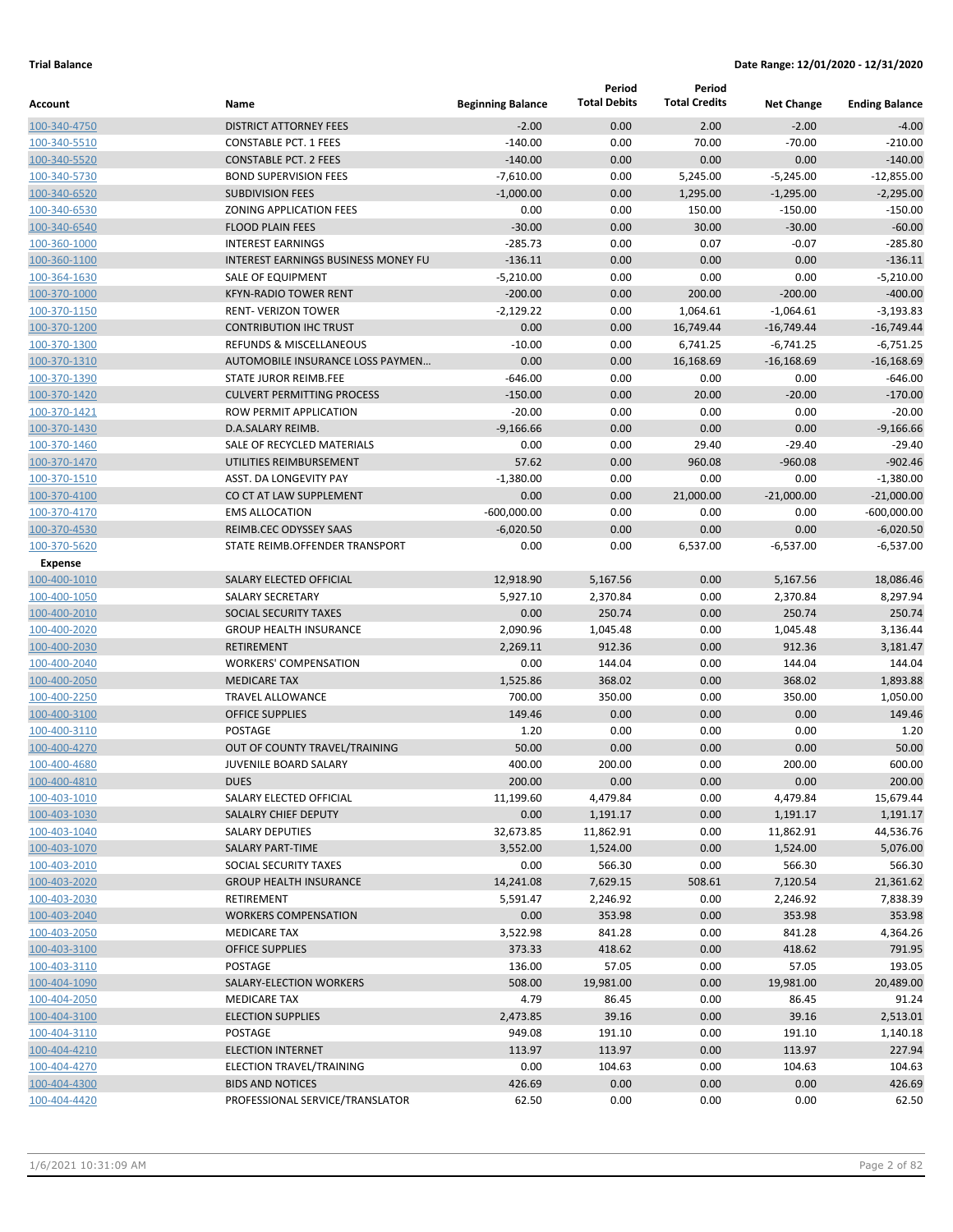|                              |                                                     |                          | Period<br><b>Total Debits</b> | Period<br><b>Total Credits</b> |                   |                       |
|------------------------------|-----------------------------------------------------|--------------------------|-------------------------------|--------------------------------|-------------------|-----------------------|
| Account                      | Name                                                | <b>Beginning Balance</b> |                               |                                | <b>Net Change</b> | <b>Ending Balance</b> |
| 100-404-4850                 | ELECTION MAINT. AGREEMENT                           | 14,661.00                | 0.00                          | 0.00                           | 0.00              | 14,661.00             |
| 100-405-1020                 | SALARY VETERANS' SERVICE OFFICER                    | 7,764.60                 | 3,105.84                      | 0.00                           | 3,105.84          | 10,870.44             |
| 100-405-2010                 | SOCIAL SECURITY TAXES                               | 0.00                     | 94.79                         | 0.00                           | 94.79             | 94.79                 |
| 100-405-2020                 | <b>GROUP HEALTH INSURANCE</b>                       | 2,034.44                 | 1,017.22                      | 0.00                           | 1,017.22          | 3,051.66              |
| 100-405-2030                 | <b>RETIREMENT</b>                                   | 915.45                   | 366.18<br>57.93               | 0.00<br>0.00                   | 366.18<br>57.93   | 1,281.63<br>57.93     |
| 100-405-2040                 | <b>WORKERS' COMPENSATION</b><br><b>MEDICARE TAX</b> | 0.00<br>586.64           | 139.13                        | 0.00                           | 139.13            | 725.77                |
| 100-405-2050<br>100-405-3100 | <b>OFFICE SUPPLIES</b>                              | 0.00                     | 112.73                        | 0.00                           | 112.73            | 112.73                |
| 100-406-1020                 | SALARY-EMERGENCY MANAGEMENT CO                      | 6,389.05                 | 2,555.62                      | 0.00                           | 2,555.62          | 8,944.67              |
| 100-406-2010                 | SOCIAL SECURITY TAXES                               | 0.00                     | 79.22                         | 0.00                           | 79.22             | 79.22                 |
| 100-406-2020                 | <b>GROUP HEALTH INSURANCE</b>                       | 4,068.88                 | 1,017.22                      | 0.00                           | 1,017.22          | 5.086.10              |
| 100-406-2030                 | <b>RETIREMENT</b>                                   | 753.25                   | 301.30                        | 0.00                           | 301.30            | 1,054.55              |
| 100-406-2040                 | <b>WORKERS' COMPENSATION</b>                        | 0.00                     | 48.42                         | 0.00                           | 48.42             | 48.42                 |
| 100-406-2050                 | <b>MEDICARE TAX</b>                                 | 488.75                   | 116.28                        | 0.00                           | 116.28            | 605.03                |
| 100-406-3100                 | <b>OFFICE SUPPLIES</b>                              | 0.00                     | 59.99                         | 0.00                           | 59.99             | 59.99                 |
| 100-406-3300                 | AUTO EXPENSE-GAS & OIL                              | 131.73                   | 0.00                          | 0.00                           | 0.00              | 131.73                |
| 100-406-4210                 | <b>EMERGENCY INTERNET</b>                           | 38.03                    | 37.99                         | 0.00                           | 37.99             | 76.02                 |
| 100-406-4870                 | <b>TRAILER/AUTO INSURANCE</b>                       | 619.00                   | 0.00                          | 0.00                           | 0.00              | 619.00                |
| 100-406-4890                 | CODE RED EARLY WARNING SYSTEM                       | 13,406.40                | 0.00                          | 0.00                           | 0.00              | 13,406.40             |
| 100-409-2040                 | <b>WORKERS' COMPENSATION</b>                        | 0.00                     | 365.35                        | 0.00                           | 365.35            | 365.35                |
| 100-409-4040                 | <b>911 EMERGENCY SERVICE</b>                        | 2,229.25                 | 0.00                          | 0.00                           | 0.00              | 2,229.25              |
| 100-409-4060                 | <b>TAX APPRAISAL DISTRICT</b>                       | 0.00                     | 188,936.00                    | 0.00                           | 188,936.00        | 188,936.00            |
| 100-409-4300                 | <b>BIDS &amp; NOTICES</b>                           | 211.90                   | 47.78                         | 0.00                           | 47.78             | 259.68                |
| 100-409-4810                 | <b>DUES</b>                                         | 1,638.67                 | 962.00                        | 0.00                           | 962.00            | 2,600.67              |
| 100-409-4830                 | PUBLIC OFFICIALS INS.                               | 14,225.80                | 0.00                          | 0.00                           | 0.00              | 14,225.80             |
| 100-409-4840                 | <b>GENERAL LIABILITY INSURANCE</b>                  | 7,252.00                 | 0.00                          | 0.00                           | 0.00              | 7,252.00              |
| 100-409-4890                 | <b>COURT COSTS/ARREST FEES</b>                      | 109.80                   | 84.18                         | 0.00                           | 84.18             | 193.98                |
| 100-409-4940                 | TCEQ PERMITS ENVIRONMENTAL DEV                      | 890.00                   | 0.00                          | 0.00                           | 0.00              | 890.00                |
| 100-409-4990                 | <b>BANK SERVICE FEES</b>                            | 1,400.00                 | 751.00                        | 0.00                           | 751.00            | 2,151.00              |
| 100-410-1010                 | SALARY ELECTED OFFICIAL                             | 32,115.40                | 12,846.16                     | 0.00                           | 12,846.16         | 44,961.56             |
| 100-410-1030                 | <b>SALARY COURT COORDINATOR</b>                     | 6,299.85                 | 2,519.92                      | 0.00                           | 2,519.92          | 8,819.77              |
| 100-410-1100                 | <b>SALARY COURT REPORTER</b>                        | 12,993.50                | 5,197.40                      | 0.00                           | 5,197.40          | 18,190.90             |
| 100-410-1300                 | <b>BAILIFF</b>                                      | 7,859.34                 | 3,143.72                      | 0.00                           | 3,143.72          | 11,003.06             |
| 100-410-2010                 | SOCIAL SECURITY TAXES                               | 0.00                     | 329.32                        | 0.00                           | 329.32            | 329.32                |
| 100-410-2020                 | <b>GROUP HEALTH INSURANCE</b>                       | 7,181.16                 | 3,590.58                      | 0.00                           | 3,590.58          | 10,771.74             |
| 100-410-2030                 | RETIREMENT                                          | 7,009.91                 | 2,806.18                      | 0.00                           | 2,806.18          | 9,816.09              |
| 100-410-2040                 | <b>WORKERS COMPENSATION</b>                         | 0.00                     | 445.61                        | 0.00                           | 445.61            | 445.61                |
| 100-410-2050                 | <b>MEDICARE TAX</b>                                 | 3,379.16                 | 672.52                        | 0.00                           | 672.52            | 4,051.68              |
| 100-410-3150                 | <b>COPIER RENTAL</b>                                | 101.68                   | 104.94                        | 0.00                           | 104.94            | 206.62                |
| 100-410-4240                 | <b>INDIGENT ATTORNEY FEES</b>                       | 1,675.00                 | 4,175.00                      | 175.00                         | 4,000.00          | 5,675.00              |
| 100-410-4250                 | PROFESSIONAL SERVICES                               | 770.00                   | 0.00                          | 0.00                           | 0.00              | 770.00                |
| 100-410-4680                 | JUVENILE BOARD SALARY                               | 400.00                   | 200.00                        | 0.00                           | 200.00            | 600.00                |
| 100-410-5740                 | <b>TECHNOLOGY</b><br><b>JURY POSTAGE</b>            | 2,220.00<br>323.75       | 0.00<br>320.00                | 0.00<br>0.00                   | 0.00<br>320.00    | 2,220.00<br>643.75    |
| 100-425-3110<br>100-425-3140 | PETIT JURY EXPENSE                                  | 310.00                   | 0.00                          | 0.00                           | 0.00              | 310.00                |
| 100-425-4220                 | REGIONAL INDIGENT DEFENSE PROGRAM                   | 14,461.00                | 0.00                          | 0.00                           | 0.00              | 14,461.00             |
| 100-425-4660                 | <b>AUTOPSIES</b>                                    | 7,056.25                 | 2,136.25                      | 0.00                           | 2,136.25          | 9,192.50              |
| 100-435-1030                 | SALARY COURT COORDINATOR                            | 7,302.57                 | 2,921.03                      | 0.00                           | 2,921.03          | 10,223.60             |
| 100-435-1100                 | <b>SALARY COURT REPORTER</b>                        | 16,530.75                | 6,815.58                      | 0.00                           | 6,815.58          | 23,346.33             |
| 100-435-1300                 | <b>BAILIFF</b>                                      | 8,037.90                 | 3,215.16                      | 0.00                           | 3,215.16          | 11,253.06             |
| 100-435-2010                 | <b>SOCIAL SECURITY</b>                              | 0.00                     | 380.76                        | 0.00                           | 380.76            | 380.76                |
| 100-435-2020                 | <b>GROUP HEALTH INSURANCE</b>                       | 6,103.32                 | 3,051.66                      | 0.00                           | 3,051.66          | 9,154.98              |
| 100-435-2030                 | RETIREMENT                                          | 3,828.36                 | 1,562.39                      | 0.00                           | 1,562.39          | 5,390.75              |
| 100-435-2040                 | <b>WORKERS COMPENSATION</b>                         | 0.00                     | 241.57                        | 0.00                           | 241.57            | 241.57                |
| 100-435-2050                 | <b>MEDICARE TAX</b>                                 | 2,558.61                 | 558.86                        | 0.00                           | 558.86            | 3,117.47              |
| 100-435-3100                 | OFFICE SUPPLIES                                     | 195.06                   | 0.00                          | 0.00                           | 0.00              | 195.06                |
| 100-435-3110                 | <b>POSTAGE</b>                                      | 0.00                     | 2.80                          | 0.00                           | 2.80              | 2.80                  |
| 100-435-3120                 | <b>DISTRICT JURY SUPPLIES</b>                       | 82.41                    | 86.77                         | 0.00                           | 86.77             | 169.18                |
| 100-435-3520                 | <b>GPS/SCRAM MONITORS</b>                           | 0.00                     | 948.00                        | 0.00                           | 948.00            | 948.00                |
|                              |                                                     |                          |                               |                                |                   |                       |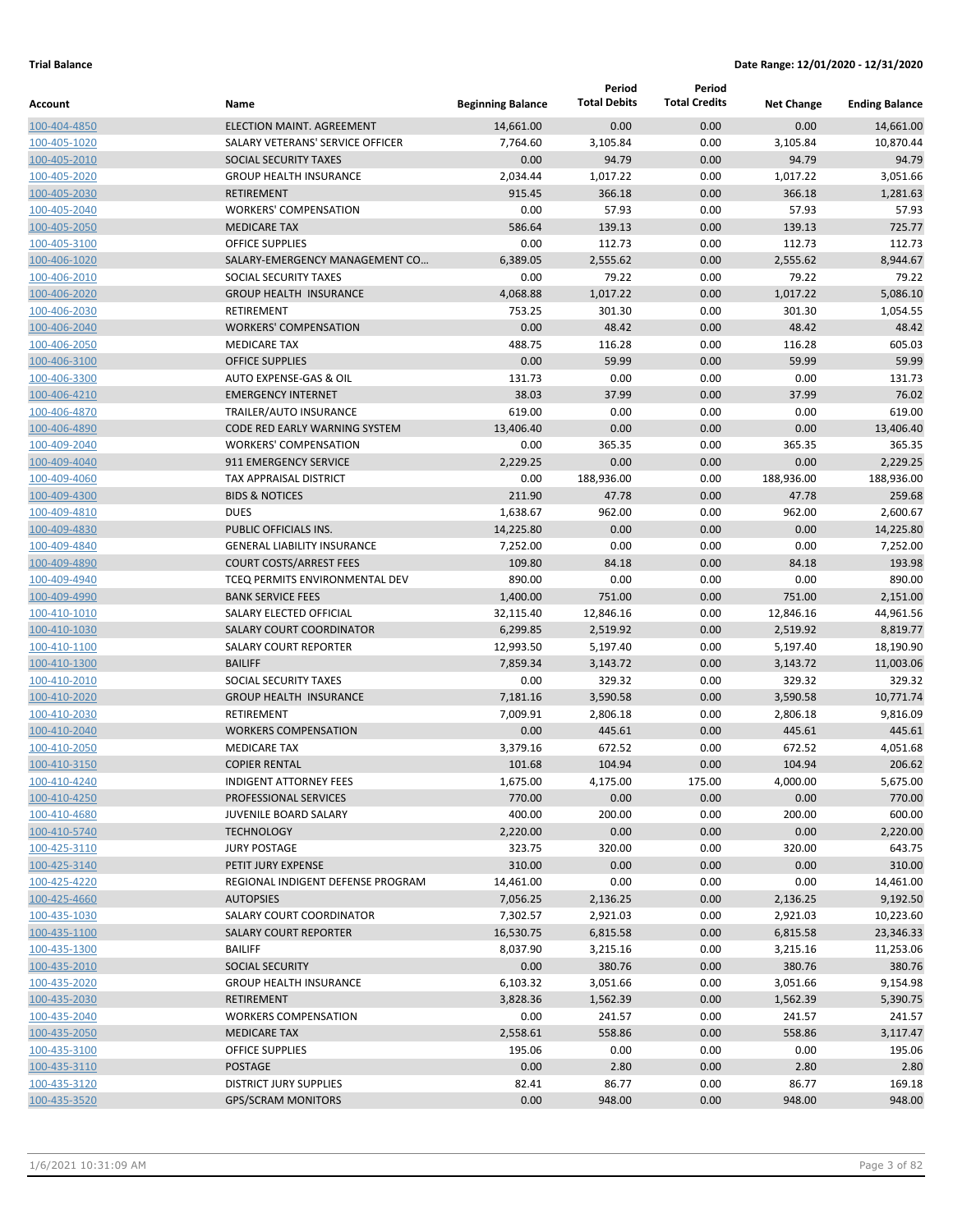|                              |                                                |                          | Period              | Period               |                   |                       |
|------------------------------|------------------------------------------------|--------------------------|---------------------|----------------------|-------------------|-----------------------|
| Account                      | Name                                           | <b>Beginning Balance</b> | <b>Total Debits</b> | <b>Total Credits</b> | <b>Net Change</b> | <b>Ending Balance</b> |
| 100-435-4270                 | OUT OF CO TRAVEL/TRAINING                      | 0.00                     | 65.00               | 0.00                 | 65.00             | 65.00                 |
| 100-435-4320                 | <b>ATTORNEY FEES JUVENILE</b>                  | 0.00                     | 1,817.50            | 0.00                 | 1,817.50          | 1,817.50              |
| 100-435-4360                 | <b>ATTORNEY FEES- CPS CASES</b>                | 16,075.00                | 24,572.00           | 0.00                 | 24,572.00         | 40,647.00             |
| 100-435-4370                 | <b>ATTORNEY FEES</b>                           | 12,291.97                | 12,399.15           | 0.00                 | 12,399.15         | 24,691.12             |
| 100-435-4380                 | <b>COURT REPORTER EXPENSE</b>                  | 1,947.50                 | 0.00                | 0.00                 | 0.00              | 1,947.50              |
| 100-435-4420                 | OTHER PROFESSIONAL SERV.                       | 2,637.50                 | 0.00                | 0.00                 | 0.00              | 2,637.50              |
| 100-435-4530                 | <b>COMPUTER SOFTWARE</b>                       | 512.50                   | 0.00                | 0.00                 | 0.00              | 512.50                |
| 100-435-4680                 | <b>JUVENILE BOARD SALARY</b>                   | 600.00                   | 300.00              | 0.00                 | 300.00            | 900.00                |
| 100-450-1010                 | SALARY ELECTED OFFICIAL                        | 11,299.60                | 4,519.84            | 0.00                 | 4,519.84          | 15,819.44             |
| 100-450-1030                 | <b>SALARY CHIEF DEPUTY</b>                     | 7,901.27                 | 3,160.51            | 0.00                 | 3,160.51          | 11,061.78             |
| 100-450-1040                 | <b>SALARIES DEPUTIES</b>                       | 33,429.93                | 13,371.98           | 0.00                 | 13,371.98         | 46,801.91             |
| 100-450-1070                 | <b>SALARY PART-TIME</b>                        | 3,480.00                 | 1,716.00            | 0.00                 | 1,716.00          | 5,196.00              |
| 100-450-2010                 | SOCIAL SECURITY TAXES                          | 0.00                     | 673.75              | 0.00                 | 673.75            | 673.75                |
| 100-450-2020                 | <b>GROUP HEALTH INSURANCE</b>                  | 15,916.08                | 7,958.04            | 0.00                 | 7,958.04          | 23,874.12             |
| 100-450-2030                 | RETIREMENT                                     | 6,615.44                 | 2,684.37            | 0.00                 | 2,684.37          | 9,299.81              |
| 100-450-2040                 | <b>WORKERS COMPENSATION</b>                    | 0.00                     | 435.63              | 0.00                 | 435.63            | 435.63                |
| 100-450-2050                 | <b>MEDICARE TAX</b>                            | 4,078.20                 | 964.11              | 0.00                 | 964.11            | 5,042.31              |
| 100-450-3100                 | <b>OFFICE SUPPLIES</b>                         | 663.23                   | 467.29              | 0.00                 | 467.29            | 1,130.52              |
| 100-450-3110                 | POSTAGE                                        | 131.40                   | 260.50              | 0.00                 | 260.50            | 391.90                |
| 100-450-4270                 | OUT OF COUNTY TRAVEL/TRAINING                  | 1,497.83                 | 0.00                | 0.00                 | 0.00              | 1,497.83              |
| 100-450-4810                 | <b>DUES</b>                                    | 0.00                     | 175.00              | 0.00                 | 175.00            | 175.00                |
| 100-450-5720                 | <b>OFFICE EQUIPMENT</b>                        | 179.97                   | 18.68               | 0.00                 | 18.68             | 198.65                |
| 100-455-1010                 | SALARY ELECTED OFFICIAL                        | 8,654.50                 | 3,461.80            | 0.00                 | 3,461.80          | 12,116.30             |
| 100-455-1030                 | <b>SALARY CHIEF DEPUTY</b>                     | 7,679.65                 | 3,071.87            | 0.00                 | 3,071.87          | 10,751.52             |
| 100-455-1040                 | <b>SALARY DEPUTY</b>                           | 5,415.61                 | 2,166.24            | 0.00                 | 2,166.24          | 7,581.85              |
| 100-455-2010                 | <b>SOCIAL SECURITY TAXES</b>                   | 0.00                     | 272.90              | 0.00                 | 272.90            | 272.90                |
| 100-455-2020                 | <b>GROUP HEALTH INSURANCE</b>                  | 4,073.96                 | 2,036.98            | 0.00                 | 2,036.98          | 6,110.94              |
| 100-455-2030                 | <b>RETIREMENT</b>                              | 2,564.30                 | 1,025.72            | 0.00                 | 1,025.72          | 3,590.02              |
| 100-455-2040                 | <b>WORKERS' COMPENSATION</b>                   | 0.00                     | 158.22              | 0.00                 | 158.22            | 158.22                |
| 100-455-2050                 | <b>MEDICARE TAX</b>                            | 1,679.70                 | 400.57              | 0.00                 | 400.57            | 2,080.27              |
| 100-455-2250                 | <b>TRAVEL ALLOWANCE</b>                        | 400.00                   | 200.00              | 0.00                 | 200.00            | 600.00                |
| 100-455-3100                 | <b>OFFICE SUPPLIES</b>                         | 58.16                    | 0.00                | 0.00                 | 0.00              | 58.16                 |
| 100-455-3110                 | POSTAGE                                        | 45.80                    | 42.60               | 0.00                 | 42.60             | 88.40                 |
| 100-455-5720                 | <b>OFFICE EQUIPMENT</b>                        | 0.00                     | 27.99               | 0.00                 | 27.99             | 27.99                 |
| 100-456-1010                 | SALARY ELECTED OFFICIAL                        | 8,654.50                 | 3,461.80            | 0.00                 | 3,461.80          | 12,116.30             |
| 100-456-1030                 | <b>SALARY CHIEF DEPUTY</b>                     | 7,900.96                 | 3,160.40            | 0.00                 | 3,160.40          | 11,061.36             |
| 100-456-2010                 | SOCIAL SECURITY TAXES                          | 0.00                     | 211.49              | 0.00                 | 211.49            | 211.49                |
| 100-456-2020                 | <b>GROUP HEALTH INSURANCE</b>                  | 4,065.08                 | 2,032.54            | 0.00                 | 2,032.54          | 6,097.62              |
| 100-456-2030                 | <b>RETIREMENT</b>                              | 1,951.88                 | 780.76              | 0.00                 | 780.76            | 2,732.64              |
| 100-456-2040                 | <b>WORKERS' COMPENSATION</b>                   | 0.00                     | 123.51              | 0.00                 | 123.51            | 123.51                |
| 100-456-2050<br>100-456-2250 | <b>MEDICARE TAX</b><br><b>TRAVEL ALLOWANCE</b> | 1,297.10<br>400.00       | 310.41<br>200.00    | 0.00<br>0.00         | 310.41<br>200.00  | 1,607.51<br>600.00    |
| 100-456-3100                 | <b>OFFICE SUPPLIES</b>                         | 234.57                   | 0.00                | 0.00                 | 0.00              | 234.57                |
| 100-456-4210                 | <b>INTERNET</b>                                | 163.90                   | 81.95               | 0.00                 | 81.95             | 245.85                |
| 100-456-4600                 | <b>OFFICE RENTAL</b>                           | 700.00                   | 350.00              | 0.00                 | 350.00            | 1,050.00              |
| 100-456-4800                 | <b>BOND</b>                                    | 0.00                     | 100.00              | 0.00                 | 100.00            | 100.00                |
| 100-456-5910                 | <b>ONLINE RESEARCH</b>                         | 93.73                    | 0.00                | 0.00                 | 0.00              | 93.73                 |
| 100-457-1010                 | SALARY ELECTED OFFICIAL                        | 8,654.50                 | 3,461.80            | 0.00                 | 3,461.80          | 12,116.30             |
| 100-457-1030                 | SALARY CHIEF DEPUTY                            | 5,484.61                 | 2,193.85            | 0.00                 | 2,193.85          | 7,678.46              |
| 100-457-2010                 | SOCIAL SECURITY TAXES                          | 0.00                     | 181.53              | 0.00                 | 181.53            | 181.53                |
| 100-457-2020                 | <b>GROUP HEALTH INSURANCE</b>                  | 4,068.88                 | 2,034.44            | 0.00                 | 2,034.44          | 6,103.32              |
| 100-457-2030                 | RETIREMENT                                     | 1,667.00                 | 666.80              | 0.00                 | 666.80            | 2,333.80              |
| 100-457-2040                 | <b>WORKERS' COMPENSATION</b>                   | 0.00                     | 105.48              | 0.00                 | 105.48            | 105.48                |
| 100-457-2050                 | MEDICARE TAX                                   | 1,112.30                 | 266.45              | 0.00                 | 266.45            | 1,378.75              |
| 100-457-2250                 | TRAVEL ALLOWANCE                               | 400.00                   | 200.00              | 0.00                 | 200.00            | 600.00                |
| 100-457-3100                 | <b>OFFICE SUPPLIES</b>                         | 33.98                    | 0.00                | 0.00                 | 0.00              | 33.98                 |
| 100-457-4210                 | <b>INTERNET</b>                                | 37.99                    | 37.99               | 0.00                 | 37.99             | 75.98                 |
| 100-475-1011                 | DA. SALARY SUPPLEMENT                          | 1,301.90                 | 520.76              | 0.00                 | 520.76            | 1,822.66              |
| 100-475-1012                 | DA SALARY REIMB. GC CH 46                      | 5,288.45                 | 2,115.38            | 0.00                 | 2,115.38          | 7,403.83              |
|                              |                                                |                          |                     |                      |                   |                       |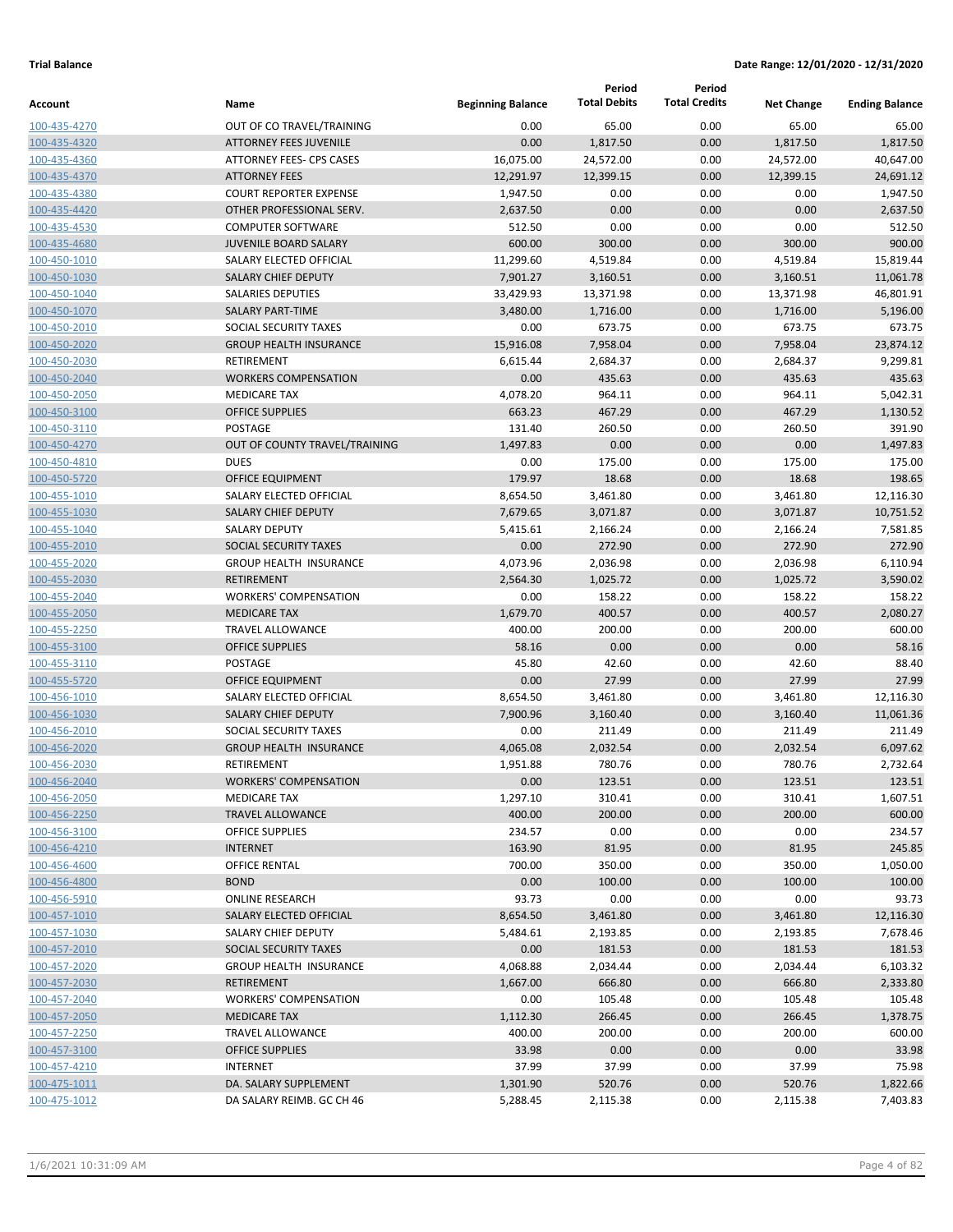|                              |                                                    |                          | Period<br><b>Total Debits</b> | Period<br><b>Total Credits</b> |                       |                        |
|------------------------------|----------------------------------------------------|--------------------------|-------------------------------|--------------------------------|-----------------------|------------------------|
| Account                      | Name                                               | <b>Beginning Balance</b> |                               |                                | <b>Net Change</b>     | <b>Ending Balance</b>  |
| 100-475-1030                 | SALARY ASSISTANT D.A.                              | 58,967.29                | 23,819.04                     | 0.00                           | 23,819.04             | 82,786.33              |
| 100-475-1031                 | <b>INVESTIGATOR</b>                                | 11,916.09                | 4,766.43                      | 0.00                           | 4,766.43              | 16,682.52              |
| 100-475-1032                 | <b>ASST. DA LONGEVITY PAY</b>                      | 1,010.00                 | 480.00                        | 0.00                           | 480.00                | 1,490.00               |
| 100-475-1050                 | SALARIES SECRETARIES                               | 35,473.95                | 14,189.58                     | 0.00                           | 14,189.58             | 49,663.53              |
| 100-475-1051                 | <b>DISCOVERY CLERK</b>                             | 7,256.00                 | 2,902.40                      | 0.00                           | 2,902.40              | 10,158.40              |
| 100-475-1070                 | <b>SALARY PART-TIME</b>                            | 3,126.00                 | 1,704.00                      | 0.00                           | 1,704.00              | 4,830.00               |
| 100-475-2010                 | SOCIAL SECURITY TAXES                              | 0.00                     | 1,516.36                      | 0.00                           | 1,516.36              | 1,516.36               |
| 100-475-2020<br>100-475-2030 | <b>GROUP HEALTH INSURANCE</b><br><b>RETIREMENT</b> | 22,082.32<br>14,660.91   | 11,041.24<br>5,954.30         | 0.00<br>0.00                   | 11,041.24<br>5,954.30 | 33,123.56<br>20,615.21 |
| 100-475-2040                 | <b>WORKERS' COMPENSATION</b>                       | 0.00                     | 601.99                        | 0.00                           | 601.99                | 601.99                 |
| 100-475-2050                 | <b>MEDICARE TAX</b>                                | 9,266.33                 | 2,224.13                      | 0.00                           | 2,224.13              | 11,490.46              |
| 100-475-2250                 | <b>TRAVEL ALLOWANCE</b>                            | 510.00                   | 255.00                        | 0.00                           | 255.00                | 765.00                 |
| 100-475-3100                 | <b>OFFICE SUPPLIES</b>                             | 1,421.64                 | 42.99                         | 0.00                           | 42.99                 | 1,464.63               |
| 100-475-3110                 | POSTAGE                                            | 129.70                   | 127.06                        | 6.95                           | 120.11                | 249.81                 |
| 100-475-3130                 | <b>GRAND JURY EXPENSE</b>                          | 400.00                   | 1,270.00                      | 0.00                           | 1,270.00              | 1,670.00               |
| 100-475-3150                 | <b>COPIER EXPENSE</b>                              | 107.22                   | 107.12                        | 0.00                           | 107.12                | 214.34                 |
| 100-475-4270                 | OUT OF COUNTY TRAVEL/TRAINING                      | 104.17                   | 267.25                        | 0.00                           | 267.25                | 371.42                 |
| 100-475-4350                 | PRINTING                                           | 198.20                   | 0.00                          | 0.00                           | 0.00                  | 198.20                 |
| 100-475-4380                 | <b>CT.REPORTER-TRANSCRIPTS</b>                     | 121.00                   | 0.00                          | 0.00                           | 0.00                  | 121.00                 |
| 100-475-4800                 | <b>BOND</b>                                        | 0.00                     | 276.50                        | 0.00                           | 276.50                | 276.50                 |
| 100-475-4810                 | <b>DUES</b>                                        | 60.00                    | 75.00                         | 0.00                           | 75.00                 | 135.00                 |
| 100-475-5910                 | <b>ONLINE RESEARCH</b>                             | 738.64                   | 756.37                        | 0.00                           | 756.37                | 1,495.01               |
| 100-495-1020                 | SALARY APPOINTED OFFICIAL                          | 14,188.15                | 5,675.26                      | 0.00                           | 5,675.26              | 19,863.41              |
| 100-495-1030                 | SALARIES ASSISTANTS                                | 28,876.58                | 11,588.61                     | 0.00                           | 11,588.61             | 40,465.19              |
| 100-495-2010                 | SOCIAL SECURITY TAXES                              | 0.00                     | 475.21                        | 0.00                           | 475.21                | 475.21                 |
| 100-495-2020                 | <b>GROUP HEALTH INSURANCE</b>                      | 8,137.76                 | 4,068.88                      | 0.00                           | 4,068.88              | 12,206.64              |
| 100-495-2030                 | <b>RETIREMENT</b>                                  | 5,077.40                 | 2,035.43                      | 0.00                           | 2,035.43              | 7,112.83               |
| 100-495-2040                 | <b>WORKERS COMPENSATION</b>                        | 0.00                     | 321.29                        | 0.00                           | 321.29                | 321.29                 |
| 100-495-2050                 | <b>MEDICARE TAX</b>                                | 3,000.63                 | 700.40                        | 0.00                           | 700.40                | 3,701.03               |
| 100-495-3100                 | <b>OFFICE SUPPLIES</b>                             | 49.72                    | 0.00                          | 0.00                           | 0.00                  | 49.72                  |
| 100-495-4800                 | <b>BOND</b>                                        | 186.00                   | 93.00                         | 0.00                           | 93.00                 | 279.00                 |
| 100-495-4810                 | <b>DUES</b>                                        | 0.00                     | 340.00                        | 0.00                           | 340.00                | 340.00                 |
| 100-496-1020                 | SALARY PURCHASING AGENT                            | 10,241.31                | 4,096.52                      | 0.00                           | 4,096.52              | 14,337.83              |
| 100-496-2010                 | SOCIAL SECURITY TAXES                              | 0.00                     | 124.91                        | 0.00                           | 124.91                | 124.91                 |
| 100-496-2020                 | <b>GROUP HEALTH INSURANCE</b>                      | 2,034.44                 | 1,017.22                      | 0.00                           | 1,017.22              | 3,051.66               |
| 100-496-2030                 | RETIREMENT                                         | 1,207.45                 | 482.98                        | 0.00                           | 482.98                | 1,690.43               |
| 100-496-2040                 | <b>WORKERS' COMPENSATION</b>                       | 0.00                     | 76.41                         | 0.00                           | 76.41                 | 76.41                  |
| 100-496-2050                 | <b>MEDICARE TAX</b>                                | 770.61                   | 183.33                        | 0.00                           | 183.33                | 953.94                 |
| 100-496-3100                 | <b>OFFICE SUPPLIES</b>                             | 20.99                    | 0.00                          | 0.00                           | 0.00                  | 20.99                  |
| 100-497-1010                 | SALARY ELECTED OFFICIAL                            | 11,299.60                | 4,519.84                      | 0.00                           | 4,519.84              | 15,819.44              |
| 100-497-2010                 | SOCIAL SECURITY TAXES                              | 0.00                     | 110.71                        | 0.00                           | 110.71                | 110.71                 |
| 100-497-2020                 | <b>GROUP HEALTH INSURANCE</b>                      | 2,032.68                 | 1,016.34                      | 0.00                           | 1,016.34              | 3,049.02               |
| 100-497-2030                 | RETIREMENT                                         | 1,332.20                 | 532.88                        | 0.00                           | 532.88                | 1,865.08               |
| 100-497-2040                 | <b>WORKERS' COMPENSATION</b>                       | 0.00                     | 84.30                         | 0.00                           | 84.30                 | 84.30                  |
| 100-497-2050                 | <b>MEDICARE TAX</b>                                | 719.29                   | 162.49                        | 0.00                           | 162.49                | 881.78                 |
| 100-497-3100                 | OFFICE SUPPLIES                                    | 218.49                   | 0.00                          | 0.00                           | 0.00                  | 218.49                 |
| 100-499-1010                 | SALARY ELECTED OFFICIAL<br>SALARIES CHIEF DEPUTY   | 11,299.60                | 4,519.84                      | 0.00                           | 4,519.84              | 15,819.44              |
| 100-499-1030<br>100-499-1040 | <b>SALARIES DEPUTIES</b>                           | 8,129.32<br>19,697.34    | 3,251.72                      | 0.00<br>0.00                   | 3,251.72              | 11,381.04<br>27,576.29 |
| 100-499-1070                 | SALARY PART-TIME                                   | 0.00                     | 7,878.95<br>564.00            | 0.00                           | 7,878.95<br>564.00    | 564.00                 |
| 100-499-2010                 | SOCIAL SECURITY TAXES                              | 0.00                     | 523.56                        | 0.00                           | 523.56                | 523.56                 |
| 100-499-2020                 | <b>GROUP HEALTH INSURANCE</b>                      | 10,172.20                | 5,086.10                      | 0.00                           | 5,086.10              | 15,258.30              |
| 100-499-2030                 | RETIREMENT                                         | 4,612.95                 | 1,911.68                      | 0.00                           | 1,911.68              | 6,524.63               |
| 100-499-2040                 | <b>WORKERS COMPENSATION</b>                        | 0.00                     | 317.87                        | 0.00                           | 317.87                | 317.87                 |
| 100-499-2050                 | <b>MEDICARE TAX</b>                                | 2,871.72                 | 692.08                        | 0.00                           | 692.08                | 3,563.80               |
| 100-499-3100                 | OFFICE SUPPLIES                                    | 156.17                   | 0.00                          | 0.00                           | 0.00                  | 156.17                 |
| 100-499-3110                 | POSTAGE                                            | 218.03                   | 152.50                        | 0.00                           | 152.50                | 370.53                 |
| 100-499-3150                 | <b>COPIER EXPENSE</b>                              | 96.10                    | 93.17                         | 0.00                           | 93.17                 | 189.27                 |
| 100-499-4270                 | OUT OF COUNTY TRAVEL/TRAINING                      | 406.90                   | 1,058.94                      | 0.00                           | 1,058.94              | 1,465.84               |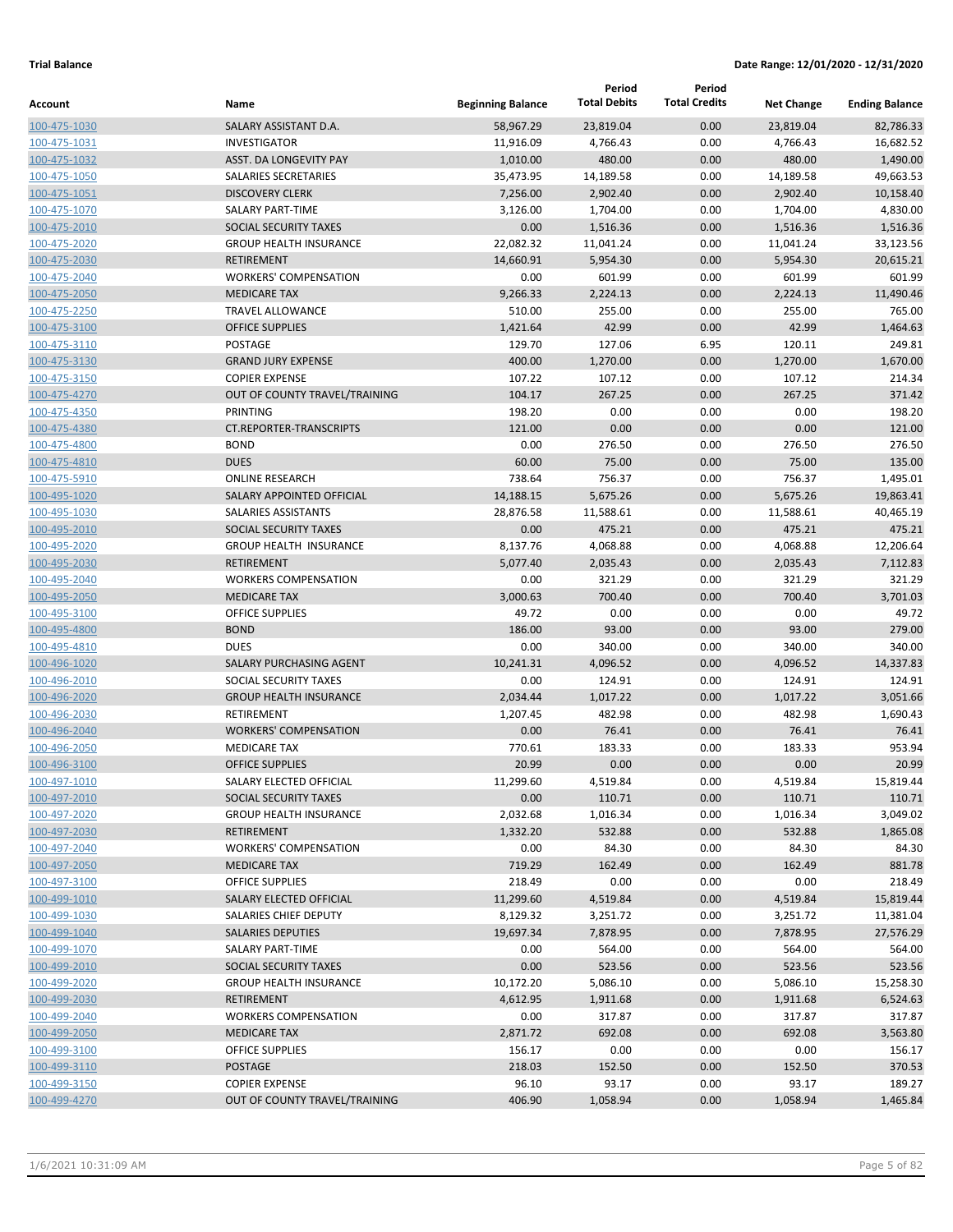|                              |                                                 |                          | Period              | Period               |                   |                       |
|------------------------------|-------------------------------------------------|--------------------------|---------------------|----------------------|-------------------|-----------------------|
| Account                      | Name                                            | <b>Beginning Balance</b> | <b>Total Debits</b> | <b>Total Credits</b> | <b>Net Change</b> | <b>Ending Balance</b> |
| 100-499-4600                 | <b>LEONARD OFFICE RENT</b>                      | 200.00                   | 100.00              | 0.00                 | 100.00            | 300.00                |
| 100-499-4800                 | <b>BOND</b>                                     | 0.00                     | 3,550.00            | 0.00                 | 3,550.00          | 3,550.00              |
| 100-503-1020                 | SALARY-TECHNICIAN                               | 8,234.08                 | 3,293.61            | 0.00                 | 3,293.61          | 11,527.69             |
| 100-503-1070                 | SALARY PART-TIME TECHNICIAN                     | 1,800.00                 | 900.00              | 0.00                 | 900.00            | 2,700.00              |
| 100-503-2010                 | <b>SOCIAL SECURITY</b>                          | 0.00                     | 90.23               | 0.00                 | 90.23             | 90.23                 |
| 100-503-2020                 | <b>GROUP HEALTH INSURANCE</b>                   | 2,034.44                 | 1,017.22            | 0.00                 | 1,017.22          | 3,051.66              |
| 100-503-2030                 | RETIREMENT                                      | 970.80                   | 388.32              | 0.00                 | 388.32            | 1,359.12              |
| 100-503-2040                 | <b>WORKERS COMPENSATION</b>                     | 0.00                     | 63.24               | 0.00                 | 63.24             | 63.24                 |
| 100-503-2050                 | <b>MEDICARE TAX</b>                             | 571.30                   | 132.43              | 0.00                 | 132.43            | 703.73                |
| 100-503-2250                 | <b>TRAVEL ALLOWANCE</b>                         | 80.00                    | 40.00               | 0.00                 | 40.00             | 120.00                |
| 100-503-4210                 | <b>EMERGENCY INTERNET</b>                       | 37.99                    | 37.99               | 0.00                 | 37.99             | 75.98                 |
| 100-503-5720                 | <b>OFFICE EQUIPMENT</b>                         | 29.96                    | 0.00                | 0.00                 | 0.00              | 29.96                 |
| 100-503-5740                 | COMPUTER/WEB SOFTWARE                           | 0.00                     | 3.00                | 0.00                 | 3.00              | 3.00                  |
| 100-510-1070                 | <b>SALARY PART-TIME</b>                         | 3,681.12                 | 1,140.00            | 0.00                 | 1,140.00          | 4,821.12              |
| 100-510-1150                 | <b>SALARY JANITOR</b>                           | 7,901.52                 | 3,160.61            | 0.00                 | 3,160.61          | 11,062.13             |
| 100-510-2010                 | SOCIAL SECURITY TAXES                           | 0.00                     | 134.43              | 0.00                 | 134.43            | 134.43                |
| 100-510-2020                 | <b>GROUP HEALTH INSURANCE</b>                   | 2,034.44                 | 1,017.22            | 0.00                 | 1,017.22          | 3,051.66              |
| 100-510-2030                 | <b>RETIREMENT</b>                               | 1,365.62                 | 507.04              | 0.00                 | 507.04            | 1,872.66              |
| 100-510-2040                 | <b>WORKERS' COMPENSATION</b>                    | 0.00                     | 981.49              | 0.00                 | 981.49            | 981.49                |
| 100-510-2050                 | <b>MEDICARE TAX</b>                             | 878.73                   | 190.90              | 0.00                 | 190.90            | 1,069.63              |
| 100-510-3100                 | <b>OFFICE SUPPLIES</b>                          | 212.92                   | 0.00                | 0.00                 | 0.00              | 212.92                |
| 100-510-3110                 | <b>POSTAGE</b>                                  | $-751.18$                | 165.26              | 1,329.11             | $-1,163.85$       | $-1,915.03$           |
| 100-510-3150                 | <b>COPIER RENTAL</b>                            | 1,456.61                 | 619.20              | 0.00                 | 619.20            | 2,075.81              |
| 100-510-3160                 | <b>EMPLOYEE AWARDS BANQUET</b>                  | 0.00                     | 482.60              | 0.00                 | 482.60            | 482.60                |
| 100-510-4200                 | <b>TELEPHONE</b>                                | 7,266.75                 | 3,621.75            | 0.00                 | 3,621.75          | 10,888.50             |
| 100-510-4231                 | <b>CELL PHONE - JANITOR</b>                     | $-8.11$                  | 0.00                | 0.00                 | 0.00              | $-8.11$               |
| 100-510-4400                 | UTILITIES ELECTRICITY                           | 298.90                   | 0.00                | 0.00                 | 0.00              | 298.90                |
| 100-510-4430                 | <b>TRASH PICK-UP</b>                            | 87.56                    | 87.56               | 0.00                 | 87.56             | 175.12                |
| 100-510-4530                 | <b>COMPUTER SOFTWARE</b>                        | 68,371.47                | 3,510.00            | 0.00                 | 3,510.00          | 71,881.47             |
| 100-511-2251                 | <b>JANITOR TRAVEL</b>                           | 21.39                    | 0.00                | 0.00                 | 0.00              | 21.39                 |
| 100-511-3320                 | <b>JANITOR SUPPLIES</b>                         | 195.71                   | 0.00                | 0.00                 | 0.00              | 195.71                |
| 100-511-4400                 | UTILITIES ELECTRICITY                           | 693.93                   | 0.00                | 0.00                 | 0.00              | 693.93                |
| 100-511-4410                 | UTILITIES GAS                                   | 52.90                    | 65.54               | 0.00                 | 65.54             | 118.44                |
| 100-511-4420                 | UTILITIES WATER                                 | 57.58                    | 57.58               | 0.00                 | 57.58             | 115.16                |
| 100-511-4430                 | <b>TRASH PICK-UP SERVICE</b>                    | 43.78                    | 43.78               | 0.00                 | 43.78             | 87.56                 |
| 100-511-4500                 | R & M BUILDING                                  | 50.00                    | 0.00                | 0.00                 | 0.00              | 50.00                 |
| 100-511-4501                 | PEST CONTROL                                    | 0.00                     | 67.00               | 0.00                 | 67.00             | 67.00                 |
| 100-512-4400                 | UTILITIES ELECTRICITY                           | 691.44                   | 511.06              | 0.00                 | 511.06            | 1,202.50              |
| 100-512-4420                 | UTILITIES WATER                                 | 57.58                    | 57.58               | 0.00                 | 57.58             | 115.16                |
| 100-512-4501                 | PEST CONTROL                                    | 0.00                     | 70.00               | 0.00                 | 70.00             | 70.00                 |
| 100-513-3110                 | POSTAGE                                         | $-413.63$                | 77.75               | 295.05               | $-217.30$         | $-630.93$             |
| 100-513-3150<br>100-513-3320 | <b>COPIER RENTAL</b><br><b>JANITOR SUPPLIES</b> | 109.61<br>360.65         | 113.52              | 0.00                 | 113.52            | 223.13                |
| 100-513-4210                 | <b>INTERNET</b>                                 | 462.86                   | 26.80<br>0.00       | 0.00<br>0.00         | 26.80<br>0.00     | 387.45<br>462.86      |
| 100-513-4400                 | UTILITIES ELECTRICITY                           | 857.51                   | 325.32              | 0.00                 | 325.32            | 1,182.83              |
| 100-513-4410                 | UTILITIES GAS                                   | 150.78                   | 0.00                | 0.00                 | 0.00              | 150.78                |
| 100-513-4420                 | UTILITIES WATER                                 | 84.40                    | 90.15               | 0.00                 | 90.15             | 174.55                |
| 100-513-4430                 | <b>TRASH PICKUP SERVICE</b>                     | 87.56                    | 87.56               | 0.00                 | 87.56             | 175.12                |
| 100-513-4500                 | <b>R&amp;M BUILDING</b>                         | 0.00                     | 398.00              | 0.00                 | 398.00            | 398.00                |
| 100-513-4501                 | PEST CONTROL                                    | 0.00                     | 95.00               | 0.00                 | 95.00             | 95.00                 |
| 100-514-4210                 | <b>INTERNET</b>                                 | 165.38                   | 0.00                | 0.00                 | 0.00              | 165.38                |
| 100-515-4210                 | <b>INTERNET</b>                                 | 93.90                    | 46.95               | 0.00                 | 46.95             | 140.85                |
| 100-515-4400                 | UTILITIES ELECTRICITY                           | 265.19                   | 244.06              | 0.00                 | 244.06            | 509.25                |
| 100-515-4410                 | UTILITIES GAS                                   | 51.09                    | 89.15               | 0.00                 | 89.15             | 140.24                |
| 100-515-4420                 | UTILITIES WATER                                 | 41.50                    | 41.50               | 0.00                 | 41.50             | 83.00                 |
| 100-515-4502                 | LAWN MAINTENANCE                                | 120.00                   | 20.00               | 0.00                 | 20.00             | 140.00                |
| 100-516-2251                 | <b>JANITOR TRAVEL</b>                           | 28.98                    | 0.00                | 0.00                 | 0.00              | 28.98                 |
| 100-516-3320                 | <b>JANITOR SUPPLIES</b>                         | 186.47                   | 0.00                | 0.00                 | 0.00              | 186.47                |
| 100-516-4400                 | UTILITIES ELECTRICITY                           | 611.26                   | 0.00                | 0.00                 | 0.00              | 611.26                |
|                              |                                                 |                          |                     |                      |                   |                       |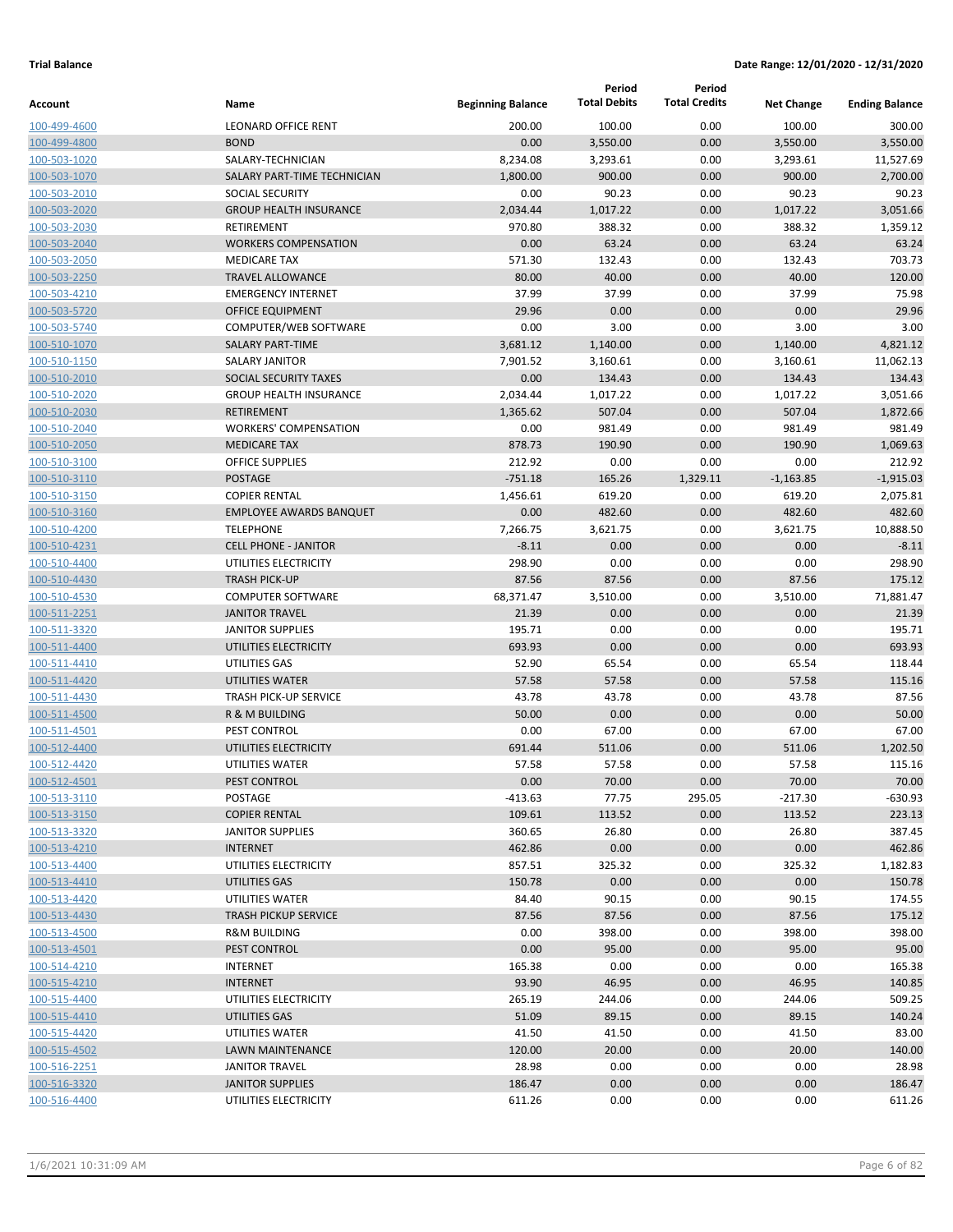|                              |                                                  |                          | Period              | Period               |                   |                       |
|------------------------------|--------------------------------------------------|--------------------------|---------------------|----------------------|-------------------|-----------------------|
| Account                      | Name                                             | <b>Beginning Balance</b> | <b>Total Debits</b> | <b>Total Credits</b> | <b>Net Change</b> | <b>Ending Balance</b> |
| 100-516-4420                 | UTILITIES WATER                                  | 57.58                    | 57.58               | 0.00                 | 57.58             | 115.16                |
| 100-516-4501                 | PEST CONTROL                                     | 57.00                    | 0.00                | 0.00                 | 0.00              | 57.00                 |
| 100-518-3110                 | <b>POSTAGE</b>                                   | 0.00                     | 336.00              | 0.00                 | 336.00            | 336.00                |
| 100-518-3320                 | <b>JANITOR SUPPLIES</b>                          | 915.74                   | 0.00                | 0.00                 | 0.00              | 915.74                |
| 100-518-4210                 | <b>INTERNET</b>                                  | 2,092.36                 | 0.00                | 0.00                 | 0.00              | 2,092.36              |
| 100-518-4400                 | UTILITIES ELECTRICITY                            | 3,336.48                 | 1,402.09            | 0.00                 | 1,402.09          | 4,738.57              |
| 100-518-4410                 | <b>UTILITIES GAS</b>                             | 113.20                   | 75.23               | 0.00                 | 75.23             | 188.43                |
| 100-518-4420                 | UTILITIES WATER                                  | 573.86                   | 423.95              | 0.00                 | 423.95            | 997.81                |
| 100-518-4430                 | <b>TRASH PICKUP SERVICE</b>                      | 116.27                   | 184.26              | 0.00                 | 184.26            | 300.53                |
| 100-518-4500                 | R & M BUILDING                                   | 112.50                   | 20.62               | 0.00                 | 20.62             | 133.12                |
| 100-518-4501                 | PEST CONTROL                                     | 145.00                   | 90.00               | 0.00                 | 90.00             | 235.00                |
| 100-518-4700                 | OFFICE SPACE LEASE                               | 33,200.00                | 11,900.00           | 2,500.00             | 9,400.00          | 42,600.00             |
| 100-518-4830                 | <b>ALARM MONITORING</b>                          | 885.60                   | 0.00                | 0.00                 | 0.00              | 885.60                |
| 100-540-4170                 | <b>EMS SERVICE</b>                               | 123,333.34               | 123,333.34<br>0.00  | 61,666.67            | 61,666.67         | 185,000.01<br>184.88  |
| 100-540-4400                 | UTILITIES ELECTRICITY<br>FIRE PROTECTION SERVICE | 184.88<br>32,829.94      | 0.00                | 0.00<br>0.00         | 0.00<br>0.00      | 32,829.94             |
| 100-543-4160                 | SALARY ELECTED OFFICIAL                          | 6,475.90                 | 2,590.36            | 0.00                 | 2,590.36          | 9,066.26              |
| 100-551-1010<br>100-551-2010 | SOCIAL SECURITY TAXES                            | 0.00                     | 82.88               | 0.00                 | 82.88             | 82.88                 |
| 100-551-2020                 | <b>GROUP HEALTH INSURANCE</b>                    | 956.60                   | 478.30              | 0.00                 | 478.30            | 1,434.90              |
| 100-551-2030                 | RETIREMENT                                       | 788.49                   | 317.88              | 0.00                 | 317.88            | 1,106.37              |
| 100-551-2040                 | <b>WORKERS' COMPENSATION</b>                     | 0.00                     | 272.83              | 0.00                 | 272.83            | 272.83                |
| 100-551-2050                 | <b>MEDICARE TAX</b>                              | 508.13                   | 121.64              | 0.00                 | 121.64            | 629.77                |
| 100-551-2250                 | <b>TRAVEL ALLOWANCE</b>                          | 400.00                   | 200.00              | 0.00                 | 200.00            | 600.00                |
| 100-551-3110                 | <b>POSTAGE</b>                                   | 2.30                     | 2.65                | 0.00                 | 2.65              | 4.95                  |
| 100-551-3300                 | AUTO EXPENSE-GAS AND OIL                         | 0.00                     | 46.62               | 0.00                 | 46.62             | 46.62                 |
| 100-551-4880                 | LAW ENFORCEMENT INSURANCE                        | 462.96                   | 0.00                | 0.00                 | 0.00              | 462.96                |
| 100-551-5910                 | <b>ONLINE RESEARCH</b>                           | 50.00                    | 50.00               | 0.00                 | 50.00             | 100.00                |
| 100-552-1010                 | SALARY ELECTED OFFICIAL                          | 3,195.95                 | 1,278.38            | 0.00                 | 1,278.38          | 4,474.33              |
| 100-552-2010                 | SOCIAL SECURITY TAXES                            | 0.00                     | 39.63               | 0.00                 | 39.63             | 39.63                 |
| 100-552-2020                 | <b>GROUP HEALTH INSURANCE</b>                    | 2,034.44                 | 1,017.22            | 0.00                 | 1,017.22          | 3,051.66              |
| 100-552-2030                 | <b>RETIREMENT</b>                                | 376.80                   | 150.72              | 0.00                 | 150.72            | 527.52                |
| 100-552-2040                 | <b>WORKERS' COMPENSATION</b>                     | 0.00                     | 134.65              | 0.00                 | 134.65            | 134.65                |
| 100-552-2050                 | <b>MEDICARE TAX</b>                              | 244.50                   | 58.17               | 0.00                 | 58.17             | 302.67                |
| 100-552-4870                 | <b>AUTO INSURANCE</b>                            | 403.00                   | 0.00                | 0.00                 | 0.00              | 403.00                |
| 100-552-4880                 | LAW ENFOREMENT INSURANCE                         | 462.96                   | 0.00                | 0.00                 | 0.00              | 462.96                |
| 100-553-1010                 | SALARY ELECTED OFFICIAL                          | 2,852.05                 | 1,140.82            | 0.00                 | 1,140.82          | 3,992.87              |
| 100-553-2010                 | SOCIAL SECURITY TAXES                            | 0.00                     | 41.57               | 0.00                 | 41.57             | 41.57                 |
| 100-553-2020                 | <b>GROUP HEALTH INSURANCE</b>                    | 2,034.44                 | 1,017.22            | 0.00                 | 1,017.22          | 3,051.66              |
| 100-553-2030                 | <b>RETIREMENT</b>                                | 336.25                   | 134.50              | 0.00                 | 134.50            | 470.75                |
| 100-553-2040                 | <b>WORKERS' COMPENSATION</b>                     | 0.00                     | 120.16              | 0.00                 | 120.16            | 120.16                |
| 100-553-2050                 | <b>MEDICARE TAX</b>                              | 248.80                   | 61.01               | 0.00                 | 61.01             | 309.81                |
| 100-553-2250                 | <b>TRAVEL ALLOWANCE</b>                          | 400.00                   | 200.00              | 0.00                 | 200.00            | 600.00                |
| 100-553-4800                 | <b>BOND</b>                                      | 0.00                     | 178.00              | 0.00                 | 178.00            | 178.00                |
| 100-553-4880                 | LAW ENFORCEMENT INSURANCE                        | 462.96                   | 0.00                | 0.00                 | 0.00              | 462.96                |
| 100-559-4950                 | VINE AUTOMATED VICTIM NOTIF. SERV.               | 0.00                     | 4,642.78            | 0.00                 | 4,642.78          | 4,642.78              |
| 100-560-1010                 | SALARY ELECTED OFFICIAL                          | 11,637.30                | 4,654.92            | 0.00                 | 4,654.92          | 16,292.22             |
| 100-560-1030                 | <b>SALARY CHIEF DEPUTY</b>                       | 10,096.15                | 4,038.45            | 0.00                 | 4,038.45          | 14,134.60             |
| 100-560-1040                 | <b>SALARIES DEPUTIES</b>                         | 122,965.96               | 49,634.98           | 0.00                 | 49,634.98         | 172,600.94            |
| 100-560-1050                 | SALARY ADMINISTRATIVE SECRETARY                  | 8,273.08                 | 3,309.22            | 0.00                 | 3,309.22          | 11,582.30             |
| 100-560-1051                 | SALARY EVIDENCE CLERK                            | 4,900.00                 | 1,960.00            | 0.00                 | 1,960.00          | 6,860.00              |
| 100-560-1070                 | SALARY PART-TIME                                 | 4,116.00                 | 1,296.00            | 0.00                 | 1,296.00          | 5,412.00              |
| 100-560-1080                 | COMPENSATION/HOLIDAY PAY                         | 6,121.14                 | 2,152.78            | 0.00                 | 2,152.78          | 8,273.92              |
| 100-560-1110                 | SALARY LIEUTENANT                                | 9,076.91                 | 3,630.77            | 0.00                 | 3,630.77          | 12,707.68             |
| 100-560-1130                 | SALARY TRANSPORT OFFICER                         | 7,364.00                 | 3,129.70            | 0.00                 | 3,129.70          | 10,493.70             |
| 100-560-1140                 | SALARY PROF. STANDARDS OFFICER                   | 7,364.00                 | 2,945.60            | 0.00                 | 2,945.60          | 10,309.60             |
| 100-560-1200                 | SALARY DISPATCHER                                | 42,634.51                | 16,924.67           | 0.00                 | 16,924.67         | 59,559.18             |
| 100-560-2010                 | SOCIAL SECURITY TAXES                            | 0.00                     | 2,734.91            | 0.00                 | 2,734.91          | 2,734.91              |
| 100-560-2020                 | <b>GROUP HEALTH INSURANCE</b>                    | 55,200.57                | 29,620.62           | 0.00                 | 29,620.62         | 84,821.19             |
| 100-560-2030                 | RETIREMENT                                       | 27,653.32                | 11,044.50           | 0.00                 | 11,044.50         | 38,697.82             |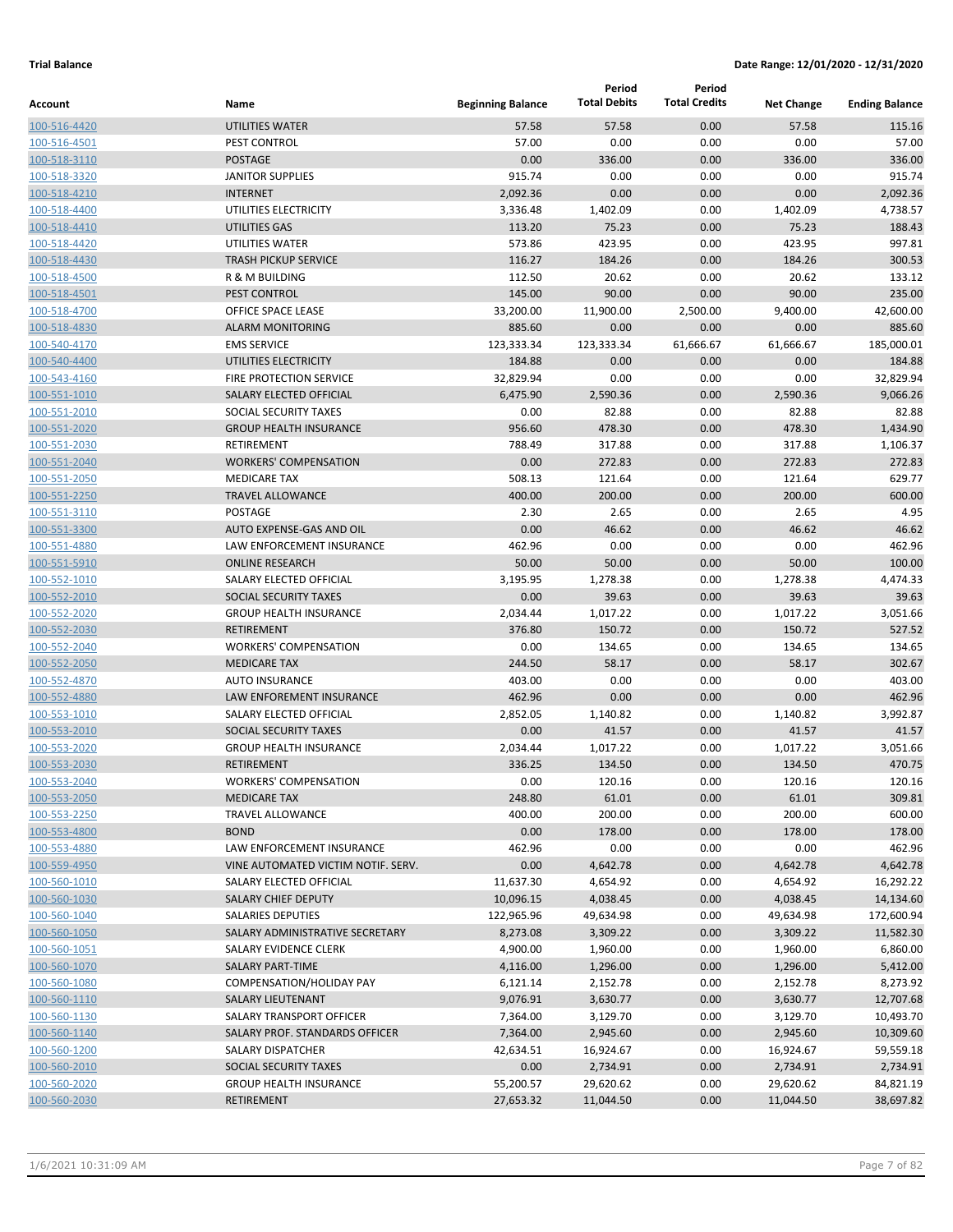| Account                      | Name                                                | <b>Beginning Balance</b> | Period<br><b>Total Debits</b> | Period<br><b>Total Credits</b> | <b>Net Change</b> | <b>Ending Balance</b> |
|------------------------------|-----------------------------------------------------|--------------------------|-------------------------------|--------------------------------|-------------------|-----------------------|
| 100-560-2040                 | <b>WORKERS' COMPENSATION</b>                        | 0.00                     | 7,715.18                      | 0.00                           | 7,715.18          | 7,715.18              |
| 100-560-2050                 | <b>MEDICARE TAX</b>                                 | 17,356.36                | 4,132.57                      | 0.00                           | 4,132.57          | 21,488.93             |
| 100-560-2500                 | <b>EMPLOYEE PHYSICALS</b>                           | 250.00                   | 0.00                          | 0.00                           | 0.00              | 250.00                |
| 100-560-3100                 | <b>OFFICE SUPPLIES</b>                              | 3,478.08                 | 10.83                         | 0.00                           | 10.83             | 3,488.91              |
| 100-560-3110                 | POSTAGE                                             | 161.81                   | 264.02                        | 0.00                           | 264.02            | 425.83                |
| 100-560-3200                 | <b>WEAPONS SUPPLIES</b>                             | 230.99                   | 0.00                          | 0.00                           | 0.00              | 230.99                |
| 100-560-3210                 | <b>PATROL SUPPLIES</b>                              | 132.66                   | 353.73                        | 0.00                           | 353.73            | 486.39                |
| 100-560-3300                 | <b>AUTO EXPENSE GAS &amp; OIL</b>                   | 4,629.37                 | 4,212.50                      | 0.00                           | 4,212.50          | 8,841.87              |
| 100-560-3320                 | SHERIFF JANITOR SUPPLIES                            | 436.77                   | 0.00                          | 0.00                           | 0.00              | 436.77                |
| 100-560-3950                 | UNIFORMS/OTHER                                      | 946.92                   | 74.95                         | 0.00                           | 74.95             | 1,021.87              |
| 100-560-4210                 | <b>INTERNET SERVICE</b>                             | 1,008.87                 | 597.36                        | 0.00                           | 597.36            | 1,606.23              |
| 100-560-4280                 | PRISONER TRANSPORT                                  | 1,487.29                 | 304.39                        | 0.00                           | 304.39            | 1,791.68              |
| 100-560-4420                 | UTILITIES WATER                                     | 137.92                   | 136.69                        | 0.00                           | 136.69            | 274.61                |
| 100-560-4430                 | <b>SHERIFF TRASH PICKUP</b>                         | 120.84                   | 120.84                        | 0.00                           | 120.84            | 241.68                |
| 100-560-4500                 | R & M BUILDING                                      | 2,083.68                 | 0.00                          | 0.00                           | 0.00              | 2,083.68              |
| 100-560-4501                 | PEST CONTROL                                        | 0.00                     | 80.00                         | 0.00                           | 80.00             | 80.00                 |
| 100-560-4540                 | <b>R &amp; M AUTOMOBILES</b>                        | 2,414.02                 | 5,997.34                      | 3.66                           | 5,993.68          | 8,407.70              |
| 100-560-4800                 | <b>BOND</b>                                         | 80.00                    | 355.00                        | 0.00                           | 355.00            | 435.00                |
| 100-560-4870                 | <b>AUTOMOBILE INSURANCE</b>                         | 9,266.00                 | 0.00                          | 0.00                           | 0.00              | 9,266.00              |
| 100-560-4880                 | LAW ENFORCEMENT INSURANCE                           | 15,983.68                | 0.00                          | 0.00                           | 0.00              | 15,983.68             |
| 100-560-5720                 | OFFICE EQUIPMENT                                    | 59.95                    | 0.00                          | 0.00                           | 0.00              | 59.95                 |
| 100-560-5740                 | <b>TECHNOLOGY</b>                                   | 0.00                     | 5,720.25                      | 0.00                           | 5,720.25          | 5,720.25              |
| 100-565-3800                 | PRISONER HOUSING                                    | 196,715.00               | 174,117.50                    | 0.00                           | 174,117.50        | 370,832.50            |
| 100-565-4000                 | PRISONER TRANSPORT/GUARD                            | 2,401.65                 | 681.25                        | 0.00                           | 681.25            | 3,082.90              |
| 100-565-4050                 | PRISONER MEDICAL                                    | 15,860.09                | 6,006.44                      | 0.00                           | 6,006.44          | 21,866.53             |
| 100-565-4500                 | <b>R&amp;M BUILDING</b>                             | 438.25                   | 0.00                          | 0.00                           | 0.00              | 438.25                |
| 100-573-1020                 | SALARY-BOND SUPERVISOR                              | 7,354.80                 | 2,941.92                      | 0.00                           | 2,941.92          | 10,296.72             |
| 100-573-2010                 | <b>SOCIAL SECURITY TAXES</b>                        | 0.00                     | 90.24                         | 0.00                           | 90.24             | 90.24                 |
| 100-573-2020                 | <b>GROUP HEALTH INSURANCE</b>                       | 2,034.44                 | 1,017.22                      | 0.00                           | 1,017.22          | 3,051.66              |
| 100-573-2030                 | <b>RETIREMENT</b><br><b>WORKERS' COMPENSATION</b>   | 867.15                   | 346.86<br>54.87               | 0.00                           | 346.86            | 1,214.01<br>54.87     |
| 100-573-2040<br>100-573-2050 | <b>MEDICARE TAX</b>                                 | 0.00<br>556.70           | 132.44                        | 0.00<br>0.00                   | 54.87<br>132.44   | 689.14                |
| 100-573-4530                 | <b>COMPUTER SOFTWARE</b>                            | 321.00                   | 107.00                        | 0.00                           | 107.00            | 428.00                |
| 100-575-3110                 | <b>POSTAGE</b>                                      | 4.00                     | 10.60                         | 0.00                           | 10.60             | 14.60                 |
| 100-575-3150                 | <b>COPIER RENTAL</b>                                | 25.37                    | 26.09                         | 0.00                           | 26.09             | 51.46                 |
| 100-590-1020                 | <b>SALARY DIRECTOR</b>                              | 5,817.09                 | 2,326.84                      | 0.00                           | 2,326.84          | 8,143.93              |
| 100-590-1040                 | <b>SALARIES DEPUTIES</b>                            | 7,823.41                 | 3,129.36                      | 0.00                           | 3,129.36          | 10,952.77             |
| 100-590-1070                 | <b>SALARY PART-TIME</b>                             | 792.00                   | 0.00                          | 0.00                           | 0.00              | 792.00                |
| 100-590-2010                 | SOCIAL SECURITY TAXES                               | 0.00                     | 164.93                        | 0.00                           | 164.93            | 164.93                |
| 100-590-2020                 | <b>GROUP HEALTH INSURANCE</b>                       | 4,239.74                 | 2,034.44                      | 0.00                           | 2,034.44          | 6,274.18              |
| 100-590-2030                 | <b>RETIREMENT</b>                                   | 1,701.63                 | 643.30                        | 0.00                           | 643.30            | 2,344.93              |
| 100-590-2040                 | <b>WORKERS' COMPENSATION</b>                        | 0.00                     | 122.62                        | 0.00                           | 122.62            | 122.62                |
| 100-590-2050                 | MEDICARE TAX                                        | 1,078.09                 | 242.07                        | 0.00                           | 242.07            | 1,320.16              |
| 100-590-3100                 | <b>OFFICE SUPPLIES</b>                              | 306.87                   | 129.41                        | 0.00                           | 129.41            | 436.28                |
| 100-590-3110                 | POSTAGE                                             | 105.55                   | 121.45                        | 0.00                           | 121.45            | 227.00                |
| 100-590-3150                 | <b>COPIER RENTAL</b>                                | 75.00                    | 74.41                         | 0.00                           | 74.41             | 149.41                |
| 100-590-4870                 | AUTOMOBILE INSURANCE                                | 188.00                   | 0.00                          | 0.00                           | 0.00              | 188.00                |
| 100-591-1020                 | <b>SALARY DIRECTOR</b>                              | 7,445.11                 | 2,326.84                      | 0.00                           | 2,326.84          | 9,771.95              |
| 100-591-2010                 | SOCIAL SECURITY TAXES                               | 0.00                     | 72.13                         | 0.00                           | 72.13             | 72.13                 |
| 100-591-2020                 | <b>GROUP HEALTH INSURANCE</b>                       | 2,878.26                 | 1,019.76                      | 0.00                           | 1,019.76          | 3,898.02              |
| 100-591-2030                 | RETIREMENT                                          | 877.79                   | 274.34                        | 0.00                           | 274.34            | 1,152.13              |
| 100-591-2040                 | <b>WORKERS' COMPENSATION</b>                        | 0.00                     | 52.85                         | 0.00                           | 52.85             | 52.85                 |
| 100-591-2050                 | MEDICARE TAX                                        | 569.54                   | 105.87                        | 0.00                           | 105.87            | 675.41                |
| 100-591-4350                 | <b>PRINTING</b>                                     | 0.00                     | 23.00                         | 0.00                           | 23.00             | 23.00                 |
| 100-591-4870                 | AUTOMOBILE INSURANCE                                | 220.00                   | 0.00                          | 0.00                           | 0.00              | 220.00                |
| 100-640-4100                 | FANNIN CO. CHILDRENS CTR                            | 1,000.00                 | 0.00                          | 0.00                           | 0.00              | 1,000.00              |
| 100-640-4130                 | TEXOMA COMMUNITY CENTER(M.H.M.R.)                   | 22,500.00                | 0.00                          | 0.00                           | 0.00              | 22,500.00             |
| 100-640-4150<br>100-640-4400 | <b>TAPS PUBLIC TRANSIT</b><br>UTILITIES ELECTRICITY | 5,000.00<br>1,063.02     | 0.00<br>0.00                  | 0.00<br>0.00                   | 0.00<br>0.00      | 5,000.00<br>1,063.02  |
|                              |                                                     |                          |                               |                                |                   |                       |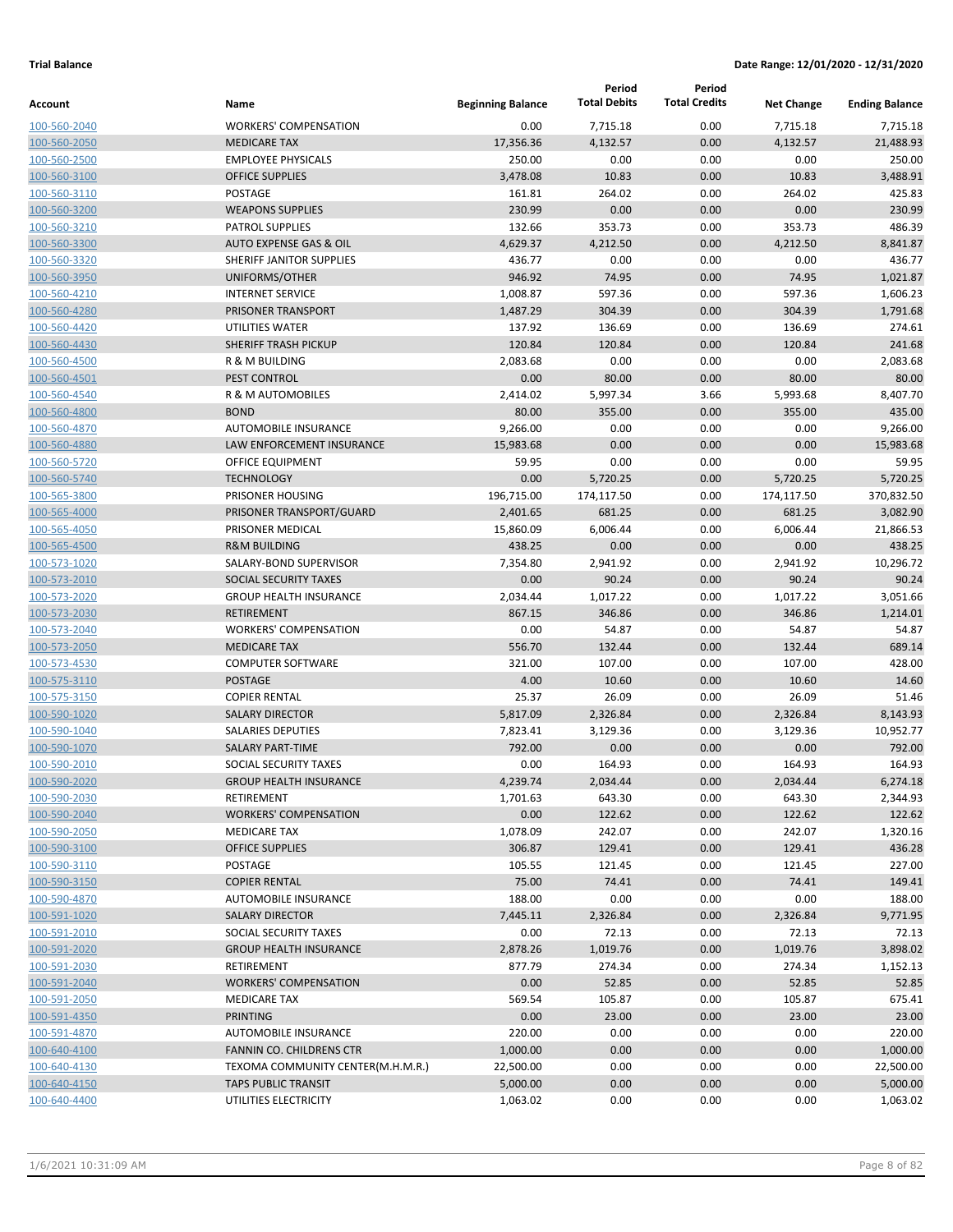| Account      | Name                             | <b>Beginning Balance</b> | Period<br><b>Total Debits</b> | Period<br><b>Total Credits</b> | <b>Net Change</b> | <b>Ending Balance</b> |
|--------------|----------------------------------|--------------------------|-------------------------------|--------------------------------|-------------------|-----------------------|
| 100-640-4410 | UTILITIES GAS                    | 58.43                    | 147.99                        | 0.00                           | 147.99            | 206.42                |
| 100-640-4420 | UTILITIES WATER                  | 302.17                   | 302.17                        | 0.00                           | 302.17            | 604.34                |
| 100-640-4430 | <b>TRASH PICK-UP</b>             | 43.78                    | 43.78                         | 0.00                           | 43.78             | 87.56                 |
| 100-641-1020 | SALARY APPOINTED OFFICIAL        | 400.00                   | 200.00                        | 0.00                           | 200.00            | 600.00                |
| 100-645-1020 | <b>SALARY IHC DIRECTOR</b>       | 3,480.00                 | 1,392.00                      | 0.00                           | 1,392.00          | 4,872.00              |
| 100-645-2010 | SOCIAL SECURITY TAX              | 0.00                     | 43.15                         | 0.00                           | 43.15             | 43.15                 |
| 100-645-2030 | <b>RETIREMENT</b>                | 410.30                   | 164.12                        | 0.00                           | 164.12            | 574.42                |
| 100-645-2040 | <b>WORKER'S COMP</b>             | 0.00                     | 25.96                         | 0.00                           | 25.96             | 25.96                 |
| 100-645-2050 | <b>MEDICARE TAX</b>              | 266.20                   | 63.33                         | 0.00                           | 63.33             | 329.53                |
| 100-645-3100 | <b>OFFICE SUPPLIES</b>           | 179.17                   | 0.00                          | 0.00                           | 0.00              | 179.17                |
| 100-645-3110 | <b>POSTAGE</b>                   | 55.00                    | 0.00                          | 0.00                           | 0.00              | 55.00                 |
| 100-645-4090 | <b>DIABETIC SUPPLIES</b>         | 209.52                   | 36.10                         | 0.00                           | 36.10             | 245.62                |
| 100-645-4110 | PHYSICIAN, NON-EMERGENCY         | 3,708.07                 | 4,642.56                      | 134.03                         | 4,508.53          | 8,216.60              |
| 100-645-4120 | PRESCRIPTIONS, DRUGS             | 1,831.05                 | 2,493.93                      | 5.33                           | 2,488.60          | 4,319.65              |
| 100-645-4140 | HOSPITAL, OUTPATIENT             | 2,425.55                 | 18,773.34                     | 0.00                           | 18,773.34         | 21,198.89             |
| 100-645-4150 | LABORATORY/X-RAY                 | 0.00                     | 7.53                          | 0.00                           | 7.53              | 7.53                  |
| 100-645-4210 | <b>INTERNET</b>                  | 157.88                   | 0.00                          | 0.00                           | 0.00              | 157.88                |
| 100-645-4530 | <b>COMPUTER SOFTWARE</b>         | 3,177.00                 | 1.059.00                      | 0.00                           | 1,059.00          | 4,236.00              |
| 100-665-1050 | <b>SALARY SECRETARY</b>          | 4,175.94                 | 0.00                          | 0.00                           | 0.00              | 4,175.94              |
| 100-665-1500 | CO. AGENTS SALARIES              | 9,963.80                 | 3,985.52                      | 0.00                           | 3,985.52          | 13,949.32             |
| 100-665-2010 | SOCIAL SECURITY TAXES            | 0.00                     | 123.55                        | 0.00                           | 123.55            | 123.55                |
| 100-665-2020 | <b>GROUP HEALTH INSURANCE</b>    | 1,525.83                 | 0.00                          | 0.00                           | 0.00              | 1,525.83              |
| 100-665-2030 | <b>RETIREMENT</b>                | 492.34                   | 0.00                          | 0.00                           | 0.00              | 492.34                |
| 100-665-2040 | <b>WORKERS' COMPENSATION</b>     | 0.00                     | 40.60                         | 0.00                           | 40.60             | 40.60                 |
| 100-665-2050 | <b>MEDICARE TAX</b>              | 972.89                   | 181.35                        | 0.00                           | 181.35            | 1,154.24              |
| 100-665-3100 | <b>OFFICE SUPPLIES</b>           | 293.45                   | 0.00                          | 0.00                           | 0.00              | 293.45                |
| 100-665-3150 | <b>COPIER RENTAL</b>             | 101.85                   | 107.55                        | 0.00                           | 107.55            | 209.40                |
| 100-665-4210 | <b>INTERNET</b>                  | 129.98                   | 0.00                          | 0.00                           | 0.00              | 129.98                |
| 100-665-4270 | IN/OUT CO.TRAVEL/TRAINING-AG.    | 120.00                   | 0.00                          | 0.00                           | 0.00              | 120.00                |
| 100-665-4280 | IN/OUT CO.TRAVEL/TRAINING-F.C.S. | 150.00                   | 0.00                          | 0.00                           | 0.00              | 150.00                |
| 100-665-4290 | IN/OUT CO.TRAVEL/TRAINING-4-H    | 110.00                   | 0.00                          | 0.00                           | 0.00              | 110.00                |
|              | Fund 100 Total:                  | 0.00                     | 5,021,606.26                  | 5,021,606.26                   | 0.00              | 0.00                  |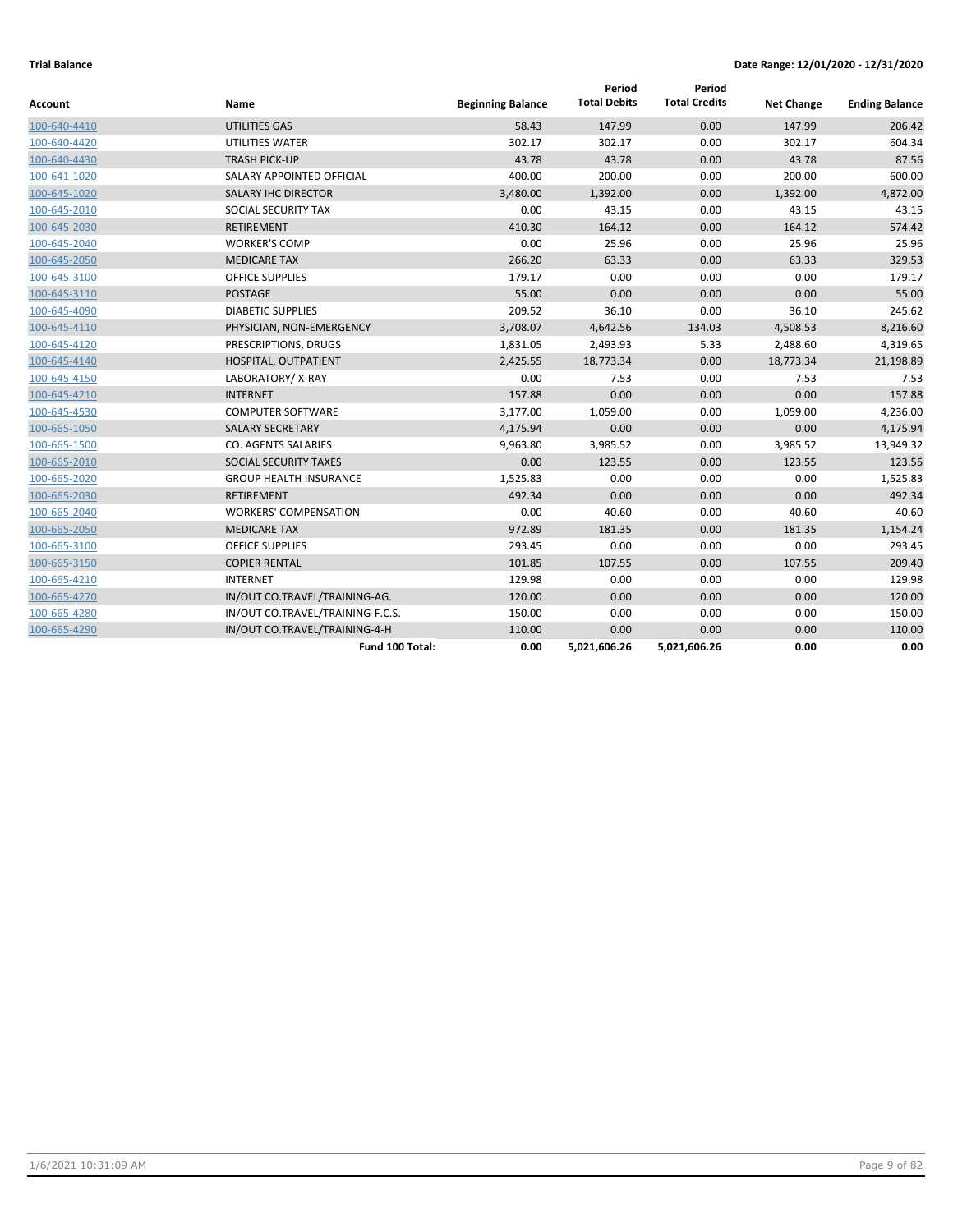|                                 |                       |                          | Period              | Period               |                   |                       |
|---------------------------------|-----------------------|--------------------------|---------------------|----------------------|-------------------|-----------------------|
| Account                         | Name                  | <b>Beginning Balance</b> | <b>Total Debits</b> | <b>Total Credits</b> | <b>Net Change</b> | <b>Ending Balance</b> |
| Fund: 110 - Courthouse Security |                       |                          |                     |                      |                   |                       |
| Asset                           |                       |                          |                     |                      |                   |                       |
| 110-103-1001                    | <b>CLAIM ON CASH</b>  | 133,297.78               | 0.00                | 0.00                 | 0.00              | 133,297.78            |
| 110-120-3130                    | DUE FROM OTHER FUNDS  | 2,394.37                 | 0.00                | 0.00                 | 0.00              | 2,394.37              |
| <b>Equity</b>                   |                       |                          |                     |                      |                   |                       |
| 110-271-2000                    | <b>EQUITY ACCOUNT</b> | $-135,692.15$            | 0.00                | 0.00                 | 0.00              | $-135,692.15$         |
|                                 | Fund 110 Total:       | 0.00                     | 0.00                | 0.00                 | 0.00              | 0.00                  |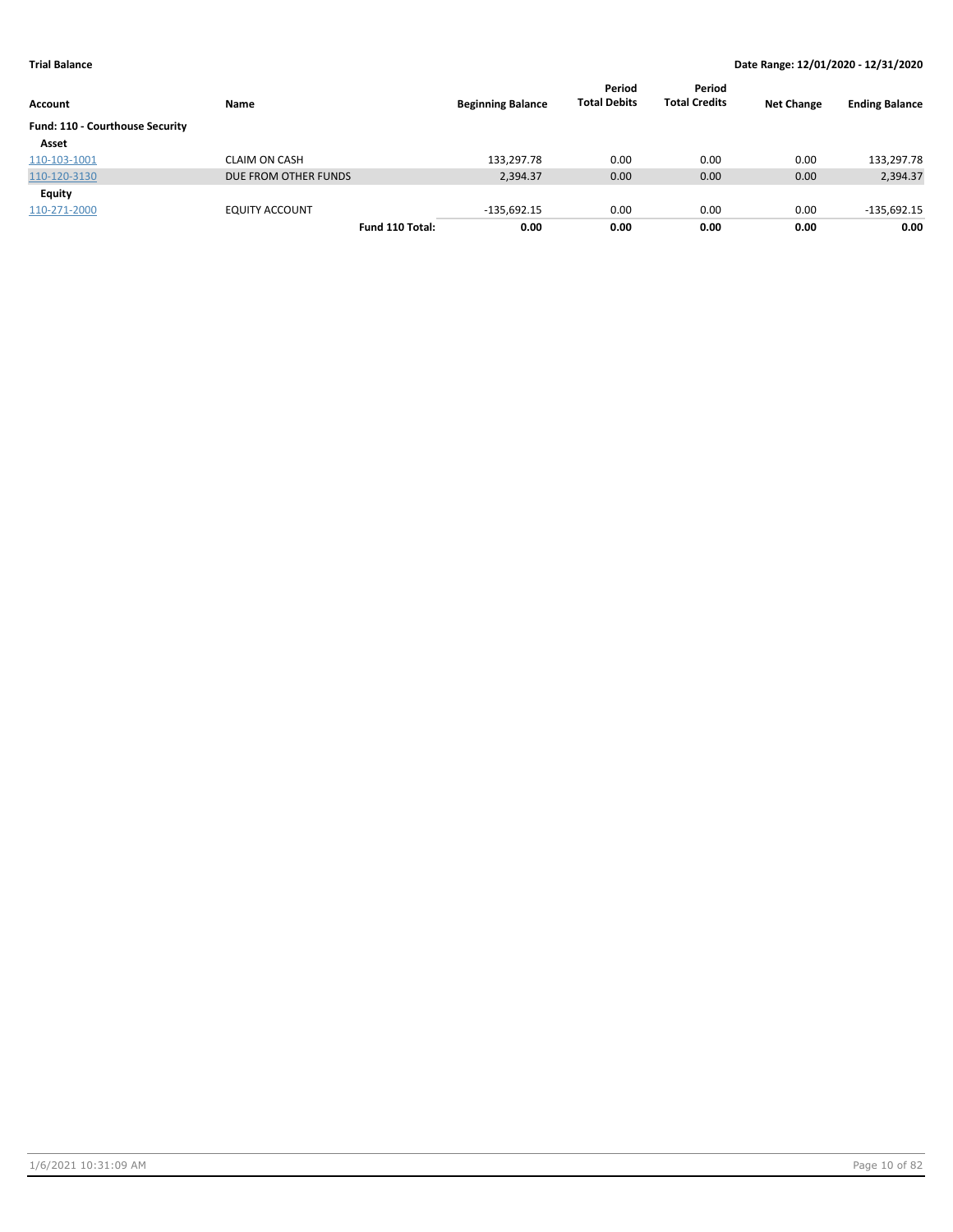| Account                                     | <b>Name</b>           | <b>Beginning Balance</b> | Period<br><b>Total Debits</b> | Period<br><b>Total Credits</b> | <b>Net Change</b> | <b>Ending Balance</b> |
|---------------------------------------------|-----------------------|--------------------------|-------------------------------|--------------------------------|-------------------|-----------------------|
| Fund: 111 - Justice Court Building Security |                       |                          |                               |                                |                   |                       |
| Asset                                       |                       |                          |                               |                                |                   |                       |
| 111-103-1001                                | <b>CLAIM ON CASH</b>  | 19,217.64                | 0.00                          | 0.00                           | 0.00              | 19,217.64             |
| 111-120-3130                                | DUE FROM OTHER FUNDS  | 195.21                   | 0.00                          | 0.00                           | 0.00              | 195.21                |
| Equity                                      |                       |                          |                               |                                |                   |                       |
| 111-271-2000                                | <b>EQUITY ACCOUNT</b> | $-19,412.85$             | 0.00                          | 0.00                           | 0.00              | $-19,412.85$          |
|                                             | Fund 111 Total:       | 0.00                     | 0.00                          | 0.00                           | 0.00              | 0.00                  |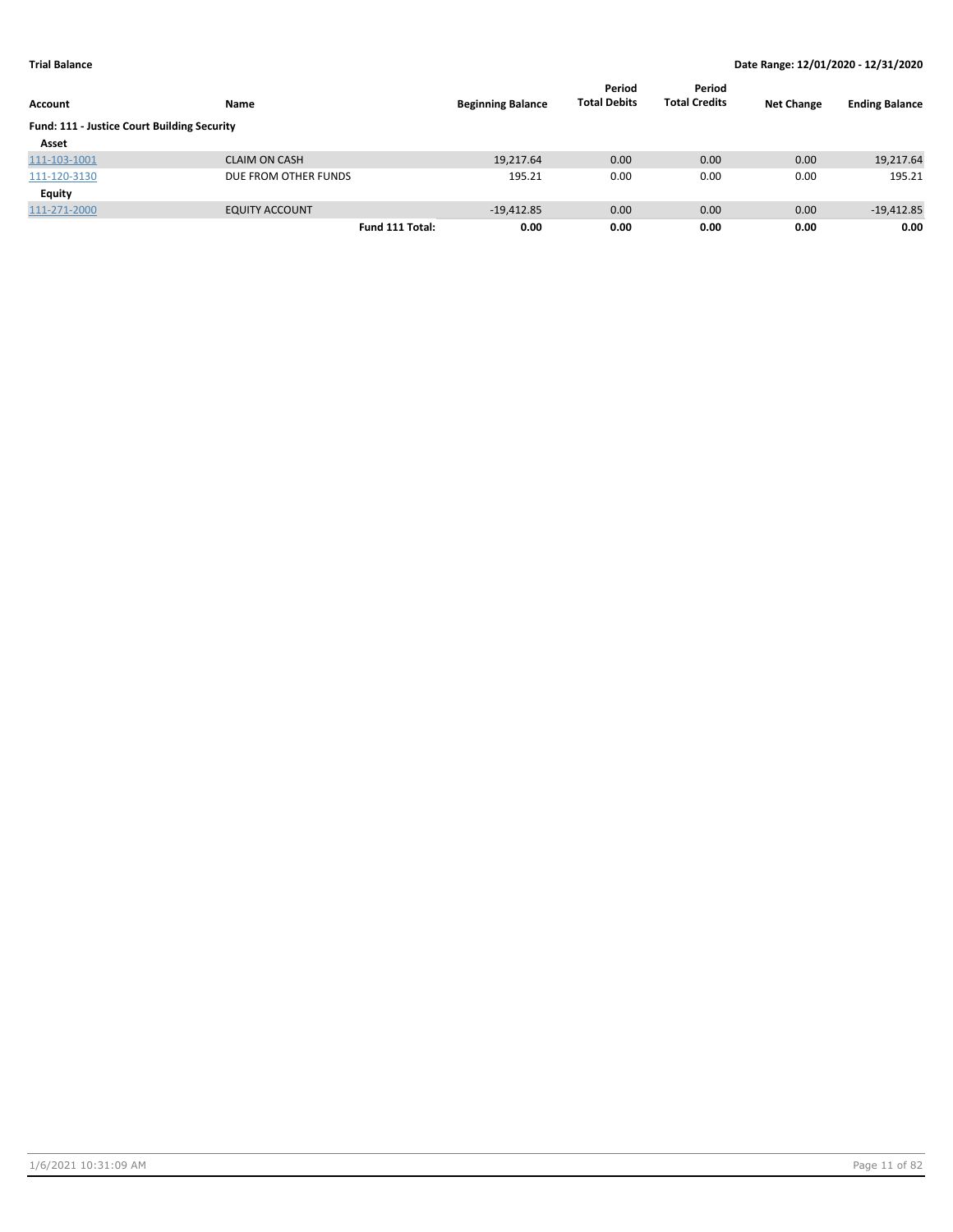| Account                                   | Name                             | <b>Beginning Balance</b> | Period<br><b>Total Debits</b> | Period<br><b>Total Credits</b> | <b>Net Change</b> | <b>Ending Balance</b> |
|-------------------------------------------|----------------------------------|--------------------------|-------------------------------|--------------------------------|-------------------|-----------------------|
| Fund: 120 - County Clerk Vital Statistics |                                  |                          |                               |                                |                   |                       |
| Asset                                     |                                  |                          |                               |                                |                   |                       |
| 120-103-1001                              | <b>CLAIM ON CASH</b>             | $-72.62$                 | 0.00                          | 114.75                         | $-114.75$         | $-187.37$             |
| 120-120-3130                              | DUE FROM OTHER FUNDS             | 81.00                    | 0.00                          | 0.00                           | 0.00              | 81.00                 |
| Liability                                 |                                  |                          |                               |                                |                   |                       |
| 120-102-1000                              | A/P CLEARING                     | 0.00                     | 114.75                        | 114.75                         | 0.00              | 0.00                  |
| 120-200-9100                              | SYSTEM ADDED LIABILITY LINE-ITEM | 2,691.03                 | 0.00                          | 0.00                           | 0.00              | 2,691.03              |
| Equity                                    |                                  |                          |                               |                                |                   |                       |
| 120-271-2000                              | <b>EQUITY ACCOUNT</b>            | $-2,699.41$              | 0.00                          | 0.00                           | 0.00              | $-2,699.41$           |
| Expense                                   |                                  |                          |                               |                                |                   |                       |
| 120-411-3100                              | <b>OFFICE SUPPLIES</b>           | 0.00                     | 114.75                        | 0.00                           | 114.75            | 114.75                |
|                                           | Fund 120 Total:                  | 0.00                     | 229.50                        | 229.50                         | 0.00              | 0.00                  |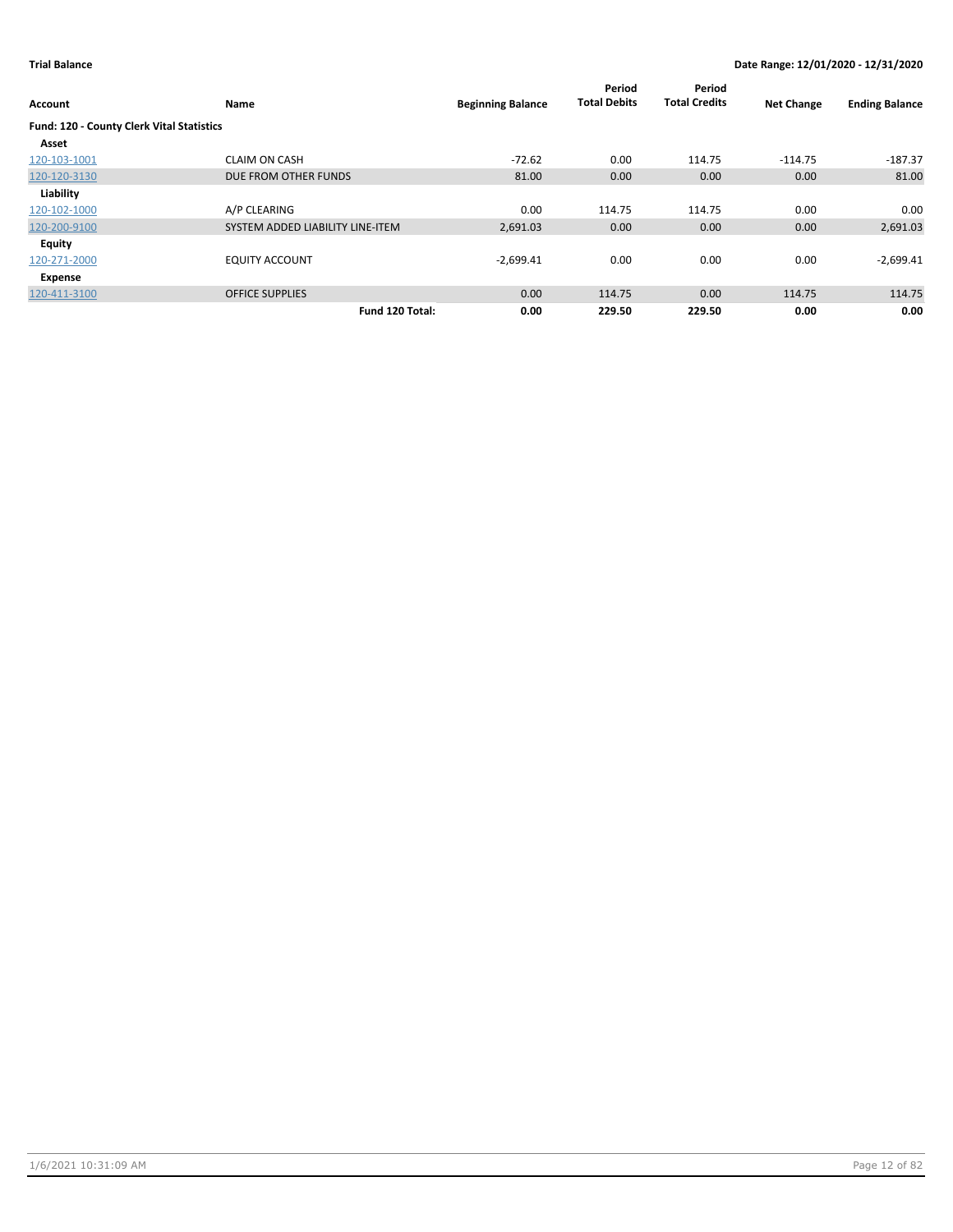|                                                    |                                  |                          | Period              | Period               |                   |                       |
|----------------------------------------------------|----------------------------------|--------------------------|---------------------|----------------------|-------------------|-----------------------|
| Account                                            | Name                             | <b>Beginning Balance</b> | <b>Total Debits</b> | <b>Total Credits</b> | <b>Net Change</b> | <b>Ending Balance</b> |
| <b>Fund: 121 - County Clerk Records Management</b> |                                  |                          |                     |                      |                   |                       |
| Asset                                              |                                  |                          |                     |                      |                   |                       |
| 121-100-1001                                       | PR Claim on Cash                 | 0.00                     | 3,382.44            | 3,382.44             | 0.00              | 0.00                  |
| 121-103-1001                                       | <b>CLAIM ON CASH</b>             | 57,574.57                | 0.00                | 7,707.37             | $-7,707.37$       | 49,867.20             |
| 121-120-3130                                       | DUE FROM OTHER FUNDS             | 7,397.84                 | 0.00                | 0.00                 | 0.00              | 7,397.84              |
| Liability                                          |                                  |                          |                     |                      |                   |                       |
| 121-102-1000                                       | A/P CLEARING                     | 0.00                     | 4,324.93            | 4,324.93             | 0.00              | 0.00                  |
| 121-102-1001                                       | PR AP Clearing                   | 0.00                     | 1,888.04            | 1,888.04             | 0.00              | 0.00                  |
| 121-200-1500                                       | <b>ACCRUED SALARY PAYABLE</b>    | $-1,067.12$              | 0.00                | 0.00                 | 0.00              | $-1,067.12$           |
| 121-200-1550                                       | <b>ACCRUED FRINGE BENEFITS</b>   | $-747.32$                | 0.00                | 0.00                 | 0.00              | $-747.32$             |
| 121-200-9000                                       | <b>Payroll Liability Account</b> | $-186.05$                | 1,888.04            | 1,888.04             | 0.00              | $-186.05$             |
| 121-200-9100                                       | SYSTEM ADDED LIABILITY LINE-ITEM | 7,706.52                 | 0.00                | 0.00                 | 0.00              | 7,706.52              |
| Equity                                             |                                  |                          |                     |                      |                   |                       |
| 121-271-2000                                       | <b>EQUITY ACCOUNT</b>            | $-78,481.91$             | 0.00                | 0.00                 | 0.00              | $-78,481.91$          |
| Revenue                                            |                                  |                          |                     |                      |                   |                       |
| 121-370-1310                                       | SUBSCRIPTION/IMAGES FEES         | $-4,432.00$              | 0.00                | 0.00                 | 0.00              | $-4,432.00$           |
| <b>Expense</b>                                     |                                  |                          |                     |                      |                   |                       |
| 121-402-1040                                       | <b>SALARY DEPUTY</b>             | 4,950.59                 | 1,980.24            | 0.00                 | 1,980.24          | 6,930.83              |
| 121-402-2010                                       | SOCIAL SECURITY TAXES            | 0.00                     | 61.39               | 0.00                 | 61.39             | 61.39                 |
| 121-402-2020                                       | <b>GROUP HEALTH INSURANCE</b>    | 2,034.44                 | 1,017.22            | 0.00                 | 1,017.22          | 3,051.66              |
| 121-402-2030                                       | <b>RETIREMENT</b>                | 583.69                   | 233.48              | 0.00                 | 233.48            | 817.17                |
| 121-402-2040                                       | <b>WORKERS COMPENSATION</b>      | 0.00                     | 36.93               | 0.00                 | 36.93             | 36.93                 |
| 121-402-2050                                       | <b>MEDICARE TAX</b>              | 378.75                   | 90.11               | 0.00                 | 90.11             | 468.86                |
| 121-402-3120                                       | <b>IMAGING SYSTEM</b>            | 4,288.00                 | 4,288.00            | 0.00                 | 4,288.00          | 8,576.00              |
|                                                    | Fund 121 Total:                  | 0.00                     | 19,190.82           | 19,190.82            | 0.00              | 0.00                  |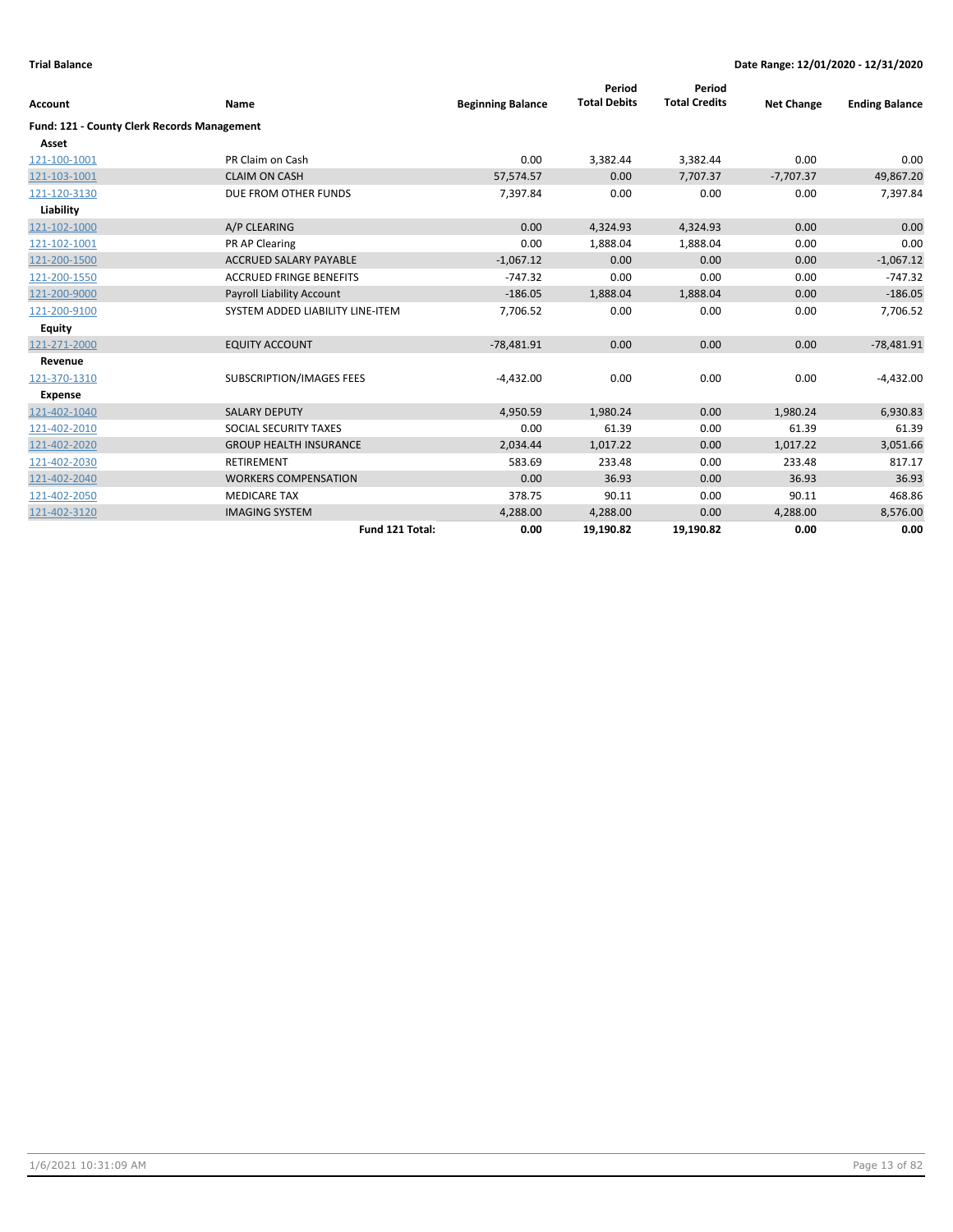|                              |                                  |                          | Period              | Period               |                   |                       |
|------------------------------|----------------------------------|--------------------------|---------------------|----------------------|-------------------|-----------------------|
| Account                      | Name                             | <b>Beginning Balance</b> | <b>Total Debits</b> | <b>Total Credits</b> | <b>Net Change</b> | <b>Ending Balance</b> |
| Fund: 122 - Chapter 19 Funds |                                  |                          |                     |                      |                   |                       |
| Asset                        |                                  |                          |                     |                      |                   |                       |
| 122-100-1001                 | PR CLAIM ON CASH                 | 0.00                     | 11,053.32           | 11,053.32            | 0.00              | 0.00                  |
| 122-103-1001                 | <b>CLAIM ON CASH</b>             | 34,938.98                | 0.00                | 11,053.32            | $-11,053.32$      | 23,885.66             |
| Liability                    |                                  |                          |                     |                      |                   |                       |
| 122-102-1001                 | PR AP Clearing                   | 0.00                     | 399.41              | 399.41               | 0.00              | 0.00                  |
| 122-200-1500                 | <b>ACCRUED SALARY PAYABLE</b>    | 168.00                   | 0.00                | 0.00                 | 0.00              | 168.00                |
| 122-200-1550                 | <b>ACCRUED FRINGE BENEFITS</b>   | 35.96                    | 0.00                | 0.00                 | 0.00              | 35.96                 |
| 122-200-9000                 | PAYROLL LIABILITY ACCOUNT        | 0.00                     | 399.41              | 399.41               | 0.00              | 0.00                  |
| 122-200-9100                 | SYSTEM ADDED LIABILITY LINE-ITEM | $-3,975.00$              | 0.00                | 0.00                 | 0.00              | $-3,975.00$           |
| <b>Equity</b>                |                                  |                          |                     |                      |                   |                       |
| 122-271-2000                 | <b>EQUITY ACCOUNT</b>            | $-31,167.94$             | 0.00                | 0.00                 | 0.00              | $-31,167.94$          |
| Expense                      |                                  |                          |                     |                      |                   |                       |
| 122-478-1033                 | <b>SECURITY</b>                  | 0.00                     | 1,000.00            | 0.00                 | 1,000.00          | 1,000.00              |
| 122-478-1090                 | <b>SALARY ELECTION</b>           | 0.00                     | 9,830.00            | 0.00                 | 9,830.00          | 9,830.00              |
| 122-478-2030                 | RETIREMENT                       | 0.00                     | 117.90              | 0.00                 | 117.90            | 117.90                |
| 122-478-2050                 | <b>MEDICARE TAX</b>              | 0.00                     | 105.42              | 0.00                 | 105.42            | 105.42                |
|                              | Fund 122 Total:                  | 0.00                     | 22,905.46           | 22,905.46            | 0.00              | 0.00                  |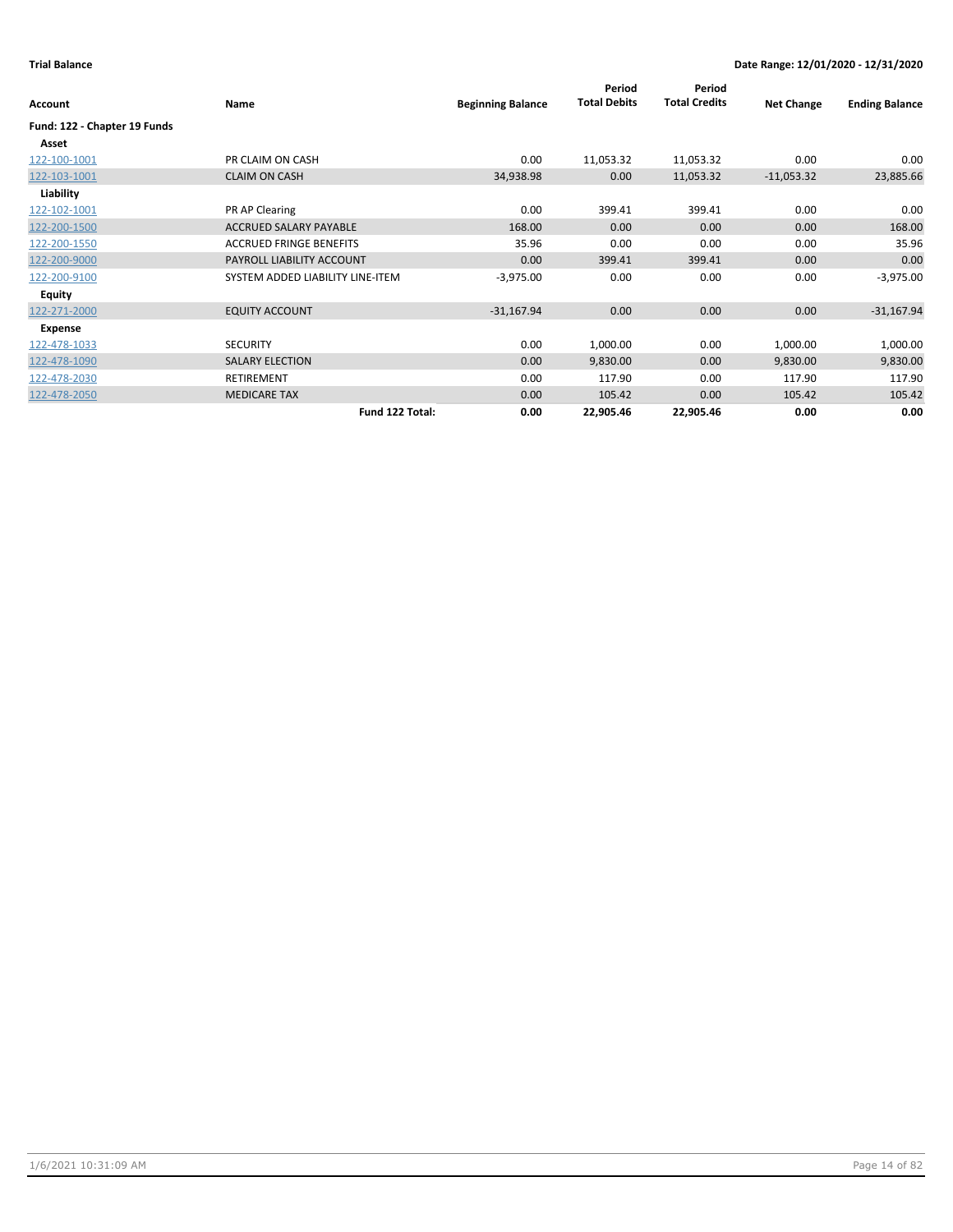| Account                             | Name                             | <b>Beginning Balance</b> | Period<br><b>Total Debits</b> | Period<br><b>Total Credits</b> | <b>Net Change</b> | <b>Ending Balance</b> |
|-------------------------------------|----------------------------------|--------------------------|-------------------------------|--------------------------------|-------------------|-----------------------|
| Fund: 123 - Election Equipment Fund |                                  |                          |                               |                                |                   |                       |
| Asset                               |                                  |                          |                               |                                |                   |                       |
| 123-103-1001                        | <b>CLAIM ON CASH</b>             | 153,571.49               | 0.00                          | 0.00                           | 0.00              | 153,571.49            |
| Liability                           |                                  |                          |                               |                                |                   |                       |
| 123-200-9100                        | SYSTEM ADDED LIABILITY LINE-ITEM | 1,191.29                 | 0.00                          | 0.00                           | 0.00              | 1,191.29              |
| Equity                              |                                  |                          |                               |                                |                   |                       |
| 123-271-2000                        | <b>EQUITY ACCOUNT</b>            | $-154,762.78$            | 0.00                          | 0.00                           | 0.00              | $-154,762.78$         |
|                                     | Fund 123 Total:                  | 0.00                     | 0.00                          | 0.00                           | 0.00              | 0.00                  |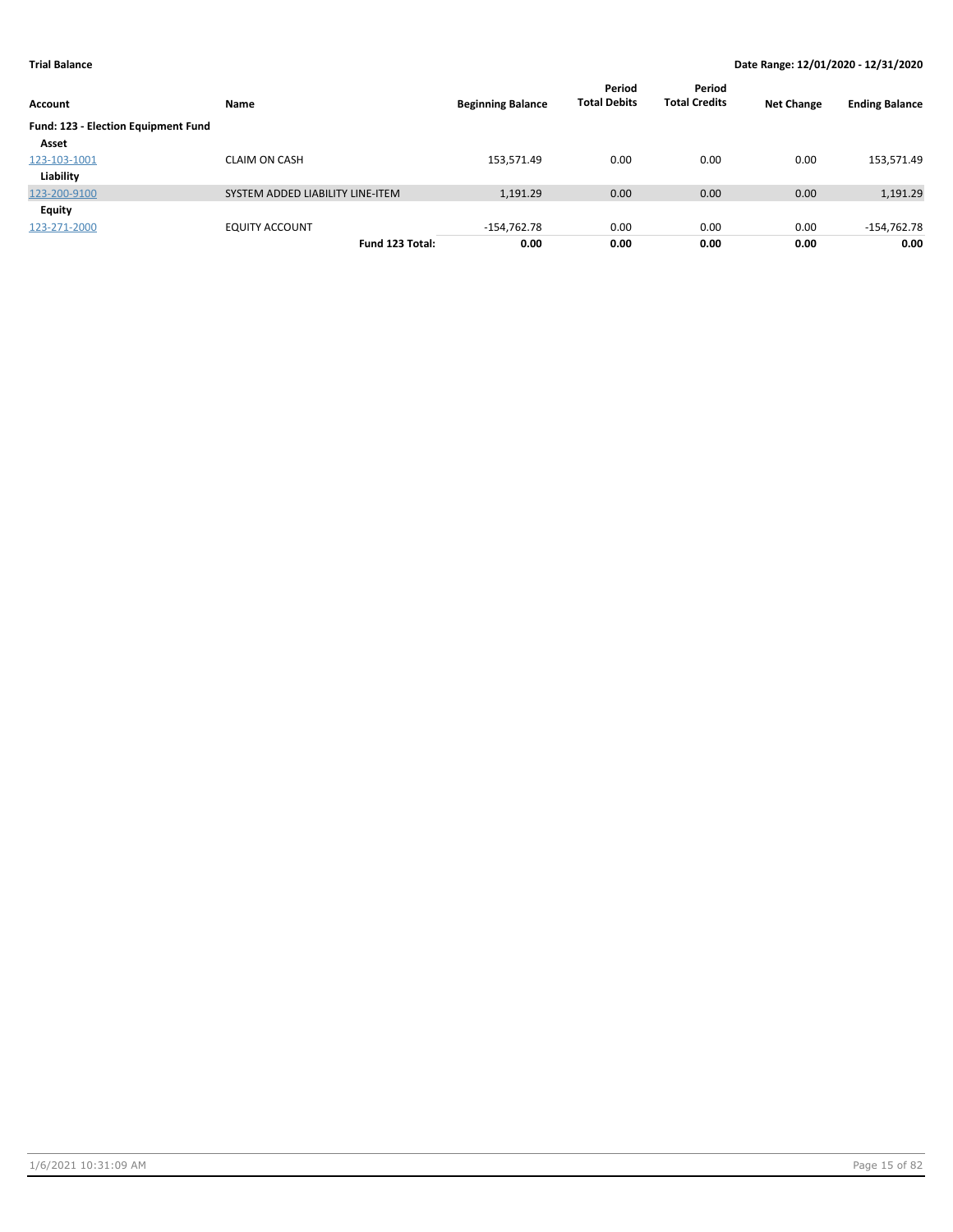| Account                                            | Name                  | <b>Beginning Balance</b> | Period<br><b>Total Debits</b> | Period<br><b>Total Credits</b> | <b>Net Change</b> | <b>Ending Balance</b> |
|----------------------------------------------------|-----------------------|--------------------------|-------------------------------|--------------------------------|-------------------|-----------------------|
| Fund: 125 - County Clerk Co.& Dist.CourtTechnology |                       |                          |                               |                                |                   |                       |
| Asset                                              |                       |                          |                               |                                |                   |                       |
| 125-103-1001                                       | <b>CLAIM ON CASH</b>  | 7,951.01                 | 0.00                          | 0.00                           | 0.00              | 7,951.01              |
| 125-120-3130                                       | DUE FROM OTHER FUNDS  | 60.36                    | 0.00                          | 0.00                           | 0.00              | 60.36                 |
| Equity                                             |                       |                          |                               |                                |                   |                       |
| 125-271-2000                                       | <b>EQUITY ACCOUNT</b> | $-8,011.37$              | 0.00                          | 0.00                           | 0.00              | $-8,011.37$           |
|                                                    | Fund 125 Total:       | 0.00                     | 0.00                          | 0.00                           | 0.00              | 0.00                  |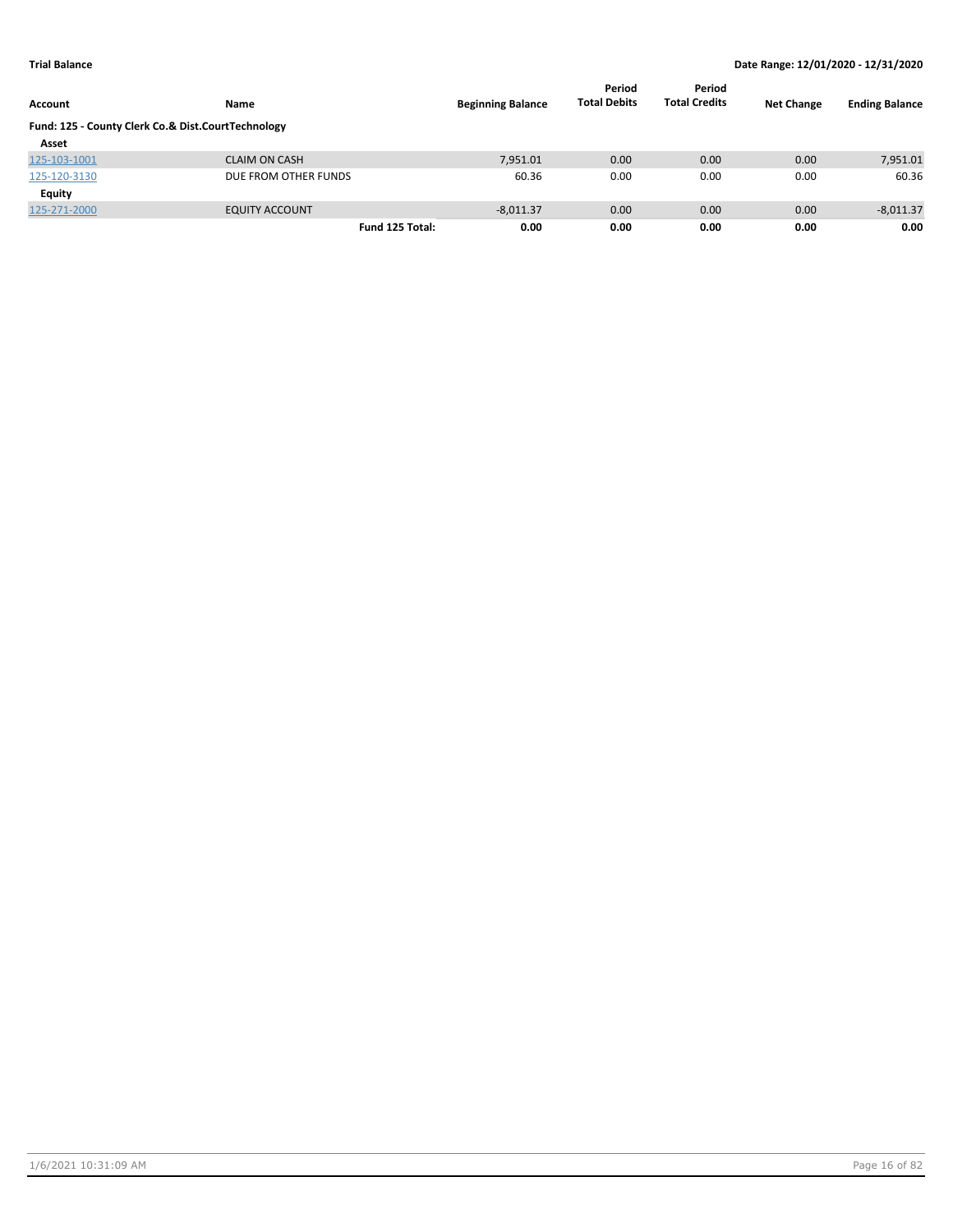| <b>Account</b>                                      | Name                             | <b>Beginning Balance</b> | Period<br><b>Total Debits</b> | Period<br><b>Total Credits</b> | <b>Net Change</b> | <b>Ending Balance</b> |
|-----------------------------------------------------|----------------------------------|--------------------------|-------------------------------|--------------------------------|-------------------|-----------------------|
| Fund: 126 - County Clerk Court Records Preservation |                                  |                          |                               |                                |                   |                       |
| Asset                                               |                                  |                          |                               |                                |                   |                       |
| 126-103-1001                                        | <b>CLAIM ON CASH</b>             | 16.323.79                | 0.00                          | 0.00                           | 0.00              | 16,323.79             |
| 126-120-3130                                        | DUE FROM OTHER FUNDS             | 180.00                   | 0.00                          | 0.00                           | 0.00              | 180.00                |
| Liability                                           |                                  |                          |                               |                                |                   |                       |
| 126-200-9100                                        | SYSTEM ADDED LIABILITY LINE-ITEM | $-619.64$                | 0.00                          | 0.00                           | 0.00              | $-619.64$             |
| Equity                                              |                                  |                          |                               |                                |                   |                       |
| 126-271-2000                                        | <b>EQUITY ACCOUNT</b>            | $-15.884.15$             | 0.00                          | 0.00                           | 0.00              | $-15,884.15$          |
|                                                     | Fund 126 Total:                  | 0.00                     | 0.00                          | 0.00                           | 0.00              | 0.00                  |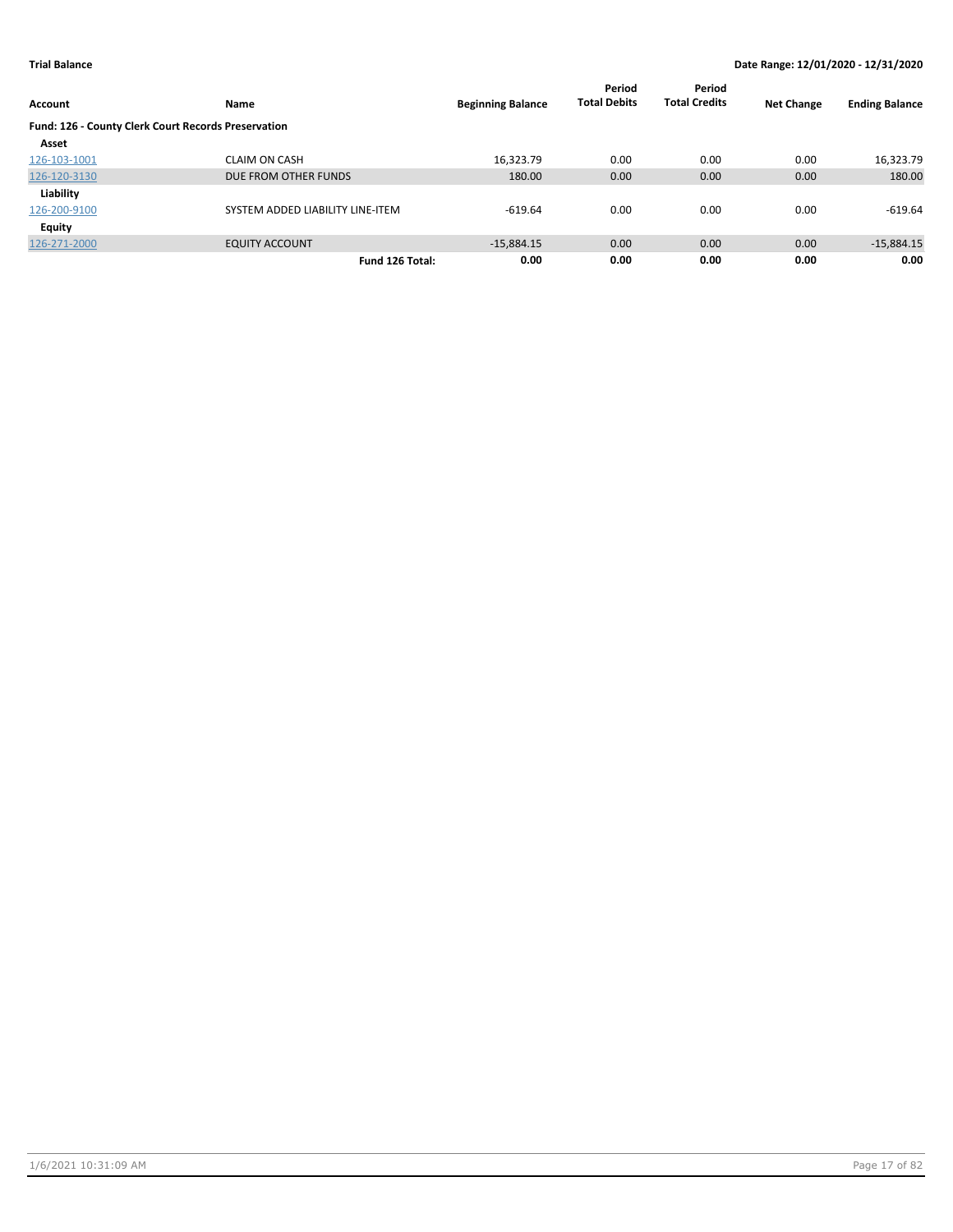| Account                                  | Name                             | <b>Beginning Balance</b> | Period<br><b>Total Debits</b> | Period<br><b>Total Credits</b> | <b>Net Change</b> | <b>Ending Balance</b> |
|------------------------------------------|----------------------------------|--------------------------|-------------------------------|--------------------------------|-------------------|-----------------------|
| Fund: 127 - County Clerk Records Archive |                                  |                          |                               |                                |                   |                       |
| Asset                                    |                                  |                          |                               |                                |                   |                       |
| 127-103-1001                             | <b>CLAIM ON CASH</b>             | 307,302.22               | 1,500.00                      | 6,725.32                       | $-5,225.32$       | 302,076.90            |
| 127-120-3130                             | DUE FROM OTHER FUNDS             | 7,350.00                 | 0.00                          | 0.00                           | 0.00              | 7,350.00              |
| Liability                                |                                  |                          |                               |                                |                   |                       |
| 127-102-1000                             | A/P Clearing                     | 0.00                     | 8,225.32                      | 8,225.32                       | 0.00              | 0.00                  |
| 127-200-9100                             | SYSTEM ADDED LIABILITY LINE-ITEM | $-32,895.20$             | 0.00                          | 0.00                           | 0.00              | $-32,895.20$          |
| <b>Equity</b>                            |                                  |                          |                               |                                |                   |                       |
| 127-271-2000                             | <b>EQUITY ACCOUNT</b>            | $-281,757.02$            | 0.00                          | 0.00                           | 0.00              | $-281,757.02$         |
| Expense                                  |                                  |                          |                               |                                |                   |                       |
| 127-403-4370                             | <b>DIGITAL IMAGING</b>           | 0.00                     | 6,725.32                      | 1,500.00                       | 5,225.32          | 5,225.32              |
|                                          | Fund 127 Total:                  | 0.00                     | 16,450.64                     | 16,450.64                      | 0.00              | 0.00                  |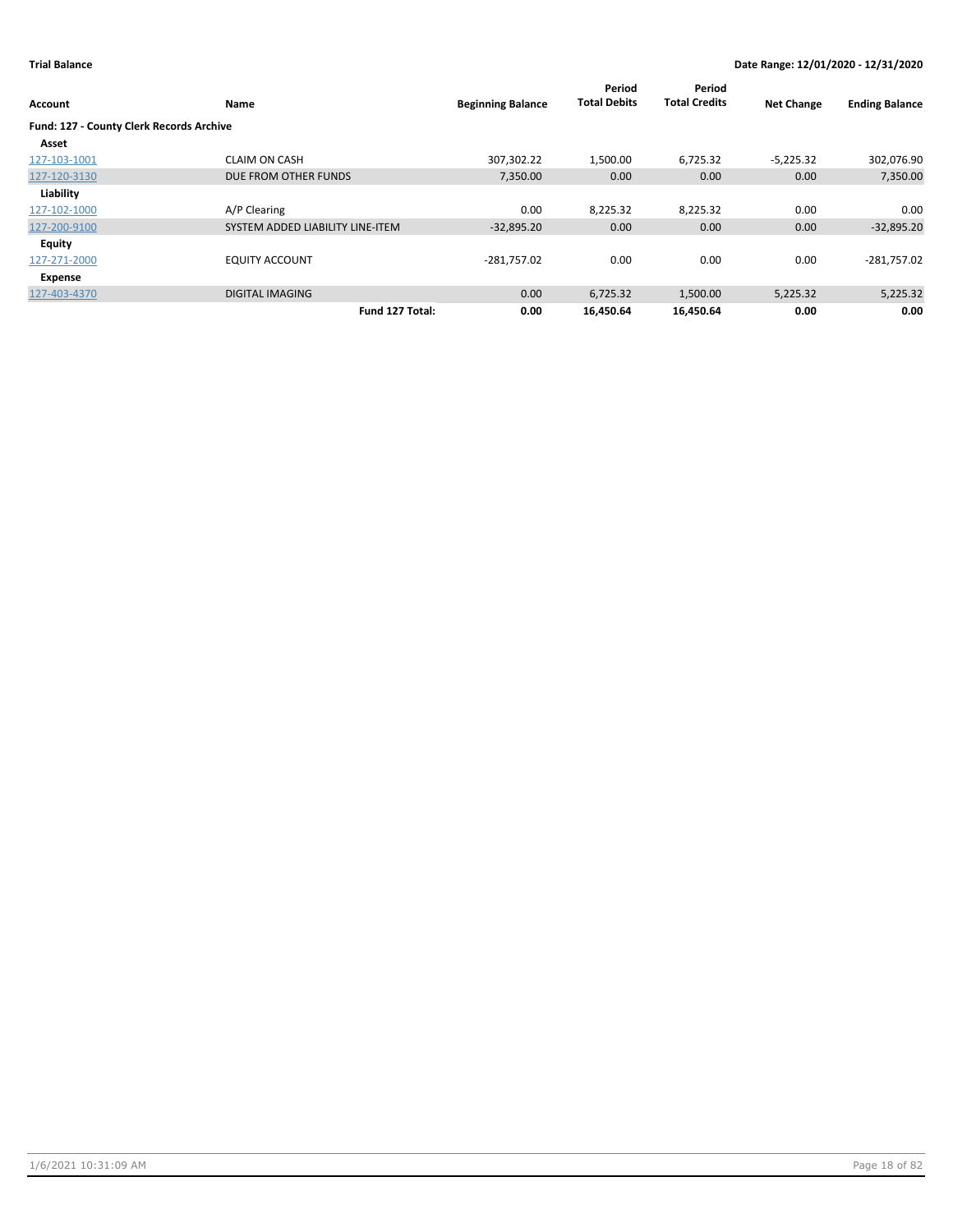| <b>Account</b>                   | Name                        | <b>Beginning Balance</b> | Period<br><b>Total Debits</b> | Period<br><b>Total Credits</b> | <b>Net Change</b> | <b>Ending Balance</b> |
|----------------------------------|-----------------------------|--------------------------|-------------------------------|--------------------------------|-------------------|-----------------------|
| Fund: 130 - Bail Bond Trust Fund |                             |                          |                               |                                |                   |                       |
| Asset                            |                             |                          |                               |                                |                   |                       |
| 130-103-1130                     | <b>SURETY BAIL BOND FEE</b> | 6.000.00                 | 450.00                        | 0.00                           | 450.00            | 6,450.00              |
| Liability                        |                             |                          |                               |                                |                   |                       |
| 130-207-0970                     | DUE TO OTHER GOVERNMENTS    | $-5,100.00$              | 0.00                          | 0.00                           | 0.00              | $-5,100.00$           |
| Equity                           |                             |                          |                               |                                |                   |                       |
| 130-271-2000                     | <b>EQUITY ACCOUNT</b>       | $-225.00$                | 0.00                          | 0.00                           | 0.00              | $-225.00$             |
| Revenue                          |                             |                          |                               |                                |                   |                       |
| 130-345-1130                     | <b>SURETY BAIL BOND FEE</b> | $-675.00$                | 0.00                          | 450.00                         | $-450.00$         | $-1,125.00$           |
|                                  | Fund 130 Total:             | 0.00                     | 450.00                        | 450.00                         | 0.00              | 0.00                  |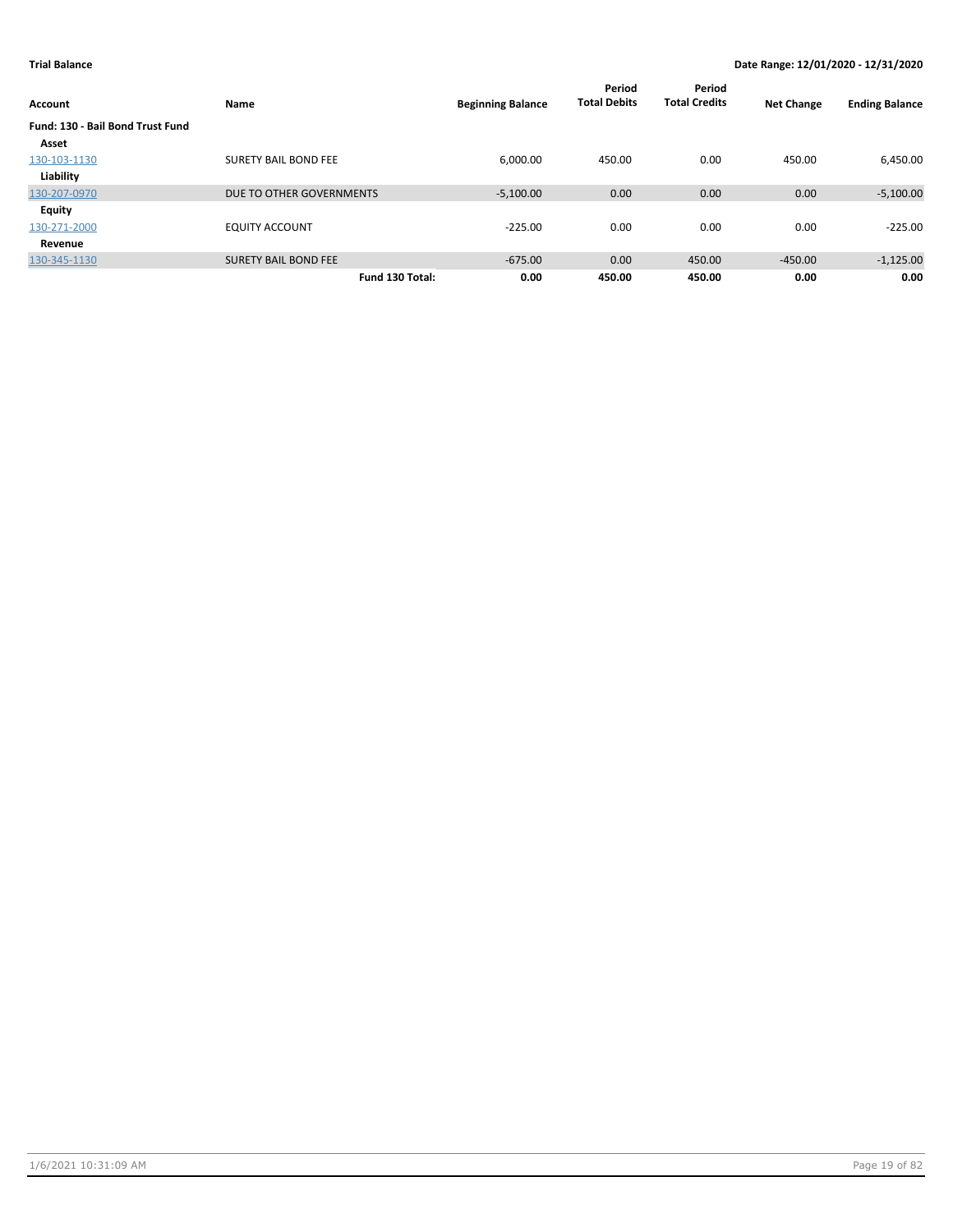| <b>Account</b>                             | Name                             | <b>Beginning Balance</b> | Period<br><b>Total Debits</b> | Period<br><b>Total Credits</b> | <b>Net Change</b> | <b>Ending Balance</b> |
|--------------------------------------------|----------------------------------|--------------------------|-------------------------------|--------------------------------|-------------------|-----------------------|
| Fund: 160 - County Judge Excess Supplement |                                  |                          |                               |                                |                   |                       |
| Asset                                      |                                  |                          |                               |                                |                   |                       |
| 160-103-1001                               | <b>CLAIM ON CASH</b>             | 16,184.75                | 0.00                          | 0.00                           | 0.00              | 16,184.75             |
| Liability                                  |                                  |                          |                               |                                |                   |                       |
| 160-200-9100                               | SYSTEM ADDED LIABILITY LINE-ITEM | 217.00                   | 0.00                          | 0.00                           | 0.00              | 217.00                |
| <b>Equity</b>                              |                                  |                          |                               |                                |                   |                       |
| 160-271-2000                               | <b>EQUITY ACCOUNT</b>            | $-16,444.55$             | 0.00                          | 0.00                           | 0.00              | $-16,444.55$          |
| Expense                                    |                                  |                          |                               |                                |                   |                       |
| 160-452-3100                               | <b>OFFICE SUPPLIES</b>           | 38.80                    | 0.00                          | 0.00                           | 0.00              | 38.80                 |
| 160-452-3110                               | <b>POSTAGE</b>                   | 4.00                     | 0.00                          | 0.00                           | 0.00              | 4.00                  |
|                                            | Fund 160 Total:                  | 0.00                     | 0.00                          | 0.00                           | 0.00              | 0.00                  |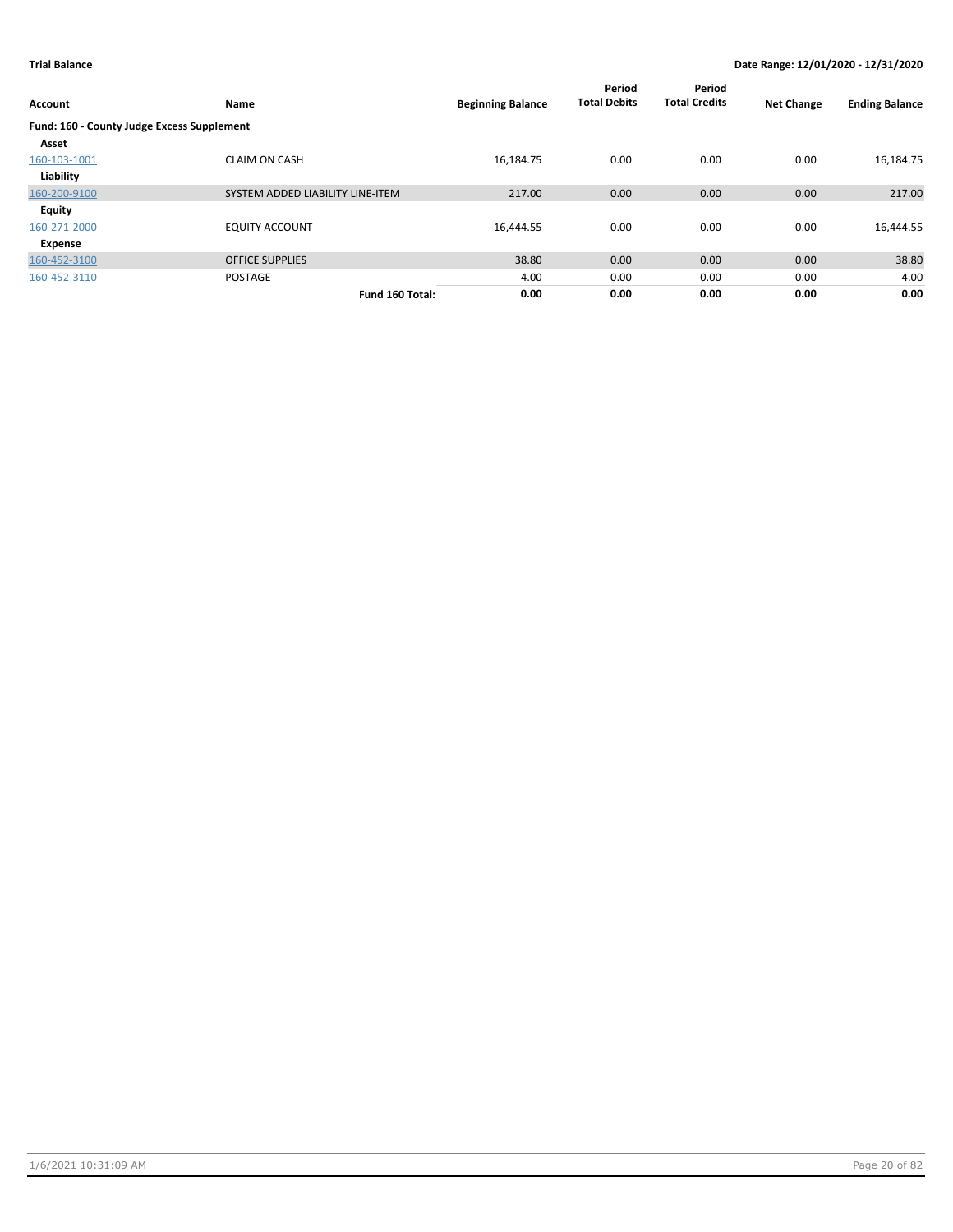| Account                              | Name                  | <b>Beginning Balance</b> | Period<br><b>Total Debits</b> | Period<br><b>Total Credits</b> | <b>Net Change</b> | <b>Ending Balance</b> |
|--------------------------------------|-----------------------|--------------------------|-------------------------------|--------------------------------|-------------------|-----------------------|
| Fund: 161 - Probate Judges Education |                       |                          |                               |                                |                   |                       |
| Asset                                |                       |                          |                               |                                |                   |                       |
| 161-103-1001                         | <b>CLAIM ON CASH</b>  | 5,837.52                 | 0.00                          | 0.00                           | 0.00              | 5,837.52              |
| 161-120-3130                         | DUE FROM OTHER FUNDS  | 60.00                    | 0.00                          | 0.00                           | 0.00              | 60.00                 |
| Equity                               |                       |                          |                               |                                |                   |                       |
| 161-271-2000                         | <b>EQUITY ACCOUNT</b> | $-5,897.52$              | 0.00                          | 0.00                           | 0.00              | $-5,897.52$           |
|                                      | Fund 161 Total:       | 0.00                     | 0.00                          | 0.00                           | 0.00              | 0.00                  |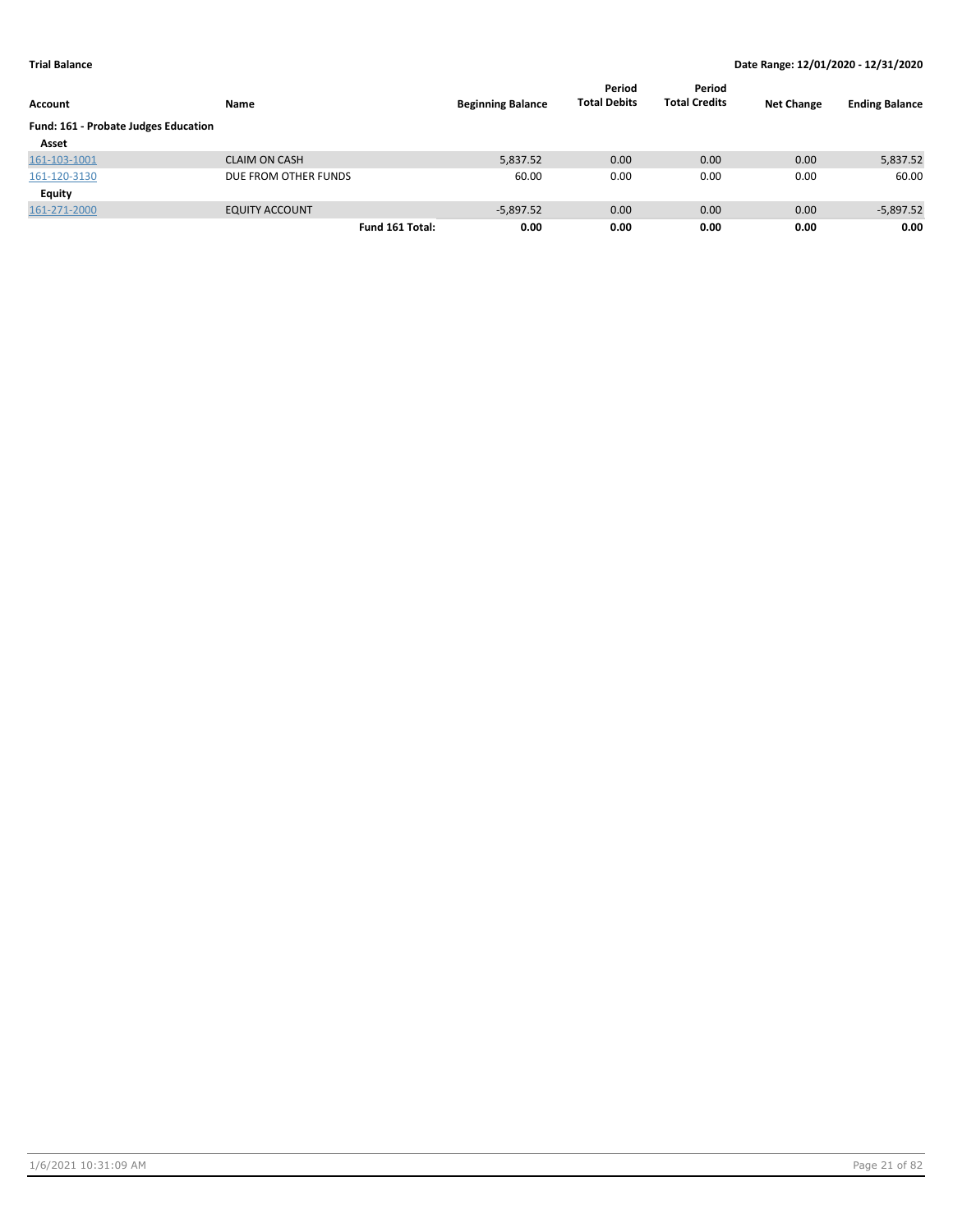|                                               |                                |                          | Period              | Period               |                   |                       |
|-----------------------------------------------|--------------------------------|--------------------------|---------------------|----------------------|-------------------|-----------------------|
| Account                                       | Name                           | <b>Beginning Balance</b> | <b>Total Debits</b> | <b>Total Credits</b> | <b>Net Change</b> | <b>Ending Balance</b> |
| Fund: 190 - District Clerk Records Management |                                |                          |                     |                      |                   |                       |
| Asset                                         |                                |                          |                     |                      |                   |                       |
| 190-100-1001                                  | PR Claim on Cash               | 0.00                     | 740.72              | 740.72               | 0.00              | 0.00                  |
| 190-103-1001                                  | <b>CLAIM ON CASH</b>           | 1,404.86                 | 0.00                | 740.72               | $-740.72$         | 664.14                |
| 190-120-3130                                  | DUE FROM OTHER FUNDS           | 281.70                   | 0.00                | 0.00                 | 0.00              | 281.70                |
| Liability                                     |                                |                          |                     |                      |                   |                       |
| 190-102-1001                                  | PR AP Clearing                 | 0.00                     | 408.68              | 408.68               | 0.00              | 0.00                  |
| 190-200-1500                                  | ACCRUED SALARY PAYABLE         | $-18.81$                 | 0.00                | 0.00                 | 0.00              | $-18.81$              |
| 190-200-1550                                  | <b>ACCRUED FRINGE BENEFITS</b> | $-38.94$                 | 0.00                | 0.00                 | 0.00              | $-38.94$              |
| 190-200-9000                                  | Payroll Liability Account      | $-44.16$                 | 408.68              | 408.68               | 0.00              | $-44.16$              |
| <b>Equity</b>                                 |                                |                          |                     |                      |                   |                       |
| 190-271-2000                                  | <b>EQUITY ACCOUNT</b>          | $-3,346.58$              | 0.00 <sub>1</sub>   | 0.00                 | 0.00              | $-3,346.58$           |
| Expense                                       |                                |                          |                     |                      |                   |                       |
| 190-450-1070                                  | SALARY PART-TIME               | 1,175.30                 | 470.12              | 0.00                 | 470.12            | 1,645.42              |
| 190-450-2010                                  | SOCIAL SECURITY TAXES          | 0.00                     | 14.37               | 0.00                 | 14.37             | 14.37                 |
| 190-450-2020                                  | <b>GROUP HEALTH INSURANCE</b>  | 359.44                   | 179.72              | 0.00                 | 179.72            | 539.16                |
| 190-450-2030                                  | <b>RETIREMENT</b>              | 138.55                   | 55.42               | 0.00                 | 55.42             | 193.97                |
| 190-450-2050                                  | <b>MEDICARE TAX</b>            | 88.64                    | 21.09               | 0.00                 | 21.09             | 109.73                |
|                                               | Fund 190 Total:                | 0.00                     | 2,298.80            | 2,298.80             | 0.00              | 0.00                  |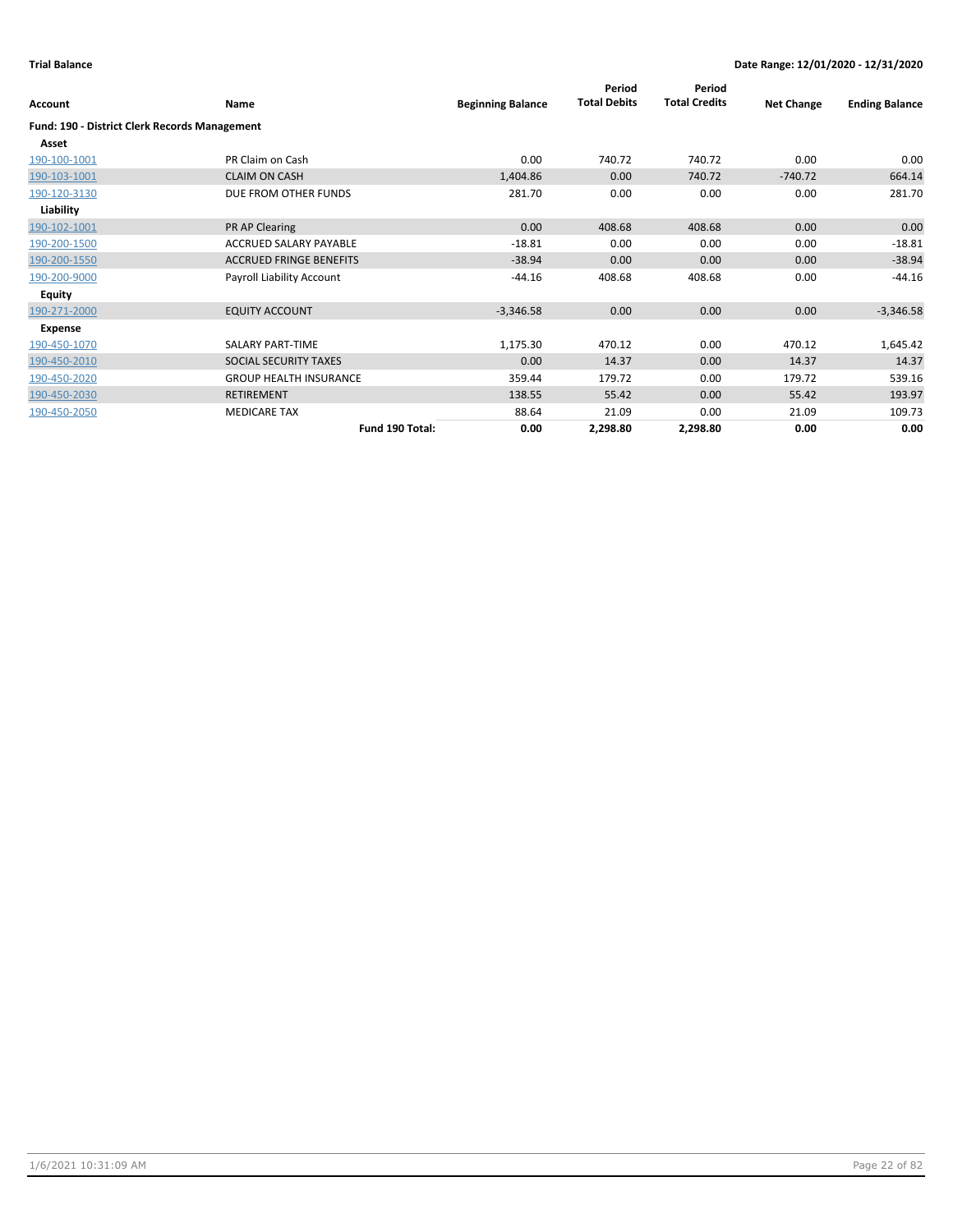| Account                                    | Name                    |                 | <b>Beginning Balance</b> | Period<br><b>Total Debits</b> | Period<br><b>Total Credits</b> | <b>Net Change</b> | <b>Ending Balance</b> |
|--------------------------------------------|-------------------------|-----------------|--------------------------|-------------------------------|--------------------------------|-------------------|-----------------------|
| Fund: 191 - District Court Records Archive |                         |                 |                          |                               |                                |                   |                       |
| Asset                                      |                         |                 |                          |                               |                                |                   |                       |
| 191-103-1001                               | Claim On Cash           |                 | 37,127.84                | 0.00                          | 6,380.51                       | $-6,380.51$       | 30,747.33             |
| 191-120-3130                               | DUE FROM OTHER FUNDS    |                 | 515.26                   | 0.00                          | 0.00                           | 0.00              | 515.26                |
| Liability                                  |                         |                 |                          |                               |                                |                   |                       |
| 191-102-1000                               | A/P CLEARING            |                 | 0.00                     | 6,380.51                      | 6,436.85                       | $-56.34$          | $-56.34$              |
| <b>Equity</b>                              |                         |                 |                          |                               |                                |                   |                       |
| 191-271-2000                               | <b>EQUITY ACCOUNT</b>   |                 | $-37,643.10$             | 0.00                          | 0.00                           | 0.00              | $-37,643.10$          |
| Expense                                    |                         |                 |                          |                               |                                |                   |                       |
| 191-450-5720                               | <b>OFFICE EQUIPMENT</b> |                 | 0.00                     | 6,436.85                      | 0.00                           | 6,436.85          | 6,436.85              |
|                                            |                         | Fund 191 Total: | 0.00                     | 12.817.36                     | 12,817.36                      | 0.00              | 0.00                  |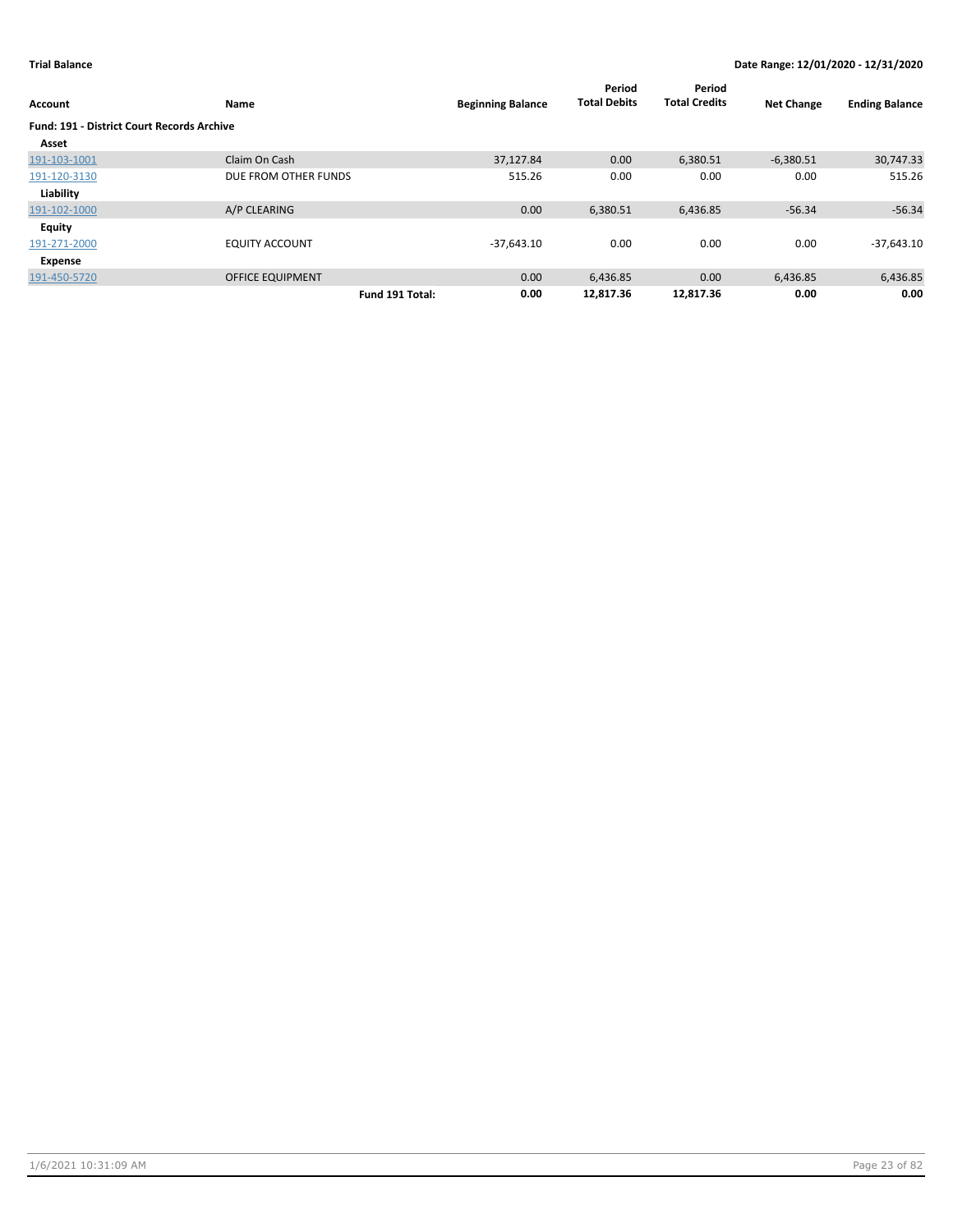|                                                       |                       |                          | Period<br><b>Total Debits</b> | Period<br><b>Total Credits</b> | <b>Net Change</b> |                       |
|-------------------------------------------------------|-----------------------|--------------------------|-------------------------------|--------------------------------|-------------------|-----------------------|
| Account                                               | Name                  | <b>Beginning Balance</b> |                               |                                |                   | <b>Ending Balance</b> |
| Fund: 192 - District Clerk Co.& Dist.Court Technology |                       |                          |                               |                                |                   |                       |
| Asset                                                 |                       |                          |                               |                                |                   |                       |
| 192-103-1001                                          | Claim On Cash         | 3.845.86                 | 0.00                          | 0.00                           | 0.00              | 3,845.86              |
| 192-120-3130                                          | DUE FROM OTHER FUNDS  | 27.72                    | 0.00                          | 0.00                           | 0.00              | 27.72                 |
| Equity                                                |                       |                          |                               |                                |                   |                       |
| 192-271-2000                                          | <b>EQUITY ACCOUNT</b> | $-3,873.58$              | 0.00                          | 0.00                           | 0.00              | $-3,873.58$           |
|                                                       | Fund 192 Total:       | 0.00                     | 0.00                          | 0.00                           | 0.00              | 0.00                  |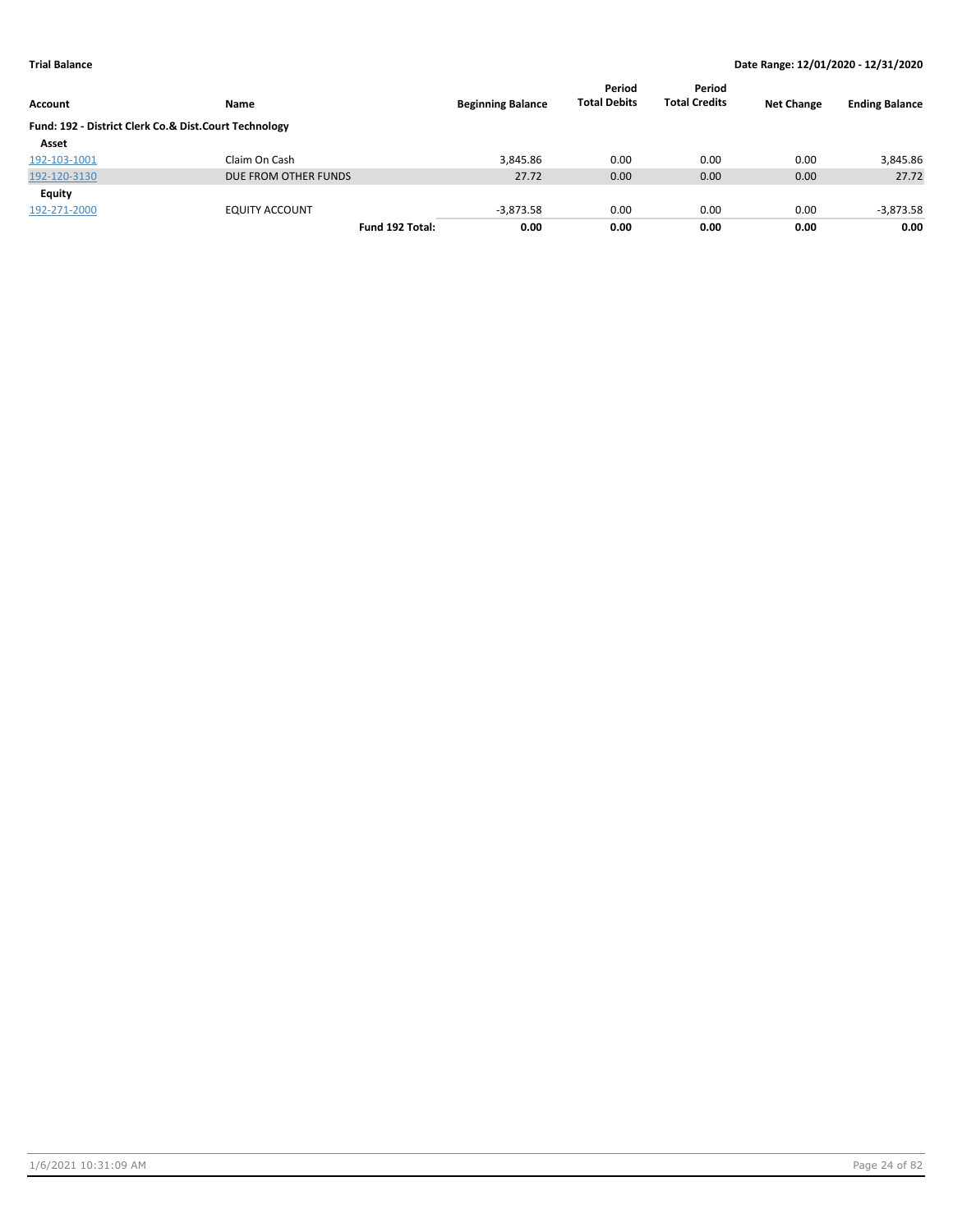| Account                                                      | Name                  | <b>Beginning Balance</b> | Period<br><b>Total Debits</b> | Period<br><b>Total Credits</b> | <b>Net Change</b> | <b>Ending Balance</b> |
|--------------------------------------------------------------|-----------------------|--------------------------|-------------------------------|--------------------------------|-------------------|-----------------------|
| <b>Fund: 193 - District Clerk Court Records Preservation</b> |                       |                          |                               |                                |                   |                       |
| Asset                                                        |                       |                          |                               |                                |                   |                       |
| 193-103-1001                                                 | Claim on Cash         | 37,823.32                | 0.00                          | 0.00                           | 0.00              | 37,823.32             |
| 193-120-3130                                                 | DUE FROM OTHER FUNDS  | 385.33                   | 0.00                          | 0.00                           | 0.00              | 385.33                |
| Equity                                                       |                       |                          |                               |                                |                   |                       |
| 193-271-2000                                                 | <b>EQUITY ACCOUNT</b> | $-38,208.65$             | 0.00                          | 0.00                           | 0.00              | $-38,208.65$          |
|                                                              | Fund 193 Total:       | 0.00                     | 0.00                          | 0.00                           | 0.00              | 0.00                  |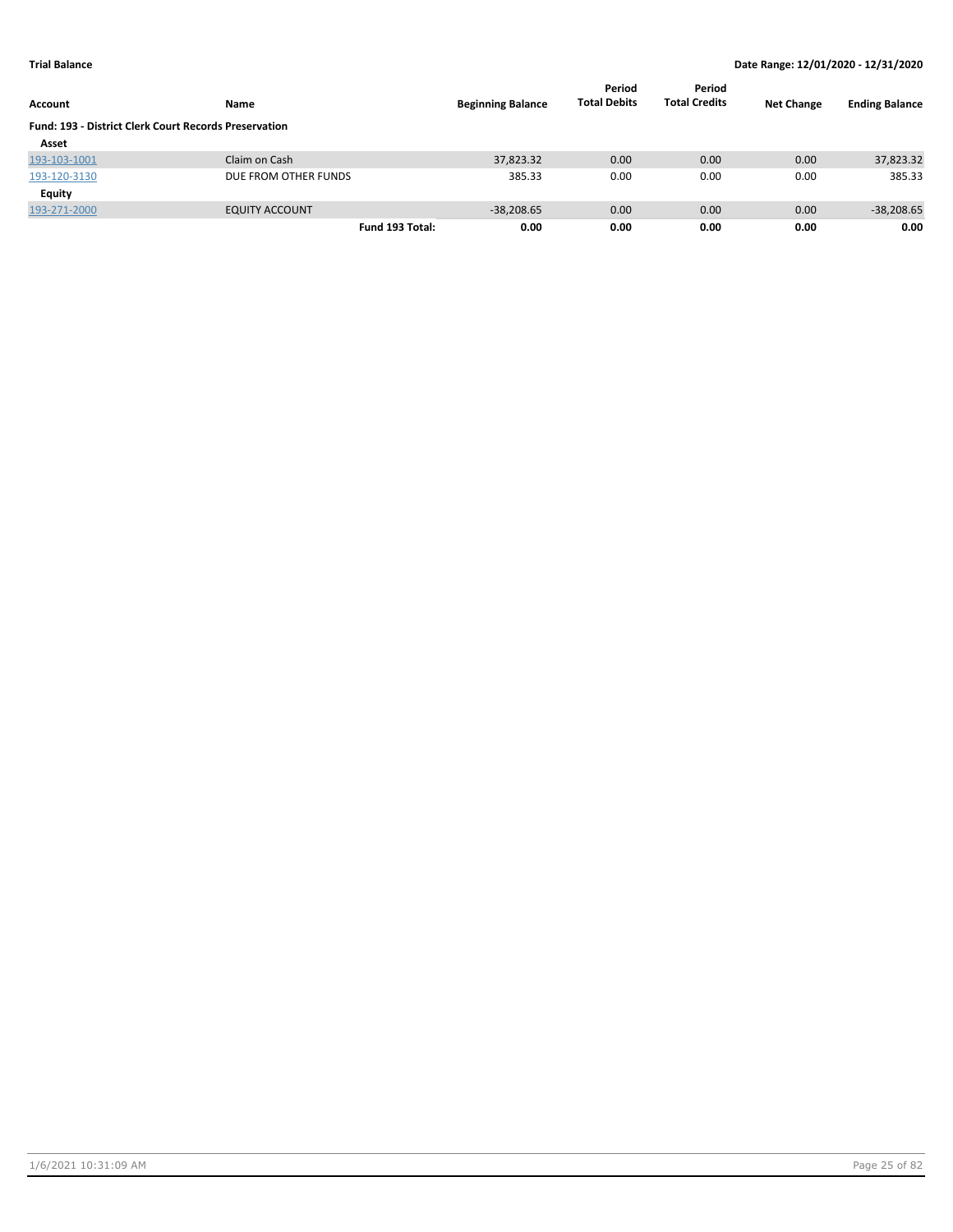| Account                                             | <b>Name</b>                      | <b>Beginning Balance</b> | Period<br><b>Total Debits</b> | Period<br><b>Total Credits</b> | <b>Net Change</b> | <b>Ending Balance</b> |
|-----------------------------------------------------|----------------------------------|--------------------------|-------------------------------|--------------------------------|-------------------|-----------------------|
| <b>Fund: 200 - County Offices Records Mangement</b> |                                  |                          |                               |                                |                   |                       |
| Asset                                               |                                  |                          |                               |                                |                   |                       |
| 200-100-1001                                        | PR CLAIM ON CASH                 | 0.00                     | 487.32                        | 487.32                         | 0.00              | 0.00                  |
| 200-103-1001                                        | <b>CLAIM ON CASH</b>             | 62,791.71                | 0.00                          | 698.95                         | $-698.95$         | 62,092.76             |
| 200-120-3130                                        | DUE FROM OTHER FUNDS             | 814.28                   | 0.00                          | 0.00                           | 0.00              | 814.28                |
| Liability                                           |                                  |                          |                               |                                |                   |                       |
| 200-102-1000                                        | A/P CLEARING                     | 0.00                     | 211.63                        | 211.63                         | 0.00              | 0.00                  |
| 200-102-1001                                        | <b>PR AP CLEARING</b>            | 0.00                     | 139.10                        | 139.10                         | 0.00              | 0.00                  |
| 200-200-9000                                        | Payroll Liability Account        | $-79.48$                 | 139.10                        | 139.10                         | 0.00              | $-79.48$              |
| 200-200-9100                                        | SYSTEM ADDED LIABILITY LINE-ITEM | $-26,127.67$             | 0.00                          | 0.00                           | 0.00              | $-26,127.67$          |
| Equity                                              |                                  |                          |                               |                                |                   |                       |
| 200-271-2000                                        | <b>EQUITY ACCOUNT</b>            | $-39,158.89$             | 0.00                          | 0.00                           | 0.00              | $-39,158.89$          |
| Expense                                             |                                  |                          |                               |                                |                   |                       |
| 200-449-1070                                        | <b>SALARY PART-TIME</b>          | 1,167.00                 | 408.00                        | 0.00                           | 408.00            | 1,575.00              |
| 200-449-2010                                        | SOCIAL SECURITY TAXES            | 0.00                     | 25.30                         | 0.00                           | 25.30             | 25.30                 |
| 200-449-2030                                        | <b>RETIREMENT</b>                | 137.58                   | 48.10                         | 0.00                           | 48.10             | 185.68                |
| 200-449-2040                                        | <b>WORKERS COMPENSATION</b>      | 0.00                     | 12.64                         | 0.00                           | 12.64             | 12.64                 |
| 200-449-2050                                        | <b>MEDICARE TAX</b>              | 89.28                    | 5.92                          | 0.00                           | 5.92              | 95.20                 |
| 200-449-3500                                        | <b>RECORDS DISPOSAL</b>          | 366.19                   | 198.99                        | 0.00                           | 198.99            | 565.18                |
|                                                     | Fund 200 Total:                  | 0.00                     | 1,676.10                      | 1,676.10                       | 0.00              | 0.00                  |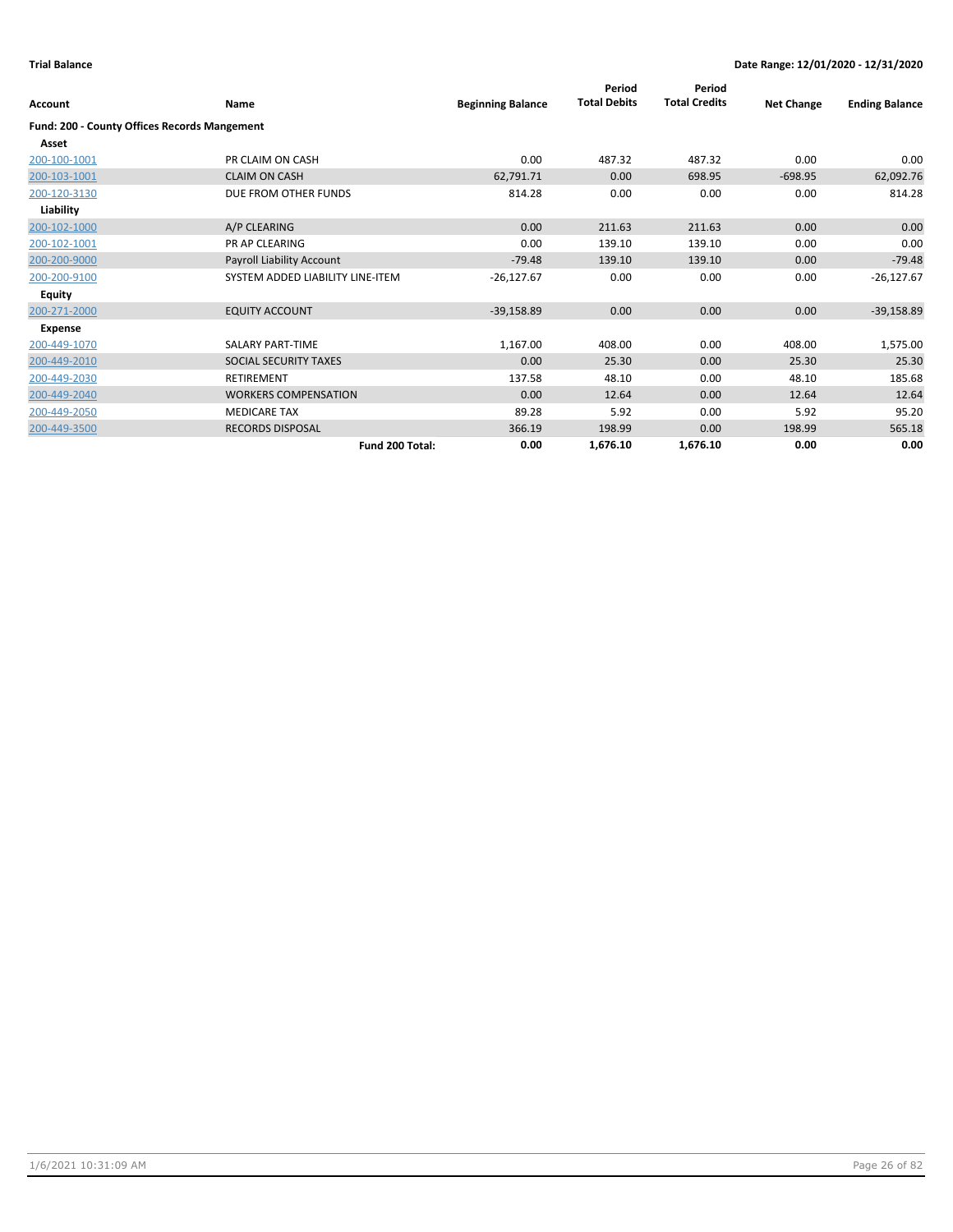|                              |                                                           |                          | Period              | Period               |                    |                       |
|------------------------------|-----------------------------------------------------------|--------------------------|---------------------|----------------------|--------------------|-----------------------|
| Account                      | Name                                                      | <b>Beginning Balance</b> | <b>Total Debits</b> | <b>Total Credits</b> | <b>Net Change</b>  | <b>Ending Balance</b> |
| Fund: 210 - Road & Bridge #1 |                                                           |                          |                     |                      |                    |                       |
| Asset                        |                                                           |                          |                     |                      |                    |                       |
| 210-100-1001                 | PR Claim on Cash                                          | 0.00                     | 30,722.92           | 30,722.92            | 0.00               | 0.00                  |
| 210-103-1001                 | <b>CLAIM ON CASH</b>                                      | 263,705.29               | 99,468.75           | 54,229.30            | 45,239.45          | 308,944.74            |
| 210-103-1750                 | <b>TEXPOOL</b>                                            | 18,333.64                | 0.00                | 0.00                 | 0.00               | 18,333.64             |
| 210-120-3110                 | <b>TAXES RECEIVABLE</b>                                   | 39,142.20                | 0.00                | 0.00                 | 0.00               | 39,142.20             |
| 210-120-3120                 | DUE FROM OTHER GOVERNMENTS                                | 10,884.11                | 0.00                | 0.00                 | 0.00               | 10,884.11             |
| 210-120-3130                 | DUE FROM OTHER FUNDS                                      | 5,688.04                 | 0.00                | 0.00                 | 0.00               | 5,688.04              |
| 210-120-3150                 | <b>INVENTORY ASSEST</b>                                   | 14,925.02                | 0.00                | 0.00                 | 0.00               | 14,925.02             |
| Liability                    |                                                           |                          |                     |                      |                    |                       |
| 210-102-1000                 | A/P CLEARING                                              | 0.00                     | 23,506.38           | 23,506.38            | 0.00               | 0.00                  |
| 210-102-1001                 | PR AP Clearing                                            | 0.00                     | 17,183.50           | 17,183.50            | 0.00               | 0.00                  |
| 210-200-1500                 | <b>ACCRUED SALARY PAYABLE</b>                             | $-12,588.66$             | 0.00                | 0.00                 | 0.00               | $-12,588.66$          |
| 210-200-1550                 | <b>ACCRUED FRINGE BENEFITS</b>                            | $-6,289.47$              | 0.00                | 0.00                 | 0.00               | $-6,289.47$           |
| 210-200-2000                 | DEFERRED TAX REVENUE                                      | $-36,773.45$             | 0.00                | 0.00                 | 0.00               | $-36,773.45$          |
| 210-200-9000                 | Payroll Liability Account                                 | $-1,923.78$              | 17,183.50           | 17,183.50            | 0.00               | $-1,923.78$           |
| 210-200-9100                 | SYSTEM ADDED LIABILITY LINE-ITEM                          | 8,504.60                 | 0.00                | 0.00                 | 0.00               | 8,504.60              |
| Equity                       |                                                           |                          |                     |                      |                    |                       |
| 210-271-2000                 | <b>EQUITY ACCOUNT</b>                                     | $-324,734.76$            | 0.00                | 0.00                 | 0.00               | -324,734.76           |
| Revenue                      |                                                           |                          |                     |                      |                    |                       |
| 210-310-1100                 | <b>CURRENT TAXES</b>                                      | $-50,859.76$             | 0.00                | 79,766.37            | $-79,766.37$       | $-130,626.13$         |
| 210-310-1200                 | <b>DELINQUENT TAXES</b>                                   | $-3,507.15$              | 0.00                | 1,218.13             | $-1,218.13$        | -4,725.28             |
| 210-318-1210                 | PAY N LIEU TAX/UPPER TRINITY                              | $-548.84$                | 0.00                | 0.00                 | 0.00               | $-548.84$             |
| 210-318-1600                 | <b>SALES TAX REVENUES</b>                                 | $-11,635.78$             | 0.00                | 6,017.88             | $-6,017.88$        | $-17,653.66$          |
| 210-321-3000                 | COUNTY'S ADDITIONAL \$10                                  | $-8,645.21$              | 0.00                | 5,543.37             | $-5,543.37$        | $-14,188.58$          |
| 210-360-1000                 | <b>INTEREST EARNINGS</b>                                  | $-2.10$                  | 0.00                | 0.00                 | 0.00               | $-2.10$               |
| 210-370-1200                 | STATE LATERAL ROAD                                        | $-8,432.71$              | 0.00                | 0.00                 | 0.00               | $-8,432.71$           |
| 210-370-1250                 | <b>TDT WEIGHT FEES</b>                                    | $-10,325.17$             | 0.00                | 0.00                 | 0.00               | $-10,325.17$          |
| 210-370-1300                 | <b>REFUNDS &amp; MISCELLANEOUS</b>                        | 0.00                     | 0.00                | 60.00                | $-60.00$           | $-60.00$              |
| 210-370-1420                 | <b>CULVERT PERMITTING PROCESS</b>                         | $-60.00$                 | 0.00                | 40.00                | $-40.00$           | $-100.00$             |
| 210-370-1450                 | REIMBURSEMENT OF MATERIALS                                | $-500.00$                | 0.00                | 6,823.00             | $-6,823.00$        | $-7,323.00$           |
| <b>Expense</b>               |                                                           |                          |                     |                      |                    |                       |
| 210-621-1010                 | SALARY ELECTED OFFICIAL                                   | 12,161.75                | 4,864.70            | 0.00                 | 4,864.70           | 17,026.45             |
| 210-621-1030                 | <b>SALARY FOREMAN</b>                                     | 6,247.15                 | 2,498.86            | 0.00                 | 2,498.86           | 8,746.01              |
| 210-621-1060                 | SALARY PRECINCT EMPLOYEES                                 | 30,807.18                | 12,322.87           | 0.00                 | 12,322.87          | 43,130.05             |
| 210-621-2010                 | SOCIAL SECURITY TAXES                                     | 0.00                     | 591.05              | 0.00                 | 591.05             | 591.05                |
| 210-621-2020                 | <b>GROUP HEALTH INSURANCE</b>                             | 12,155.20                | 6,077.60            | 0.00                 | 6,077.60           | 18,232.80             |
| 210-621-2030                 | <b>RETIREMENT</b><br><b>WORKERS COMPENSATION</b>          | 5,802.55                 | 2,321.02            | 0.00                 | 2,321.02           | 8,123.57              |
| 210-621-2040                 |                                                           | 0.00                     | 3,597.86<br>867.50  | 0.00                 | 3,597.86<br>867.50 | 3,597.86              |
| 210-621-2050                 | <b>MEDICARE TAX</b><br><b>SHOP SUPPLIES</b>               | 3,664.35                 |                     | 0.00                 |                    | 4,531.85              |
| 210-621-3400<br>210-621-3410 | R&B MAT. ROCK & GRAVEL                                    | 0.00<br>5,019.55         | 82.60<br>13,127.38  | 0.00<br>0.00         | 82.60<br>13,127.38 | 82.60<br>18,146.93    |
| 210-621-3440                 | R&B MAT. ASPHALT/RD OIL                                   | 29,478.64                | 5,534.46            | 0.00                 | 5,534.46           | 35,013.10             |
| 210-621-4210                 | <b>INTERNET</b>                                           | 219.80                   | 56.90               | 0.00                 | 56.90              | 276.70                |
| 210-621-4270                 | OUT OF COUNTY TRAVEL/TRAINING                             | 0.00                     | 60.00               | 0.00                 | 60.00              | 60.00                 |
| 210-621-4400                 | UTILITY ELECTRICITY                                       | 112.55                   | 77.62               | 0.00                 | 77.62              | 190.17                |
| 210-621-4420                 | UTILITY WATER                                             | 16.98                    | 17.59               | 0.00                 | 17.59              | 34.57                 |
|                              | <b>TRASH PICKUP</b>                                       |                          |                     |                      |                    |                       |
| 210-621-4430<br>210-621-4570 | R&M MACHINERY GAS & OIL                                   | 90.83<br>2,475.16        | 90.83<br>78.00      | 0.00<br>0.00         | 90.83<br>78.00     | 181.66<br>2,553.16    |
|                              |                                                           |                          |                     |                      |                    |                       |
| 210-621-4580<br>210-621-4590 | <b>R&amp;M MACHINERY PARTS</b><br>R&M MACH. TIRES & TUBES | 1,577.81<br>0.00         | 510.90<br>80.00     | 0.00<br>0.00         | 510.90<br>80.00    | 2,088.71<br>80.00     |
|                              |                                                           |                          |                     |                      |                    |                       |
| 210-621-4800                 | <b>BOND</b>                                               | 0.00                     | 177.50              | 0.00                 | 177.50             | 177.50                |
| 210-621-4820                 | <b>INSURANCE</b>                                          | 2,984.30                 | 0.00                | 0.00                 | 0.00               | 2,984.30              |
| 210-625-1050                 | SALARY SECRETARY                                          | 1,975.33                 | 790.12              | 0.00                 | 790.12             | 2,765.45              |
| 210-625-2010                 | SOCIAL SECURITY TAXES                                     | 0.00                     | 16.91               | 0.00                 | 16.91              | 16.91                 |
| 210-625-2020                 | <b>GROUP HEALTH INSURANCE</b>                             | 508.90                   | 254.29              | 0.00                 | 254.29             | 763.19                |
| 210-625-2030                 | RETIREMENT                                                | 232.93                   | 93.17               | 0.00                 | 93.17              | 326.10                |
| 210-625-2040                 | <b>WORKERS COMPENSATION</b>                               | 0.00                     | 14.74               | 0.00                 | 14.74              | 14.74                 |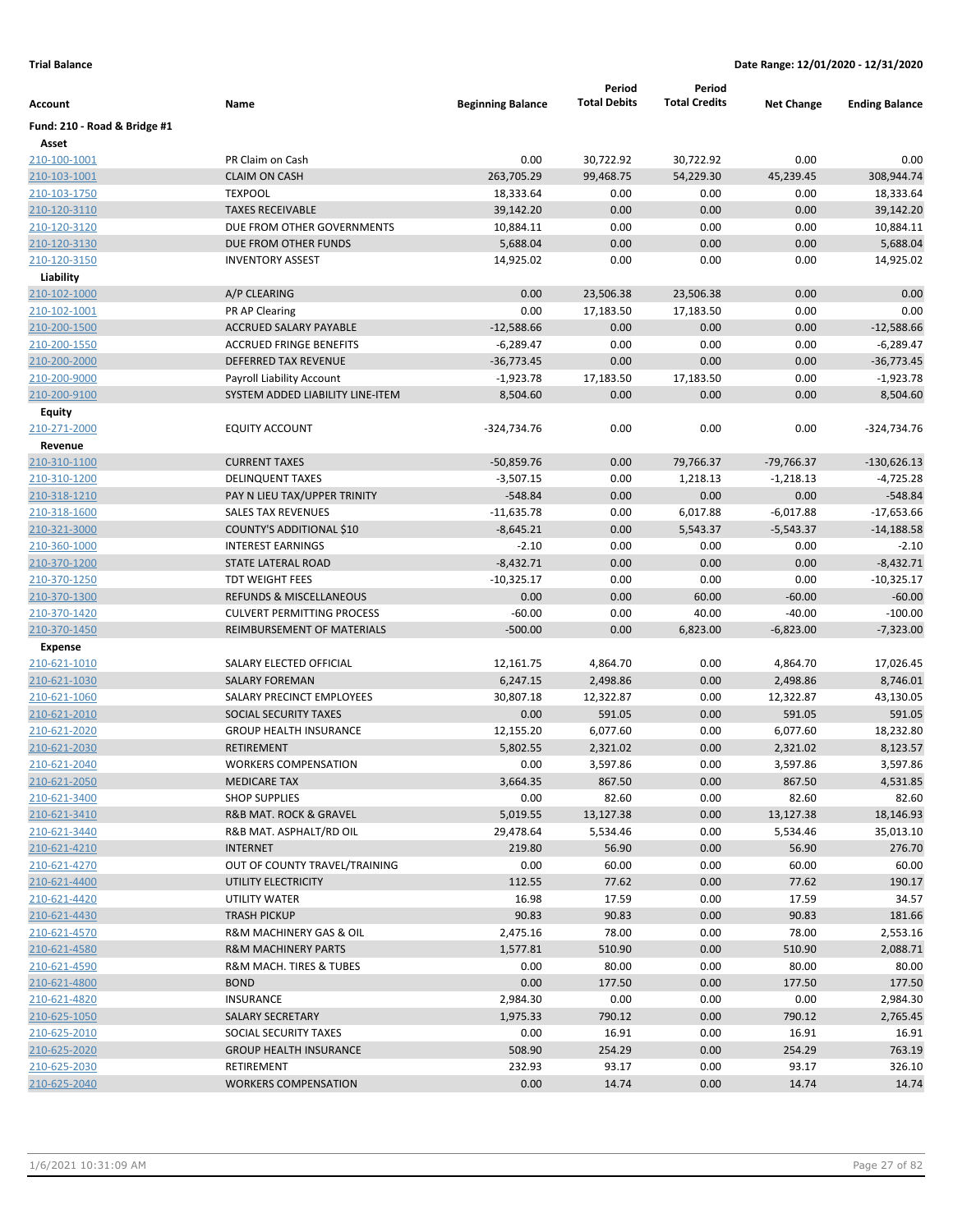| Account      | Name                | <b>Beginning Balance</b> | Period<br><b>Total Debits</b> | Period<br><b>Total Credits</b> | <b>Net Change</b> | <b>Ending Balance</b> |
|--------------|---------------------|--------------------------|-------------------------------|--------------------------------|-------------------|-----------------------|
| 210-625-2050 | <b>MEDICARE TAX</b> | 112.98                   | 24.83                         | 0.00                           | 24.83             | 137.81                |
|              | Fund 210 Total:     | 0.00                     | 242.294.35                    | 242.294.35                     | 0.00              | 0.00                  |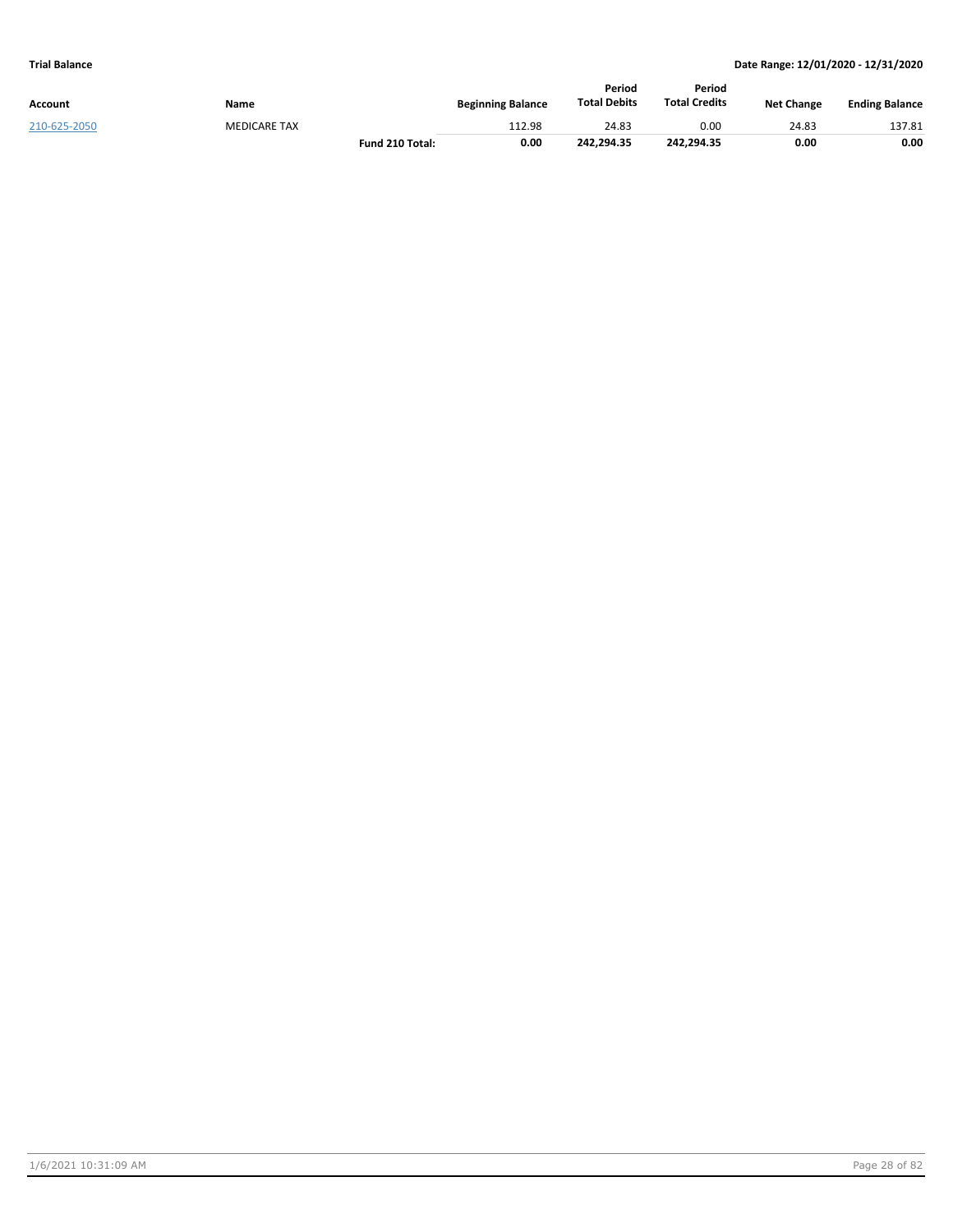| Account                      | Name                                  | <b>Beginning Balance</b> | Period<br><b>Total Debits</b> | Period<br><b>Total Credits</b> | <b>Net Change</b> | <b>Ending Balance</b> |
|------------------------------|---------------------------------------|--------------------------|-------------------------------|--------------------------------|-------------------|-----------------------|
| Fund: 220 - Road & Bridge #2 |                                       |                          |                               |                                |                   |                       |
| Asset                        |                                       |                          |                               |                                |                   |                       |
| 220-100-1001                 | PR Claim on Cash                      | 0.00                     | 36,390.27                     | 36,390.27                      | 0.00              | 0.00                  |
| 220-103-1001                 | <b>CLAIM ON CASH</b>                  | 247,999.76               | 111,471.89                    | 76,090.32                      | 35,381.57         | 283,381.33            |
| 220-103-1750                 | <b>TEXPOOL</b>                        | 262,214.08               | 0.00                          | 0.00                           | 0.00              | 262,214.08            |
| 220-120-3110                 | <b>TAXES RECEIVABLE</b>               | 44,829.54                | 0.00                          | 0.00                           | 0.00              | 44,829.54             |
| 220-120-3120                 | DUE FROM OTHER GOVERNMENTS            | 12,210.25                | 0.00                          | 0.00                           | 0.00              | 12,210.25             |
| 220-120-3130                 | DUE FROM OTHER FUNDS                  | 6,625.78                 | 0.00                          | 0.00                           | 0.00              | 6,625.78              |
| 220-120-3150                 | <b>INVENTORY ASSEST</b>               | 97,983.82                | 0.00                          | 0.00                           | 0.00              | 97,983.82             |
| Liability                    |                                       |                          |                               |                                |                   |                       |
| 220-102-1000                 | A/P CLEARING                          | 0.00                     | 40,553.92                     | 40,553.92                      | 0.00              | 0.00                  |
| 220-102-1001                 | PR AP Clearing                        | 0.00                     | 20,792.54                     | 20,792.54                      | 0.00              | 0.00                  |
| 220-200-1500                 | ACCRUED SALARY PAYABLE                | $-11,180.89$             | 0.00                          | 0.00                           | 0.00              | $-11,180.89$          |
| 220-200-1550                 | <b>ACCRUED FRINGE BENEFITS</b>        | $-6,013.54$              | 0.00                          | 0.00                           | 0.00              | $-6,013.54$           |
| 220-200-2000                 | DEFERRED TAX REVENUE                  | $-42,070.25$             | 0.00                          | 0.00                           | 0.00              | -42,070.25            |
| 220-200-9000                 | PAYROLL LIABILITY ACCOUNT             | $-2,185.87$              | 20,792.54                     | 20,792.54                      | 0.00              | $-2,185.87$           |
| 220-200-9100                 | SYSTEM ADDED LIABILITY LINE-ITEM      | 21,189.85                | 0.00                          | 0.00                           | 0.00              | 21,189.85             |
| Equity                       |                                       |                          |                               |                                |                   |                       |
| 220-271-2000                 | <b>EQUITY ACCOUNT</b>                 | -708,802.44              | 0.00                          | 0.00                           | 0.00              | -708,802.44           |
| Revenue                      |                                       |                          |                               |                                |                   |                       |
| 220-310-1100                 | <b>CURRENT TAXES</b>                  | $-59,255.08$             | 0.00                          | 92,933.23                      | $-92,933.23$      | $-152,188.31$         |
| 220-310-1200                 | <b>DELINQUENT TAXES</b>               | $-4,086.08$              | 0.00                          | 1,419.19                       | $-1,419.19$       | $-5,505.27$           |
| 220-318-1210                 | PAY N LIEU TAX/UPPER TRINITY          | $-639.17$                | 0.00                          | 0.00                           | 0.00              | $-639.17$             |
| 220-318-1600                 | <b>SALES TAX REVENUES</b>             | $-13,550.86$             | 0.00                          | 7,008.33                       | $-7,008.33$       | $-20,559.19$          |
| 220-321-3000                 | COUNTY'S ADDITIONAL \$10              | $-10,070.50$             | 0.00                          | 6,457.27                       | $-6,457.27$       | $-16,527.77$          |
| 220-360-1000                 | <b>INTEREST EARNINGS</b>              | $-29.72$                 | 0.00                          | 0.00                           | 0.00              | $-29.72$              |
| 220-370-1200                 | STATE LATERAL ROAD                    | $-9,822.98$              | 0.00                          | 0.00                           | 0.00              | $-9,822.98$           |
| 220-370-1250                 | <b>TDT WEIGHT FEES</b>                | $-12,027.46$             | 0.00                          | 0.00                           | 0.00              | $-12,027.46$          |
| 220-370-1420                 | <b>CULVERT PERMITTING PROCESS</b>     | $-40.00$                 | 0.00                          | 0.00                           | 0.00              | $-40.00$              |
| 220-370-1421                 | ROW PERMIT APPLICATION                | $-20.00$                 | 0.00                          | 0.00                           | 0.00              | $-20.00$              |
| 220-370-1450                 | REIMBURSEMENT OF MATERIALS            | $-810.50$                | 0.00                          | 0.00                           | 0.00              | $-810.50$             |
| 220-370-1500                 | TRENTON HIGH MEADOWS SUBDIVISION      | 0.00                     | 0.00                          | 2,800.00                       | $-2,800.00$       | $-2,800.00$           |
| <b>Expense</b>               |                                       |                          |                               |                                |                   |                       |
| 220-622-1010                 | SALARY ELECTED OFFICIAL               | 12,161.75                | 4,864.70                      | 0.00                           | 4,864.70          | 17,026.45             |
| 220-622-1030                 | <b>SALARY FOREMAN</b>                 | 9,471.05                 | 3,788.42                      | 0.00                           | 3,788.42          | 13,259.47             |
| 220-622-1060                 | SALARY PRECINCT EMPLOYEES             | 34,968.95                | 14,084.65                     | 0.00                           | 14,084.65         | 49,053.60             |
| 220-622-2010                 | SOCIAL SECURITY TAXES                 | 0.00                     | 670.52                        | 0.00                           | 670.52            | 670.52                |
| 220-622-2020                 | <b>GROUP HEALTH INSURANCE</b>         | 16,275.52                | 8,137.76                      | 0.00                           | 8,137.76          | 24,413.28             |
| 220-622-2030                 | RETIREMENT                            | 6,673.28                 | 2,680.76                      | 0.00                           | 2,680.76          | 9,354.04              |
| 220-622-2040                 | <b>WORKERS COMPENSATION</b>           | 0.00                     | 3,339.60                      | 0.00                           | 3,339.60          | 3,339.60              |
| 220-622-2050                 | <b>MEDICARE TAX</b>                   | 4,158.05                 | 984.14                        | 0.00                           | 984.14            | 5,142.19              |
| 220-622-3140                 | <b>EMPLOYEE PHYSICALS/DOT TESTING</b> | 140.00                   | 0.00                          | 0.00                           | 0.00              | 140.00                |
| 220-622-3400                 | <b>SHOP SUPPLIES</b>                  | 234.60                   | 74.86                         | 0.00                           | 74.86             | 309.46                |
| 220-622-3410                 | R&B MAT. ROCK & GRAVEL                | 19,023.00                | 21,248.47                     | 0.00                           | 21,248.47         | 40,271.47             |
| 220-622-3430                 | R&B MAT. HARDWARE & LUMBER            | 71.97                    | 2,124.69                      | 0.00                           | 2,124.69          | 2,196.66              |
| 220-622-3440                 | R&B MAT. ASPHALT/RD OIL               | 9,520.00                 | 0.00                          | 0.00                           | 0.00              | 9,520.00              |
| 220-622-3950                 | <b>UNIFORMS</b>                       | 249.45                   | 247.87                        | 0.00                           | 247.87            | 497.32                |
| 220-622-4210                 | <b>INTERNET</b>                       | 163.90                   | 81.95                         | 0.00                           | 81.95             | 245.85                |
| 220-622-4270                 | OUT OF COUNTY TRAVEL/TRAINING         | 50.00                    | 13.48                         | 0.00                           | 13.48             | 63.48                 |
| 220-622-4400                 | UTILITY ELECTRICITY                   | 299.22                   | 131.06                        | 0.00                           | 131.06            | 430.28                |
| 220-622-4410                 | UTILITY GAS                           | 89.80                    | 94.10                         | 0.00                           | 94.10             | 183.90                |
| 220-622-4420                 | UTILITY WATER                         | 95.24                    | 65.24                         | 0.00                           | 65.24             | 160.48                |
| 220-622-4500                 | <b>R&amp;M BUILDING</b>               | 5.97                     | 0.00                          | 0.00                           | 0.00              | 5.97                  |
| 220-622-4570                 | R&M MACHINERY GAS & OIL               | 4,953.07                 | 3,331.04                      | 0.00                           | 3,331.04          | 8,284.11              |
| 220-622-4580                 | <b>R&amp;M MACHINERY PARTS</b>        | 50,175.68                | 8,419.95                      | 853.87                         | 7,566.08          | 57,741.76             |
| 220-622-4590                 | R&M MACH. TIRES & TUBES               | 1,494.99                 | 501.00                        | 0.00                           | 501.00            | 1,995.99              |
| 220-622-4600                 | EQUIPMENT RENTAL/LEASE                | 8,610.00                 | 0.00                          | 0.00                           | 0.00              | 8,610.00              |
| 220-622-4820                 | <b>INSURANCE</b>                      | 5,836.63                 | 0.00                          | 0.00                           | 0.00              | 5,836.63              |
| 220-622-5730                 | RADIO EQUIPMENT                       | 0.00                     | 12.00                         | 0.00                           | 12.00             | 12.00                 |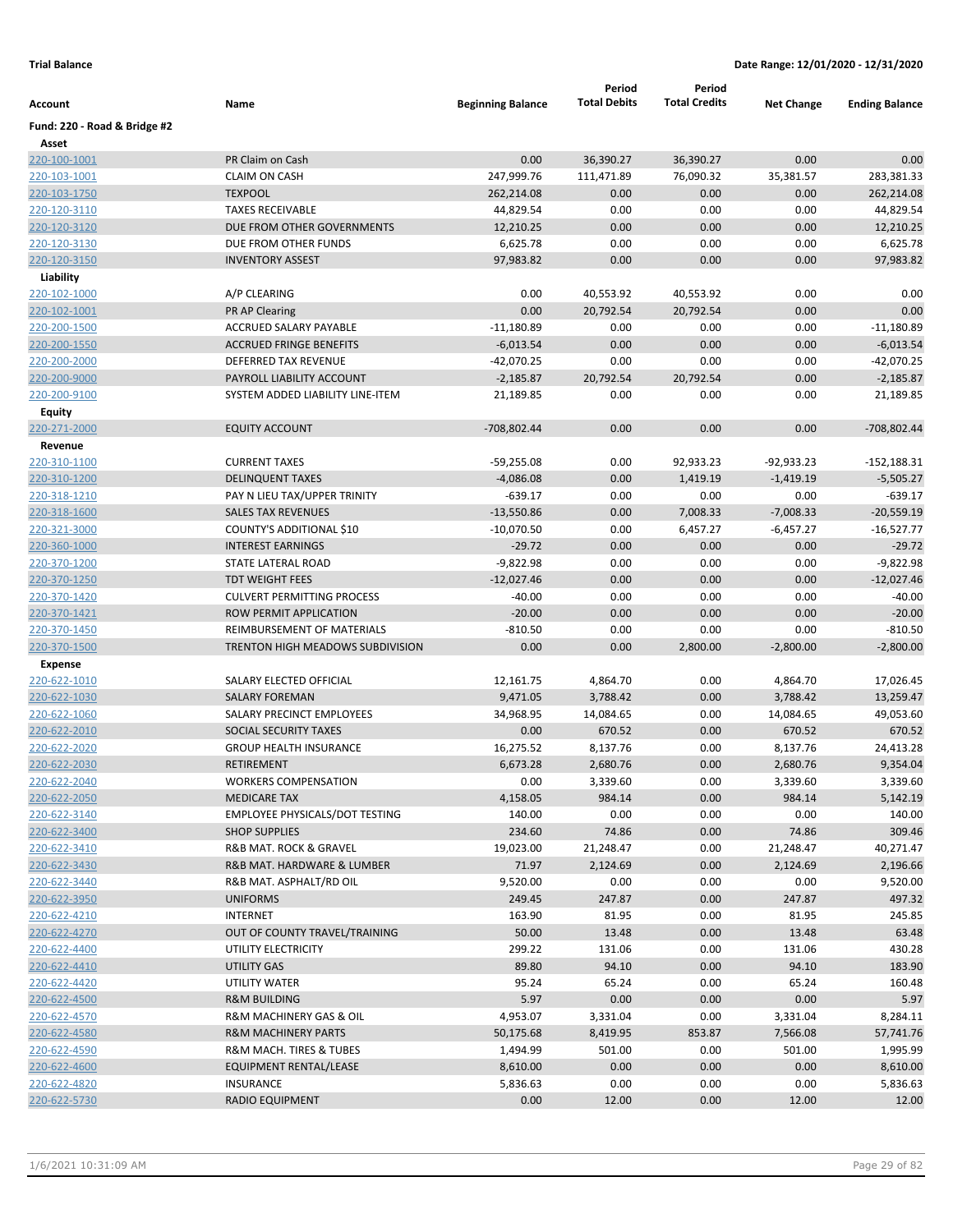| Account      | <b>Name</b>                   | <b>Beginning Balance</b> | Period<br><b>Total Debits</b> | Period<br><b>Total Credits</b> | <b>Net Change</b> | <b>Ending Balance</b> |
|--------------|-------------------------------|--------------------------|-------------------------------|--------------------------------|-------------------|-----------------------|
| 220-625-1050 | SALARY SECRETARY              | 1,975.33                 | 790.12                        | 0.00                           | 790.12            | 2,765.45              |
| 220-625-2010 | SOCIAL SECURITY TAXES         | 0.00                     | 16.91                         | 0.00                           | 16.91             | 16.91                 |
| 220-625-2020 | <b>GROUP HEALTH INSURANCE</b> | 508.90                   | 254.29                        | 0.00                           | 254.29            | 763.19                |
| 220-625-2030 | <b>RETIREMENT</b>             | 232.93                   | 93.17                         | 0.00                           | 93.17             | 326.10                |
| 220-625-2040 | <b>WORKERS COMPENSATION</b>   | 0.00                     | 14.74                         | 0.00                           | 14.74             | 14.74                 |
| 220-625-2050 | <b>MEDICARE TAX</b>           | 112.98                   | 24.83                         | 0.00                           | 24.83             | 137.81                |
|              | Fund 220 Total:               | 0.00                     | 306.091.48                    | 306.091.48                     | 0.00              | 0.00                  |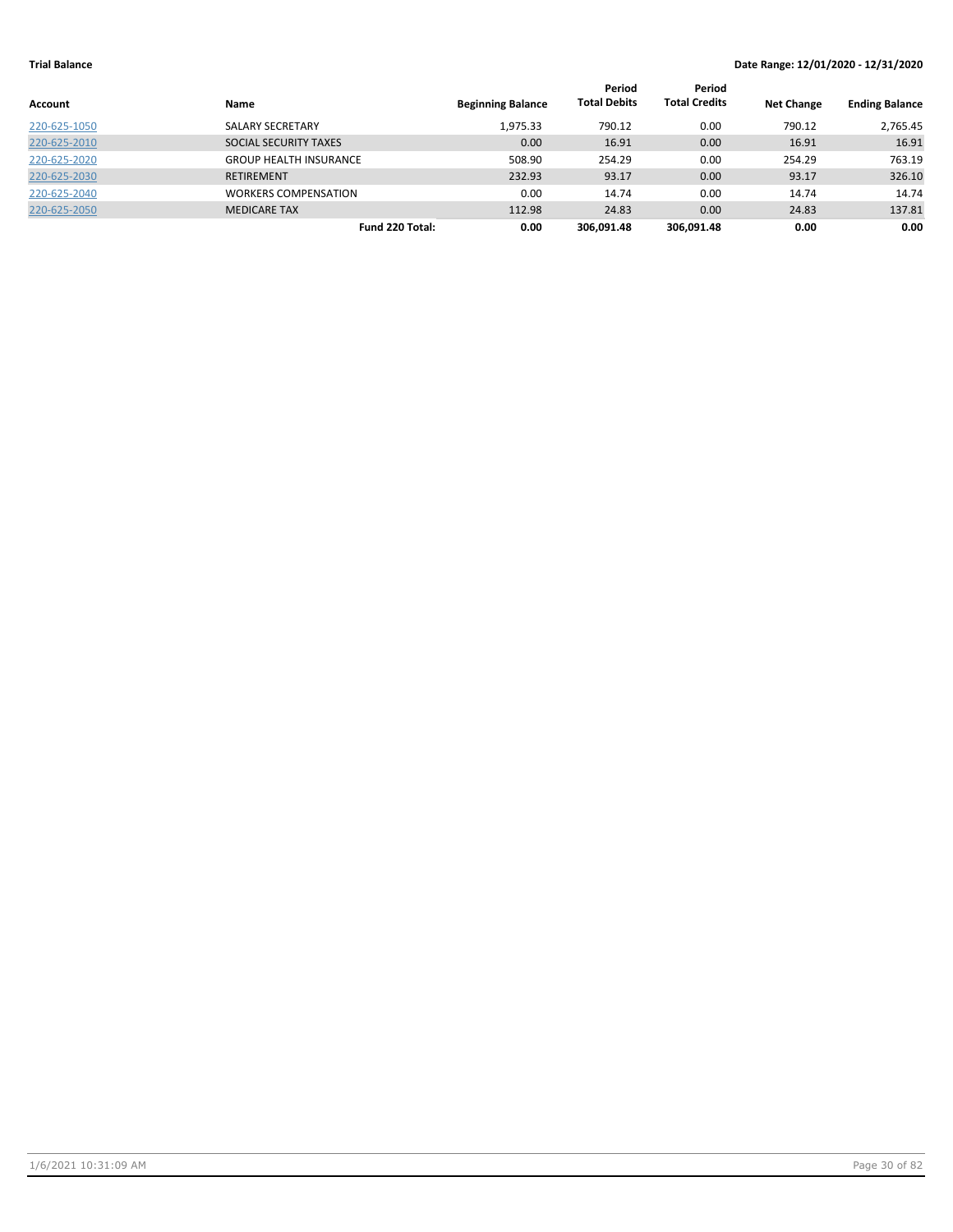| Account                                           | Name                     | <b>Beginning Balance</b> | Period<br><b>Total Debits</b> | Period<br><b>Total Credits</b> | <b>Net Change</b> | <b>Ending Balance</b> |
|---------------------------------------------------|--------------------------|--------------------------|-------------------------------|--------------------------------|-------------------|-----------------------|
| Fund: 221 - Raw Water Pipeline Road and Bridge #2 |                          |                          |                               |                                |                   |                       |
| Asset                                             |                          |                          |                               |                                |                   |                       |
| 221-103-1001                                      | <b>CLAIM ON CASH</b>     | 4,066.34                 | 0.00                          | 0.00                           | 0.00              | 4,066.34              |
| <b>Equity</b>                                     |                          |                          |                               |                                |                   |                       |
| 221-271-2000                                      | <b>EQUITY ACCOUNT</b>    | 7,933.66                 | 0.00                          | 0.00                           | 0.00              | 7,933.66              |
| Revenue                                           |                          |                          |                               |                                |                   |                       |
| 221-325-1790                                      | FOR MAINTENANCE OF ROADS | $-12,000.00$             | 0.00                          | 0.00                           | 0.00              | $-12,000.00$          |
|                                                   | Fund 221 Total:          | 0.00                     | 0.00                          | 0.00                           | 0.00              | 0.00                  |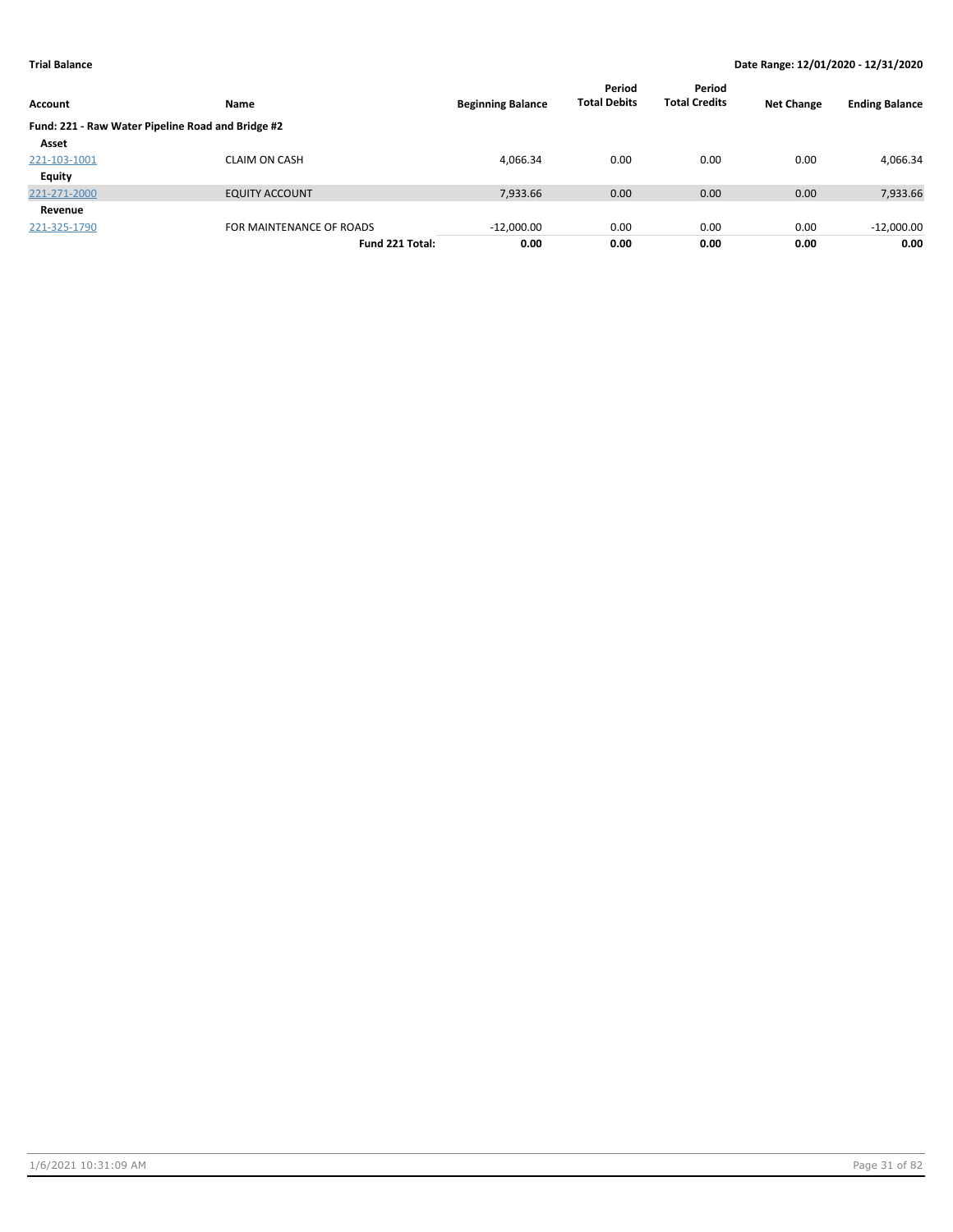|                              |                                             |                          | Period              | Period               |                   |                       |
|------------------------------|---------------------------------------------|--------------------------|---------------------|----------------------|-------------------|-----------------------|
| Account                      | Name                                        | <b>Beginning Balance</b> | <b>Total Debits</b> | <b>Total Credits</b> | <b>Net Change</b> | <b>Ending Balance</b> |
| Fund: 230 - Road & Bridge #3 |                                             |                          |                     |                      |                   |                       |
| Asset<br>230-100-1001        | PR Claim on Cash                            | 0.00                     | 44,211.18           | 44,211.18            | 0.00              | 0.00                  |
| 230-103-1001                 | <b>CLAIM ON CASH</b>                        | 146,058.02               | 163,452.35          | 101,855.60           | 61,596.75         | 207,654.77            |
| 230-103-1750                 | <b>TEXPOOL</b>                              | 621,341.37               | 0.00                | 0.00                 | 0.00              | 621,341.37            |
| 230-120-3110                 | <b>TAXES RECEIVABLE</b>                     | 67,249.35                | 0.00                | 0.00                 | 0.00              | 67,249.35             |
| 230-120-3120                 | DUE FROM OTHER GOVERNMENTS                  | 19,017.79                | 0.00                | 0.00                 | 0.00              | 19,017.79             |
| 230-120-3130                 | DUE FROM OTHER FUNDS                        | 9,938.67                 | 0.00                | 0.00                 | 0.00              | 9,938.67              |
| 230-120-3150                 | <b>INVENTORY ASSEST</b>                     | 39,576.00                | 0.00                | 0.00                 | 0.00              | 39,576.00             |
| Liability                    |                                             |                          |                     |                      |                   |                       |
| 230-102-1000                 | A/P CLEARING                                | 0.00                     | 57,644.42           | 57,644.42            | 0.00              | 0.00                  |
| 230-102-1001                 | PR AP Clearing                              | 0.00                     | 22,771.70           | 22,771.70            | 0.00              | 0.00                  |
| 230-200-1500                 | ACCRUED SALARY PAYABLE                      | $-14,948.15$             | 0.00                | 0.00                 | 0.00              | $-14,948.15$          |
| 230-200-1550                 | <b>ACCRUED FRINGE BENEFITS</b>              | $-7,866.06$              | 0.00                | 0.00                 | 0.00              | $-7,866.06$           |
| 230-200-2000                 | DEFERRED TAX REVENUE                        | $-63,110.41$             | 0.00                | 0.00                 | 0.00              | $-63,110.41$          |
| 230-200-9000                 | <b>Payroll Liability Account</b>            | $-2,659.98$              | 22,771.70           | 22,771.70            | 0.00              | $-2,659.98$           |
| 230-200-9100                 | SYSTEM ADDED LIABILITY LINE-ITEM            | 35,302.94                | 0.00                | 0.00                 | 0.00              | 35,302.94             |
| <b>Equity</b>                |                                             |                          |                     |                      |                   |                       |
| 230-271-2000                 | <b>EQUITY ACCOUNT</b>                       | $-900, 156.30$           | 0.00                | 0.00                 | 0.00              | $-900, 156.30$        |
| Revenue                      |                                             |                          |                     |                      |                   |                       |
| 230-310-1100                 | <b>CURRENT TAXES</b>                        | $-88,876.95$             | 0.00                | 139,390.95           | -139,390.95       | -228,267.90           |
| 230-310-1200                 | <b>DELINQUENT TAXES</b>                     | $-6,128.74$              | 0.00                | 2,128.66             | $-2,128.66$       | $-8,257.40$           |
| 230-318-1210                 | PAY N LIEU TAX/UPPER TRINITY                | -958.88                  | 0.00                | 0.00                 | 0.00              | -958.88               |
| 230-318-1600                 | <b>SALES TAX REVENUES</b>                   | $-20,328.89$             | 0.00                | 10,513.84            | $-10,513.84$      | $-30,842.73$          |
| 230-321-3000                 | COUNTY'S ADDITIONAL \$10                    | $-15,105.76$             | 0.00                | 9,685.90             | $-9,685.90$       | -24,791.66            |
| 230-360-1000                 | <b>INTEREST EARNINGS</b>                    | $-70.42$                 | 0.00                | 0.00                 | 0.00              | $-70.42$              |
| 230-370-1200                 | STATE LATERAL ROAD                          | $-14,734.47$             | 0.00                | 0.00                 | 0.00              | $-14,734.47$          |
| 230-370-1250                 | <b>TDT WEIGHT FEES</b>                      | $-18,041.18$             | 0.00                | 0.00                 | 0.00              | $-18,041.18$          |
| 230-370-1300                 | <b>REFUNDS &amp; MISCELLANEOUS</b>          | $-377.10$                | 0.00                | 0.00                 | 0.00              | $-377.10$             |
| 230-370-1420                 | <b>CULVERT PERMITTING PROCESS</b>           | $-120.00$                | 0.00                | 0.00                 | 0.00              | $-120.00$             |
| 230-370-1450                 | REIMBURSEMENT OF MATERIALS                  | $-884.53$                | 0.00                | 1,733.00             | $-1,733.00$       | $-2,617.53$           |
| <b>Expense</b>               |                                             |                          |                     |                      |                   |                       |
| 230-623-1010                 | SALARY ELECTED OFFICIAL                     | 12,161.75                | 4,864.70            | 0.00                 | 4,864.70          | 17,026.45             |
| 230-623-1030                 | <b>SALARY FOREMAN</b>                       | 6,807.52                 | 2,585.65            | 0.00                 | 2,585.65          | 9,393.17              |
| 230-623-1050                 | <b>SALARY SECRETARY</b>                     | 2,040.00                 | 1,010.88            | 0.00                 | 1,010.88          | 3,050.88              |
| 230-623-1060                 | SALARY PRECINCT EMPLOYEES                   | 47,531.42                | 19,061.48           | 0.00                 | 19,061.48         | 66,592.90             |
| 230-623-2010                 | SOCIAL SECURITY TAXES                       | 0.00                     | 853.35              | 0.00                 | 853.35            | 853.35                |
| 230-623-2020                 | <b>GROUP HEALTH INSURANCE</b>               | 19,325.42                | 10,171.32           | 0.00                 | 10,171.32         | 29,496.74             |
| 230-623-2030                 | <b>RETIREMENT</b>                           | 8,080.87                 | 3,244.90            | 0.00                 | 3,244.90          | 11,325.77             |
| 230-623-2040                 | <b>WORKERS COMPENSATION</b>                 | 0.00                     | 4,410.99            | 0.00                 | 4,410.99          | 4,410.99              |
| 230-623-2050                 | <b>MEDICARE TAX</b>                         | 5,211.97                 | 1,239.58            | 0.00                 | 1,239.58          | 6,451.55              |
| 230-623-3100                 | <b>OFFICE SUPPLIES</b>                      | 0.00                     | 39.22               | 0.00                 | 39.22             | 39.22                 |
| 230-623-3140                 | <b>EMPLOYEE PHYSICALS/DOT TESTING</b>       | 140.00                   | 0.00                | 0.00                 | 0.00              | 140.00                |
| 230-623-3400                 | <b>SHOP SUPPLIES</b>                        | 2,546.11                 | 326.00              | 0.00                 | 326.00            | 2,872.11              |
| 230-623-3410                 | R&B MAT. ROCK & GRAVEL                      | 8,198.68                 | 12,534.35           | 0.00                 | 12,534.35         | 20,733.03             |
| 230-623-3420                 | R&B MAT. CULVERTS                           | 5,999.20                 | 0.00                | 0.00                 | 0.00              | 5,999.20              |
| 230-623-3430                 | R&B MAT. HARDWARE & LUMBER                  | 535.92                   | 73.60               | 0.00                 | 73.60             | 609.52                |
| 230-623-3440<br>230-623-3450 | R&B MAT. ASPHALT/RD OIL<br><b>CHEMICALS</b> | 24,781.25<br>9,975.00    | 8,170.50<br>0.00    | 0.00<br>0.00         | 8,170.50<br>0.00  | 32,951.75<br>9,975.00 |
| 230-623-3500                 | <b>DEBRIS REMOVAL</b>                       | 0.00                     | 427.51              | 0.00                 | 427.51            | 427.51                |
| 230-623-4210                 | <b>INTERNET</b>                             | 163.90                   | 81.95               | 0.00                 | 81.95             | 245.85                |
| 230-623-4270                 | OUT OF COUNTY TRAVEL/TRAINING               | 50.00                    | 225.00              | 0.00                 | 225.00            | 275.00                |
| 230-623-4300                 | <b>BIDS, NOTICES &amp; PERMITS</b>          | 0.00                     | 810.00              | 0.00                 | 810.00            | 810.00                |
| 230-623-4400                 | UTILITY ELECTRICITY                         | 357.11                   | 237.15              | 0.00                 | 237.15            | 594.26                |
| 230-623-4420                 | UTILITY WATER                               | 32.24                    | 32.18               | 0.00                 | 32.18             | 64.42                 |
| 230-623-4430                 | TRASH PICK-UP                               | 90.83                    | 90.83               | 0.00                 | 90.83             | 181.66                |
| 230-623-4570                 | R&M MACHINERY GAS & OIL                     | 4,340.86                 | 7,738.15            | 0.00                 | 7,738.15          | 12,079.01             |
| 230-623-4580                 | <b>R&amp;M MACHINERY PARTS</b>              | 11,979.85                | 17,584.76           | 0.00                 | 17,584.76         | 29,564.61             |
| 230-623-4590                 | <b>R&amp;M MACH. TIRES &amp; TUBES</b>      | 8,054.00                 | 4,630.00            | 0.00                 | 4,630.00          | 12,684.00             |
|                              |                                             |                          |                     |                      |                   |                       |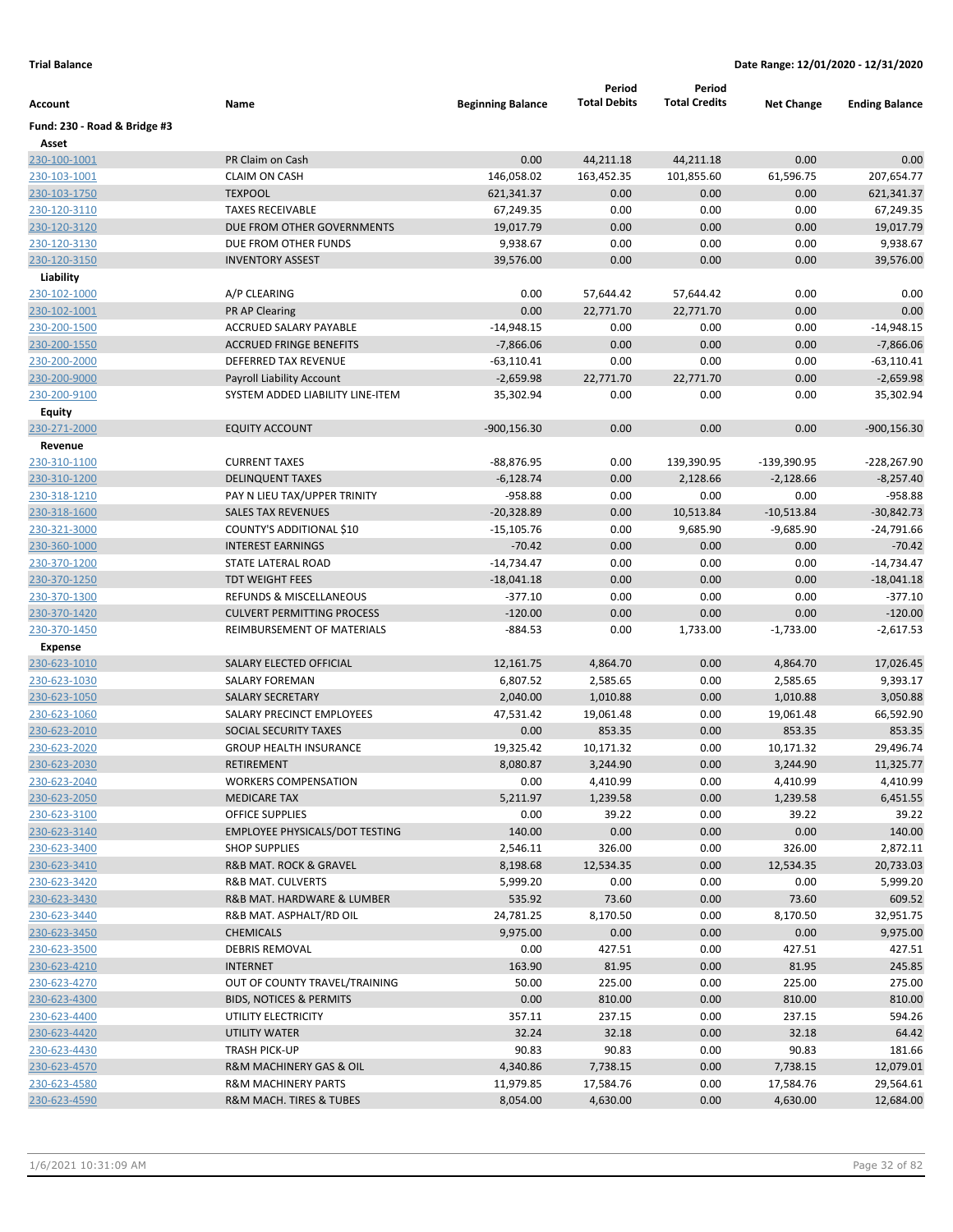| Account      | Name                          | <b>Beginning Balance</b> | Period<br><b>Total Debits</b> | Period<br><b>Total Credits</b> | <b>Net Change</b> | <b>Ending Balance</b> |
|--------------|-------------------------------|--------------------------|-------------------------------|--------------------------------|-------------------|-----------------------|
| 230-623-4600 | <b>EQUIPMENT RENTAL/LEASE</b> | 3,000.00                 | 0.00                          | 0.00                           | 0.00              | 3,000.00              |
| 230-623-4800 | <b>BOND</b>                   | 0.00                     | 177.50                        | 0.00                           | 177.50            | 177.50                |
| 230-623-4810 | <b>DUES</b>                   | 0.00                     | 39.99                         | 0.00                           | 39.99             | 39.99                 |
| 230-623-4820 | <b>INSURANCE</b>              | 5,149.64                 | 0.00 <sub>1</sub>             | 0.00                           | 0.00              | 5,149.64              |
| 230-623-5710 | PURCHASE OF MACH./EQUIP       | 26,500.00                | 0.00                          | 0.00                           | 0.00              | 26,500.00             |
| 230-625-1050 | <b>SALARY SECRETARY</b>       | 1,975.33                 | 790.12                        | 0.00                           | 790.12            | 2,765.45              |
| 230-625-2010 | SOCIAL SECURITY TAXES         | 0.00                     | 16.91                         | 0.00                           | 16.91             | 16.91                 |
| 230-625-2020 | <b>GROUP HEALTH INSURANCE</b> | 508.90                   | 254.29                        | 0.00                           | 254.29            | 763.19                |
| 230-625-2030 | RETIREMENT                    | 232.93                   | 93.17                         | 0.00                           | 93.17             | 326.10                |
| 230-625-2040 | <b>WORKERS COMPENSATION</b>   | 0.00                     | 14.74                         | 0.00                           | 14.74             | 14.74                 |
| 230-625-2050 | <b>MEDICARE TAX</b>           | 112.98                   | 24.83                         | 0.00                           | 24.83             | 137.81                |
|              | Fund 230 Total:               | 0.00                     | 412,706.95                    | 412,706.95                     | 0.00              | 0.00                  |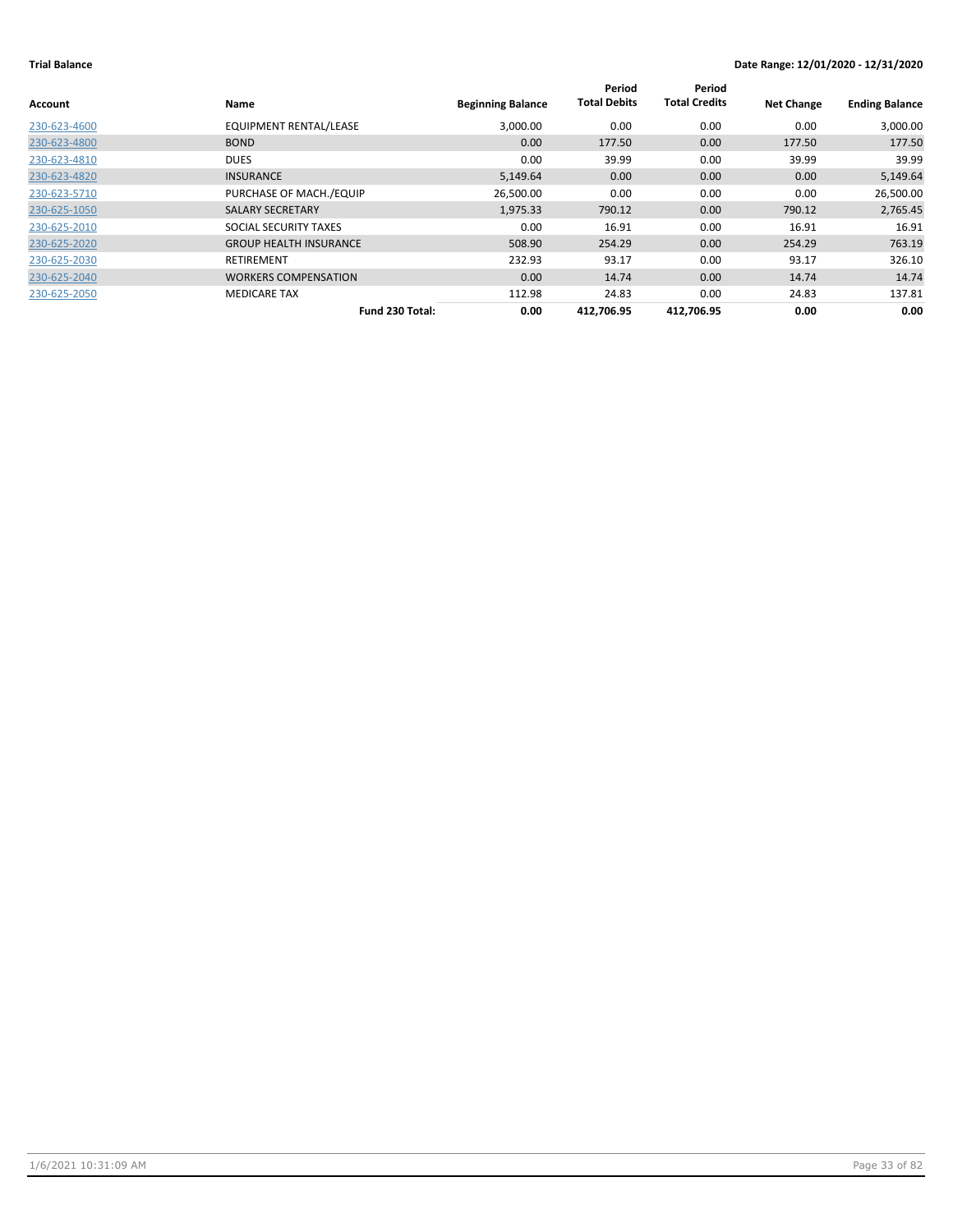|                                                       |                          |                          | Period              | Period               |                   |                       |
|-------------------------------------------------------|--------------------------|--------------------------|---------------------|----------------------|-------------------|-----------------------|
| Account                                               | <b>Name</b>              | <b>Beginning Balance</b> | <b>Total Debits</b> | <b>Total Credits</b> | <b>Net Change</b> | <b>Ending Balance</b> |
| Fund: 231 - Lake Road Impact/Raw Water PipelinePct. 3 |                          |                          |                     |                      |                   |                       |
| Asset                                                 |                          |                          |                     |                      |                   |                       |
| 231-103-1001                                          | <b>CLAIM ON CASH</b>     | 473,881.15               | 0.00                | 0.00                 | 0.00              | 473,881.15            |
| Equity                                                |                          |                          |                     |                      |                   |                       |
| 231-271-2000                                          | <b>EQUITY ACCOUNT</b>    | $-389,881.15$            | 0.00                | 0.00                 | 0.00              | $-389,881.15$         |
| Revenue                                               |                          |                          |                     |                      |                   |                       |
| 231-325-1790                                          | FOR MAINTENANCE OF ROADS | $-84,000.00$             | 0.00                | 0.00                 | 0.00              | $-84,000.00$          |
|                                                       | Fund 231 Total:          | 0.00                     | 0.00                | 0.00                 | 0.00              | 0.00                  |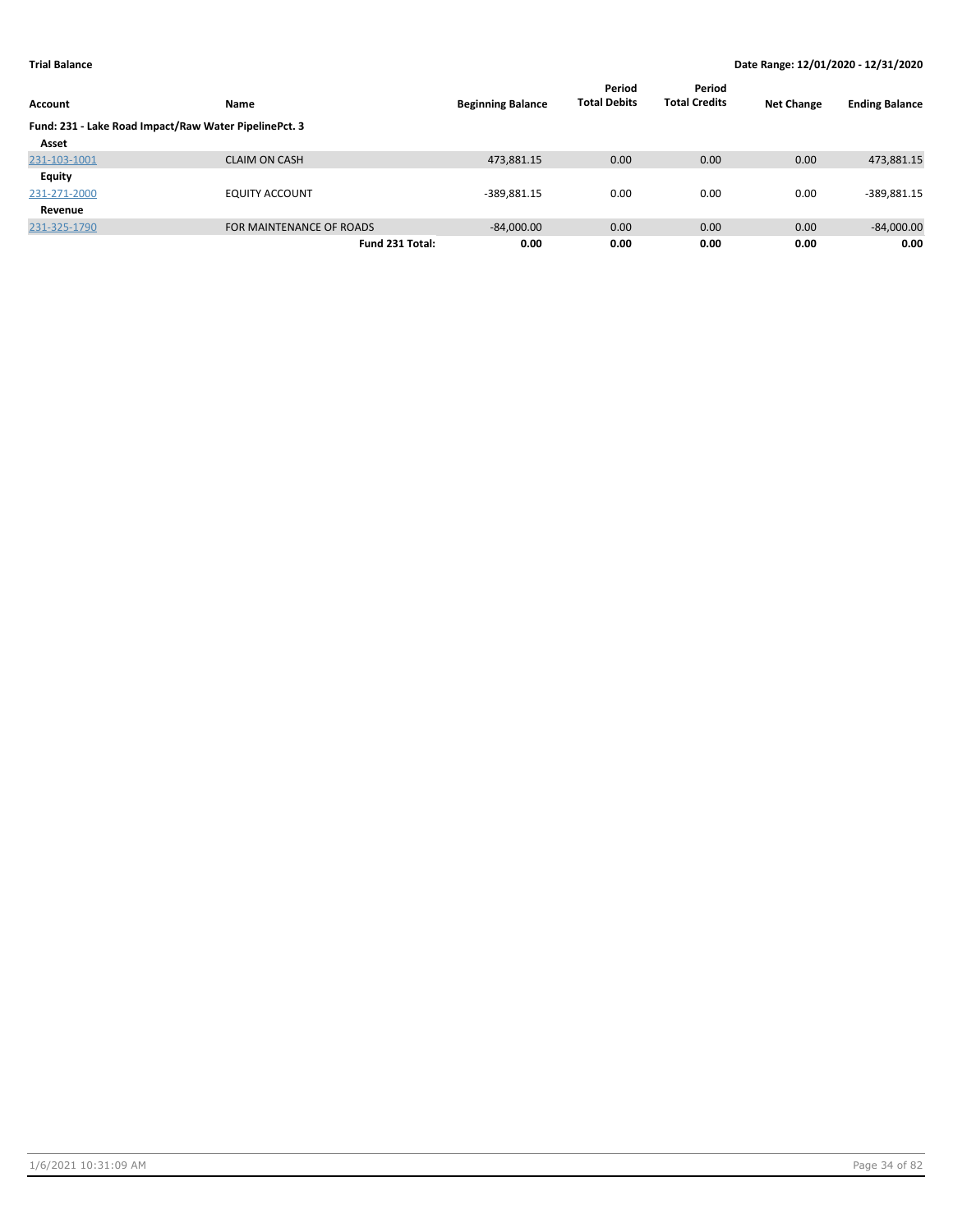|                              |                                   |                          | Period              | Period               |                   |                       |
|------------------------------|-----------------------------------|--------------------------|---------------------|----------------------|-------------------|-----------------------|
| Account                      | Name                              | <b>Beginning Balance</b> | <b>Total Debits</b> | <b>Total Credits</b> | <b>Net Change</b> | <b>Ending Balance</b> |
| Fund: 240 - Road & Bridge #4 |                                   |                          |                     |                      |                   |                       |
| Asset                        |                                   |                          |                     |                      |                   |                       |
| 240-100-1001                 | PR Claim on Cash                  | 0.00                     | 30,864.18           | 30,864.18            | 0.00              | 0.00                  |
| 240-103-1001                 | <b>CLAIM ON CASH</b>              | 256,588.89               | 92,280.33           | 53,819.18            | 38,461.15         | 295,050.04            |
| 240-103-1750                 | <b>TEXPOOL</b>                    | 109,808.44               | 0.00                | 0.00                 | 0.00              | 109,808.44            |
| 240-120-3110                 | <b>TAXES RECEIVABLE</b>           | 37,864.07                | 0.00                | 0.00                 | 0.00              | 37,864.07             |
| 240-120-3120                 | DUE FROM OTHER GOVERNMENTS        | 10,825.36                | 0.00                | 0.00                 | 0.00              | 10,825.36             |
| 240-120-3130                 | DUE FROM OTHER FUNDS              | 5,657.34                 | 0.00                | 0.00                 | 0.00              | 5,657.34              |
| 240-120-3150                 | <b>INVENTORY ASSEST</b>           | 5,616.62                 | 0.00                | 0.00                 | 0.00              | 5,616.62              |
| Liability                    |                                   |                          |                     |                      |                   |                       |
| 240-102-1000                 | A/P CLEARING                      | $-2,413.20$              | 22,955.00           | 20,541.80            | 2,413.20          | 0.00                  |
| 240-102-1001                 | PR AP Clearing                    | 0.00                     | 15,843.09           | 15,843.09            | 0.00              | 0.00                  |
| 240-200-1500                 | <b>ACCRUED SALARY PAYABLE</b>     | $-9,270.42$              | 0.00                | 0.00                 | 0.00              | $-9,270.42$           |
| 240-200-1550                 | <b>ACCRUED FRINGE BENEFITS</b>    | $-5,696.90$              | 0.00                | 0.00                 | 0.00              | $-5,696.90$           |
| 240-200-2000                 | DEFERRED TAX REVENUE              | $-35,507.79$             | 0.00                | 0.00                 | 0.00              | $-35,507.79$          |
| 240-200-9000                 | Payroll Liability Account         | $-1,652.20$              | 15,843.09           | 15,843.09            | 0.00              | $-1,652.20$           |
| 240-200-9100                 | SYSTEM ADDED LIABILITY LINE-ITEM  | 19,181.13                | 0.00                | 0.00                 | 0.00              | 19,181.13             |
| Equity                       |                                   |                          |                     |                      |                   |                       |
| 240-271-2000                 | <b>EQUITY ACCOUNT</b>             | $-415, 120.75$           | 0.00                | 0.00                 | 0.00              | -415,120.75           |
| Revenue                      |                                   |                          |                     |                      |                   |                       |
| 240-310-1100                 | <b>CURRENT TAXES</b>              | $-50,598.82$             | 0.00                | 79,357.12            | $-79,357.12$      | $-129,955.94$         |
| 240-310-1200                 | <b>DELINQUENT TAXES</b>           | $-3,489.17$              | 0.00                | 1,211.88             | $-1,211.88$       | $-4,701.05$           |
| 240-318-1210                 | PAY N LIEU TAX/UPPER TRINITY      | $-545.90$                | 0.00                | 0.00                 | 0.00              | $-545.90$             |
| 240-318-1600                 | <b>SALES TAX REVENUES</b>         | $-11,573.50$             | 0.00                | 5,985.67             | $-5,985.67$       | $-17,559.17$          |
| 240-321-3000                 | COUNTY'S ADDITIONAL \$10          | $-8,598.53$              | 0.00                | 5,513.46             | $-5,513.46$       | $-14,111.99$          |
| 240-360-1000                 | <b>INTEREST EARNINGS</b>          | $-12.45$                 | 0.00                | 0.00                 | 0.00              | $-12.45$              |
| 240-370-1200                 | <b>STATE LATERAL ROAD</b>         | $-8,387.19$              | 0.00                | 0.00                 | 0.00              | $-8,387.19$           |
| 240-370-1250                 | <b>TDT WEIGHT FEES</b>            | $-10,269.44$             | 0.00                | 0.00                 | 0.00              | $-10,269.44$          |
| 240-370-1420                 | <b>CULVERT PERMITTING PROCESS</b> | $-80.00$                 | 0.00                | 0.00                 | 0.00              | $-80.00$              |
| 240-370-1421                 | ROW PERMIT APPLICATION            | $-20.00$                 | 0.00                | 0.00                 | 0.00              | $-20.00$              |
| 240-370-1450                 | REIMBURSEMENT OF MATERIALS        | $-382.80$                | 0.00                | 0.00                 | 0.00              | $-382.80$             |
| 240-370-1460                 | SALE OF RECYCLED MATERIALS        | $-271.00$                | 0.00                | 212.20               | $-212.20$         | $-483.20$             |
| <b>Expense</b>               |                                   |                          |                     |                      |                   |                       |
| 240-624-1010                 | SALARY ELECTED OFFICIAL           | 12,161.75                | 4,864.70            | 0.00                 | 4,864.70          | 17,026.45             |
| 240-624-1030                 | SALARY FOREMAN                    | 6,247.13                 | 2,498.84            | 0.00                 | 2,498.84          | 8,745.97              |
| 240-624-1050                 | <b>SALARY SECRETARY</b>           | 5,895.77                 | 2,358.31            | 0.00                 | 2,358.31          | 8,254.08              |
| 240-624-1060                 | SALARY PRECINCT EMPLOYEES         | 18,009.08                | 9,180.81            | 0.00                 | 9,180.81          | 27,189.89             |
| 240-624-2010                 | SOCIAL SECURITY TAXES             | 0.00                     | 580.77              | 0.00                 | 580.77            | 580.77                |
| 240-624-2020                 | <b>GROUP HEALTH INSURANCE</b>     | 14,241.08                | 7,120.54            | 0.00                 | 7,120.54          | 21,361.62             |
| 240-624-2030                 | RETIREMENT                        | 4,988.75                 | 2,228.60            | 0.00                 | 2,228.60          | 7,217.35              |
| 240-624-2040                 | <b>WORKERS COMPENSATION</b>       | 0.00                     | 2,943.79            | 0.00                 | 2,943.79          | 2,943.79              |
| 240-624-2050                 | <b>MEDICARE TAX</b>               | 3,206.70                 | 852.43              | 0.00                 | 852.43            | 4,059.13              |
| 240-624-3100                 | <b>OFFICE SUPPLIES</b>            | 61.19                    | 0.00                | 0.00                 | 0.00              | 61.19                 |
| 240-624-3400                 | <b>SHOP SUPPLIES</b>              | 54.61                    | 170.29              | 0.00                 | 170.29            | 224.90                |
| 240-624-3410                 | R&B MAT. ROCK & GRAVEL            | 29,212.56                | 3,984.73            | 0.00                 | 3,984.73          | 33,197.29             |
| 240-624-3440                 | R&B MAT. ASPHALT/RD OIL           | 4,097.34                 | 11,233.38           | 0.00                 | 11,233.38         | 15,330.72             |
| 240-624-3950                 | <b>UNIFORMS</b>                   | 177.13                   | 263.15              | 0.00                 | 263.15            | 440.28                |
| 240-624-4210                 | <b>INTERNET</b>                   | 165.38                   | 0.00                | 0.00                 | 0.00              | 165.38                |
| 240-624-4270                 | OUT OF COUNTY TRAVEL/TRAINING     | 625.65                   | 250.00              | 0.00                 | 250.00            | 875.65                |
| 240-624-4400                 | UTILITY ELECTRICITY               | 459.19                   | 0.00                | 0.00                 | 0.00              | 459.19                |
| 240-624-4410                 | UTILITY GAS                       | 63.87                    | 75.53               | 0.00                 | 75.53             | 139.40                |
| 240-624-4420                 | UTILITY WATER                     | 105.98                   | 93.18               | 0.00                 | 93.18             | 199.16                |
| 240-624-4430                 | TRASH PICK-UP                     | 801.50                   | 400.75              | 0.00                 | 400.75            | 1,202.25              |
| 240-624-4570                 | R&M MACHINERY GAS & OIL           | 2,878.90                 | 0.00                | 0.00                 | 0.00              | 2,878.90              |
| 240-624-4580                 | <b>R&amp;M MACHINERY PARTS</b>    | 6,042.50                 | 1,000.26            | 0.00                 | 1,000.26          | 7,042.76              |
| 240-624-4590                 | R&M MACH. TIRES & TUBES           | 245.00                   | 112.00              | 0.00                 | 112.00            | 357.00                |
| 240-624-4600                 | EQUIPMENT RENTAL/LEASE            | 3,000.00                 | 0.00                | 0.00                 | 0.00              | 3,000.00              |
| 240-624-4820                 | <b>INSURANCE</b>                  | 2,777.63                 | 0.00                | 0.00                 | 0.00              | 2,777.63              |
| 240-625-1050                 | SALARY SECRETARY                  | 1,975.01                 | 790.04              | 0.00                 | 790.04            | 2,765.05              |
|                              |                                   |                          |                     |                      |                   |                       |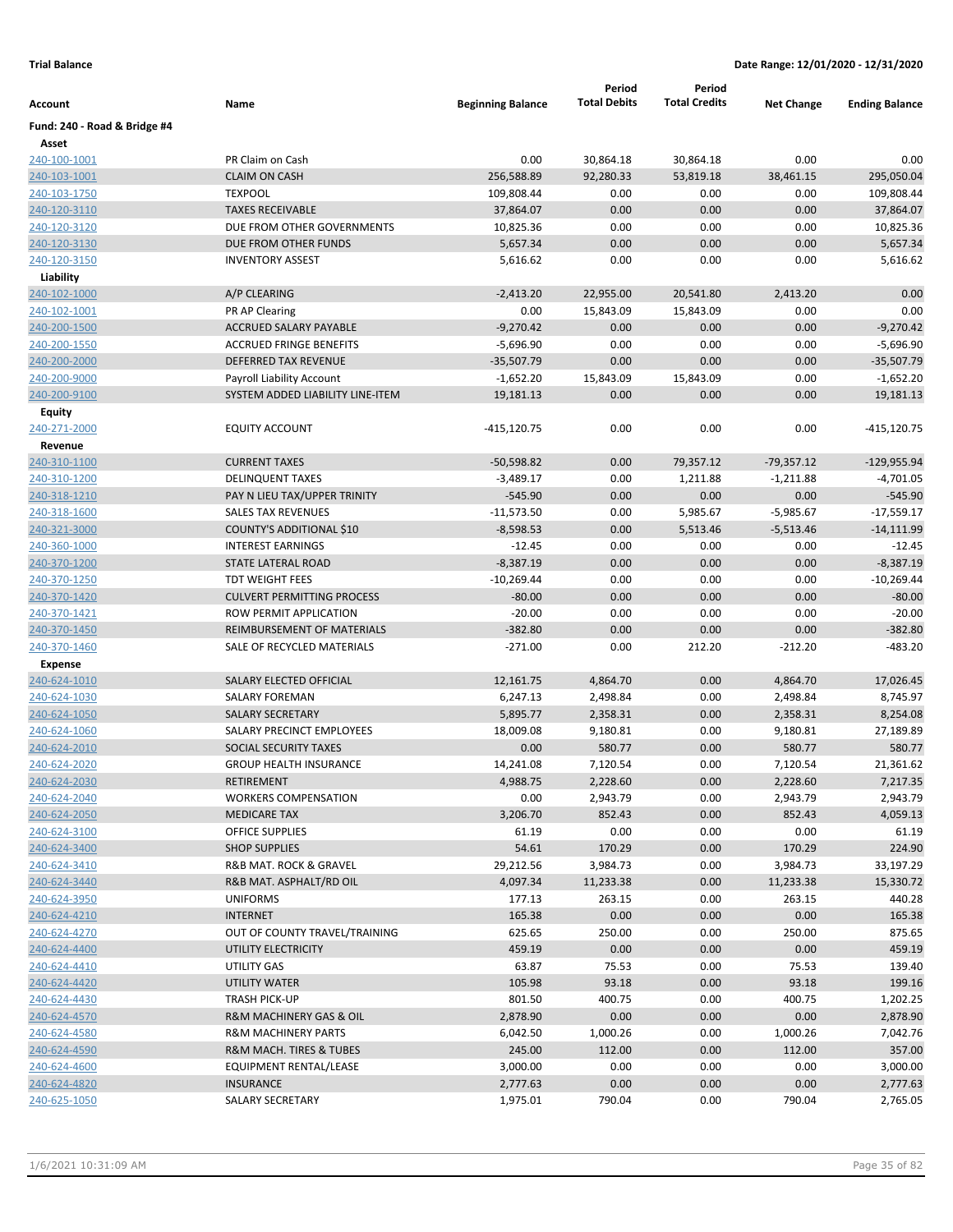|              |                               |                          | Period              | Period               |                   |                       |
|--------------|-------------------------------|--------------------------|---------------------|----------------------|-------------------|-----------------------|
| Account      | Name                          | <b>Beginning Balance</b> | <b>Total Debits</b> | <b>Total Credits</b> | <b>Net Change</b> | <b>Ending Balance</b> |
| 240-625-2010 | SOCIAL SECURITY TAXES         | 0.00                     | 16.90               | 0.00                 | 16.90             | 16.90                 |
| 240-625-2020 | <b>GROUP HEALTH INSURANCE</b> | 509.01                   | 254.35              | 0.00                 | 254.35            | 763.36                |
| 240-625-2030 | <b>RETIREMENT</b>             | 232.76                   | 93.11               | 0.00                 | 93.11             | 325.87                |
| 240-625-2040 | <b>WORKERS COMPENSATION</b>   | 0.00                     | 14.74               | 0.00                 | 14.74             | 14.74                 |
| 240-625-2050 | <b>MEDICARE TAX</b>           | 112.74                   | 24.78               | 0.00                 | 24.78             | 137.52                |
|              | Fund 240 Total:               | 0.00                     | 229.191.67          | 229.191.67           | 0.00              | 0.00                  |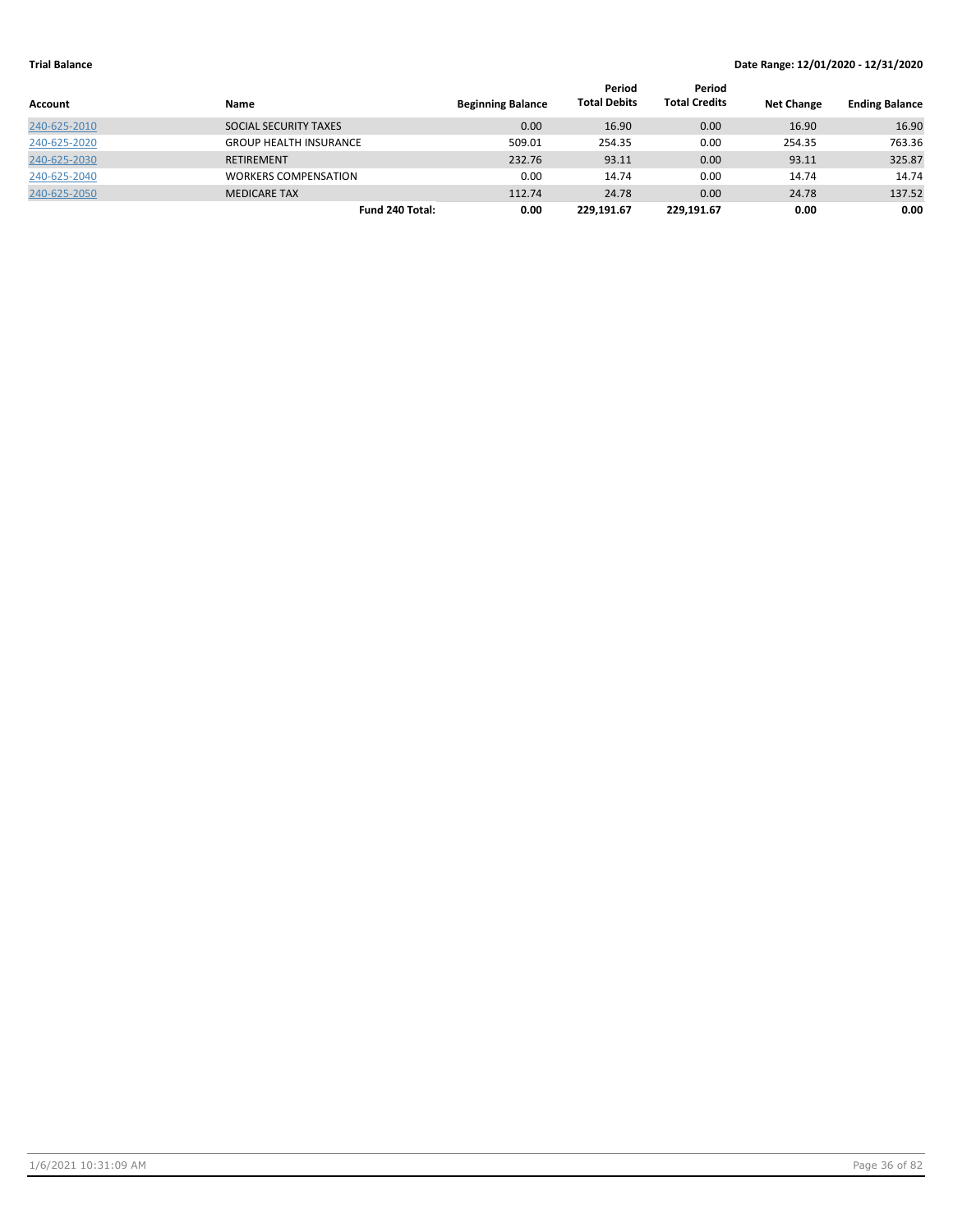| Account       | Name                                                  | <b>Beginning Balance</b> | Period<br><b>Total Debits</b> | Period<br><b>Total Credits</b> | <b>Net Change</b> | <b>Ending Balance</b> |
|---------------|-------------------------------------------------------|--------------------------|-------------------------------|--------------------------------|-------------------|-----------------------|
|               | Fund: 241 - Lake Road Impact/Raw Water PipelinePct. 4 |                          |                               |                                |                   |                       |
| Asset         |                                                       |                          |                               |                                |                   |                       |
| 241-103-1001  | <b>CLAIM ON CASH</b>                                  | 470,408.04               | 0.00                          | 0.00                           | 0.00              | 470,408.04            |
| <b>Equity</b> |                                                       |                          |                               |                                |                   |                       |
| 241-271-2000  | <b>EQUITY ACCOUNT</b>                                 | $-366,408.04$            | 0.00                          | 0.00                           | 0.00              | $-366,408.04$         |
| Revenue       |                                                       |                          |                               |                                |                   |                       |
| 241-326-1830  | FOR MAINTENANCE OF ROADS                              | $-104,000.00$            | 0.00                          | 0.00                           | 0.00              | $-104,000.00$         |
|               | Fund 241 Total:                                       | 0.00                     | 0.00                          | 0.00                           | 0.00              | 0.00                  |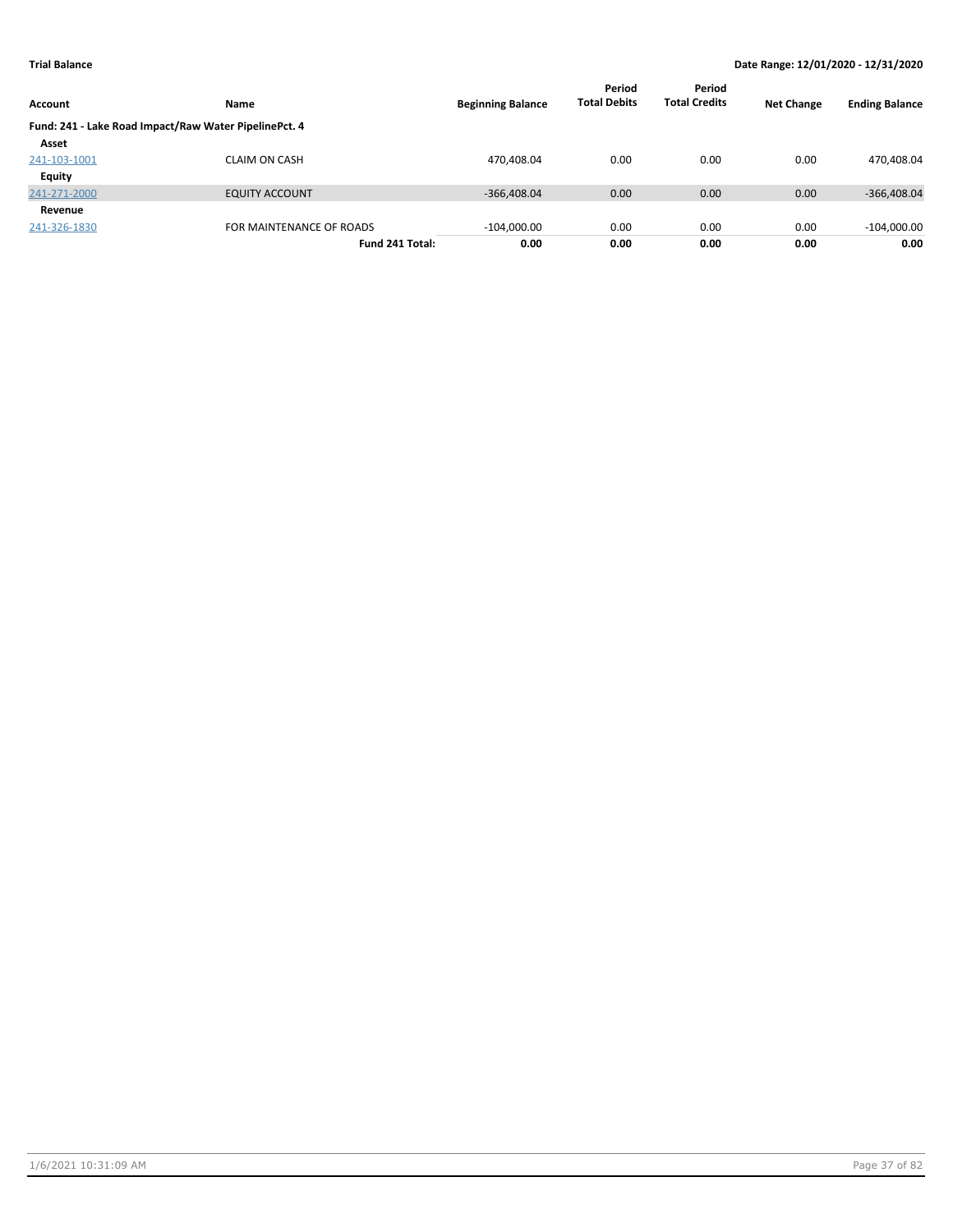| <b>Account</b>                                    | <b>Name</b>           |                 | <b>Beginning Balance</b> | Period<br><b>Total Debits</b> | Period<br><b>Total Credits</b> | <b>Net Change</b> | <b>Ending Balance</b> |
|---------------------------------------------------|-----------------------|-----------------|--------------------------|-------------------------------|--------------------------------|-------------------|-----------------------|
| Fund: 250 - Raw Water Pipeline Rock for Pct.2,3,4 |                       |                 |                          |                               |                                |                   |                       |
| Asset                                             |                       |                 |                          |                               |                                |                   |                       |
| 250-103-1001                                      | <b>CLAIM ON CASH</b>  |                 | 39.31                    | 0.00                          | 0.00                           | 0.00              | 39.31                 |
| <b>Equity</b>                                     |                       |                 |                          |                               |                                |                   |                       |
| 250-271-2000                                      | <b>EQUITY ACCOUNT</b> |                 | $-39.31$                 | 0.00                          | 0.00                           | 0.00              | $-39.31$              |
|                                                   |                       | Fund 250 Total: | 0.00                     | 0.00                          | 0.00                           | 0.00              | 0.00                  |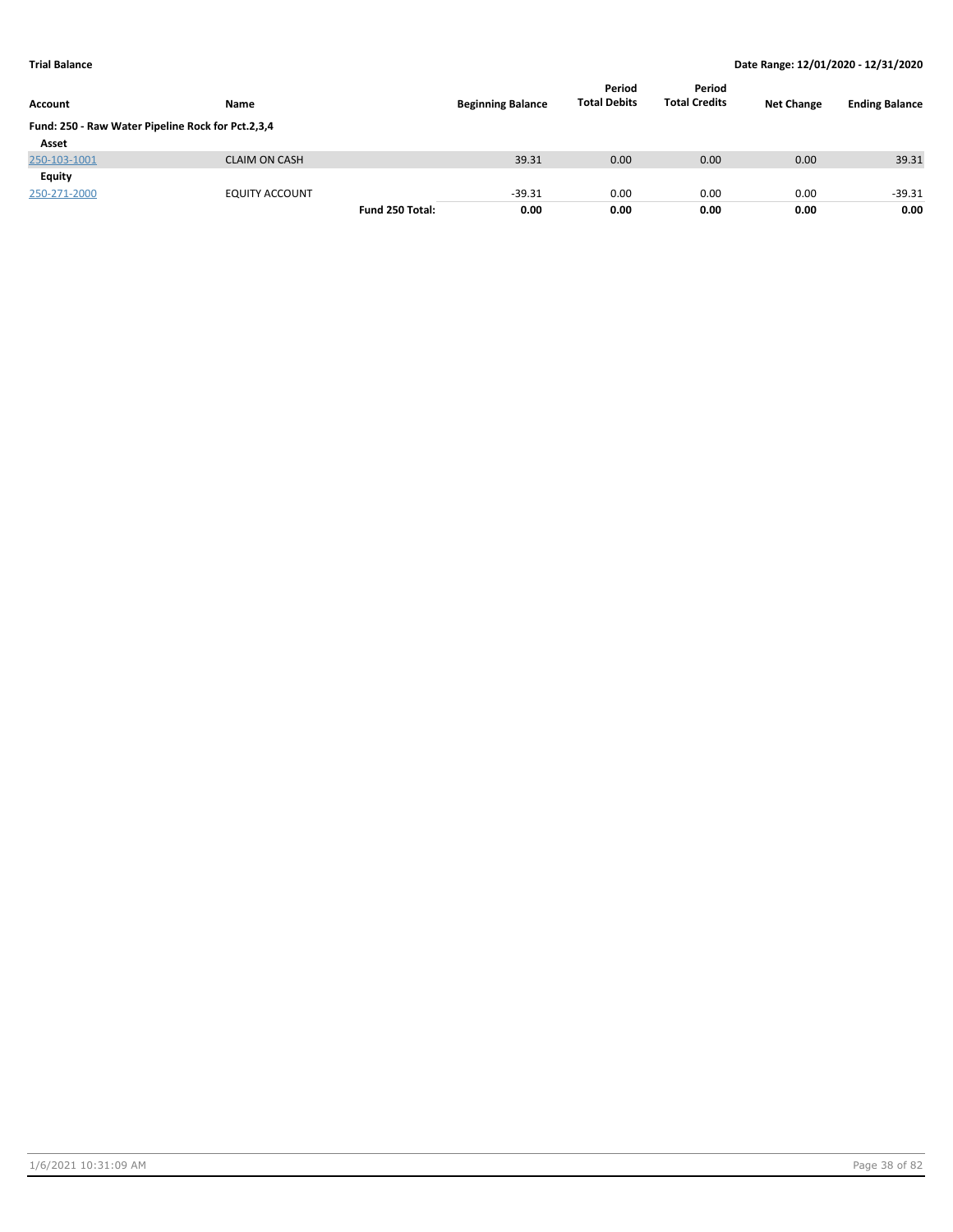| Account                                     | Name                             | <b>Beginning Balance</b> | Period<br><b>Total Debits</b> | Period<br><b>Total Credits</b> | <b>Net Change</b> | <b>Ending Balance</b> |
|---------------------------------------------|----------------------------------|--------------------------|-------------------------------|--------------------------------|-------------------|-----------------------|
| Fund: 260 - J.P.#1 Justice Court Technology |                                  |                          |                               |                                |                   |                       |
| Asset                                       |                                  |                          |                               |                                |                   |                       |
| 260-103-1001                                | <b>CLAIM ON CASH</b>             | 47,836.50                | 0.00                          | 0.00                           | 0.00              | 47,836.50             |
| 260-120-3130                                | DUE FROM OTHER FUNDS             | 437.79                   | 0.00                          | 0.00                           | 0.00              | 437.79                |
| Liability                                   |                                  |                          |                               |                                |                   |                       |
| 260-200-9100                                | SYSTEM ADDED LIABILITY LINE-ITEM | 30.56                    | 0.00                          | 0.00                           | 0.00              | 30.56                 |
| Equity                                      |                                  |                          |                               |                                |                   |                       |
| 260-271-2000                                | <b>EQUITY ACCOUNT</b>            | $-49,831.27$             | 0.00                          | 0.00                           | 0.00              | $-49,831.27$          |
| Expense                                     |                                  |                          |                               |                                |                   |                       |
| 260-455-5720                                | <b>OFFICE EQUIPMENT</b>          | 1,526.42                 | 0.00                          | 0.00                           | 0.00              | 1,526.42              |
|                                             | Fund 260 Total:                  | 0.00                     | 0.00                          | 0.00                           | 0.00              | 0.00                  |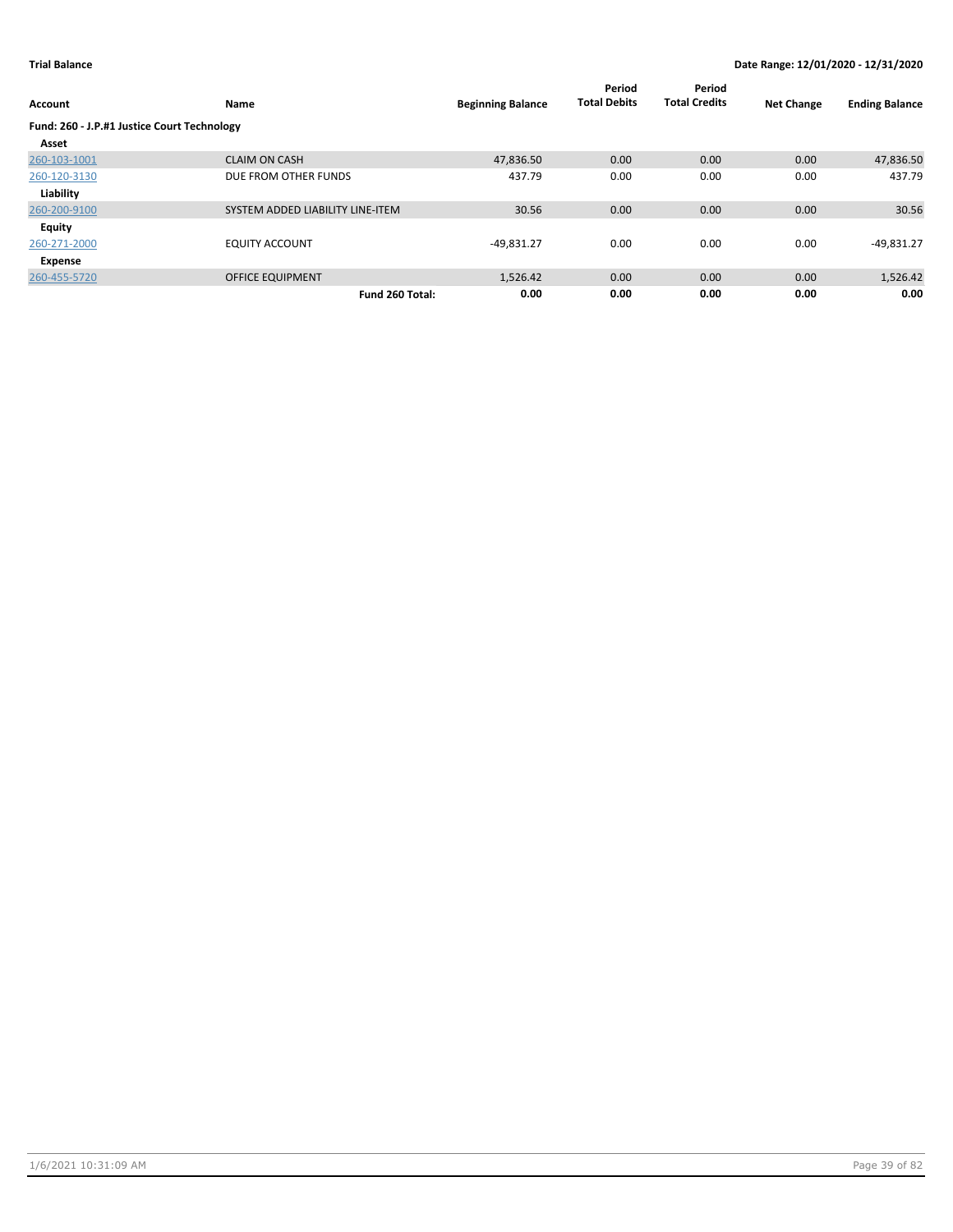| Account                                     | Name                  | <b>Beginning Balance</b> | Period<br><b>Total Debits</b> | Period<br><b>Total Credits</b> | <b>Net Change</b> | <b>Ending Balance</b> |
|---------------------------------------------|-----------------------|--------------------------|-------------------------------|--------------------------------|-------------------|-----------------------|
| Fund: 270 - J.P.#2 Justice Court Technology |                       |                          |                               |                                |                   |                       |
| Asset                                       |                       |                          |                               |                                |                   |                       |
| 270-103-1001                                | <b>CLAIM ON CASH</b>  | 9.759.38                 | 0.00                          | 0.00                           | 0.00              | 9,759.38              |
| 270-120-3130                                | DUE FROM OTHER FUNDS  | 233.20                   | 0.00                          | 0.00                           | 0.00              | 233.20                |
| Equity                                      |                       |                          |                               |                                |                   |                       |
| 270-271-2000                                | <b>EQUITY ACCOUNT</b> | $-9,992.58$              | 0.00                          | 0.00                           | 0.00              | $-9,992.58$           |
|                                             | Fund 270 Total:       | 0.00                     | 0.00                          | 0.00                           | 0.00              | 0.00                  |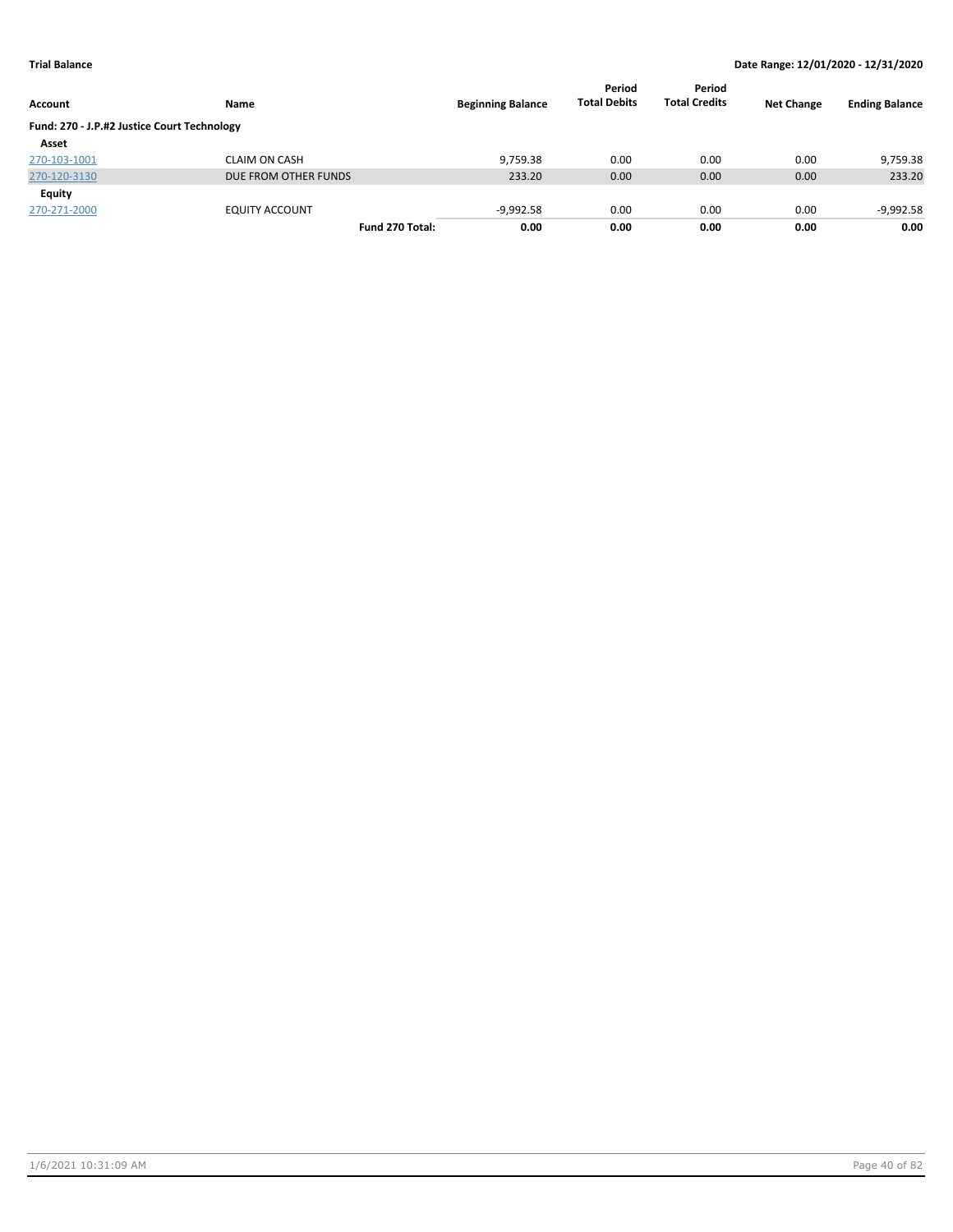| <b>Account</b>                              | Name                             | <b>Beginning Balance</b> | Period<br><b>Total Debits</b> | Period<br><b>Total Credits</b> | <b>Net Change</b> | <b>Ending Balance</b> |
|---------------------------------------------|----------------------------------|--------------------------|-------------------------------|--------------------------------|-------------------|-----------------------|
| Fund: 280 - J.P.#3 Justice Court Technology |                                  |                          |                               |                                |                   |                       |
| Asset                                       |                                  |                          |                               |                                |                   |                       |
| 280-103-1001                                | <b>CLAIM ON CASH</b>             | 5,901.95                 | 0.00                          | 0.00                           | 0.00              | 5,901.95              |
| 280-120-3130                                | DUE FROM OTHER FUNDS             | 109.75                   | 0.00                          | 0.00                           | 0.00              | 109.75                |
| Liability                                   |                                  |                          |                               |                                |                   |                       |
| 280-200-9100                                | SYSTEM ADDED LIABILITY LINE-ITEM | $-859.99$                | 0.00                          | 0.00                           | 0.00              | $-859.99$             |
| Equity                                      |                                  |                          |                               |                                |                   |                       |
| 280-271-2000                                | <b>EQUITY ACCOUNT</b>            | $-5,151.71$              | 0.00                          | 0.00                           | 0.00              | $-5,151.71$           |
|                                             | Fund 280 Total:                  | 0.00                     | 0.00                          | 0.00                           | 0.00              | 0.00                  |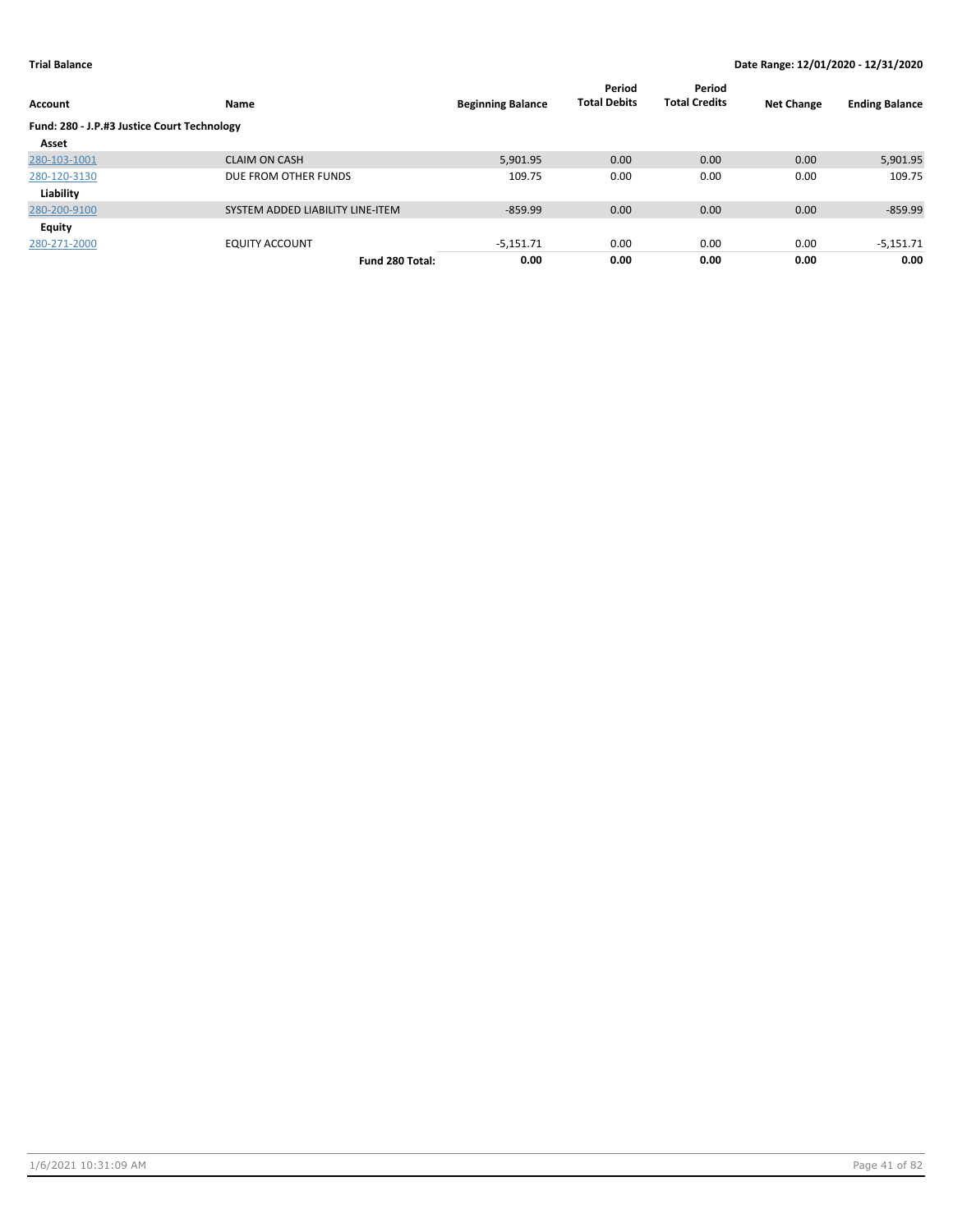| Account                                         | Name                             | <b>Beginning Balance</b> | Period<br><b>Total Debits</b> | Period<br><b>Total Credits</b> | <b>Net Change</b> | <b>Ending Balance</b> |
|-------------------------------------------------|----------------------------------|--------------------------|-------------------------------|--------------------------------|-------------------|-----------------------|
| Fund: 310 - F.C.Detention Center Annual Payment |                                  |                          |                               |                                |                   |                       |
| Asset                                           |                                  |                          |                               |                                |                   |                       |
| 310-103-1001                                    | <b>CLAIM ON CASH</b>             | 9,965.85                 | 100.00                        | 977.50                         | $-877.50$         | 9,088.35              |
| Liability                                       |                                  |                          |                               |                                |                   |                       |
| 310-102-1000                                    | A/P CLEARING                     | 0.00                     | 1,077.50                      | 1,077.50                       | 0.00              | 0.00                  |
| 310-200-9100                                    | SYSTEM ADDED LIABILITY LINE-ITEM | 530.00                   | 0.00                          | 0.00                           | 0.00              | 530.00                |
| Equity                                          |                                  |                          |                               |                                |                   |                       |
| 310-271-2000                                    | <b>EQUITY ACCOUNT</b>            | $-12,308.85$             | 0.00                          | 0.00                           | 0.00              | $-12,308.85$          |
| Expense                                         |                                  |                          |                               |                                |                   |                       |
| 310-560-4270                                    | OUT OF COUNTY TRAVEL/TRAINING    | 1,813.00                 | 977.50                        | 100.00                         | 877.50            | 2,690.50              |
|                                                 | Fund 310 Total:                  | 0.00                     | 2,155.00                      | 2.155.00                       | 0.00              | 0.00                  |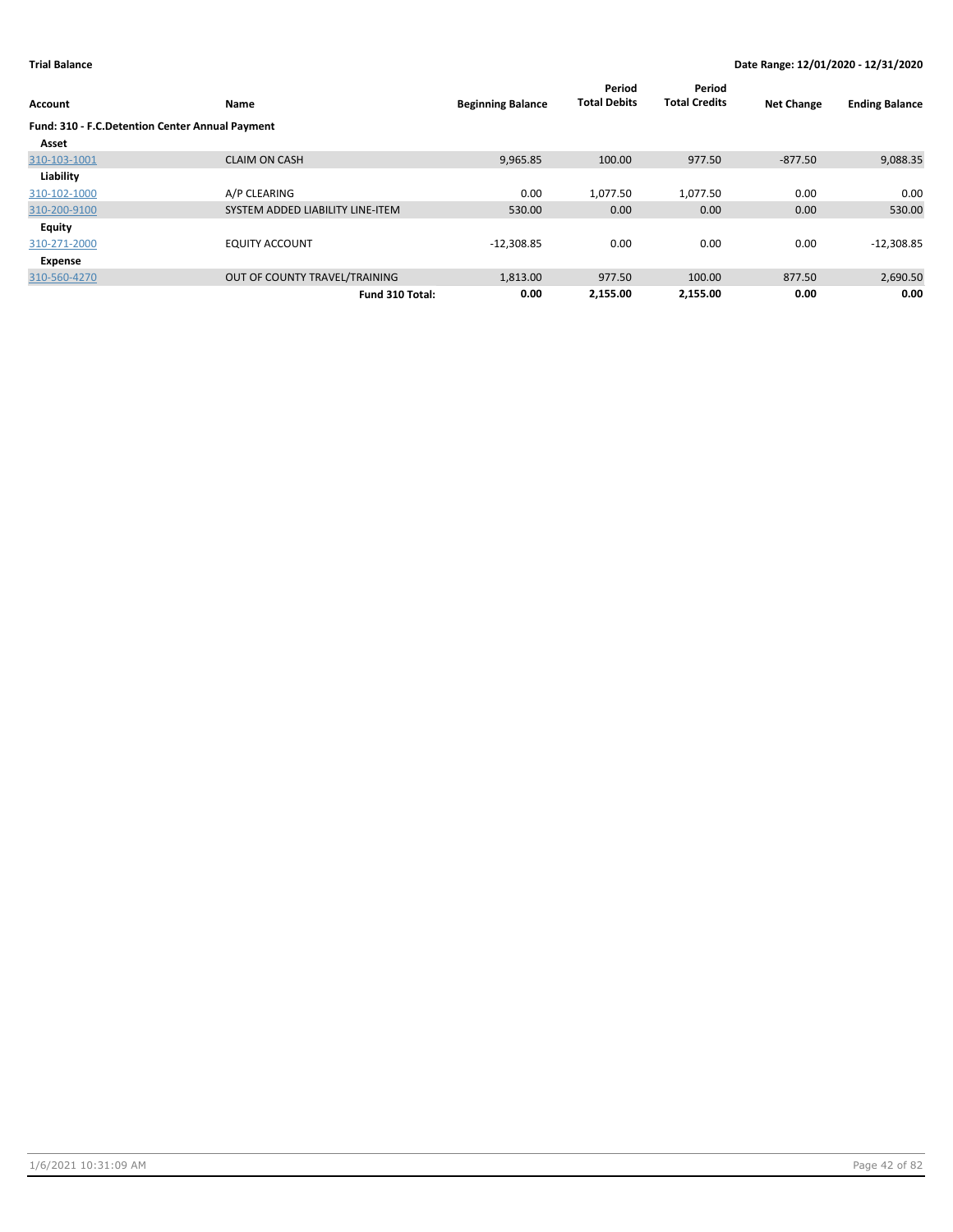| Account                                   | <b>Name</b>            |                 | <b>Beginning Balance</b> | Period<br><b>Total Debits</b> | Period<br><b>Total Credits</b> | <b>Net Change</b> | <b>Ending Balance</b> |
|-------------------------------------------|------------------------|-----------------|--------------------------|-------------------------------|--------------------------------|-------------------|-----------------------|
| Fund: 330 - Bail Bondsman Application Fee |                        |                 |                          |                               |                                |                   |                       |
| Asset                                     |                        |                 |                          |                               |                                |                   |                       |
| 330-103-1001                              | <b>CLAIM ON CASH</b>   |                 | 8,428.03                 | 500.00                        | 0.00                           | 500.00            | 8,928.03              |
| <b>Equity</b>                             |                        |                 |                          |                               |                                |                   |                       |
| 330-271-2000                              | <b>EQUITY ACCOUNT</b>  |                 | $-8,428.03$              | 0.00                          | 0.00                           | 0.00              | $-8,428.03$           |
| Revenue                                   |                        |                 |                          |                               |                                |                   |                       |
| 330-340-4800                              | <b>APPLICATION FEE</b> |                 | 0.00                     | 0.00                          | 500.00                         | $-500.00$         | $-500.00$             |
|                                           |                        | Fund 330 Total: | 0.00                     | 500.00                        | 500.00                         | 0.00              | 0.00                  |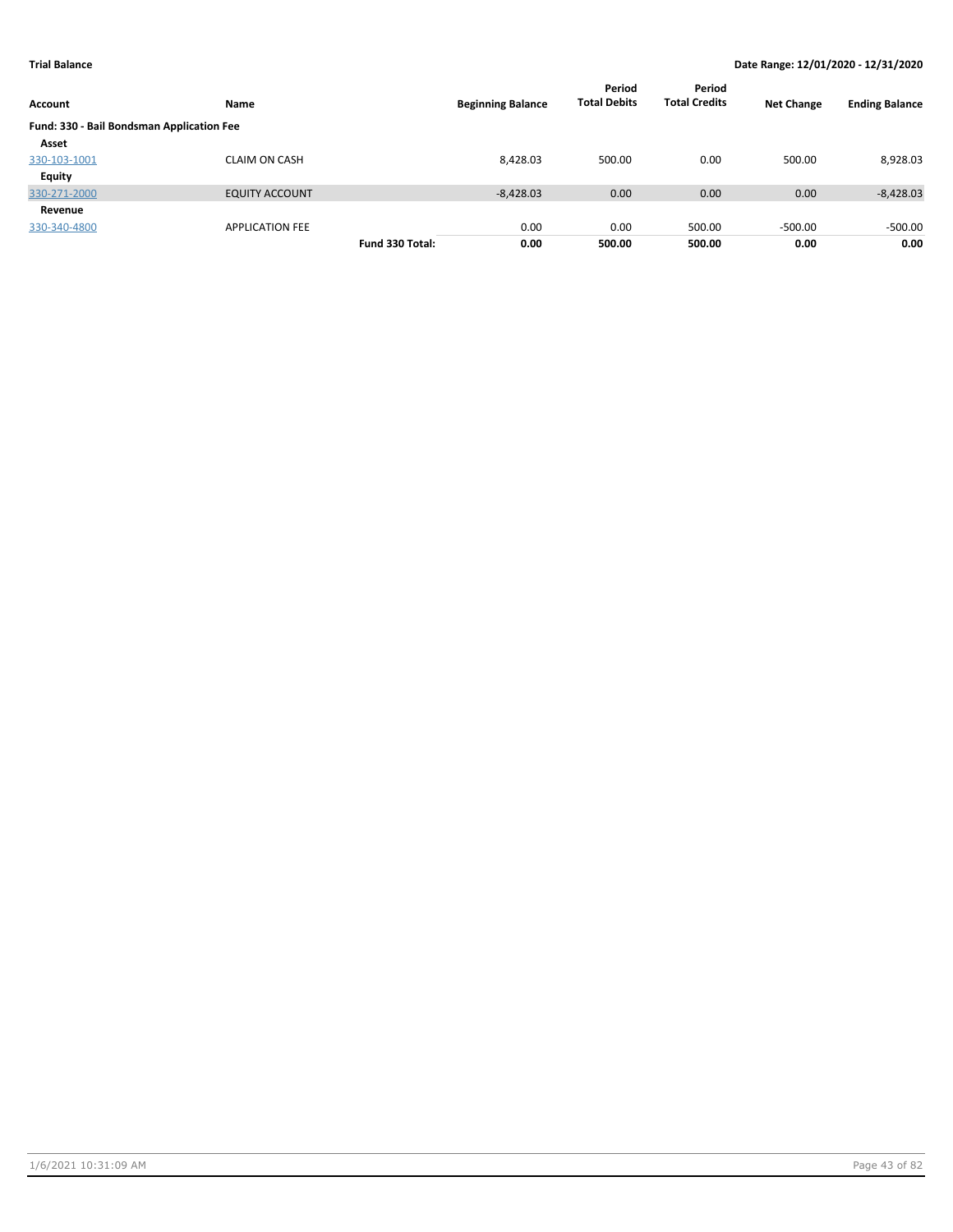| Account                 | Name                             | <b>Beginning Balance</b> | Period<br><b>Total Debits</b> | Period<br><b>Total Credits</b> | <b>Net Change</b> | <b>Ending Balance</b> |
|-------------------------|----------------------------------|--------------------------|-------------------------------|--------------------------------|-------------------|-----------------------|
| Fund: 350 - Law Library |                                  |                          |                               |                                |                   |                       |
| Asset                   |                                  |                          |                               |                                |                   |                       |
| 350-103-1001            | <b>CLAIM ON CASH</b>             | 194,648.43               | 0.00                          | 0.00                           | 0.00              | 194,648.43            |
| 350-120-3130            | DUE FROM OTHER FUNDS             | 1,803.63                 | 0.00                          | 0.00                           | 0.00              | 1,803.63              |
| Liability               |                                  |                          |                               |                                |                   |                       |
| 350-200-9100            | SYSTEM ADDED LIABILITY LINE-ITEM | $-300.00$                | 0.00                          | 0.00                           | 0.00              | $-300.00$             |
| <b>Equity</b>           |                                  |                          |                               |                                |                   |                       |
| 350-271-2000            | <b>EQUITY ACCOUNT</b>            | $-196,152.06$            | 0.00                          | 0.00                           | 0.00              | $-196,152.06$         |
|                         | Fund 350 Total:                  | 0.00                     | 0.00                          | 0.00                           | 0.00              | 0.00                  |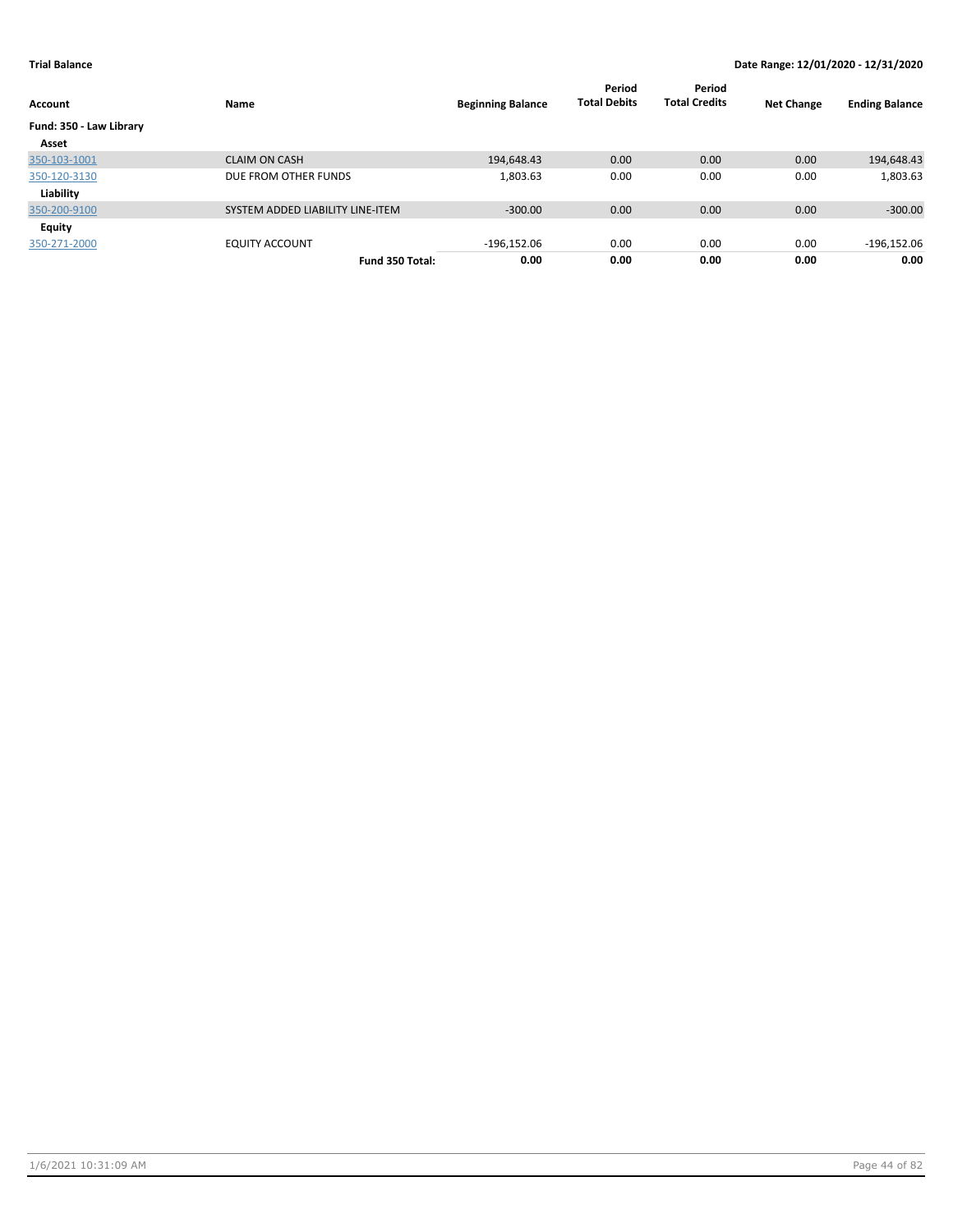| <b>Account</b>        | Name                           | <b>Beginning Balance</b> | Period<br><b>Total Debits</b> | Period<br><b>Total Credits</b> | <b>Net Change</b> | <b>Ending Balance</b> |
|-----------------------|--------------------------------|--------------------------|-------------------------------|--------------------------------|-------------------|-----------------------|
| Fund: 360 - D. A. Fee |                                |                          |                               |                                |                   |                       |
| Asset                 |                                |                          |                               |                                |                   |                       |
| 360-100-1001          | PR Claim on Cash               | 0.00                     | 1,274.78                      | 1,274.78                       | 0.00              | 0.00                  |
| 360-103-1360          | D.A. FEE CASH ACCOUNT          | 11,727.59                | 81.83                         | 0.00                           | 81.83             | 11,809.42             |
| 360-103-2360          | <b>D.A. FEE SEIZURE FUND</b>   | 21,472.45                | 0.00                          | 1,274.78                       | $-1,274.78$       | 20,197.67             |
| Liability             |                                |                          |                               |                                |                   |                       |
| 360-102-1001          | PR AP Clearing                 | 0.00                     | 629.50                        | 629.50                         | 0.00              | 0.00                  |
| 360-200-1500          | <b>ACCURED SALARY PAYABLE</b>  | $-689.96$                | 0.00                          | 0.00                           | 0.00              | $-689.96$             |
| 360-200-1550          | <b>ACCURED FRINGE BENEFITS</b> | $-232.17$                | 0.00                          | 0.00                           | 0.00              | $-232.17$             |
| 360-200-9000          | Payroll Liability Account      | $-88.62$                 | 629.50                        | 629.50                         | 0.00              | $-88.62$              |
| <b>Equity</b>         |                                |                          |                               |                                |                   |                       |
| 360-271-2000          | <b>EQUITY ACCOUNT</b>          | $-26,298.61$             | 0.00                          | 0.00                           | 0.00              | $-26,298.61$          |
| Revenue               |                                |                          |                               |                                |                   |                       |
| 360-340-4750          | <b>DISTRICT ATTORNEY FEES</b>  | $-38.28$                 | 0.00                          | 15.00                          | $-15.00$          | $-53.28$              |
| 360-352-2000          | <b>CONTRABAND FORFEITURE</b>   | $-8,942.18$              | 0.00                          | 0.00                           | 0.00              | $-8,942.18$           |
| 360-360-1000          | INTEREST EARNINGS-D.A. FEE     | $-0.25$                  | 0.00                          | 0.00                           | 0.00              | $-0.25$               |
| 360-370-1300          | REFUNDS & MISCELLANEOUS        | $-126.03$                | 0.00                          | 66.83                          | $-66.83$          | $-192.86$             |
| <b>Expense</b>        |                                |                          |                               |                                |                   |                       |
| 360-475-4900          | <b>MISCELLANEOUS</b>           | 100.00                   | 0.00                          | 0.00                           | 0.00              | 100.00                |
| 360-477-1012          | SALARY SUPPLEMENT              | 2,370.80                 | 948.32                        | 0.00                           | 948.32            | 3,319.12              |
| 360-477-2010          | SOCIAL SECURITY TAXES          | 0.00                     | 27.17                         | 0.00                           | 27.17             | 27.17                 |
| 360-477-2020          | <b>GROUP HEALTH INSURANCE</b>  | 296.52                   | 148.18                        | 0.00                           | 148.18            | 444.70                |
| 360-477-2030          | <b>RETIREMENT</b>              | 278.35                   | 111.22                        | 0.00                           | 111.22            | 389.57                |
| 360-477-2050          | <b>MEDICARE TAX</b>            | 170.39                   | 39.89                         | 0.00                           | 39.89             | 210.28                |
|                       | Fund 360 Total:                | 0.00                     | 3,890.39                      | 3,890.39                       | 0.00              | 0.00                  |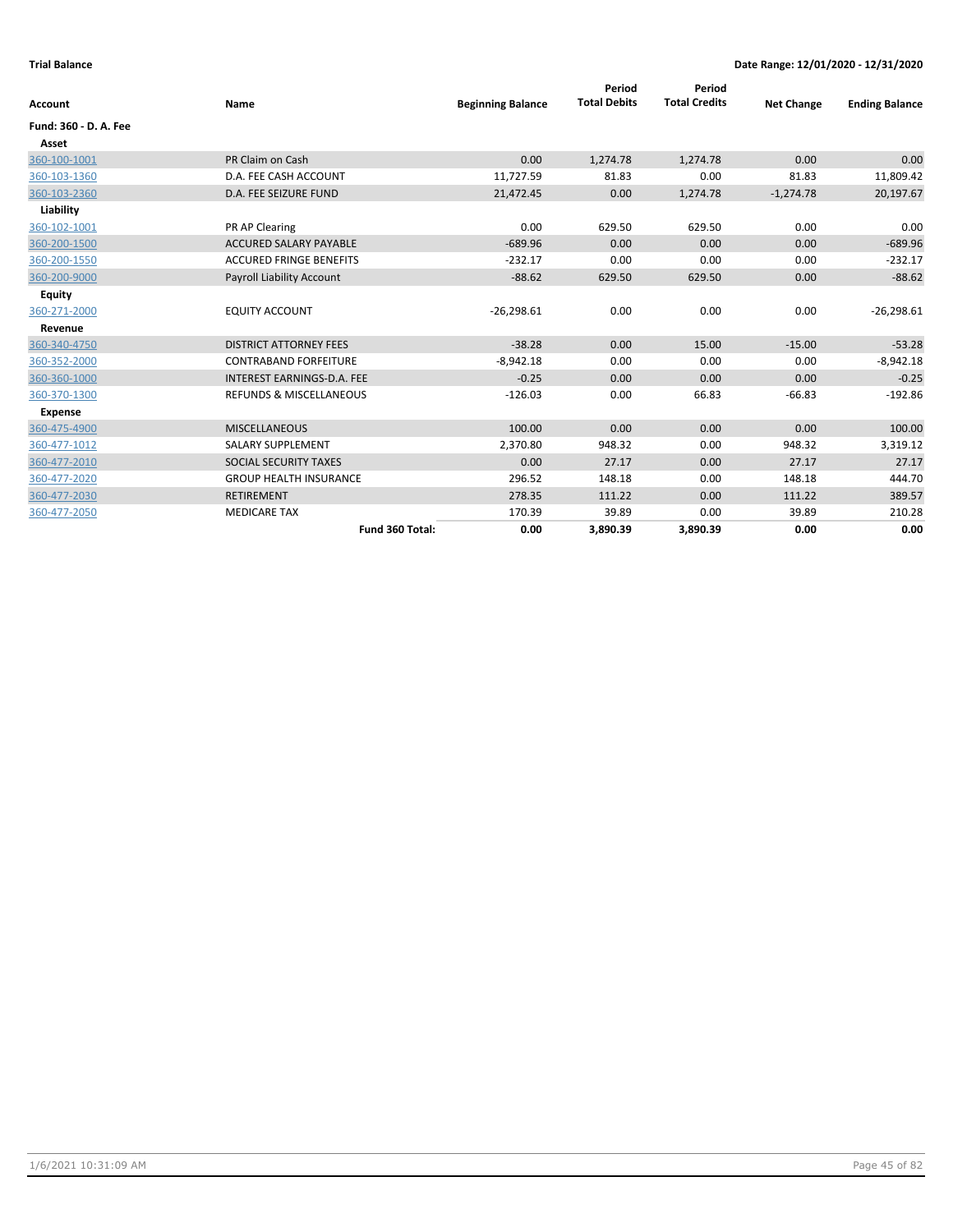| Account                               | Name                           | <b>Beginning Balance</b> | Period<br><b>Total Debits</b> | Period<br><b>Total Credits</b> | <b>Net Change</b> | <b>Ending Balance</b> |
|---------------------------------------|--------------------------------|--------------------------|-------------------------------|--------------------------------|-------------------|-----------------------|
| <b>Fund: 361 - Contraband Seizure</b> |                                |                          |                               |                                |                   |                       |
| Asset                                 |                                |                          |                               |                                |                   |                       |
| 361-103-1370                          | <b>CASH-CONTRABAND SEIZURE</b> | 21,710.30                | 0.00                          | 0.00                           | 0.00              | 21,710.30             |
| Liability                             |                                |                          |                               |                                |                   |                       |
| 361-207-0990                          | <b>HELD IN TRUST</b>           | $-19,258.60$             | 0.00                          | 0.00                           | 0.00              | $-19,258.60$          |
| Equity                                |                                |                          |                               |                                |                   |                       |
| 361-271-2000                          | <b>EQUITY ACCOUNT</b>          | $-2.451.48$              | 0.00                          | 0.00                           | 0.00              | $-2,451.48$           |
| Revenue                               |                                |                          |                               |                                |                   |                       |
| 361-360-1000                          | <b>INTEREST EARNINGS</b>       | $-0.22$                  | 0.00                          | 0.00                           | 0.00              | $-0.22$               |
|                                       | Fund 361 Total:                | 0.00                     | 0.00                          | 0.00                           | 0.00              | 0.00                  |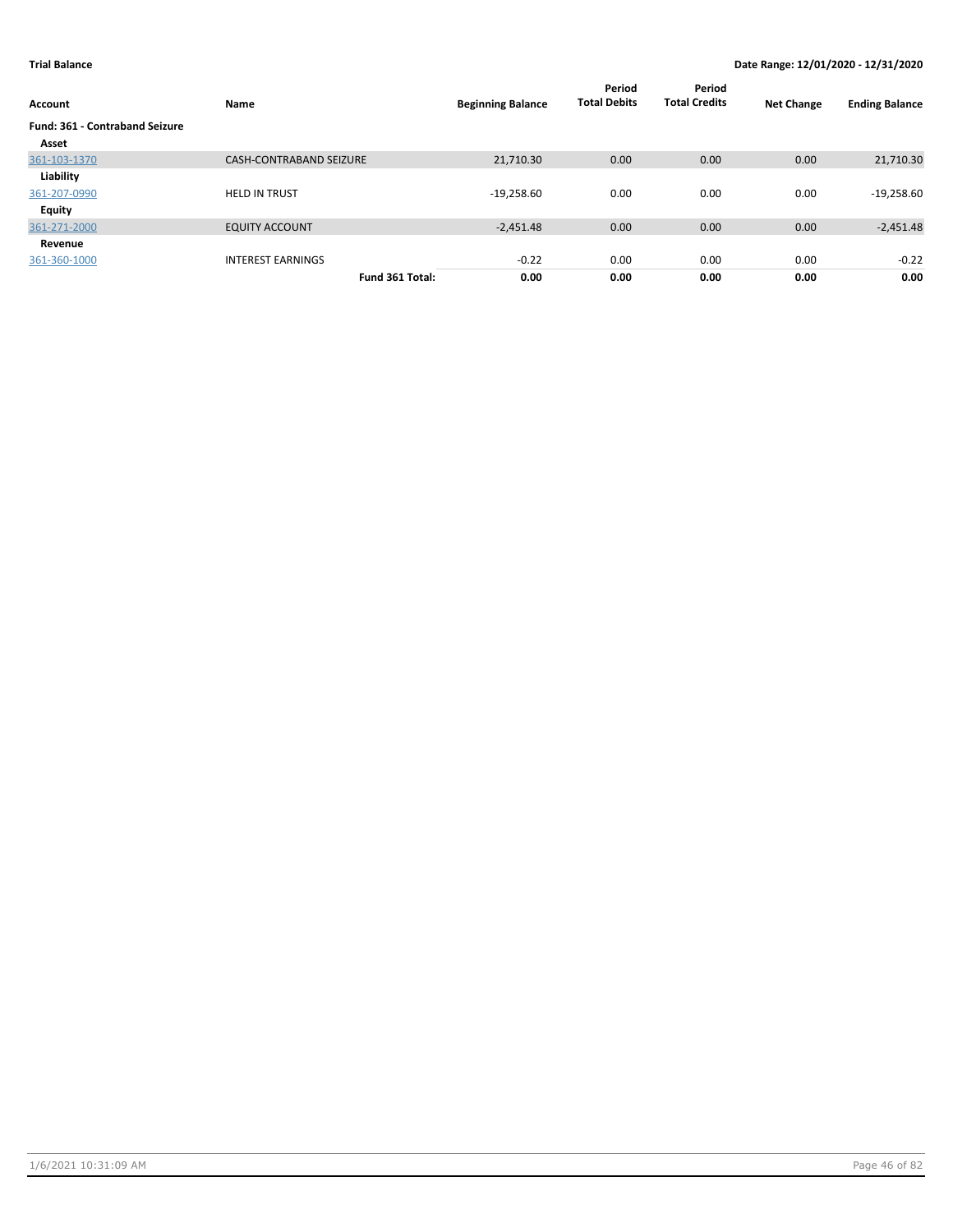| Account                        | Name                  |                 | <b>Beginning Balance</b> | Period<br><b>Total Debits</b> | Period<br><b>Total Credits</b> | <b>Net Change</b> | <b>Ending Balance</b> |
|--------------------------------|-----------------------|-----------------|--------------------------|-------------------------------|--------------------------------|-------------------|-----------------------|
| Fund: 362 - Investigator/LEOSE |                       |                 |                          |                               |                                |                   |                       |
| Asset                          |                       |                 |                          |                               |                                |                   |                       |
| 362-103-1001                   | <b>CLAIM ON CASH</b>  |                 | 685.36                   | 0.00                          | 0.00                           | 0.00              | 685.36                |
| Equity                         |                       |                 |                          |                               |                                |                   |                       |
| 362-271-2000                   | <b>EQUITY ACCOUNT</b> |                 | $-685.36$                | 0.00                          | 0.00                           | 0.00              | $-685.36$             |
|                                |                       | Fund 362 Total: | 0.00                     | 0.00                          | 0.00                           | 0.00              | 0.00                  |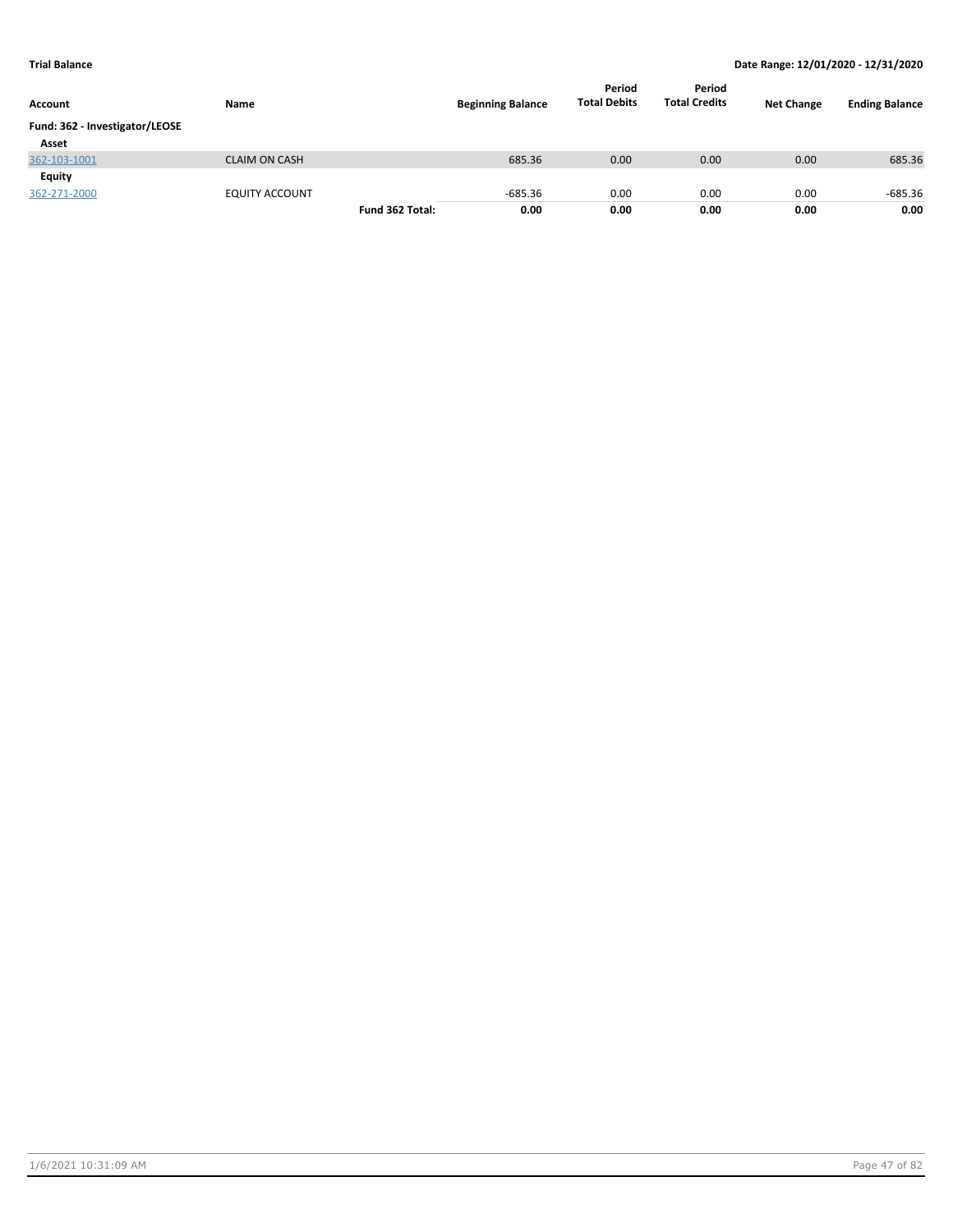| Account                   | Name                         |                 | <b>Beginning Balance</b> | Period<br><b>Total Debits</b> | Period<br><b>Total Credits</b> | <b>Net Change</b> | <b>Ending Balance</b> |
|---------------------------|------------------------------|-----------------|--------------------------|-------------------------------|--------------------------------|-------------------|-----------------------|
| Fund: 380 - IHC Co-Op Gin |                              |                 |                          |                               |                                |                   |                       |
| Asset                     |                              |                 |                          |                               |                                |                   |                       |
| 380-103-1001              | <b>CLAIM ON CASH</b>         |                 | 521.67                   | 0.00                          | 0.00                           | 0.00              | 521.67                |
| 380-103-1750              | <b>IHC CO-OP GIN TEXPOOL</b> |                 | 19,216.73                | 0.00                          | 0.00                           | 0.00              | 19,216.73             |
| Equity                    |                              |                 |                          |                               |                                |                   |                       |
| 380-271-2000              | <b>EQUITY ACCOUNT</b>        |                 | $-19,736.23$             | 0.00                          | 0.00                           | 0.00              | $-19,736.23$          |
| Revenue                   |                              |                 |                          |                               |                                |                   |                       |
| 380-360-1000              | <b>INTEREST EARNINGS</b>     |                 | $-2.17$                  | 0.00                          | 0.00                           | 0.00              | $-2.17$               |
|                           |                              | Fund 380 Total: | 0.00                     | 0.00                          | 0.00                           | 0.00              | 0.00                  |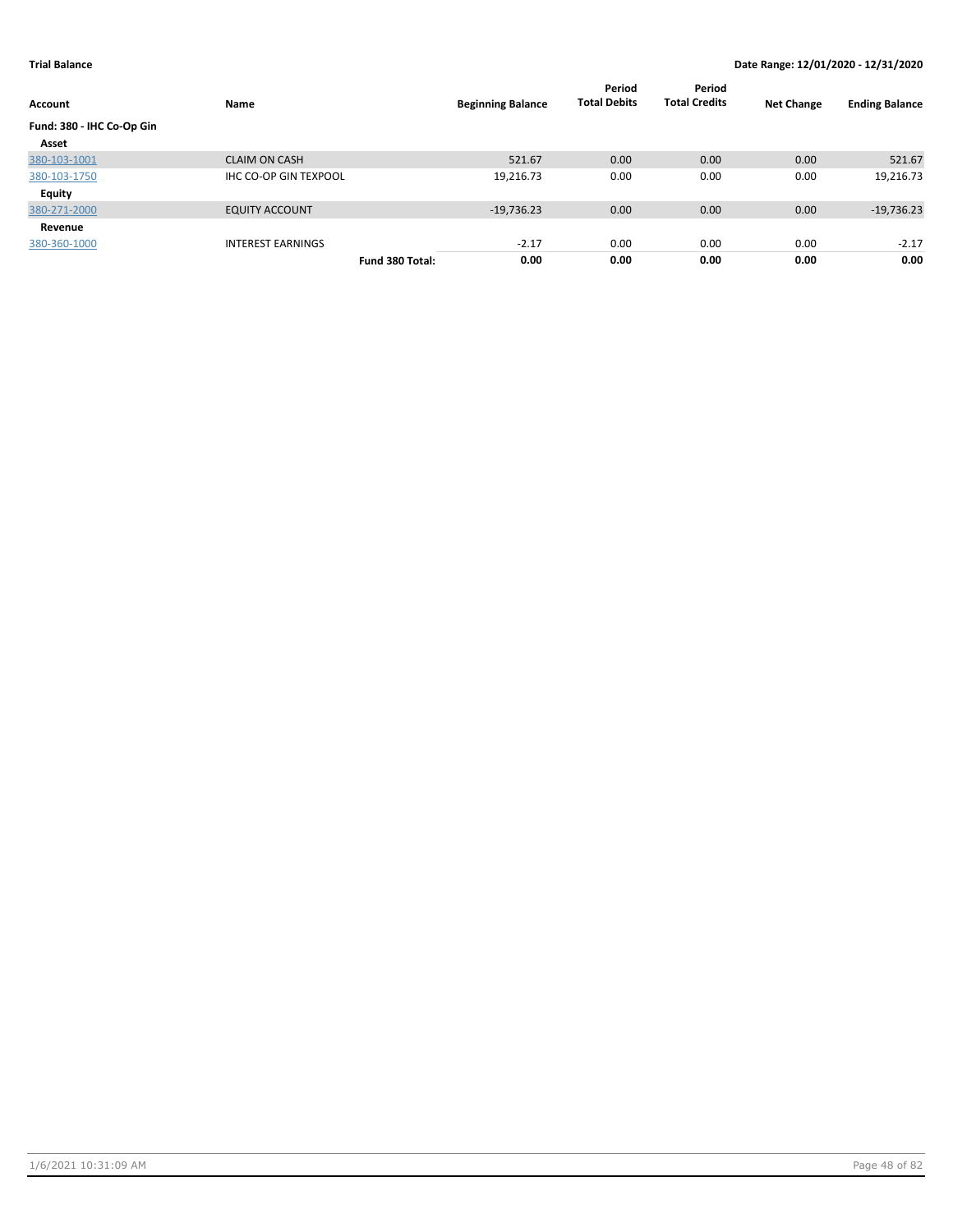| Account                                     | Name                            | <b>Beginning Balance</b> | Period<br><b>Total Debits</b> | Period<br><b>Total Credits</b> | <b>Net Change</b> | <b>Ending Balance</b> |
|---------------------------------------------|---------------------------------|--------------------------|-------------------------------|--------------------------------|-------------------|-----------------------|
| Fund: 381 - IHC Bonnie Ruth Cooper<br>Asset |                                 |                          |                               |                                |                   |                       |
| 381-103-1001                                | <b>CLAIM ON CASH</b>            | 626.43                   | 1,186.56                      | 134.03                         | 1,052.53          | 1,678.96              |
| 381-103-1750                                | <b>B.R. COOPER-TEXPOOL</b>      | 6,406.26                 | 0.00                          | 0.00                           | 0.00              | 6,406.26              |
| Equity                                      |                                 |                          |                               |                                |                   |                       |
| 381-271-2000                                | <b>EQUITY ACCOUNT</b>           | $-7,032.06$              | 0.00                          | 0.00                           | 0.00              | $-7,032.06$           |
| Revenue                                     |                                 |                          |                               |                                |                   |                       |
| 381-360-1000                                | <b>INTEREST EARNINGS</b>        | $-0.63$                  | 0.00                          | 0.00                           | 0.00              | $-0.63$               |
| 381-370-1500                                | <b>BONNIE RUTH COOPER TRUST</b> | 0.00                     | 0.00                          | 1,186.56                       | $-1,186.56$       | $-1,186.56$           |
| Expense                                     |                                 |                          |                               |                                |                   |                       |
| 381-645-4110                                | PHYSICIAN, NON-EMERGENCY        | 0.00                     | 134.03                        | 0.00                           | 134.03            | 134.03                |
|                                             | Fund 381 Total:                 | 0.00                     | 1,320.59                      | 1,320.59                       | 0.00              | 0.00                  |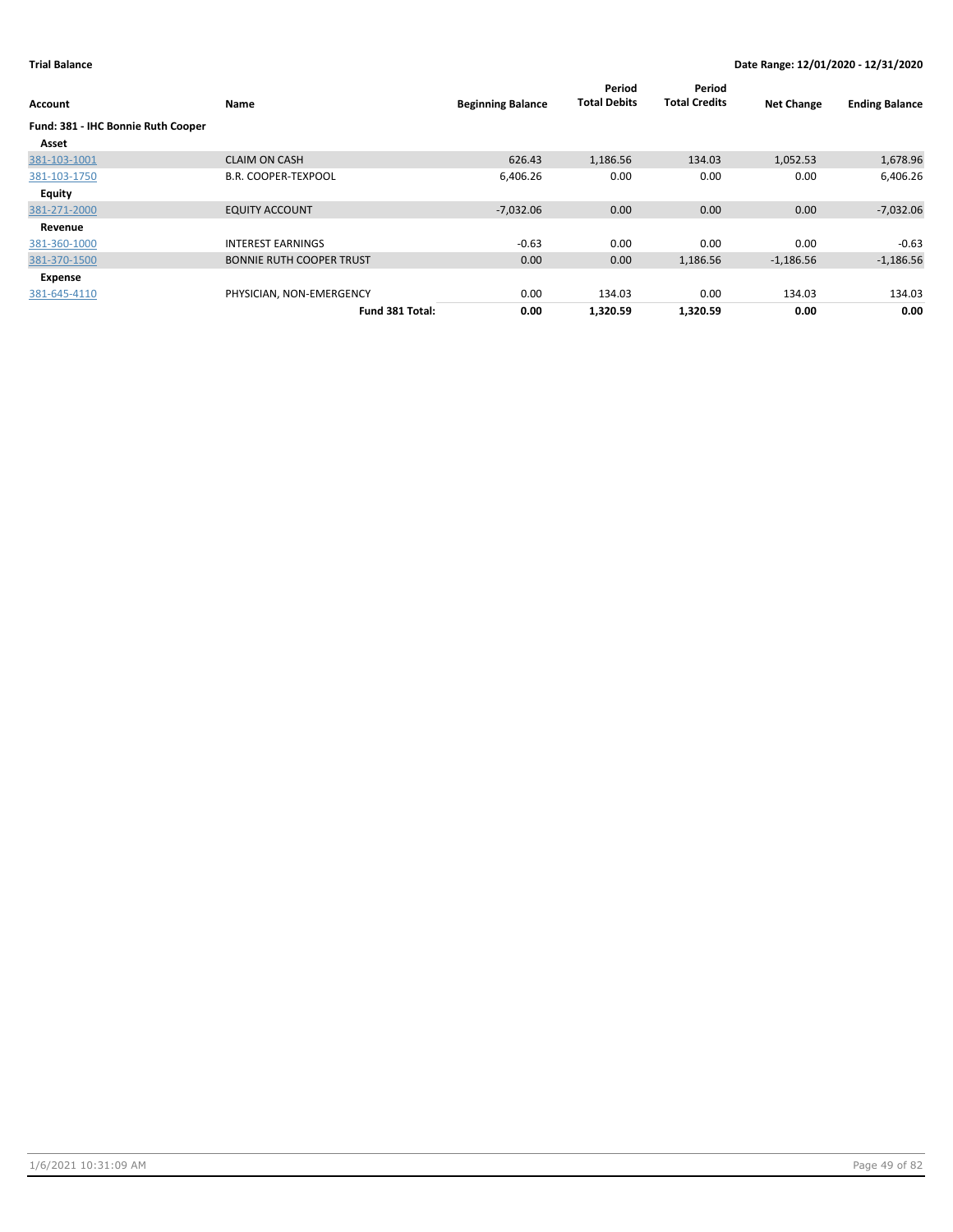| Account                 | <b>Name</b>           |                 | <b>Beginning Balance</b> | Period<br><b>Total Debits</b> | Period<br><b>Total Credits</b> | <b>Net Change</b> | <b>Ending Balance</b> |
|-------------------------|-----------------------|-----------------|--------------------------|-------------------------------|--------------------------------|-------------------|-----------------------|
| <b>Fund: 410 - CERT</b> |                       |                 |                          |                               |                                |                   |                       |
| Asset                   |                       |                 |                          |                               |                                |                   |                       |
| 410-103-1001            | <b>CLAIM ON CASH</b>  |                 | 159.29                   | 0.00                          | 0.00                           | 0.00              | 159.29                |
| <b>Equity</b>           |                       |                 |                          |                               |                                |                   |                       |
| 410-271-2000            | <b>EQUITY ACCOUNT</b> |                 | $-159.29$                | 0.00                          | 0.00                           | 0.00              | $-159.29$             |
|                         |                       | Fund 410 Total: | 0.00                     | 0.00                          | 0.00                           | 0.00              | 0.00                  |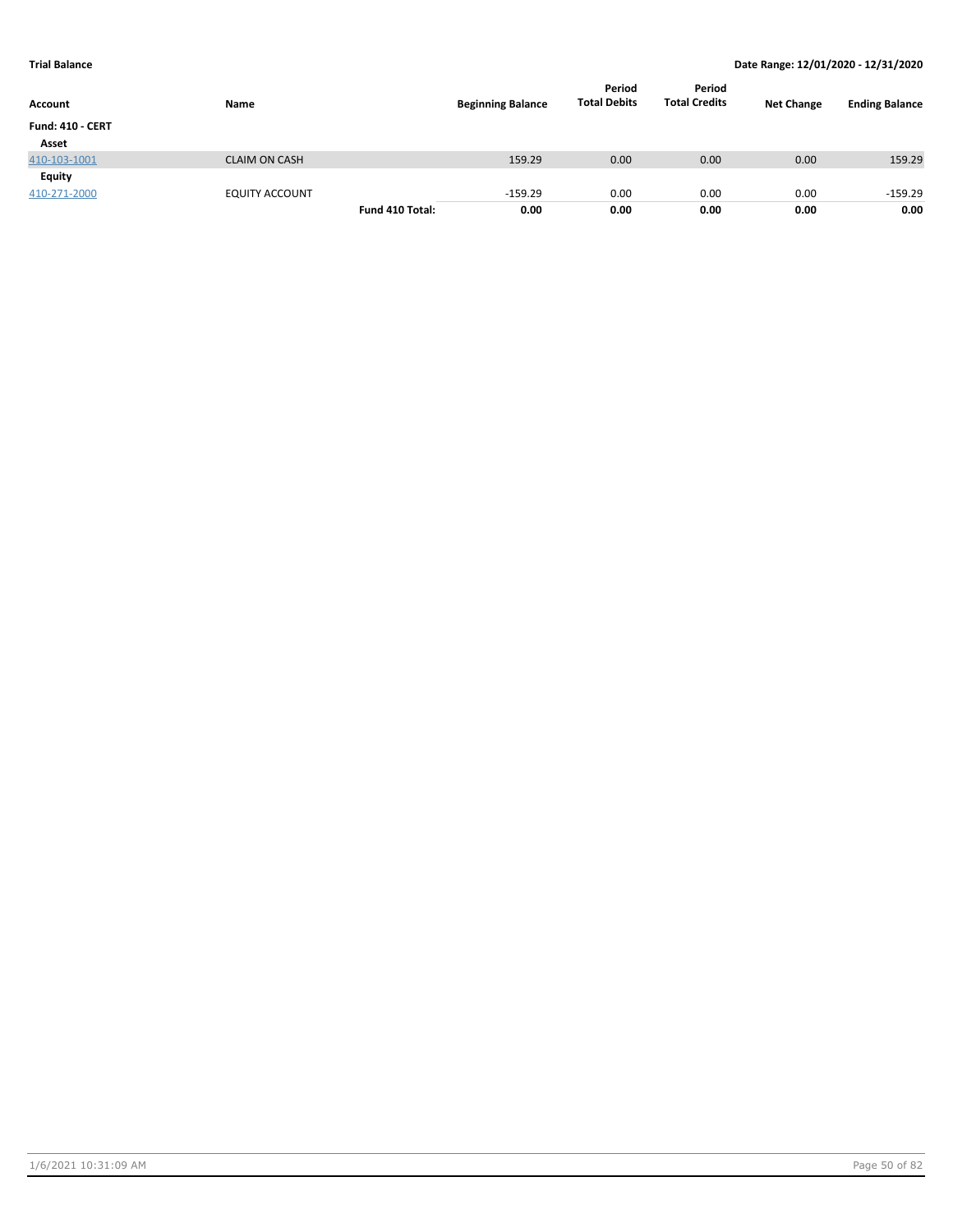| Account                                   | Name                             | <b>Beginning Balance</b> | Period<br><b>Total Debits</b> | Period<br><b>Total Credits</b> | <b>Net Change</b> | <b>Ending Balance</b> |
|-------------------------------------------|----------------------------------|--------------------------|-------------------------------|--------------------------------|-------------------|-----------------------|
| Fund: 412 - Safe Room Reimbursement Prog. |                                  |                          |                               |                                |                   |                       |
| Asset                                     |                                  |                          |                               |                                |                   |                       |
| 412-103-1001                              | <b>CLAIM ON CASH</b>             | 9,081.70                 | 0.00                          | 0.00                           | 0.00              | 9,081.70              |
| Liability                                 |                                  |                          |                               |                                |                   |                       |
| 412-200-9100                              | SYSTEM ADDED LIABILITY LINE-ITEM | 774.92                   | 0.00                          | 0.00                           | 0.00              | 774.92                |
| <b>Equity</b>                             |                                  |                          |                               |                                |                   |                       |
| 412-271-2000                              | <b>EQUITY ACCOUNT</b>            | $-9,856.62$              | 0.00                          | 0.00                           | 0.00              | $-9,856.62$           |
|                                           | Fund 412 Total:                  | 0.00                     | 0.00                          | 0.00                           | 0.00              | 0.00                  |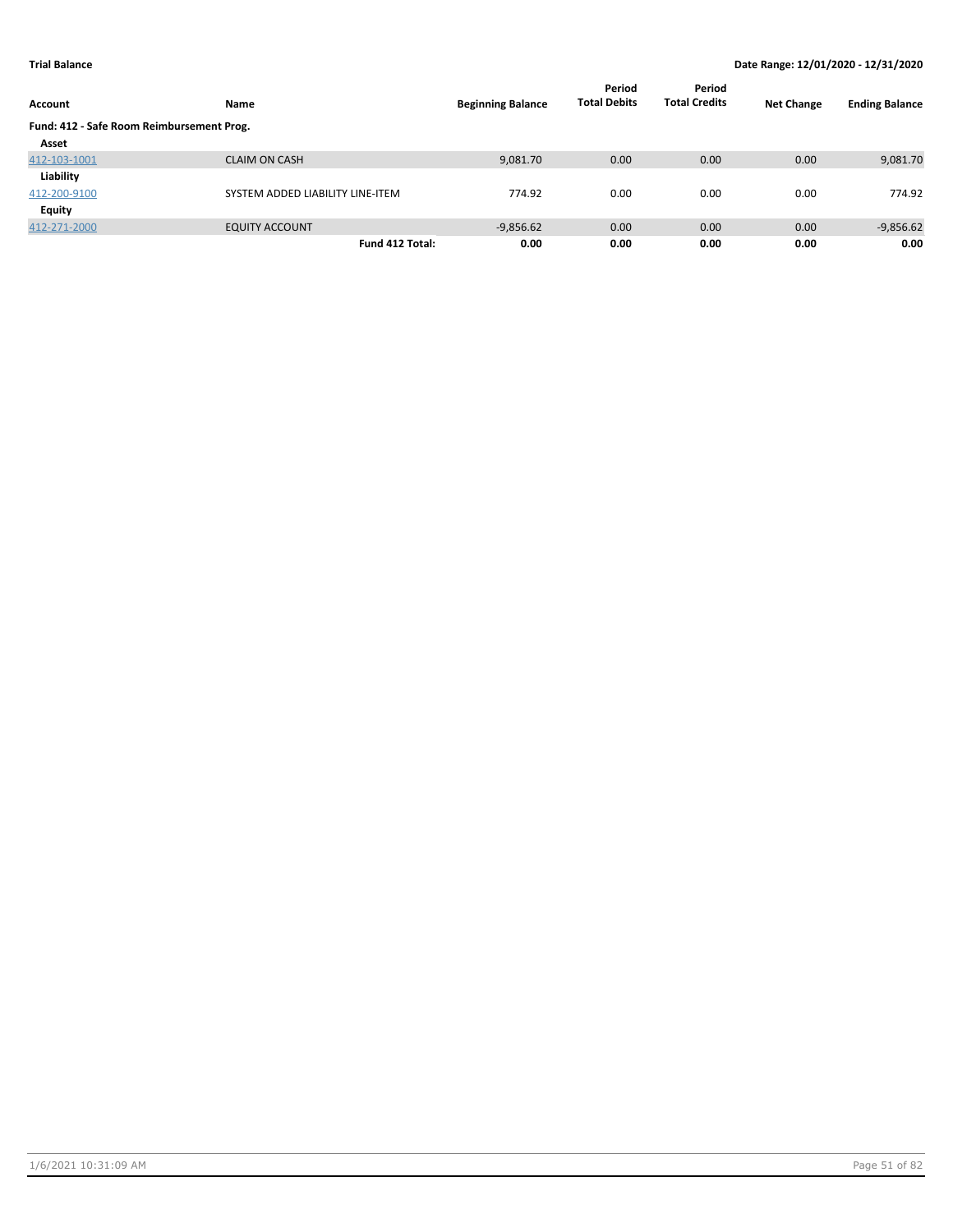| Account                                         | Name                          | <b>Beginning Balance</b> | Period<br><b>Total Debits</b> | Period<br><b>Total Credits</b> | <b>Net Change</b> | <b>Ending Balance</b> |
|-------------------------------------------------|-------------------------------|--------------------------|-------------------------------|--------------------------------|-------------------|-----------------------|
| <b>Fund: 413 - CARES ACT-CORONAVIRUS RELIEF</b> |                               |                          |                               |                                |                   |                       |
| Asset                                           |                               |                          |                               |                                |                   |                       |
| 413-103-1001                                    | <b>CLAIM ON CASH</b>          | 117,994.90               | 0.00                          | 31,533.02                      | $-31,533.02$      | 86,461.88             |
| Liability                                       |                               |                          |                               |                                |                   |                       |
| 413-102-1000                                    | A/P CLEARING                  | 0.00                     | 31,438.52                     | 31,438.52                      | 0.00              | 0.00                  |
| 413-200-9000                                    | Payroll Liability Account     | $-75.16$                 | 0.00                          | 0.00                           | 0.00              | $-75.16$              |
| Equity                                          |                               |                          |                               |                                |                   |                       |
| 413-271-2000                                    | <b>EQUITY ACCOUNT</b>         | $-172,554.88$            | 0.00                          | 0.00                           | 0.00              | $-172,554.88$         |
| <b>Expense</b>                                  |                               |                          |                               |                                |                   |                       |
| 413-413-1033                                    | <b>SECURITY</b>               | 400.00                   | 0.00                          | 0.00                           | 0.00              | 400.00                |
| 413-413-1090                                    | <b>SALARY ELECTION</b>        | 1,543.00                 | 0.00                          | 0.00                           | 0.00              | 1,543.00              |
| 413-413-2030                                    | <b>RETIREMENT</b>             | 47.16                    | 0.00                          | 0.00                           | 0.00              | 47.16                 |
| 413-413-2050                                    | <b>MEDICARE TAX</b>           | 30.60                    | 0.00                          | 0.00                           | 0.00              | 30.60                 |
| 413-413-2251                                    | <b>JANITOR TRAVEL</b>         | 22.83                    | 29.90                         | 0.00                           | 29.90             | 52.73                 |
| 413-413-3100                                    | <b>OFFICE SUPPLIES</b>        | 9.83                     | 497.60                        | 0.00                           | 497.60            | 507.43                |
| 413-413-3110                                    | <b>POSTAGE</b>                | 299.00                   | 94.50                         | 0.00                           | 94.50             | 393.50                |
| 413-413-3970                                    | <b>SANITIZING SUPPLIES</b>    | 20,311.73                | 0.00                          | 0.00                           | 0.00              | 20,311.73             |
| 413-413-3980                                    | PERSONAL PROTECTIVE EQUIPMENT | 2,996.18                 | 1,158.00                      | 0.00                           | 1,158.00          | 4,154.18              |
| 413-413-3981                                    | PUBLIC HEALTH EXPENSES        | 0.00                     | 9,430.00                      | 0.00                           | 9,430.00          | 9,430.00              |
| 413-413-3990                                    | OFFICE PROTECTION             | 2,871.42                 | 18,609.39                     | 0.00                           | 18,609.39         | 21,480.81             |
| 413-413-4420                                    | OTHER PROFESSIONAL SERVICES   | 2,086.94                 | 1,593.75                      | 0.00                           | 1,593.75          | 3,680.69              |
| 413-413-5720                                    | <b>OFFICE EQUIPMENT</b>       | 24,016.45                | 119.88                        | 0.00                           | 119.88            | 24,136.33             |
|                                                 | Fund 413 Total:               | 0.00                     | 62,971.54                     | 62,971.54                      | 0.00              | 0.00                  |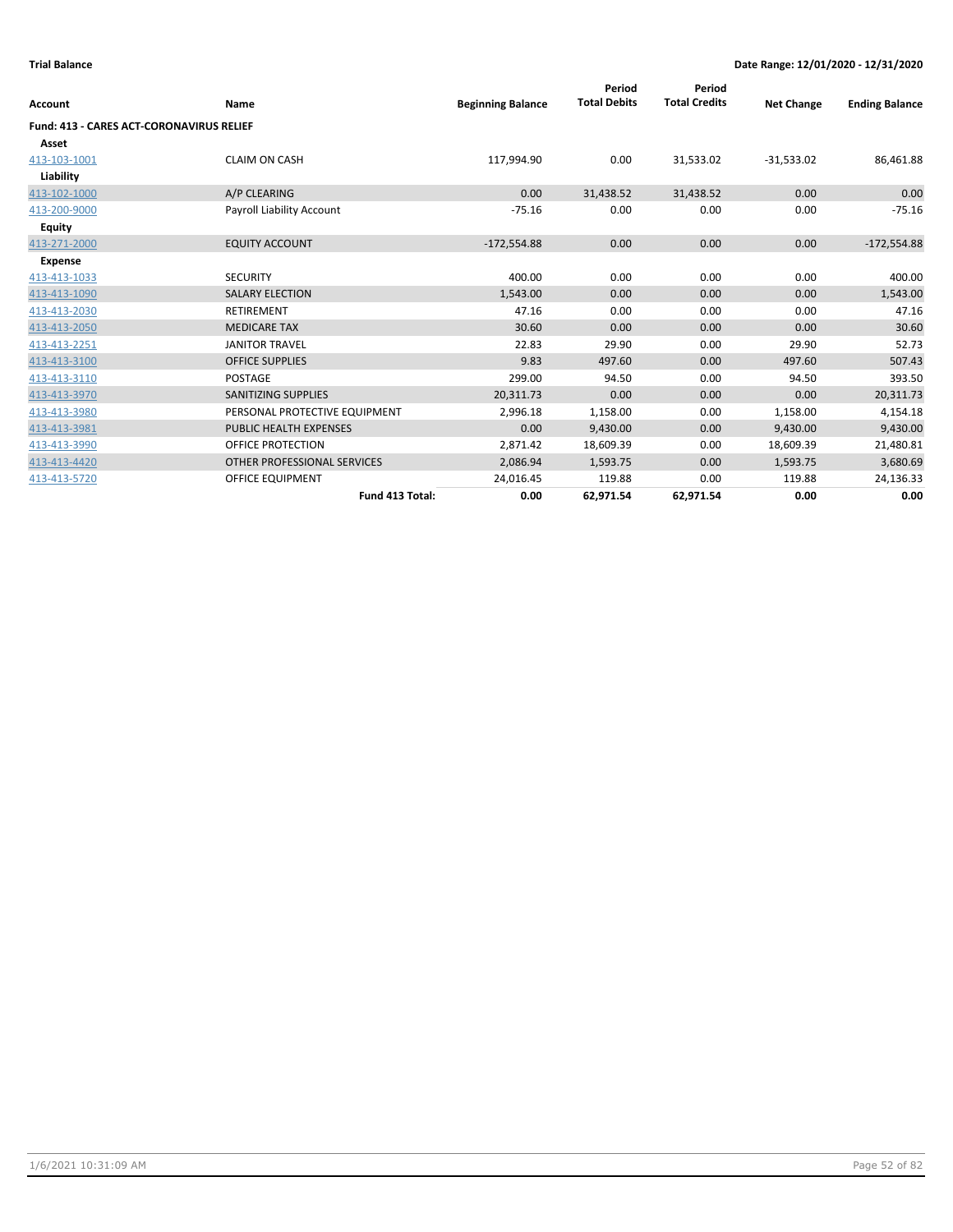| Account                        | Name                     |                 | <b>Beginning Balance</b> | Period<br><b>Total Debits</b> | Period<br><b>Total Credits</b> | <b>Net Change</b> | <b>Ending Balance</b> |
|--------------------------------|--------------------------|-----------------|--------------------------|-------------------------------|--------------------------------|-------------------|-----------------------|
| Fund: 414 - OOG COVID #4145401 |                          |                 |                          |                               |                                |                   |                       |
| Asset                          |                          |                 |                          |                               |                                |                   |                       |
| 414-103-1001                   | <b>CLAIM ON CASH</b>     |                 | $-69.34$                 | 0.00                          | 69.34                          | $-69.34$          | $-138.68$             |
| Liability                      |                          |                 |                          |                               |                                |                   |                       |
| 414-102-1000                   | <b>ACCOUNTS PAYABLE</b>  |                 | 0.00                     | 69.34                         | 69.34                          | 0.00              | 0.00                  |
| Expense                        |                          |                 |                          |                               |                                |                   |                       |
| 414-416-4530                   | <b>COMPUTER SOFTWARE</b> |                 | 69.34                    | 69.34                         | 0.00                           | 69.34             | 138.68                |
|                                |                          | Fund 414 Total: | 0.00                     | 138.68                        | 138.68                         | 0.00              | 0.00                  |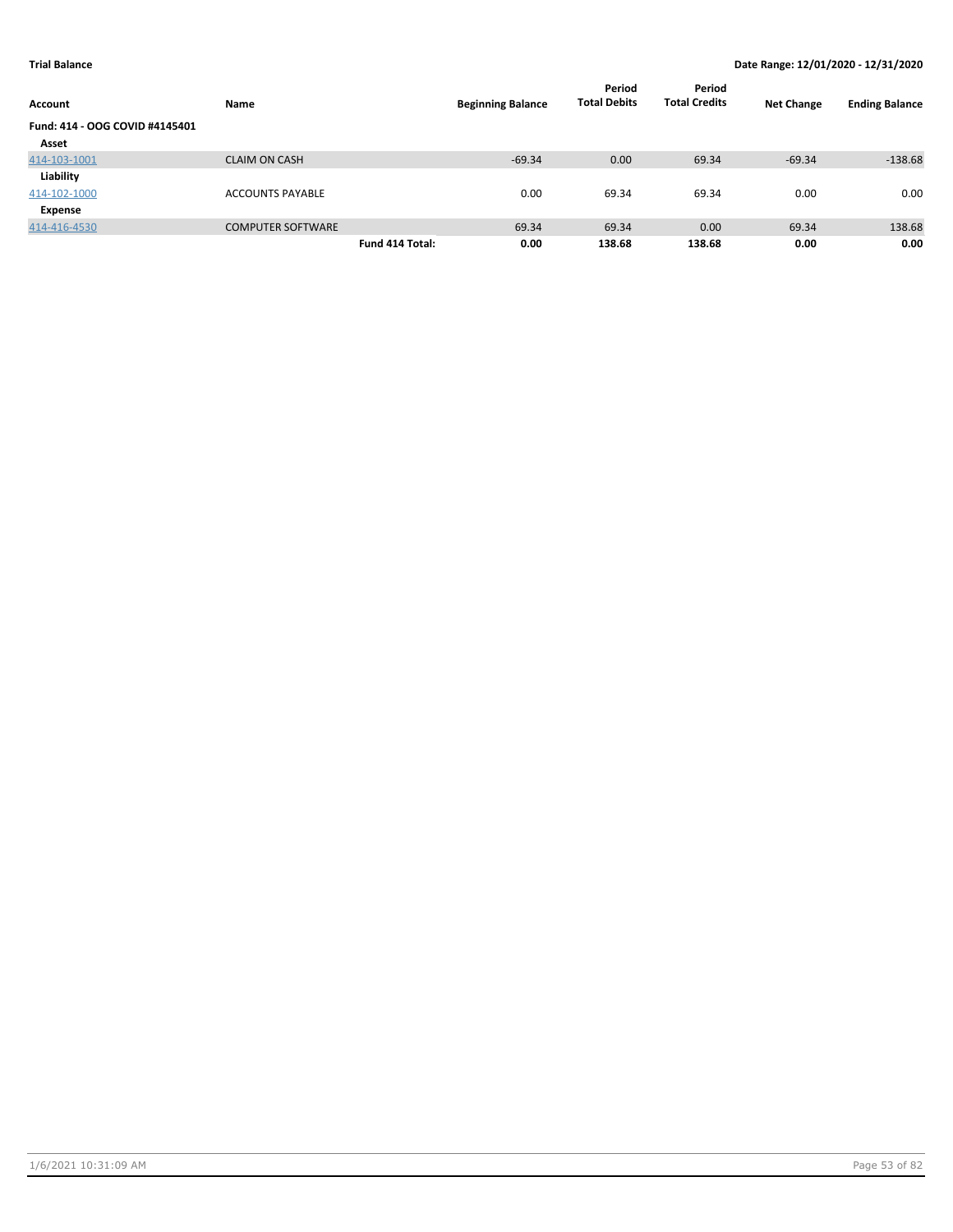| Account                        | Name                                   | <b>Beginning Balance</b> | Period<br><b>Total Debits</b> | Period<br><b>Total Credits</b> | <b>Net Change</b> | <b>Ending Balance</b> |
|--------------------------------|----------------------------------------|--------------------------|-------------------------------|--------------------------------|-------------------|-----------------------|
| Fund: 560 - Sheriff Forfeiture |                                        |                          |                               |                                |                   |                       |
| Asset                          |                                        |                          |                               |                                |                   |                       |
| 560-103-1560                   | CASH-F.C. SHERIFF FORFEITURE           | 36,043.72                | 0.00                          | 0.00                           | 0.00              | 36,043.72             |
| 560-103-1590                   | CASH-FEDERAL FORFEITURE 2018           | 14,391.19                | 0.00                          | 0.00                           | 0.00              | 14,391.19             |
| <b>Equity</b>                  |                                        |                          |                               |                                |                   |                       |
| 560-271-2000                   | <b>EQUITY ACCOUNT</b>                  | $-76,327.56$             | 0.00                          | 0.00                           | 0.00              | -76,327.56            |
| Revenue                        |                                        |                          |                               |                                |                   |                       |
| 560-352-2000                   | <b>CONTRABAND FORFEITURE</b>           | $-27,261.77$             | 0.00                          | 0.00                           | 0.00              | $-27,261.77$          |
| 560-360-1000                   | <b>INTEREST EARNINGS-SO FORFEITURE</b> | $-0.72$                  | 0.00                          | 0.00                           | 0.00              | $-0.72$               |
| Expense                        |                                        |                          |                               |                                |                   |                       |
| 560-560-4420                   | <b>PROFESSIONAL SERVICES</b>           | 750.00                   | 0.00                          | 0.00                           | 0.00              | 750.00                |
| 560-560-4900                   | <b>MISCELLANEOUS</b>                   | 181.00                   | 0.00                          | 0.00                           | 0.00              | 181.00                |
| 560-560-4951                   | <b>CONTRABAND FORFEITURE DISBURSEM</b> | 7,746.67                 | 0.00                          | 0.00                           | 0.00              | 7,746.67              |
| 560-560-5790                   | <b>WEAPONS</b>                         | 1,775.00                 | 0.00                          | 0.00                           | 0.00              | 1,775.00              |
| 560-560-5800                   | <b>INVESTIGATIVE EQUIPMENT</b>         | 2,693.00                 | 0.00                          | 0.00                           | 0.00              | 2,693.00              |
| 560-561-5730                   | TELEPHONE/RADIO EQUIPMENT              | 4,202.93                 | 0.00                          | 0.00                           | 0.00              | 4,202.93              |
| 560-561-5740                   | <b>TECHNOLOGY</b>                      | 1,428.54                 | 0.00                          | 0.00                           | 0.00              | 1,428.54              |
| 560-561-5750                   | <b>AUTOMOBILES</b>                     | 9,170.00                 | 0.00                          | 0.00                           | 0.00              | 9,170.00              |
| 560-561-5790                   | <b>WEAPONS</b>                         | 25,208.00                | 0.00                          | 0.00                           | 0.00              | 25,208.00             |
|                                | Fund 560 Total:                        | 0.00                     | 0.00                          | 0.00                           | 0.00              | 0.00                  |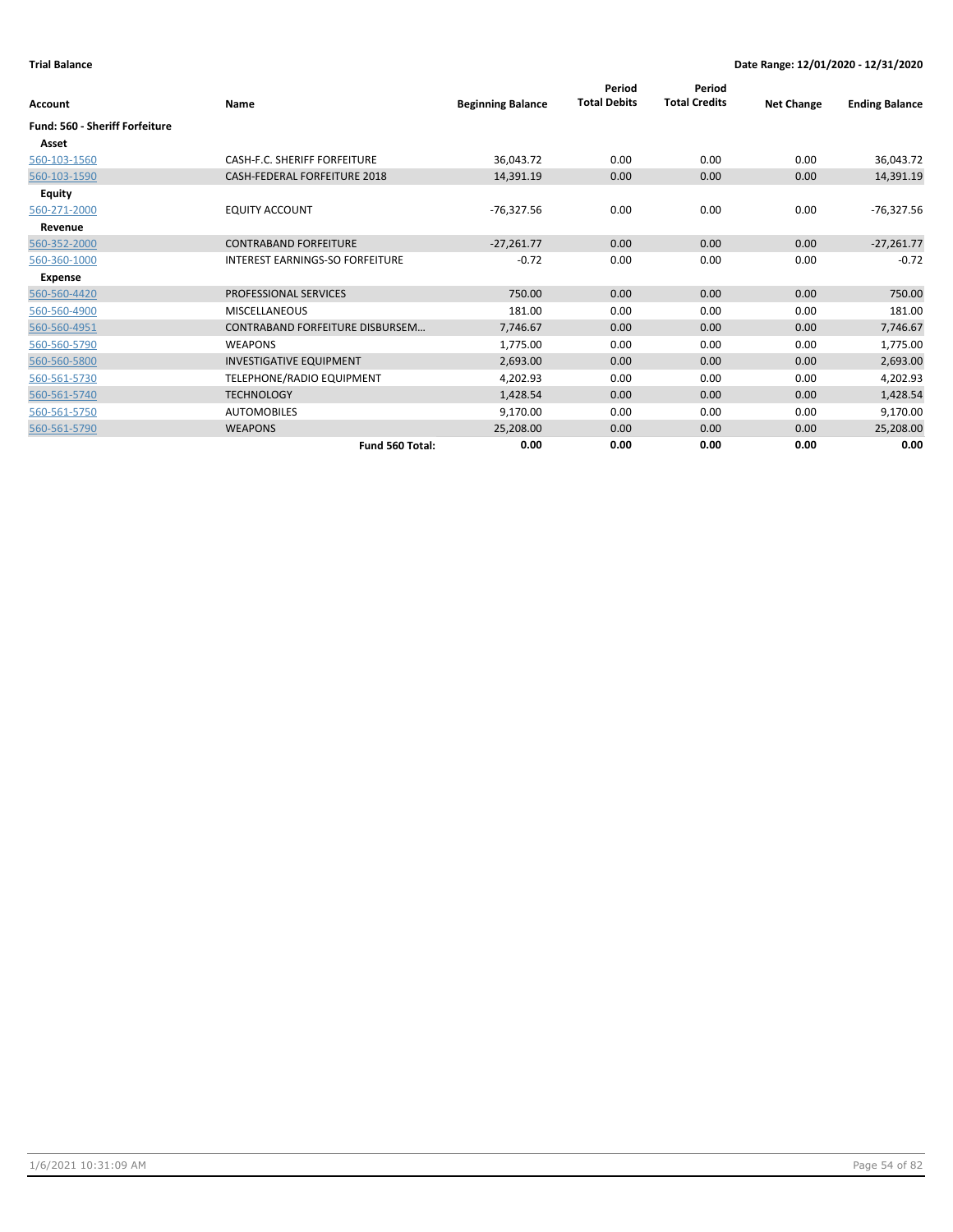| Account      | Name                                                   | <b>Beginning Balance</b> | Period<br><b>Total Debits</b> | Period<br><b>Total Credits</b> | <b>Net Change</b> | <b>Ending Balance</b> |
|--------------|--------------------------------------------------------|--------------------------|-------------------------------|--------------------------------|-------------------|-----------------------|
|              | Fund: 561 - Law Enforcement Education Sheriff's Office |                          |                               |                                |                   |                       |
| Asset        |                                                        |                          |                               |                                |                   |                       |
| 561-103-1550 | F.C. LAW ENFORCEMENT EDUCATION                         | 0.09                     | 0.00                          | 0.00                           | 0.00              | 0.09                  |
| Equity       |                                                        |                          |                               |                                |                   |                       |
| 561-271-2000 | <b>EQUITY ACCOUNT</b>                                  | $-0.09$                  | 0.00                          | 0.00                           | 0.00              | $-0.09$               |
|              | Fund 561 Total:                                        | 0.00                     | 0.00                          | 0.00                           | 0.00              | 0.00                  |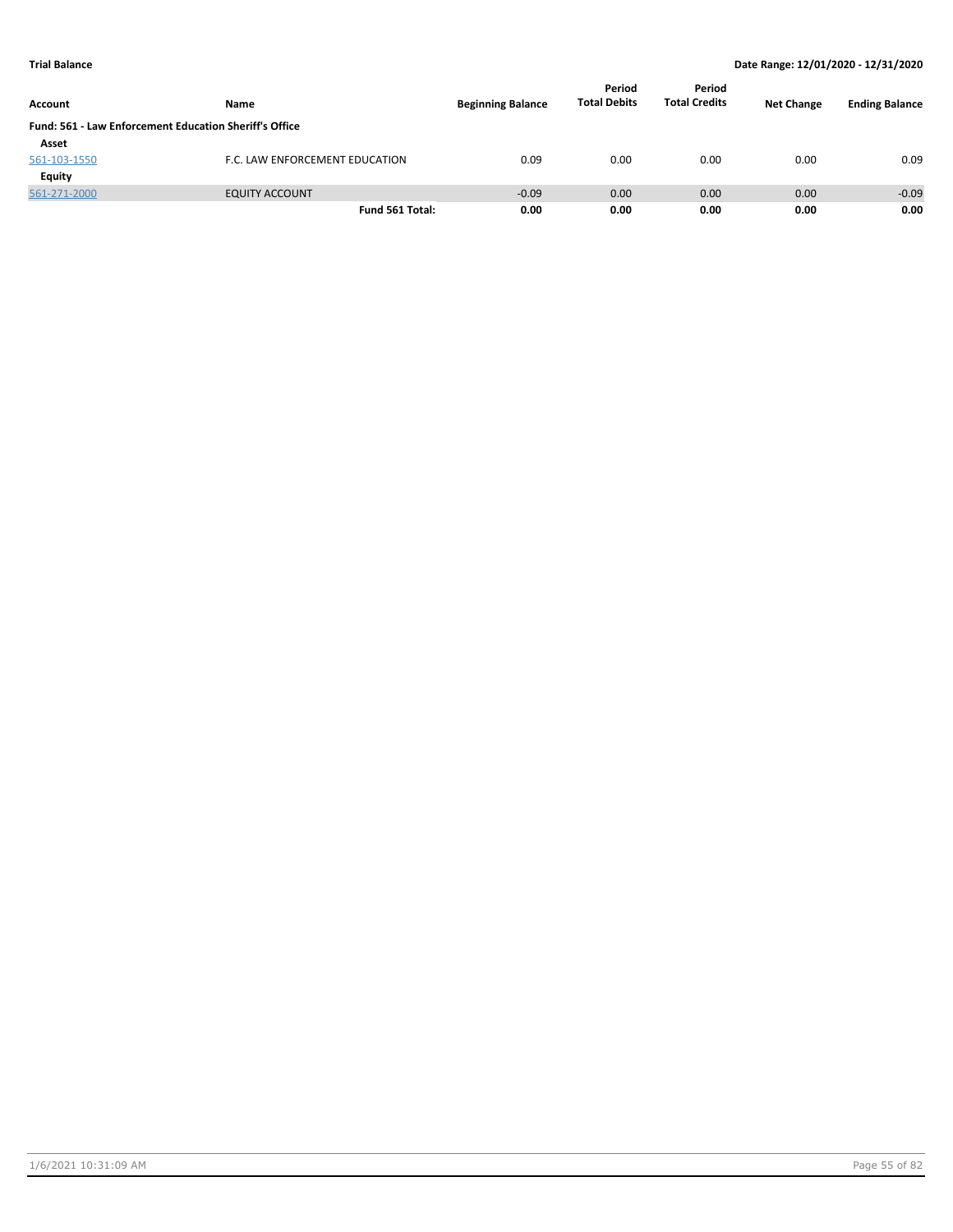| <b>Account</b>                             | Name                             | <b>Beginning Balance</b> | Period<br><b>Total Debits</b> | Period<br><b>Total Credits</b> | <b>Net Change</b> | <b>Ending Balance</b> |
|--------------------------------------------|----------------------------------|--------------------------|-------------------------------|--------------------------------|-------------------|-----------------------|
| Fund: 562 - Bois D'Arc Lake Reservoir (SO) |                                  |                          |                               |                                |                   |                       |
| Asset                                      |                                  |                          |                               |                                |                   |                       |
| 562-100-1001                               | PR Claim on Cash                 | 0.00                     | 9,653.29                      | 9,653.29                       | 0.00              | 0.00                  |
| 562-103-1001                               | <b>CLAIM ON CASH</b>             | 360,627.98               | 0.00                          | 10,292.38                      | $-10,292.38$      | 350,335.60            |
| Liability                                  |                                  |                          |                               |                                |                   |                       |
| 562-102-1000                               | A/P CLEARING                     | 0.00                     | 639.09                        | 639.09                         | 0.00              | 0.00                  |
| 562-102-1001                               | PR AP Clearing                   | 0.00                     | 4,611.10                      | 4,611.10                       | 0.00              | 0.00                  |
| 562-200-1500                               | <b>ACCRUED SALARY PAYABLE</b>    | $-3,264.36$              | 0.00                          | 0.00                           | 0.00              | $-3,264.36$           |
| 562-200-1550                               | <b>ACCRUED FRINGE BENEFITS</b>   | $-1,702.08$              | 0.00                          | 0.00                           | 0.00              | $-1,702.08$           |
| 562-200-9000                               | Payroll Liability Account        | $-553.50$                | 4,611.10                      | 4,611.10                       | 0.00              | $-553.50$             |
| 562-200-9100                               | SYSTEM ADDED LIABILITY LINE-ITEM | 50,527.35                | 0.00                          | 0.00                           | 0.00              | 50,527.35             |
| <b>Equity</b>                              |                                  |                          |                               |                                |                   |                       |
| 562-271-2000                               | <b>EQUITY ACCOUNT</b>            | $-30,966.54$             | 0.00                          | 0.00                           | 0.00              | $-30,966.54$          |
| Revenue                                    |                                  |                          |                               |                                |                   |                       |
| 562-319-1840                               | PERSONNEL INCOME YEAR 2          | $-121,500.00$            | 0.00                          | 0.00                           | 0.00              | $-121,500.00$         |
| 562-319-1860                               | VEHICLE OR SPEC EQUIP INC YEAR 2 | $-276,000.00$            | 0.00                          | 0.00                           | 0.00              | $-276,000.00$         |
| <b>Expense</b>                             |                                  |                          |                               |                                |                   |                       |
| 562-560-1040                               | <b>SALARIES DEPUTIES</b>         | 15,133.02                | 6,480.32                      | 0.00                           | 6,480.32          | 21,613.34             |
| 562-560-2010                               | SOCIAL SECURITY TAXES            | 0.00                     | 182.62                        | 0.00                           | 182.62            | 182.62                |
| 562-560-2020                               | <b>GROUP HEALTH INSURANCE</b>    | 4,756.24                 | 1,913.20                      | 0.00                           | 1,913.20          | 6,669.44              |
| 562-560-2030                               | <b>RETIREMENT</b>                | 1,784.22                 | 764.04                        | 0.00                           | 764.04            | 2,548.26              |
| 562-560-2040                               | <b>WORKERS COMPENSATION</b>      | 0.00                     | 639.09                        | 0.00                           | 639.09            | 639.09                |
| 562-560-2050                               | <b>MEDICARE TAX</b>              | 1,157.67                 | 313.11                        | 0.00                           | 313.11            | 1,470.78              |
|                                            | Fund 562 Total:                  | 0.00                     | 29,806.96                     | 29,806.96                      | 0.00              | 0.00                  |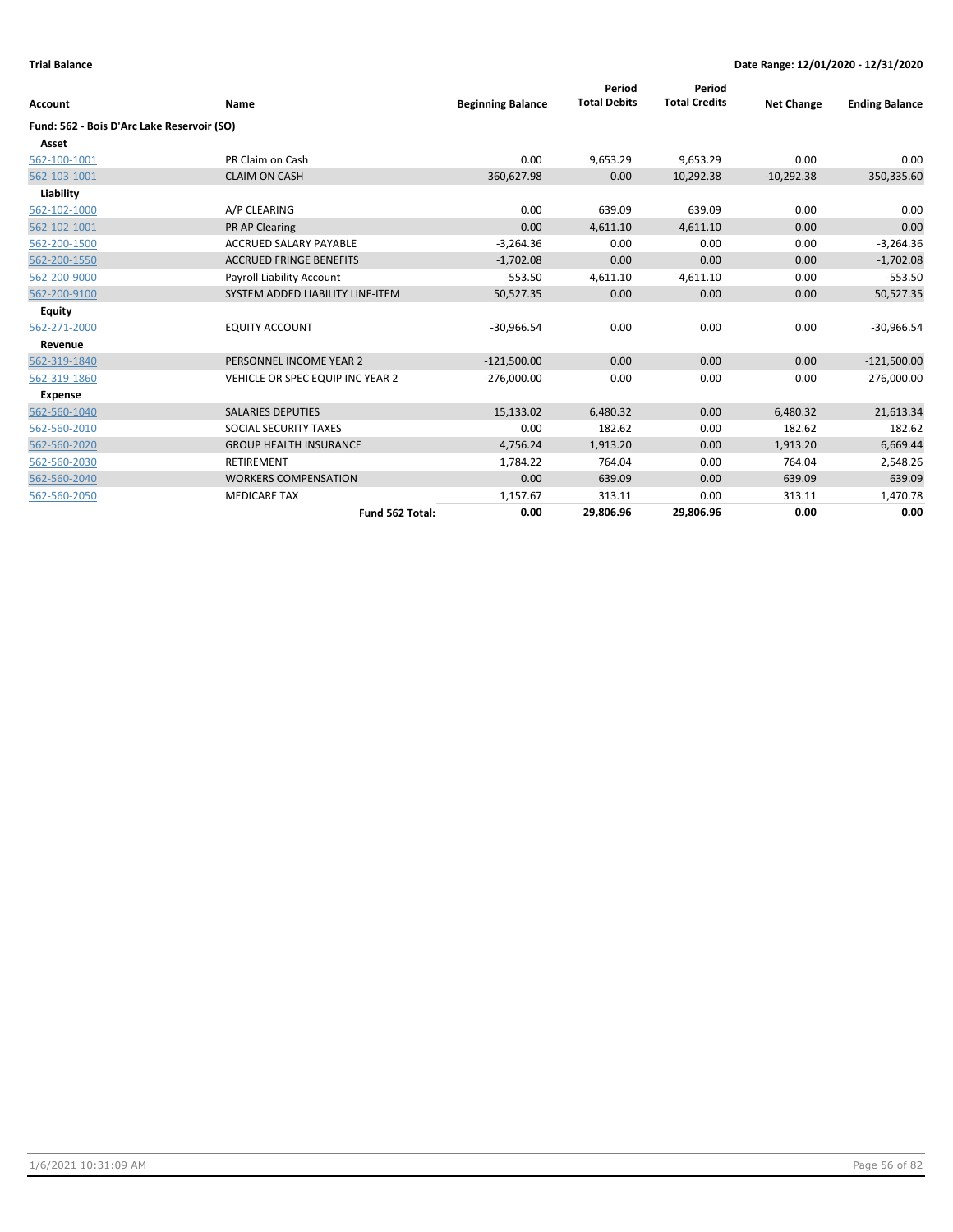| Account                                 | Name                  |                 | <b>Beginning Balance</b> | Period<br><b>Total Debits</b> | Period<br><b>Total Credits</b> | <b>Net Change</b> | <b>Ending Balance</b> |
|-----------------------------------------|-----------------------|-----------------|--------------------------|-------------------------------|--------------------------------|-------------------|-----------------------|
| Fund: 563 - Sheriff's Office Technology |                       |                 |                          |                               |                                |                   |                       |
| Asset                                   |                       |                 |                          |                               |                                |                   |                       |
| 563-103-1001                            | <b>CLAIM ON CASH</b>  |                 | 2,351.32                 | 0.00                          | 0.00                           | 0.00              | 2,351.32              |
| Equity                                  |                       |                 |                          |                               |                                |                   |                       |
| 563-271-2000                            | <b>EQUITY ACCOUNT</b> |                 | $-2.351.32$              | 0.00                          | 0.00                           | 0.00              | $-2,351.32$           |
|                                         |                       | Fund 563 Total: | 0.00                     | 0.00                          | 0.00                           | 0.00              | 0.00                  |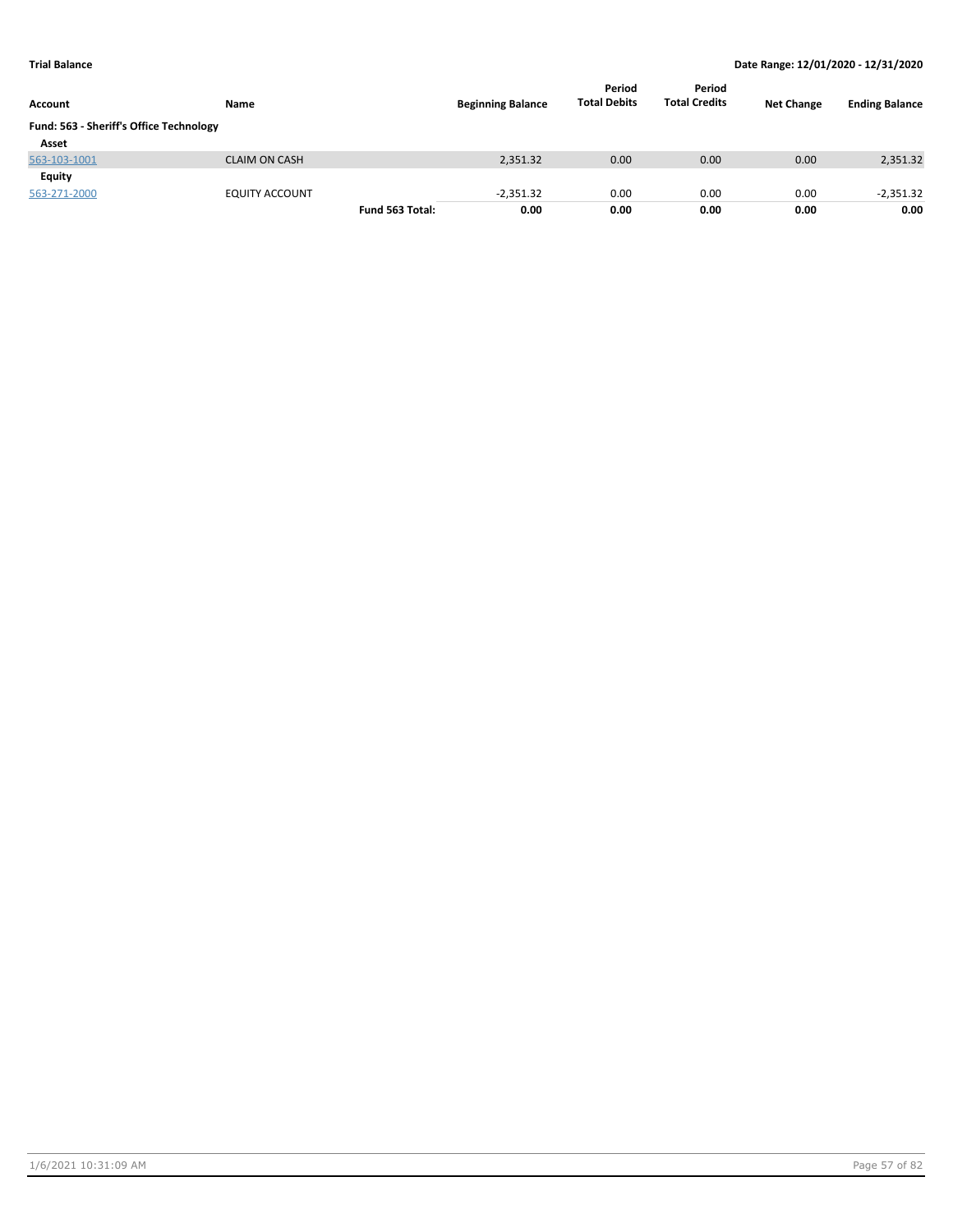| Account                                | Name                             | <b>Beginning Balance</b> | Period<br><b>Total Debits</b> | Period<br><b>Total Credits</b> | <b>Net Change</b> | <b>Ending Balance</b> |
|----------------------------------------|----------------------------------|--------------------------|-------------------------------|--------------------------------|-------------------|-----------------------|
| Fund: 590 - Specialty Court/Drug Court |                                  |                          |                               |                                |                   |                       |
| Asset                                  |                                  |                          |                               |                                |                   |                       |
| 590-103-1001                           | <b>CLAIM ON CASH</b>             | 28,919.87                | 0.00                          | 595.00                         | $-595.00$         | 28,324.87             |
| 590-120-3130                           | DUE FROM OTHER FUNDS             | 262.92                   | 0.00                          | 0.00                           | 0.00              | 262.92                |
| Liability                              |                                  |                          |                               |                                |                   |                       |
| 590-102-1000                           | A/P CLEARING                     | 0.00                     | 595.00                        | 595.00                         | 0.00              | 0.00                  |
| 590-200-9100                           | SYSTEM ADDED LIABILITY LINE-ITEM | 1,277.50                 | 0.00                          | 0.00                           | 0.00              | 1,277.50              |
| Equity                                 |                                  |                          |                               |                                |                   |                       |
| 590-271-2000                           | <b>EQUITY ACCOUNT</b>            | $-30,460.29$             | 0.00                          | 0.00                           | 0.00              | $-30,460.29$          |
| Expense                                |                                  |                          |                               |                                |                   |                       |
| 590-436-4370                           | ATTORNEY FEES DRUG COURT         | 0.00                     | 595.00                        | 0.00                           | 595.00            | 595.00                |
|                                        | Fund 590 Total:                  | 0.00                     | 1,190.00                      | 1,190.00                       | 0.00              | 0.00                  |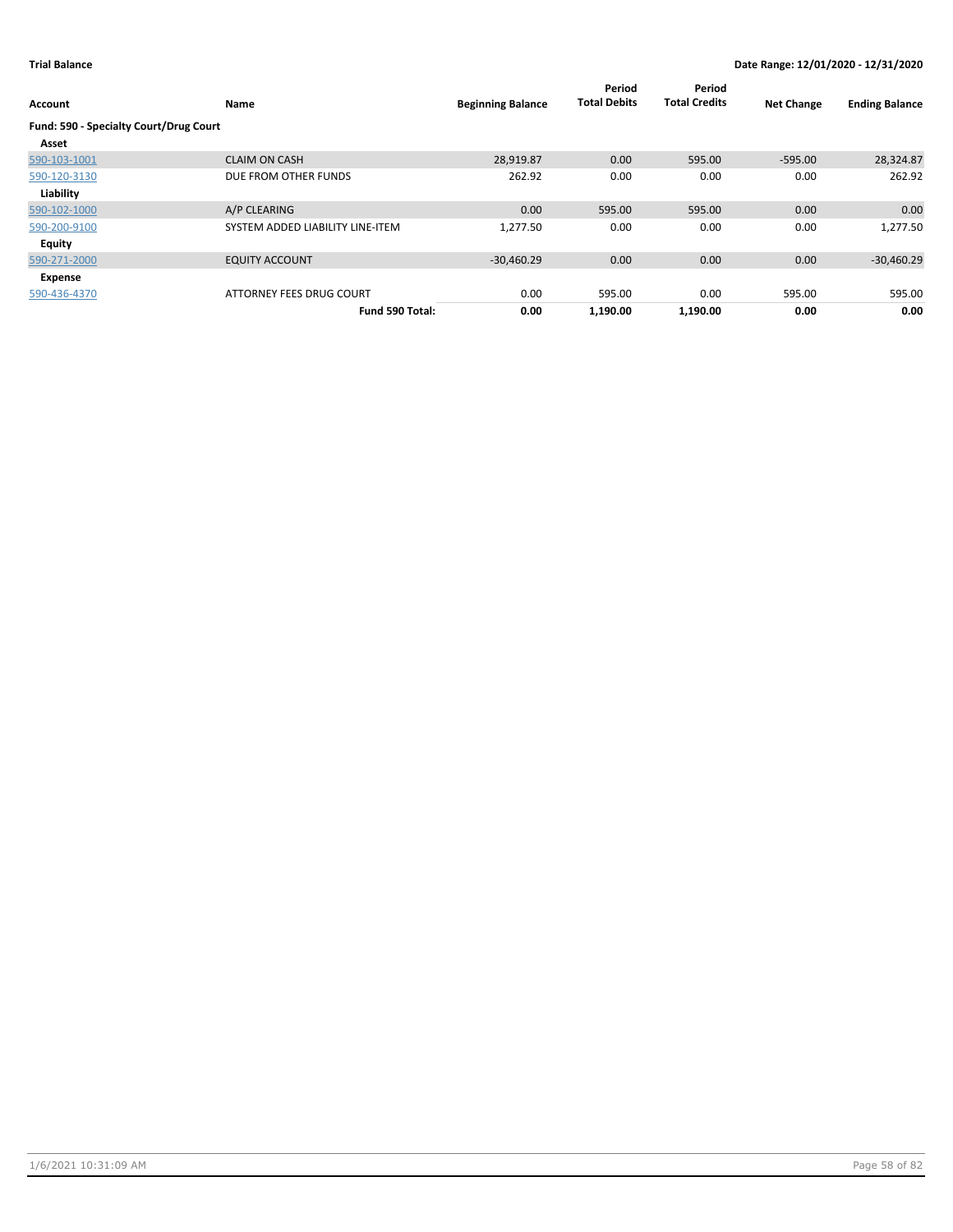| Account             | Name                               | <b>Beginning Balance</b> | Period<br><b>Total Debits</b> | Period<br><b>Total Credits</b> | <b>Net Change</b> | <b>Ending Balance</b> |
|---------------------|------------------------------------|--------------------------|-------------------------------|--------------------------------|-------------------|-----------------------|
| Fund: 600 - Sinking |                                    |                          |                               |                                |                   |                       |
| Asset               |                                    |                          |                               |                                |                   |                       |
| 600-103-1001        | <b>CLAIM ON CASH</b>               | 246,641.18               | 191,769.15                    | 0.00                           | 191,769.15        | 438,410.33            |
| 600-120-3110        | <b>TAXES RECEIVABLE</b>            | 18,250.88                | 0.00                          | 0.00                           | 0.00              | 18,250.88             |
| 600-120-3120        | DUE FROM OTHER GOVERNMENTS         | 78.56                    | 0.00                          | 0.00                           | 0.00              | 78.56                 |
| Liability           |                                    |                          |                               |                                |                   |                       |
| 600-200-2000        | <b>DEFERRED REVENUE</b>            | $-16,699.66$             | 0.00                          | 0.00                           | 0.00              | $-16,699.66$          |
| Equity              |                                    |                          |                               |                                |                   |                       |
| 600-271-2000        | <b>EQUITY ACCOUNT</b>              | $-244,575.54$            | 0.00                          | 0.00                           | 0.00              | $-244,575.54$         |
| Revenue             |                                    |                          |                               |                                |                   |                       |
| 600-310-1100        | <b>CURRENT TAXES</b>               | $-117,608.89$            | 0.00                          | 190,134.30                     | $-190,134.30$     | $-307,743.19$         |
| 600-310-1200        | <b>DELINQUENT TAXES</b>            | $-4,046.93$              | 0.00                          | 1,634.85                       | $-1,634.85$       | $-5,681.78$           |
| 600-318-1210        | PAY N LIEU TAX/UPPER TRINITY       | $-489.60$                | 0.00                          | 0.00                           | 0.00              | $-489.60$             |
| Expense             |                                    |                          |                               |                                |                   |                       |
| 600-620-3090        | ANNUAL PAYING AGENT REGISTRAR FEES | 200.00                   | 0.00                          | 0.00                           | 0.00              | 200.00                |
| 600-660-6700        | INTEREST, 2018 GO BONDS            | 118,250.00               | 0.00                          | 0.00                           | 0.00              | 118,250.00            |
|                     | Fund 600 Total:                    | 0.00                     | 191,769.15                    | 191,769.15                     | 0.00              | 0.00                  |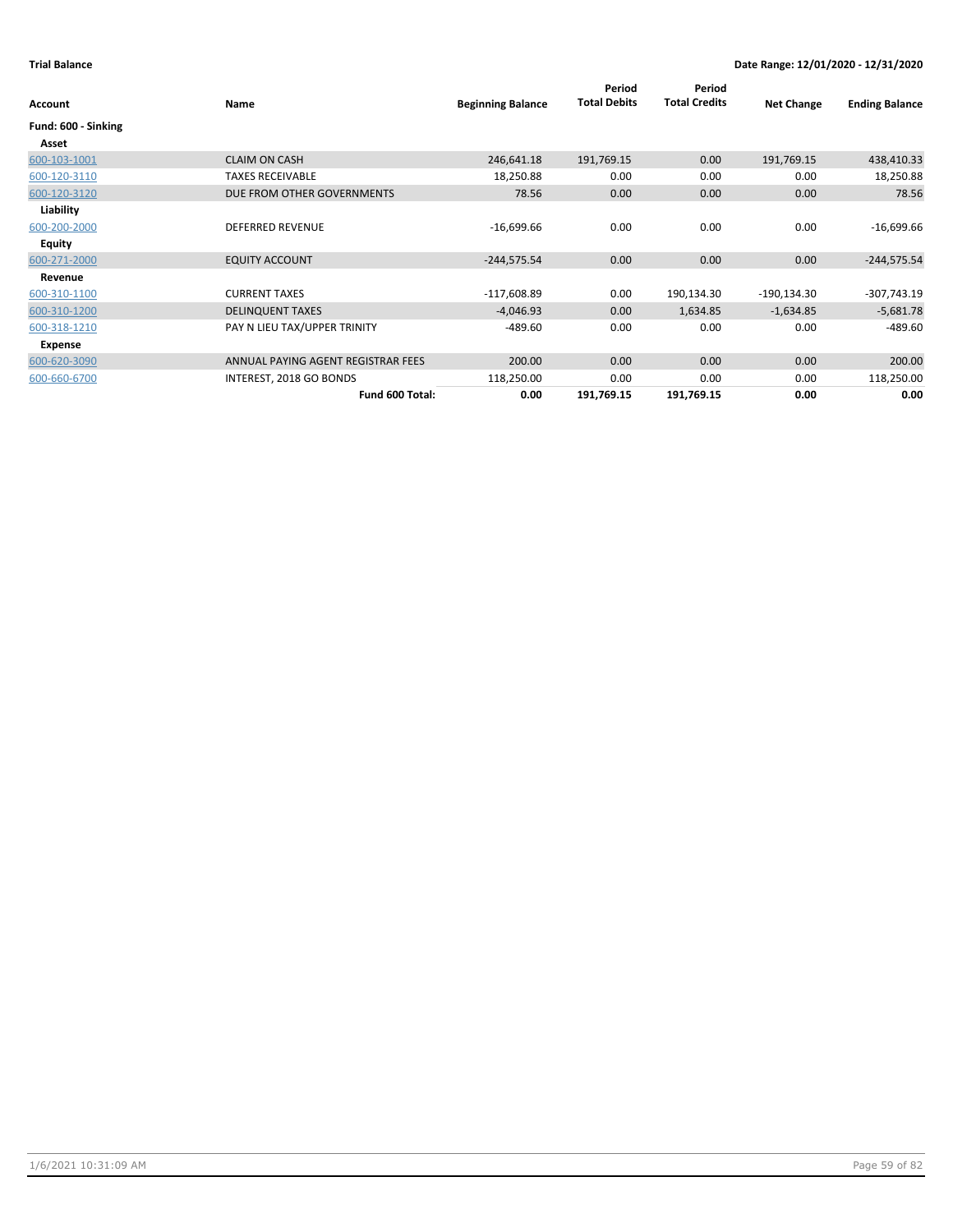| <b>Account</b>                                     | Name                  |                 | <b>Beginning Balance</b> | Period<br><b>Total Debits</b> | Period<br><b>Total Credits</b> | <b>Net Change</b> | <b>Ending Balance</b> |
|----------------------------------------------------|-----------------------|-----------------|--------------------------|-------------------------------|--------------------------------|-------------------|-----------------------|
| Fund: 630 - Law Enforcement Education Const. Pct.1 |                       |                 |                          |                               |                                |                   |                       |
| Asset                                              |                       |                 |                          |                               |                                |                   |                       |
| 630-103-1001                                       | <b>CLAIM ON CASH</b>  |                 | 2,373.57                 | 0.00                          | 0.00                           | 0.00              | 2,373.57              |
| Equity                                             |                       |                 |                          |                               |                                |                   |                       |
| 630-271-2000                                       | <b>EQUITY ACCOUNT</b> |                 | $-2,373.57$              | 0.00                          | 0.00                           | 0.00              | $-2,373.57$           |
|                                                    |                       | Fund 630 Total: | 0.00                     | 0.00                          | 0.00                           | 0.00              | 0.00                  |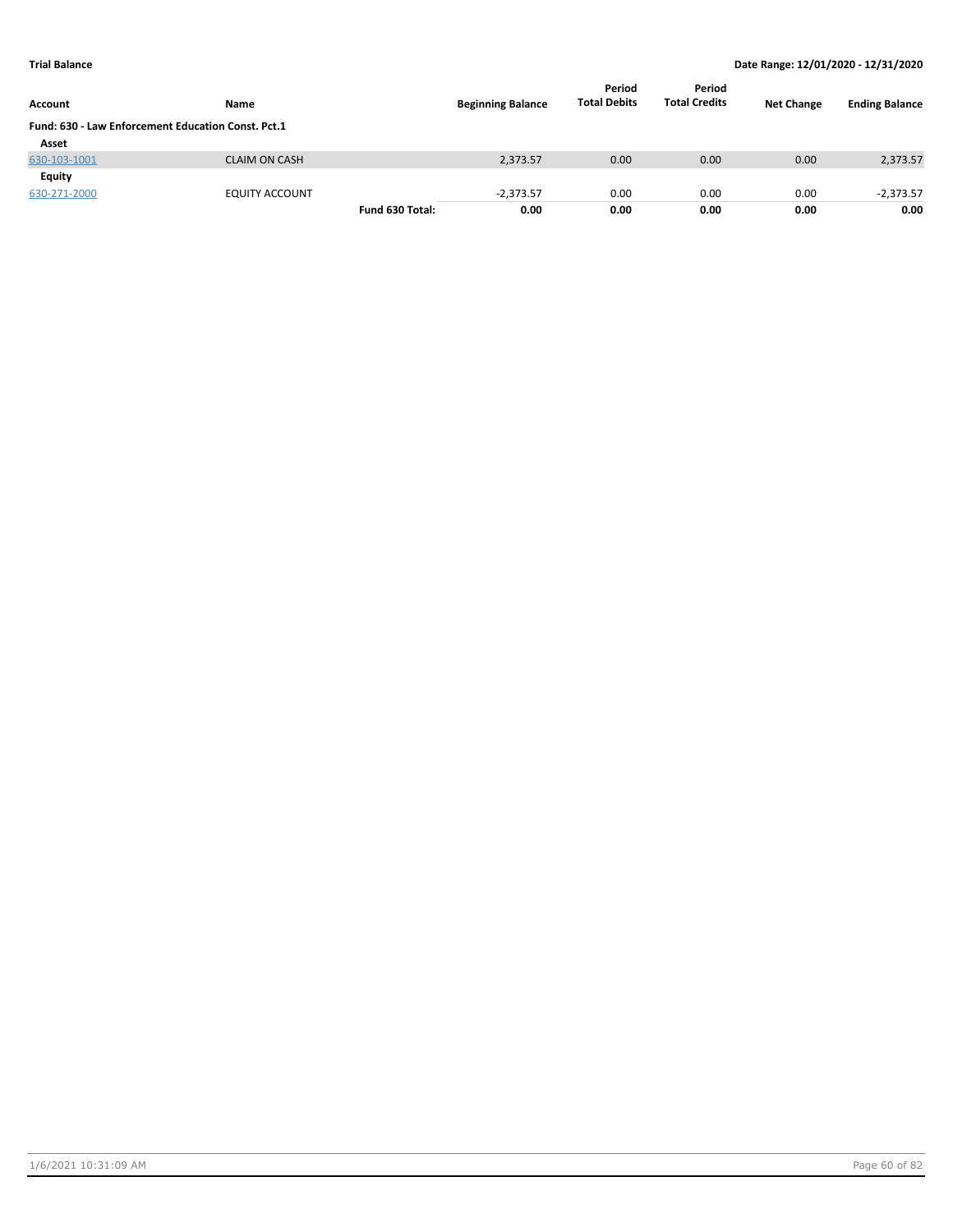| <b>Account</b>                                            | Name                  |                 | <b>Beginning Balance</b> | Period<br><b>Total Debits</b> | Period<br><b>Total Credits</b> | <b>Net Change</b> | <b>Ending Balance</b> |
|-----------------------------------------------------------|-----------------------|-----------------|--------------------------|-------------------------------|--------------------------------|-------------------|-----------------------|
| <b>Fund: 640 - Law Enforcement Education Const. Pct.2</b> |                       |                 |                          |                               |                                |                   |                       |
| Asset                                                     |                       |                 |                          |                               |                                |                   |                       |
| 640-103-1001                                              | <b>CLAIM ON CASH</b>  |                 | 1,040.35                 | 0.00                          | 0.00                           | 0.00              | 1,040.35              |
| Equity                                                    |                       |                 |                          |                               |                                |                   |                       |
| 640-271-2000                                              | <b>EQUITY ACCOUNT</b> |                 | $-1,040.35$              | 0.00                          | 0.00                           | 0.00              | $-1,040.35$           |
|                                                           |                       | Fund 640 Total: | 0.00                     | 0.00                          | 0.00                           | 0.00              | 0.00                  |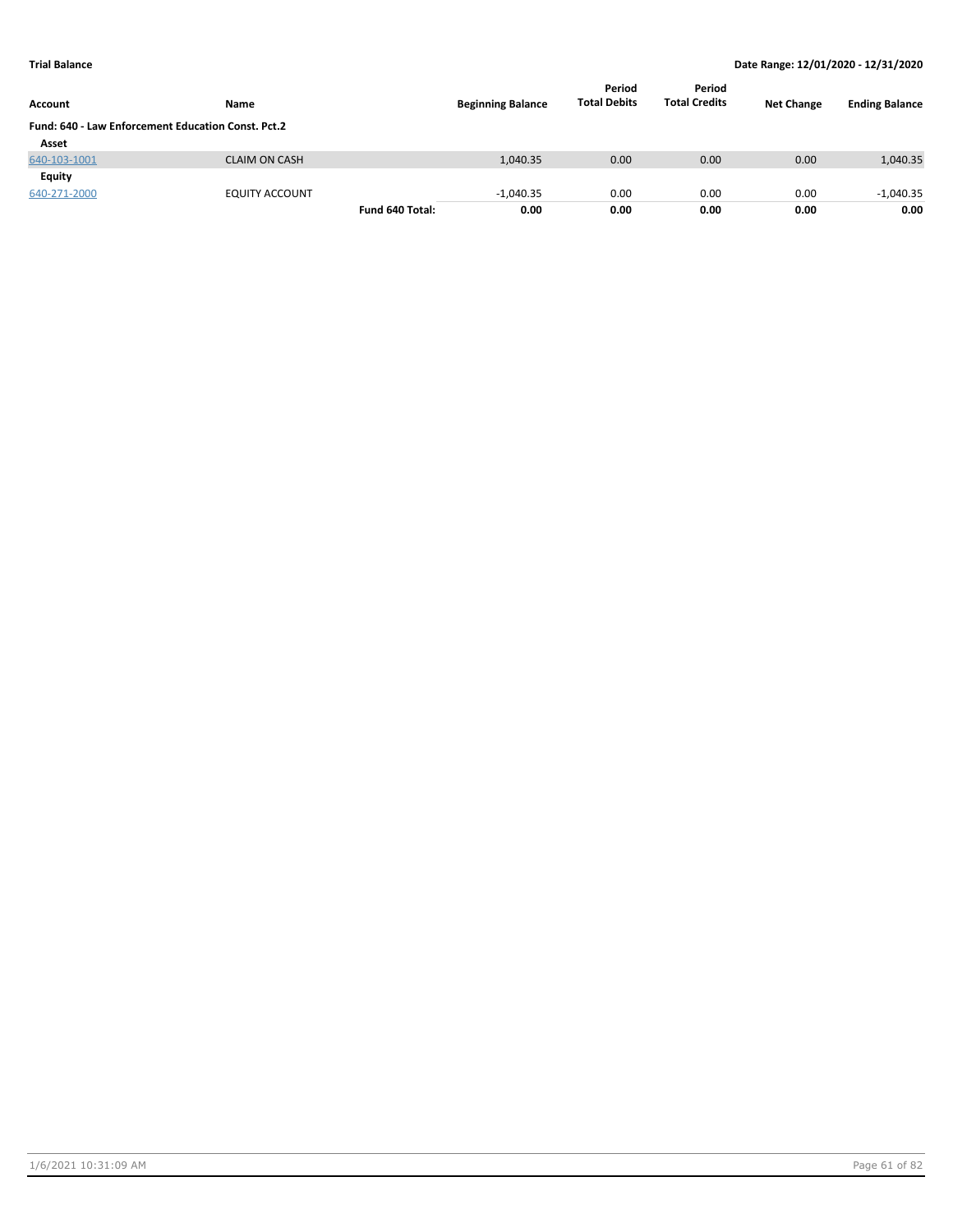| Account                                            | Name                  |                 | <b>Beginning Balance</b> | Period<br><b>Total Debits</b> | Period<br><b>Total Credits</b> | <b>Net Change</b> | <b>Ending Balance</b> |
|----------------------------------------------------|-----------------------|-----------------|--------------------------|-------------------------------|--------------------------------|-------------------|-----------------------|
| Fund: 650 - Law Enforcement Education Const. Pct.3 |                       |                 |                          |                               |                                |                   |                       |
| Asset                                              |                       |                 |                          |                               |                                |                   |                       |
| 650-103-1001                                       | <b>CLAIM ON CASH</b>  |                 | 3,376.80                 | 0.00                          | 0.00                           | 0.00              | 3,376.80              |
| Equity                                             |                       |                 |                          |                               |                                |                   |                       |
| 650-271-2000                                       | <b>EQUITY ACCOUNT</b> |                 | $-3,376.80$              | 0.00                          | 0.00                           | 0.00              | $-3,376.80$           |
|                                                    |                       | Fund 650 Total: | 0.00                     | 0.00                          | 0.00                           | 0.00              | 0.00                  |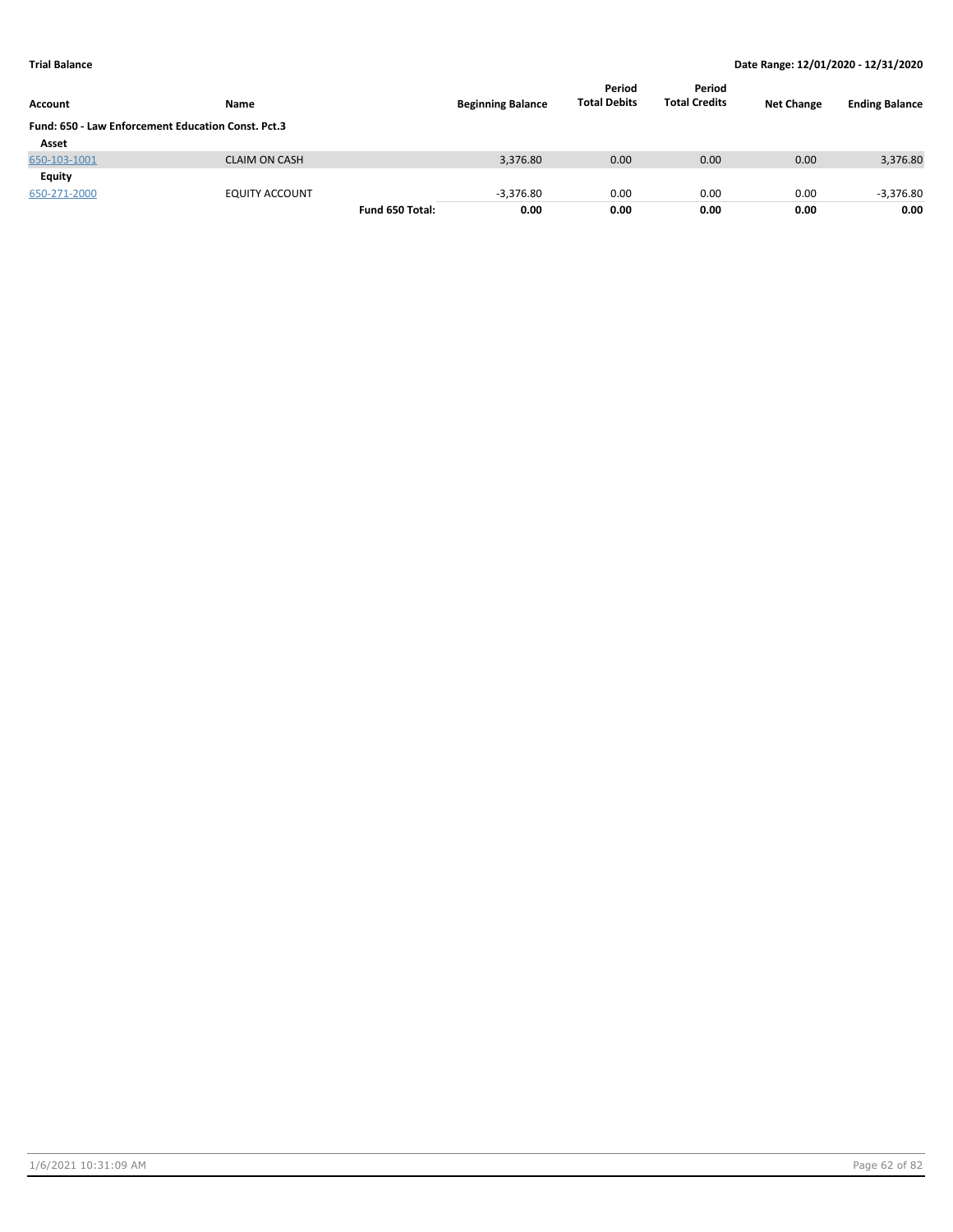| Account                                            | Name                             | <b>Beginning Balance</b> | Period<br><b>Total Debits</b> | Period<br><b>Total Credits</b> | <b>Net Change</b> | <b>Ending Balance</b> |
|----------------------------------------------------|----------------------------------|--------------------------|-------------------------------|--------------------------------|-------------------|-----------------------|
| Fund: 660 - 2017 GO Bonds-Construction Fund FY2017 |                                  |                          |                               |                                |                   |                       |
| Asset                                              |                                  |                          |                               |                                |                   |                       |
| 660-103-1001                                       | <b>CLAIM ON CASH</b>             | 1,668.94                 | 0.00                          | 0.00                           | 0.00              | 1,668.94              |
| 660-103-1660                                       | <b>ICS DEPOSIT</b>               | 12.87                    | 0.00                          | 0.00                           | 0.00              | 12.87                 |
| 660-120-3130                                       | DUE FROM OTHER FUNDS             | 160,470.65               | 0.00                          | 0.00                           | 0.00              | 160,470.65            |
| Liability                                          |                                  |                          |                               |                                |                   |                       |
| 660-200-9100                                       | SYSTEM ADDED LIABILITY LINE-ITEM | 118.487.23               | 0.00                          | 0.00                           | 0.00              | 118,487.23            |
| 660-200-9200                                       | <b>RETAINAGE PAYABLE</b>         | $-19,591.05$             | 0.00                          | 0.00                           | 0.00              | $-19,591.05$          |
| <b>Equity</b>                                      |                                  |                          |                               |                                |                   |                       |
| 660-271-2000                                       | <b>EQUITY ACCOUNT</b>            | $-261,048.64$            | 0.00                          | 0.00                           | 0.00              | $-261,048.64$         |
|                                                    | Fund 660 Total:                  | 0.00                     | 0.00                          | 0.00                           | 0.00              | 0.00                  |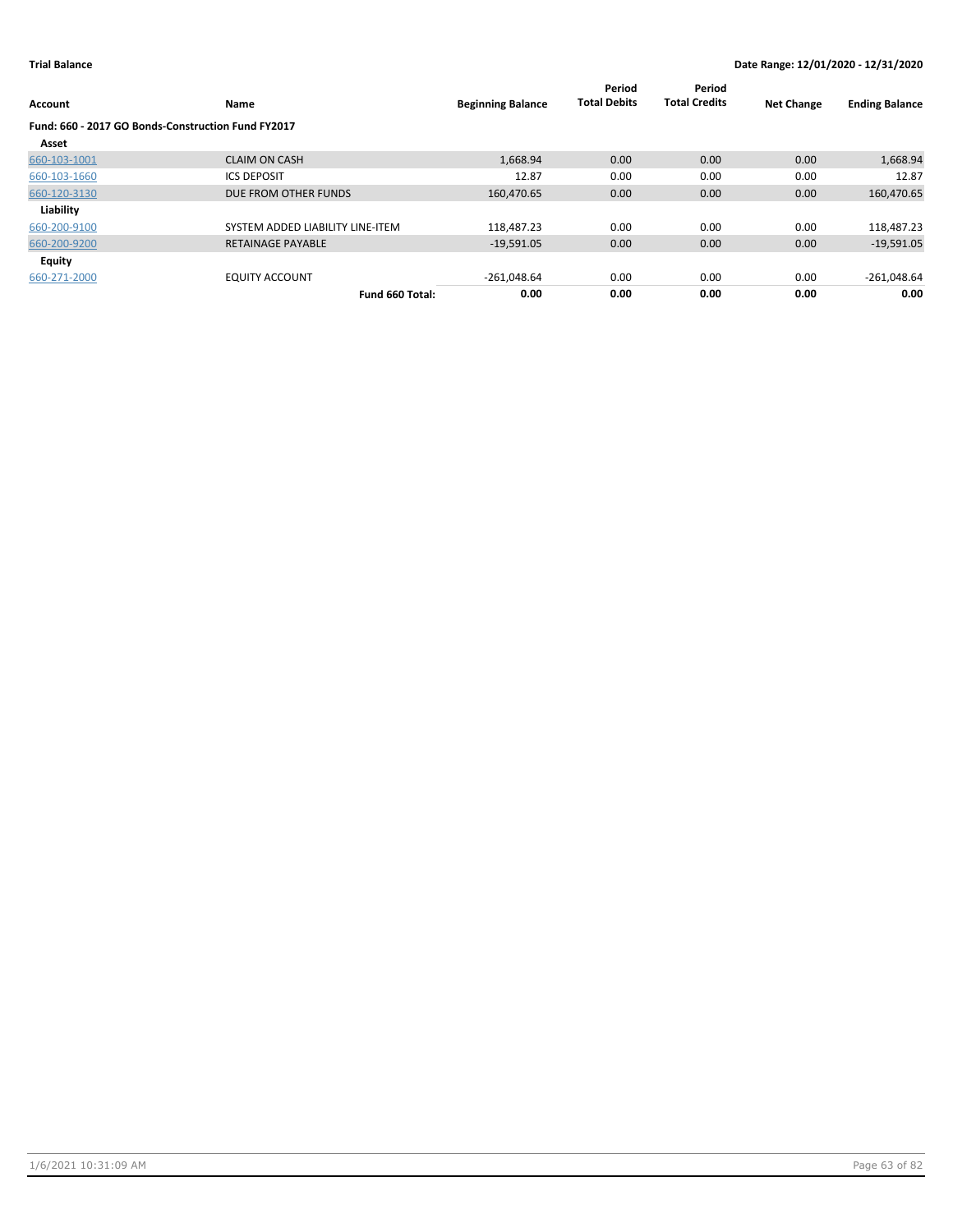| Account                                            | Name                             | <b>Beginning Balance</b> | Period<br><b>Total Debits</b> | Period<br><b>Total Credits</b> | <b>Net Change</b> | <b>Ending Balance</b> |
|----------------------------------------------------|----------------------------------|--------------------------|-------------------------------|--------------------------------|-------------------|-----------------------|
| <b>Fund: 670 - Courthouse Restoration</b><br>Asset |                                  |                          |                               |                                |                   |                       |
| 670-103-1001                                       | <b>CLAIM ON CASH</b>             | 464,547.72               | 0.00                          | 0.00                           | 0.00              | 464,547.72            |
| 670-120-3100                                       | <b>GRANT RECEIVED FROM THC</b>   | 21,732.49                | 0.00                          | 0.00                           | 0.00              | 21,732.49             |
| Liability                                          |                                  |                          |                               |                                |                   |                       |
| 670-200-9000                                       | SYSTEM ADDED LIABILITY LINE-ITEM | 16,253.96                | 0.00                          | 0.00                           | 0.00              | 16,253.96             |
| 670-207-9500                                       | DUE TO OTHER FUNDS               | $-160,470.65$            | 0.00                          | 0.00                           | 0.00              | $-160,470.65$         |
| Equity                                             |                                  |                          |                               |                                |                   |                       |
| 670-271-2000                                       | <b>EQUITY ACCOUNT</b>            | 94,958.74                | 0.00                          | 0.00                           | 0.00              | 94,958.74             |
| Revenue                                            |                                  |                          |                               |                                |                   |                       |
| 670-330-5100                                       | <b>COURTHOUSE RESTORATION</b>    | -437,022.26              | 0.00                          | 0.00                           | 0.00              | -437,022.26           |
|                                                    | Fund 670 Total:                  | 0.00                     | 0.00                          | 0.00                           | 0.00              | 0.00                  |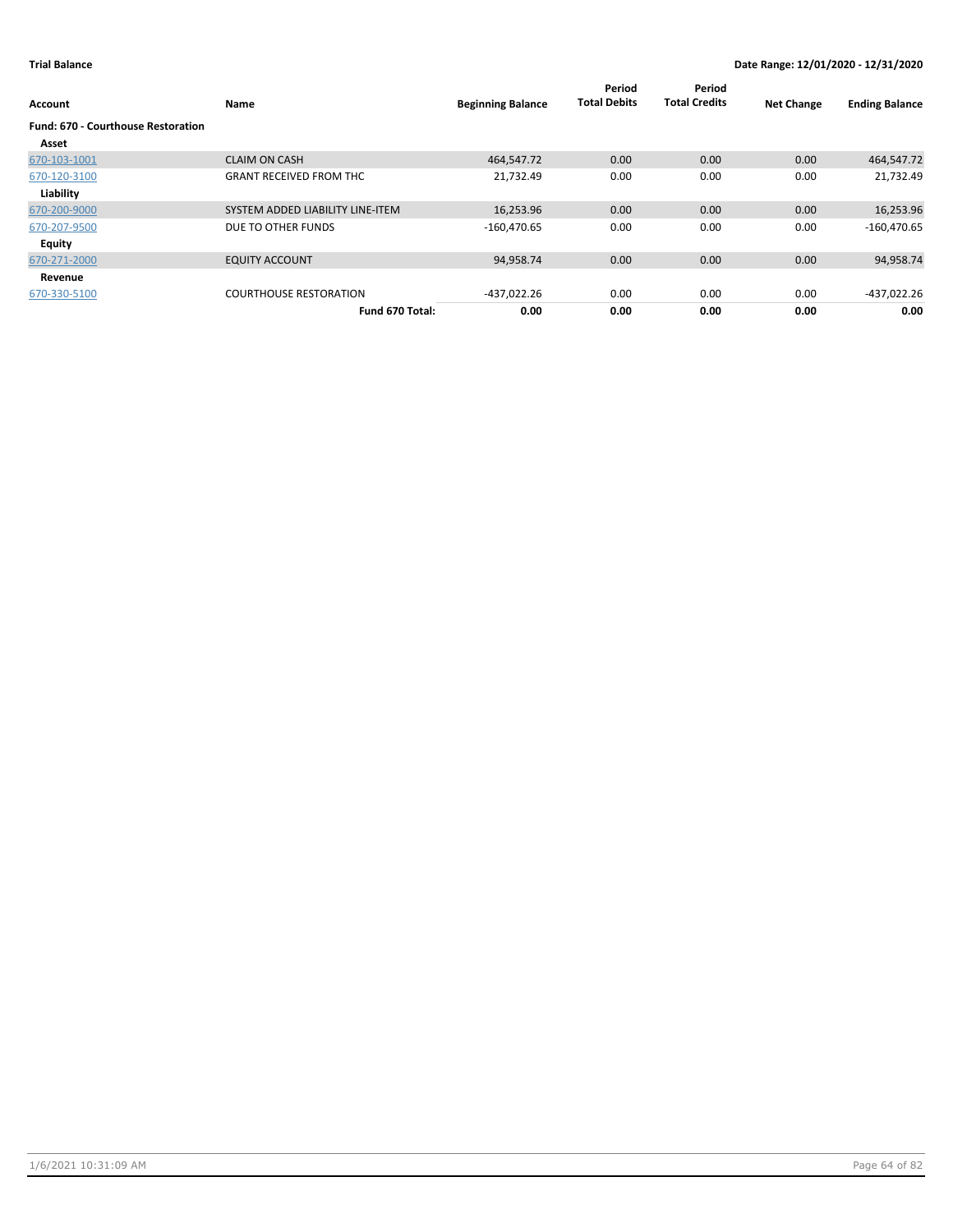| Account                                            | <b>Name</b>                               | <b>Beginning Balance</b> | Period<br><b>Total Debits</b> | Period<br><b>Total Credits</b> | <b>Net Change</b> | <b>Ending Balance</b> |
|----------------------------------------------------|-------------------------------------------|--------------------------|-------------------------------|--------------------------------|-------------------|-----------------------|
| Fund: 680 - 2018 GO Bonds-Construction Fund FY2019 |                                           |                          |                               |                                |                   |                       |
| Asset                                              |                                           |                          |                               |                                |                   |                       |
| 680-103-1000                                       | GO BONDS CONST.2018-COMBINED FU           | 1,004.13                 | 0.00                          | 1,004.13                       | $-1,004.13$       | 0.00                  |
| 680-103-1001                                       | <b>CLAIM ON CASH</b>                      | $-71,936.97$             | 791,555.73                    | 860,668.49                     | $-69,112.76$      | $-141,049.73$         |
| 680-103-1680                                       | <b>BUSINESS MONEY FUND ACCOUNT</b>        | 1,750,793.95             | 0.00                          | 790,551.60                     | $-790,551.60$     | 960,242.35            |
| Liability                                          |                                           |                          |                               |                                |                   |                       |
| 680-102-1000                                       | A/P CLEARING                              | 0.00                     | 779,669.85                    | 779,669.85                     | 0.00              | 0.00                  |
| <b>Equity</b>                                      |                                           |                          |                               |                                |                   |                       |
| 680-271-2000                                       | <b>EQUITY ACCOUNT</b>                     | $-2,408,729.28$          | 0.00                          | 0.00                           | 0.00              | $-2,408,729.28$       |
| Revenue                                            |                                           |                          |                               |                                |                   |                       |
| 680-360-1680                                       | <b>INTEREST EARNINGS BUSINESS MONEY F</b> | $-433.70$                | 0.00                          | 0.00                           | 0.00              | $-433.70$             |
| Expense                                            |                                           |                          |                               |                                |                   |                       |
| 680-668-1650                                       | <b>CONSTRUCTION</b>                       | 493,175.46               | 643,255.99                    | 0.00                           | 643,255.99        | 1,136,431.45          |
| 680-668-1670                                       | <b>CONSTRUCTION MANAGER AGENT</b>         | 79,122.35                | 79,284.44                     | 0.00                           | 79,284.44         | 158,406.79            |
| 680-668-1680                                       | <b>MASONRY AND STONE</b>                  | 146,568.13               | 128,959.03                    | 0.00                           | 128,959.03        | 275,527.16            |
| 680-668-4030                                       | <b>ARCHITECTURAL FEES</b>                 | 6,500.00                 | 6,500.00                      | 0.00                           | 6,500.00          | 13,000.00             |
| 680-668-4260                                       | PROFESSIONAL FEES                         | 1,714.20                 | 1,714.20                      | 0.00                           | 1,714.20          | 3,428.40              |
| 680-668-4430                                       | <b>TRASH PICK UP</b>                      | 2,221.73                 | 954.83                        | 0.00                           | 954.83            | 3,176.56              |
|                                                    | Fund 680 Total:                           | 0.00                     | 2,431,894.07                  | 2,431,894.07                   | 0.00              | 0.00                  |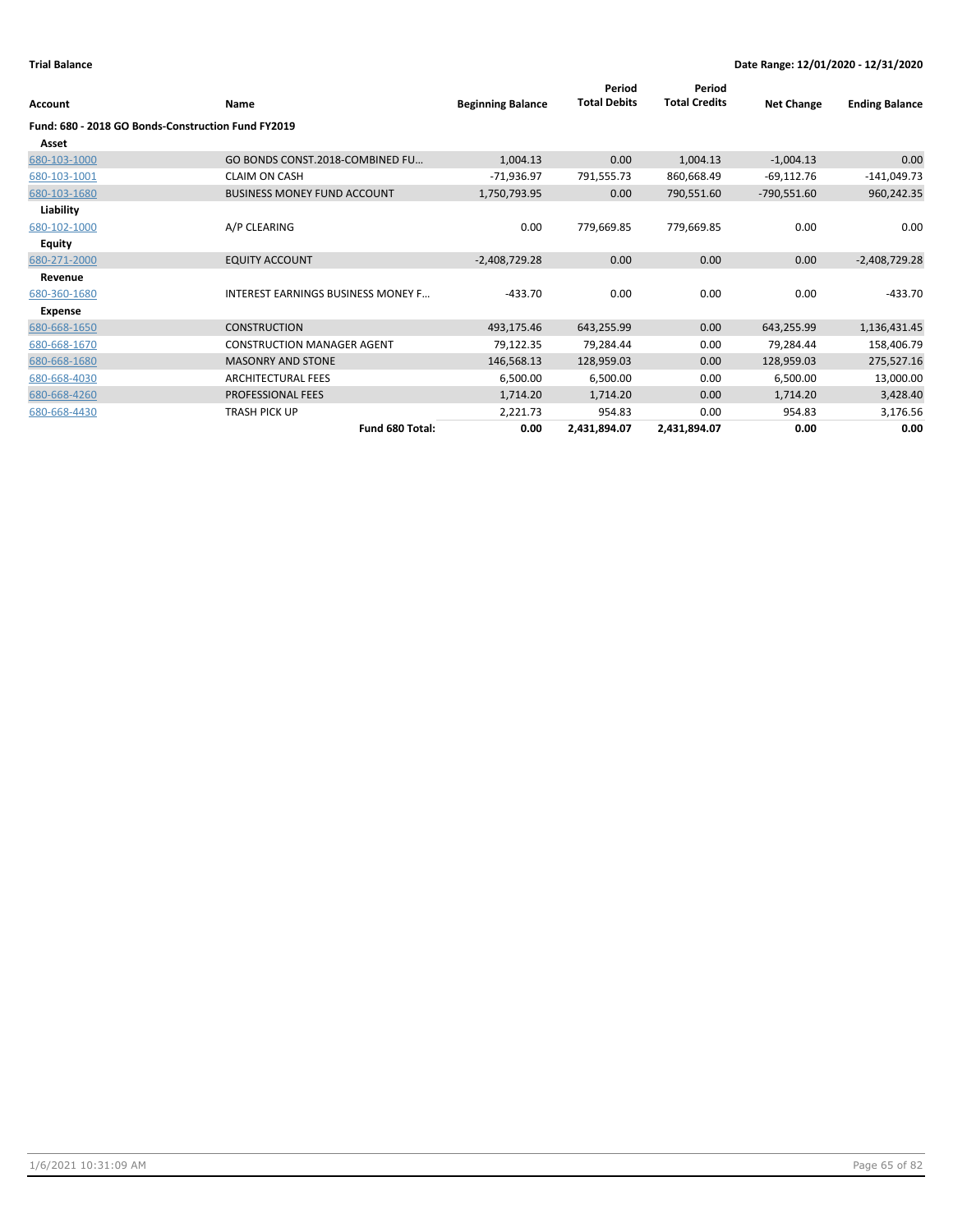| <b>Account</b>                                     | Name                            | <b>Beginning Balance</b> | Period<br><b>Total Debits</b> | Period<br><b>Total Credits</b> | <b>Net Change</b> | <b>Ending Balance</b> |
|----------------------------------------------------|---------------------------------|--------------------------|-------------------------------|--------------------------------|-------------------|-----------------------|
| Fund: 690 - 2020 CO Bonds-Construction Fund FY2020 |                                 |                          |                               |                                |                   |                       |
| Asset                                              |                                 |                          |                               |                                |                   |                       |
| 690-103-1200                                       | CO BONDS CONST.2020-COMB. FUNDS | 100.07                   | 0.00                          | 0.00                           | 0.00              | 100.07                |
| 690-103-1690                                       | <b>ICS DEPOSIT</b>              | 9,904,991.31             | 0.00                          | 0.00                           | 0.00              | 9,904,991.31          |
| <b>Equity</b>                                      |                                 |                          |                               |                                |                   |                       |
| 690-271-2000                                       | <b>EQUITY ACCOUNT</b>           | $-9,903,829.75$          | 0.00                          | 0.00                           | 0.00              | $-9,903,829.75$       |
| Revenue                                            |                                 |                          |                               |                                |                   |                       |
| 690-360-1690                                       | <b>INTEREST EARNINGS ICS</b>    | $-1,261.63$              | 0.00                          | 0.00                           | 0.00              | $-1,261.63$           |
|                                                    | Fund 690 Total:                 | 0.00                     | 0.00                          | 0.00                           | 0.00              | 0.00                  |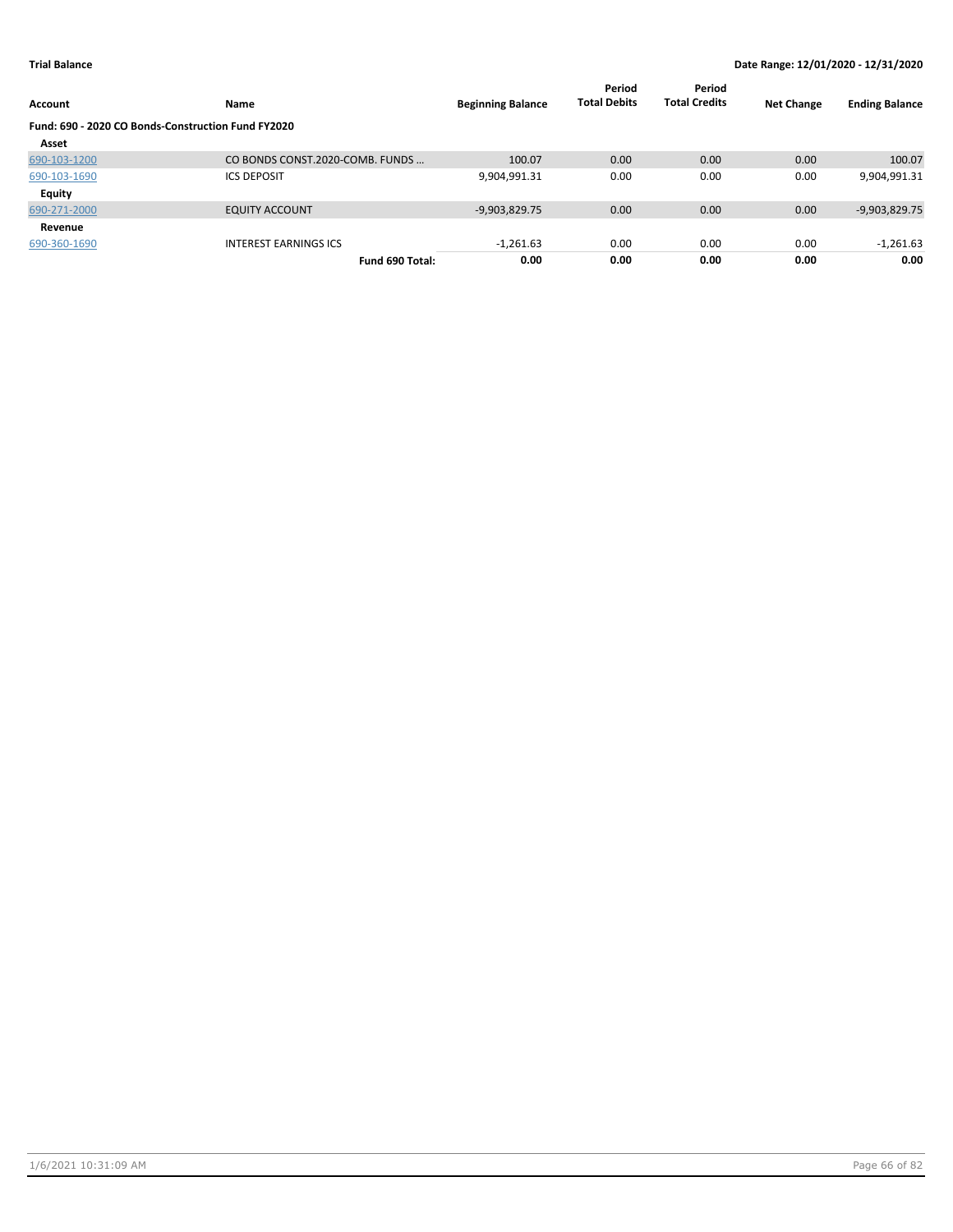| Account                  | Name                     |                 | <b>Beginning Balance</b> | Period<br><b>Total Debits</b> | Period<br><b>Total Credits</b> | <b>Net Change</b> | <b>Ending Balance</b> |
|--------------------------|--------------------------|-----------------|--------------------------|-------------------------------|--------------------------------|-------------------|-----------------------|
| Fund: 700 - Right of Way |                          |                 |                          |                               |                                |                   |                       |
| Asset                    |                          |                 |                          |                               |                                |                   |                       |
| 700-103-1001             | <b>CLAIM ON CASH</b>     |                 | 16,115.96                | 0.00                          | 0.00                           | 0.00              | 16,115.96             |
| 700-103-1750             | <b>TEXPOOL</b>           |                 | 84,891.60                | 0.00                          | 0.00                           | 0.00              | 84,891.60             |
| <b>Equity</b>            |                          |                 |                          |                               |                                |                   |                       |
| 700-271-2000             | <b>EQUITY ACCOUNT</b>    |                 | $-100,997.91$            | 0.00                          | 0.00                           | 0.00              | $-100,997.91$         |
| Revenue                  |                          |                 |                          |                               |                                |                   |                       |
| 700-360-1000             | <b>INTEREST EARNINGS</b> |                 | $-9.65$                  | 0.00                          | 0.00                           | 0.00              | $-9.65$               |
|                          |                          | Fund 700 Total: | 0.00                     | 0.00                          | 0.00                           | 0.00              | 0.00                  |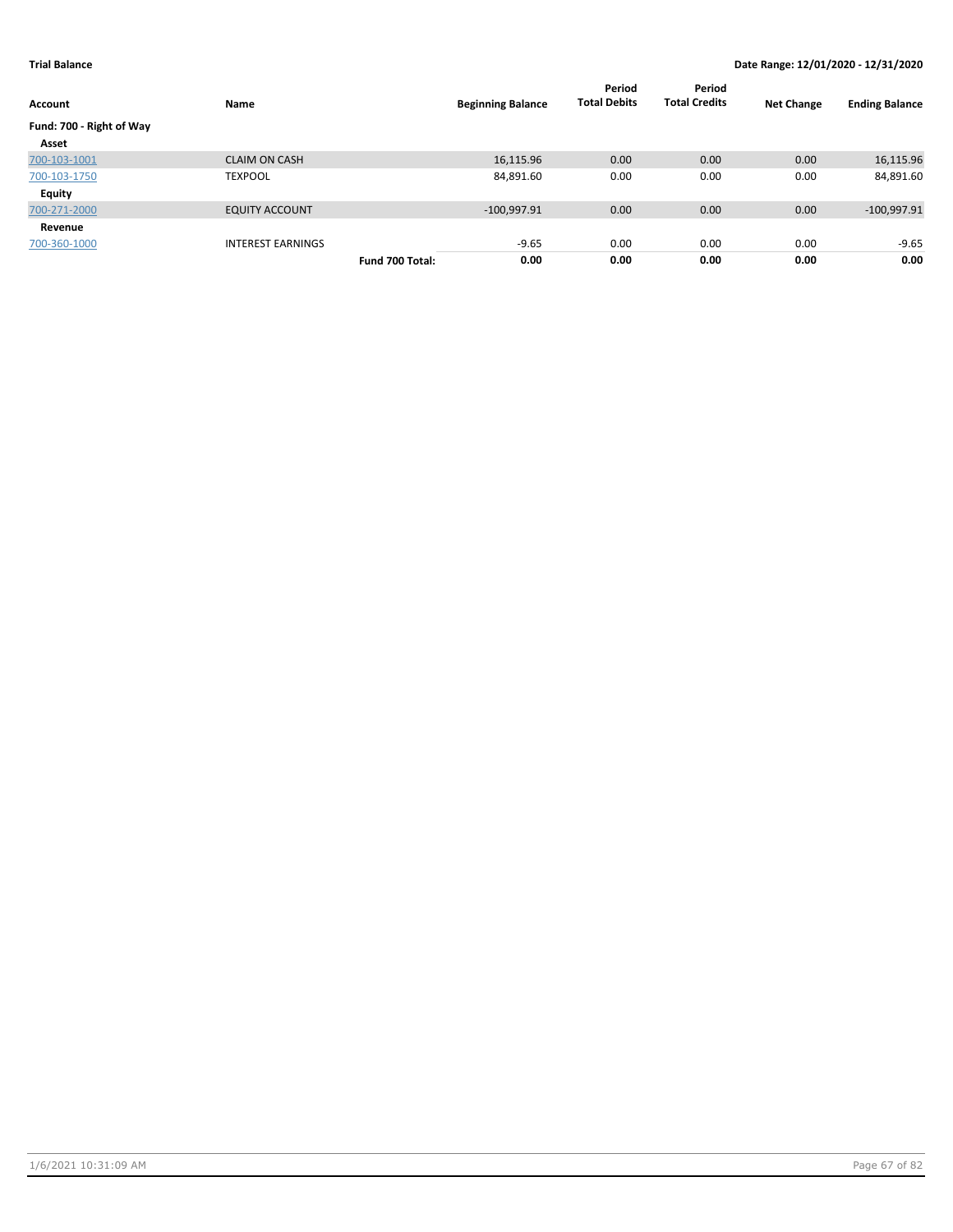| Account                            | Name                        | <b>Beginning Balance</b> | Period<br><b>Total Debits</b> | Period<br><b>Total Credits</b> | <b>Net Change</b> | <b>Ending Balance</b> |
|------------------------------------|-----------------------------|--------------------------|-------------------------------|--------------------------------|-------------------|-----------------------|
| Fund: 800 - Veterans Court Program |                             |                          |                               |                                |                   |                       |
| Asset                              |                             |                          |                               |                                |                   |                       |
| 800-103-1800                       | CASH-VETERANS COURT PROGRAM | 600.00                   | 0.00                          | 0.00                           | 0.00              | 600.00                |
| Equity                             |                             |                          |                               |                                |                   |                       |
| 800-271-2000                       | <b>EQUITY ACCOUNT</b>       | $-600.00$                | 0.00                          | 0.00                           | 0.00              | $-600.00$             |
|                                    | Fund 800 Total:             | 0.00                     | 0.00                          | 0.00                           | 0.00              | 0.00                  |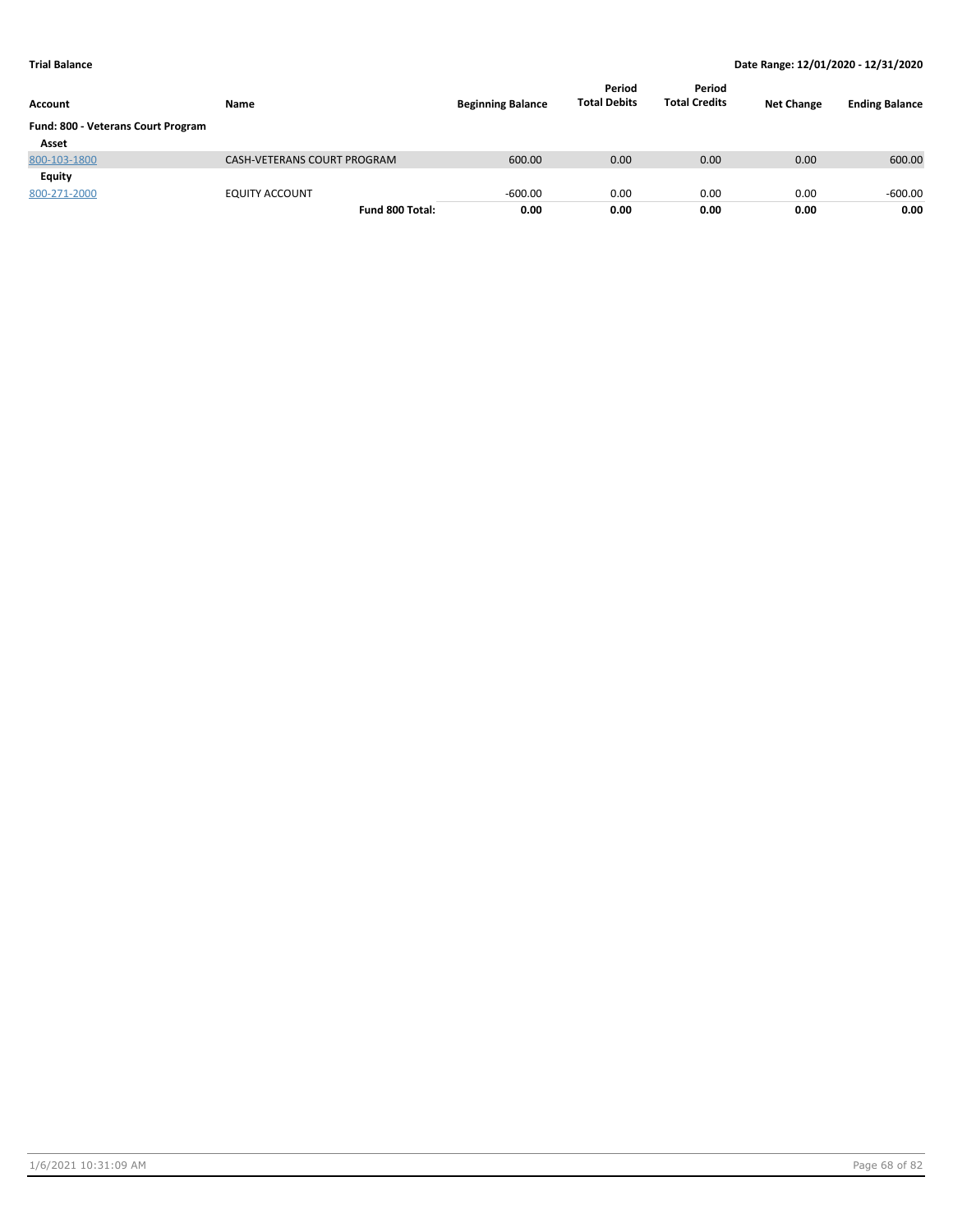| <b>Account</b>                           | Name                             | <b>Beginning Balance</b> | Period<br><b>Total Debits</b> | Period<br><b>Total Credits</b> | <b>Net Change</b> | <b>Ending Balance</b> |
|------------------------------------------|----------------------------------|--------------------------|-------------------------------|--------------------------------|-------------------|-----------------------|
| Fund: 810 - County Lake Road Impact Fund |                                  |                          |                               |                                |                   |                       |
| Asset                                    |                                  |                          |                               |                                |                   |                       |
| 810-103-1001                             | <b>CLAIM ON CASH</b>             | 204,021.21               | 0.00                          | 0.00                           | 0.00              | 204,021.21            |
| Liability                                |                                  |                          |                               |                                |                   |                       |
| 810-200-9100                             | SYSTEM ADDED LIABILITY LINE-ITEM | 30,992.00                | 0.00                          | 0.00                           | 0.00              | 30,992.00             |
| <b>Equity</b>                            |                                  |                          |                               |                                |                   |                       |
| 810-271-2000                             | <b>EQUITY ACCOUNT</b>            | $-135,013.21$            | 0.00                          | 0.00                           | 0.00              | $-135,013.21$         |
| Revenue                                  |                                  |                          |                               |                                |                   |                       |
| 810-318-1830                             | YEAR 3 PAYMENT                   | $-100,000.00$            | 0.00                          | 0.00                           | 0.00              | $-100,000.00$         |
|                                          | Fund 810 Total:                  | 0.00                     | 0.00                          | 0.00                           | 0.00              | 0.00                  |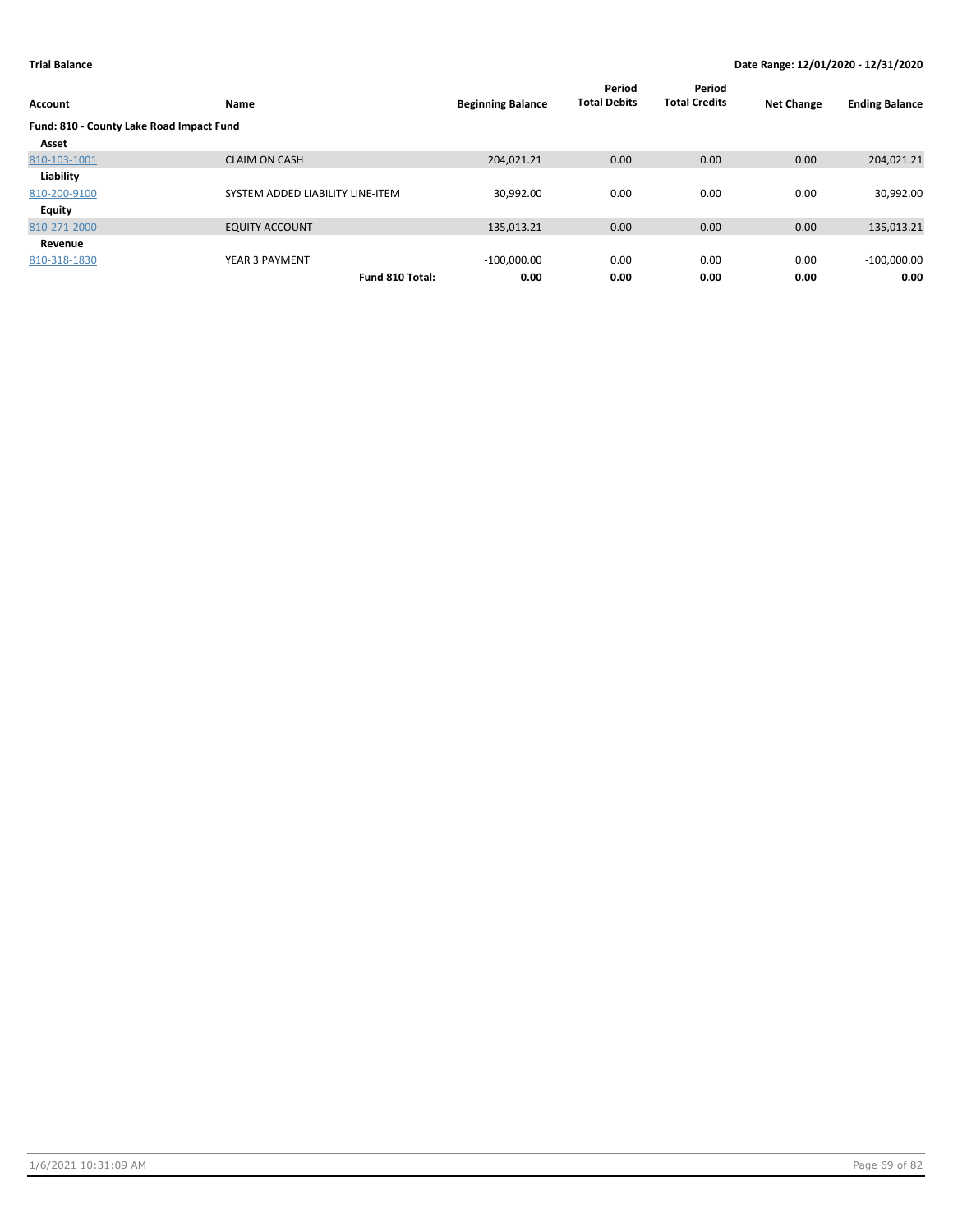| Account                 | Name                               | <b>Beginning Balance</b> | Period<br><b>Total Debits</b> | Period<br><b>Total Credits</b> | <b>Net Change</b> | <b>Ending Balance</b> |
|-------------------------|------------------------------------|--------------------------|-------------------------------|--------------------------------|-------------------|-----------------------|
| Fund: 850 - Lake Fannin |                                    |                          |                               |                                |                   |                       |
| Asset                   |                                    |                          |                               |                                |                   |                       |
| 850-103-1001            | <b>CLAIM ON CASH</b>               | 4,074.42                 | 539.12                        | 486.84                         | 52.28             | 4,126.70              |
| Liability               |                                    |                          |                               |                                |                   |                       |
| 850-102-1000            | A/P CLEARING                       | 0.00                     | 486.84                        | 486.84                         | 0.00              | 0.00                  |
| 850-200-9100            | SYSTEM ADDED LIABILITY LINE-ITEM   | 388.75                   | 0.00                          | 0.00                           | 0.00              | 388.75                |
| Equity                  |                                    |                          |                               |                                |                   |                       |
| 850-271-2000            | <b>EQUITY ACCOUNT</b>              | $-4,955.78$              | 0.00                          | 0.00                           | 0.00              | $-4,955.78$           |
| Revenue                 |                                    |                          |                               |                                |                   |                       |
| 850-370-1500            | <b>DONATIONS</b>                   | $-1,040.00$              | 0.00                          | 539.12                         | $-539.12$         | $-1,579.12$           |
| 850-370-1830            | <b>VOLUNTEER MEMBERSHIP FEES</b>   | $-100.00$                | 0.00                          | 0.00                           | 0.00              | $-100.00$             |
| 850-370-1850            | <b>RENTAL FEE</b>                  | $-1,062.50$              | 0.00                          | 0.00                           | 0.00              | $-1,062.50$           |
| 850-370-1860            | <b>DEPOSIT FEE</b>                 | $-150.00$                | 0.00                          | 0.00                           | 0.00              | $-150.00$             |
| Expense                 |                                    |                          |                               |                                |                   |                       |
| 850-520-1860            | <b>DEPOSIT REFUND</b>              | 300.00                   | 150.00                        | 0.00                           | 150.00            | 450.00                |
| 850-520-4400            | UTILITIES ELECTRICITY              | 35.60                    | 38.10                         | 0.00                           | 38.10             | 73.70                 |
| 850-520-4420            | <b>UTILITIES WATER</b>             | 54.51                    | 39.25                         | 0.00                           | 39.25             | 93.76                 |
| 850-520-4430            | <b>TRASH PICK UP</b>               | 70.00                    | 140.00                        | 0.00                           | 140.00            | 210.00                |
| 850-520-4500            | <b>R&amp;M BUILDING</b>            | 225.00                   | 119.49                        | 0.00                           | 119.49            | 344.49                |
| 850-520-4840            | <b>GENERAL LIABILITY INSURANCE</b> | 2,160.00                 | 0.00                          | 0.00                           | 0.00              | 2,160.00              |
|                         | Fund 850 Total:                    | 0.00                     | 1,512.80                      | 1,512.80                       | 0.00              | 0.00                  |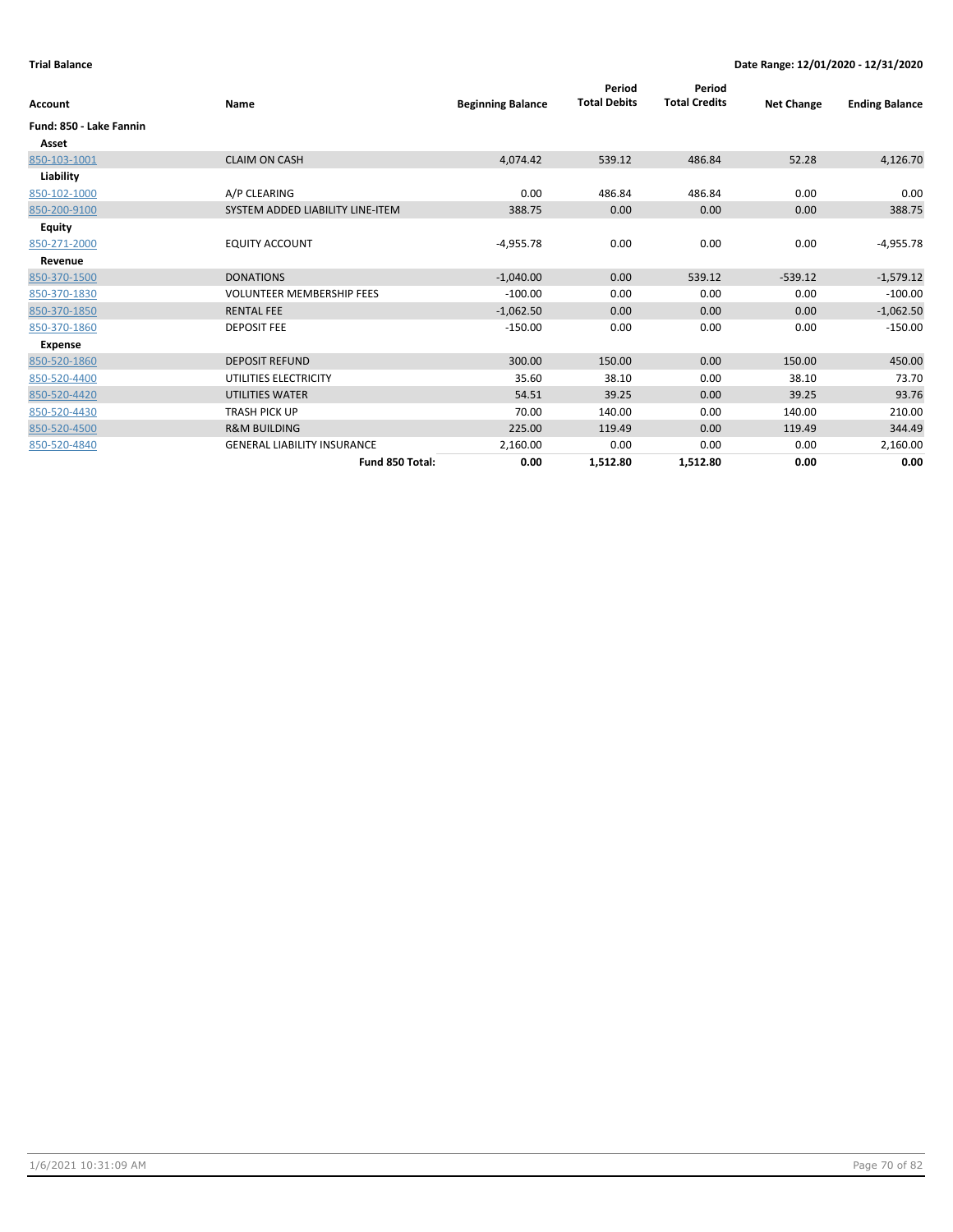|                         |                                         |                           | Period<br><b>Total Debits</b> | Period<br><b>Total Credits</b> |                          |                             |
|-------------------------|-----------------------------------------|---------------------------|-------------------------------|--------------------------------|--------------------------|-----------------------------|
| Account                 | Name                                    | <b>Beginning Balance</b>  |                               |                                | <b>Net Change</b>        | <b>Ending Balance</b>       |
| Fund: 890 - T.J.J.D.    |                                         |                           |                               |                                |                          |                             |
| Asset                   |                                         |                           |                               |                                |                          |                             |
| 890-100-1001            | PR Claim on Cash                        | 3,256.00                  | 17,858.98                     | 17,858.98                      | 0.00                     | 3,256.00                    |
| 890-103-6890            | CASH-STRUCTURAL FAM.THER.GRANT O        | $-12,500.00$              | 0.00                          | 12,500.00                      | $-12,500.00$             | $-25,000.00$                |
| 890-103-9880            | CASH-LOCAL FUNDS CARRIED FORWARD        | 25,211.60                 | 0.00                          | 0.00                           | 0.00                     | 25,211.60                   |
| 890-103-9920            | <b>CASH-INTEREST INCOME</b>             | 13,284.19                 | 0.00                          | 0.00                           | 0.00                     | 13,284.19                   |
| 890-103-9930            | <b>CASH-BASIC PROBATION SUPERVISION</b> | 14,162.44                 | 11,393.00                     | 9,048.47                       | 2,344.53                 | 16,506.97                   |
| 890-103-9940            | CASH-COMMUNITY PROGRAMS                 | 3,509.31                  | 6,250.00                      | 6,250.42                       | $-0.42$                  | 3,508.89                    |
| 890-103-9950            | CASH LOCAL FUNDING FY 2021              | $-12,219.10$              | 0.00                          | 1,250.10                       | $-1,250.10$              | $-13,469.20$                |
| 890-103-9960            | CASH-PRE/POST ADJUDICATION              | $-358.69$                 | 364.00                        | 535.78                         | $-171.78$                | $-530.47$                   |
| 890-103-9970            | <b>CASH-COMMITMENT DIVERSION</b>        | 839.83                    | 834.00                        | 714.38                         | 119.62                   | 959.45                      |
| 890-103-9980            | <b>CASH-MENTAL HEALTH SERVICES</b>      | 2,281.33                  | 895.00                        | 688.59                         | 206.41                   | 2,487.74                    |
| Liability               |                                         |                           |                               |                                |                          |                             |
| 890-102-1000            | A/P CLEARING                            | 0.00                      | 510.00                        | 510.00                         | 0.00                     | 0.00                        |
| 890-102-1001            | PR AP Clearing                          | 0.00                      | 10,846.19                     | 10,846.19                      | 0.00                     | 0.00                        |
| 890-200-9000            | Payroll Liability Account               | $-1,165.38$               | 10,846.19                     | 10,846.19                      | 0.00                     | $-1,165.38$                 |
| Equity                  |                                         |                           |                               |                                |                          |                             |
| 890-271-2000            | <b>EQUITY ACCOUNT</b>                   | $-92,798.10$              | 0.00                          | 0.00                           | 0.00                     | $-92,798.10$                |
| Revenue<br>890-330-9150 | <b>BASIC PROBATION SUPERVISION</b>      | $-22,787.00$              | 0.00                          |                                |                          |                             |
| 890-330-9160            | <b>COMMUNITY PROGRAMS</b>               |                           | 0.00                          | 11,393.00                      | $-11,393.00$             | $-34,180.00$                |
| 890-330-9170            | PRE/POST ADJUDICATION                   | $-12,500.00$<br>$-729.00$ | 0.00                          | 6,250.00<br>364.00             | $-6,250.00$<br>$-364.00$ | $-18,750.00$<br>$-1,093.00$ |
| 890-330-9180            | <b>COMMITMENT DIVERSION</b>             | $-1,666.00$               | 0.00                          | 834.00                         | $-834.00$                | $-2,500.00$                 |
| 890-330-9190            | <b>MENTAL HEALTH SERVICES</b>           | $-1,789.00$               | 0.00                          | 895.00                         | $-895.00$                | $-2,684.00$                 |
| <b>Expense</b>          |                                         |                           |                               |                                |                          |                             |
| 890-581-4160            | STRUCTURAL FAMILY THERAPY               | 12,500.00                 | 12,500.00                     | 0.00                           | 12,500.00                | 25,000.00                   |
| 890-589-4530            | <b>COMPUTER SOFTWARE</b>                | 3,000.00                  | 0.00                          | 0.00                           | 0.00                     | 3,000.00                    |
| 890-592-1020            | SALARY APPOINTED OFFICIAL               | 413.28                    | 165.30                        | 0.00                           | 165.30                   | 578.58                      |
| 890-592-1030            | SALARY COMM.CORR.OFFICERS               | 517.04                    | 206.80                        | 0.00                           | 206.80                   | 723.84                      |
| 890-592-2010            | SOCIAL SECURITY TAX                     | 0.00                      | 11.44                         | 0.00                           | 11.44                    | 11.44                       |
| 890-592-2020            | <b>GROUP HEALTH INSURANCE</b>           | 183.05                    | 91.57                         | 0.00                           | 91.57                    | 274.62                      |
| 890-592-2030            | RETIREMENT                              | 109.64                    | 43.87                         | 0.00                           | 43.87                    | 153.51                      |
| 890-592-2040            | <b>WORKERS COMPENSATION</b>             | 12.38                     | 0.00                          | 0.00                           | 0.00                     | 12.38                       |
| 890-592-2050            | <b>MEDICARE TAX</b>                     | 69.36                     | 16.80                         | 0.00                           | 16.80                    | 86.16                       |
| 890-593-1020            | SALARY APPOINTED OFFICIAL               | 551.01                    | 220.40                        | 0.00                           | 220.40                   | 771.41                      |
| 890-593-1030            | SALARY COMM.CORR.OFFICERS               | 689.41                    | 275.75                        | 0.00                           | 275.75                   | 965.16                      |
| 890-593-2010            | <b>SOCIAL SECURITY TAX</b>              | 0.00                      | 15.25                         | 0.00                           | 15.25                    | 15.25                       |
| 890-593-2020            | <b>GROUP HEALTH INSURANCE</b>           | 244.12                    | 122.08                        | 0.00                           | 122.08                   | 366.20                      |
| 890-593-2030            | RETIREMENT                              | 146.23                    | 58.50                         | 0.00                           | 58.50                    | 204.73                      |
| 890-593-2040            | <b>WORKERS COMPENSATION</b>             | 28.30                     | 0.00                          | 0.00                           | 0.00                     | 28.30                       |
| 890-593-2050            | <b>MEDICARE TAX</b>                     | 92.53                     | 22.40                         | 0.00                           | 22.40                    | 114.93                      |
| 890-594-1020            | SALARY APPOINTED OFFICIAL               | 137.78                    | 55.11                         | 0.00                           | 55.11                    | 192.89                      |
| 890-594-1030            | SALARY COMM.CORR.OFFICERS               | 172.36                    | 68.94                         | 0.00                           | 68.94                    | 241.30                      |
| 890-594-2010            | SOCIAL SECURITY TAX                     | 0.00                      | 3.81                          | 0.00                           | 3.81                     | 3.81                        |
| 890-594-2020            | <b>GROUP HEALTH INSURANCE</b>           | 60.92                     | 30.51                         | 0.00                           | 30.51                    | 91.43                       |
| 890-594-2030            | RETIREMENT                              | 36.57                     | 14.62                         | 0.00                           | 14.62                    | 51.19                       |
| 890-594-2040            | <b>WORKERS COMPENSATION</b>             | 3.71                      | 0.00                          | 0.00                           | 0.00                     | 3.71                        |
| 890-594-2050            | MEDICARE TAX                            | 23.14                     | 5.60                          | 0.00                           | 5.60                     | 28.74                       |
| 890-594-4140            | COUNSELING                              | 668.00                    | 510.00                        | 0.00                           | 510.00                   | 1,178.00                    |
| 890-994-4880            | LAW ENFORCEMENT INSURANCE               | 694.44                    | 0.00                          | 0.00                           | 0.00                     | 694.44                      |
| 890-995-1020            | SALARY APPOINTED OFFICIAL               | 964.30                    | 385.71                        | 0.00                           | 385.71                   | 1,350.01                    |
| 890-995-1030            | SALARY COMM.CORR.OFFICERS               | 1,206.44                  | 482.58                        | 0.00                           | 482.58                   | 1,689.02                    |
| 890-995-2010            | SOCIAL SECURITY TAX                     | 0.00                      | 26.68                         | 0.00                           | 26.68                    | 26.68                       |
| 890-995-2020            | <b>GROUP HEALTH INSURANCE</b>           | 427.21                    | 213.59                        | 0.00                           | 213.59                   | 640.80                      |
| 890-995-2030            | <b>RETIREMENT</b>                       | 255.94                    | 102.37                        | 0.00                           | 102.37                   | 358.31                      |
| 890-995-2040            | <b>WORKERS COMPENSATION</b>             | 44.72                     | 0.00                          | 0.00                           | 0.00                     | 44.72                       |
| 890-995-2050            | <b>MEDICARE TAX</b>                     | 162.02                    | 39.17                         | 0.00                           | 39.17                    | 201.19                      |
| 890-995-4040            | DETENTION OPERATING COST FY20           | 13,995.07                 | 0.00                          | 0.00                           | 0.00                     | 13,995.07                   |
| 890-995-4041            | DETENTION OPERATING COST FY21           | 20,687.01                 | 0.00                          | 0.00                           | 0.00                     | 20,687.01                   |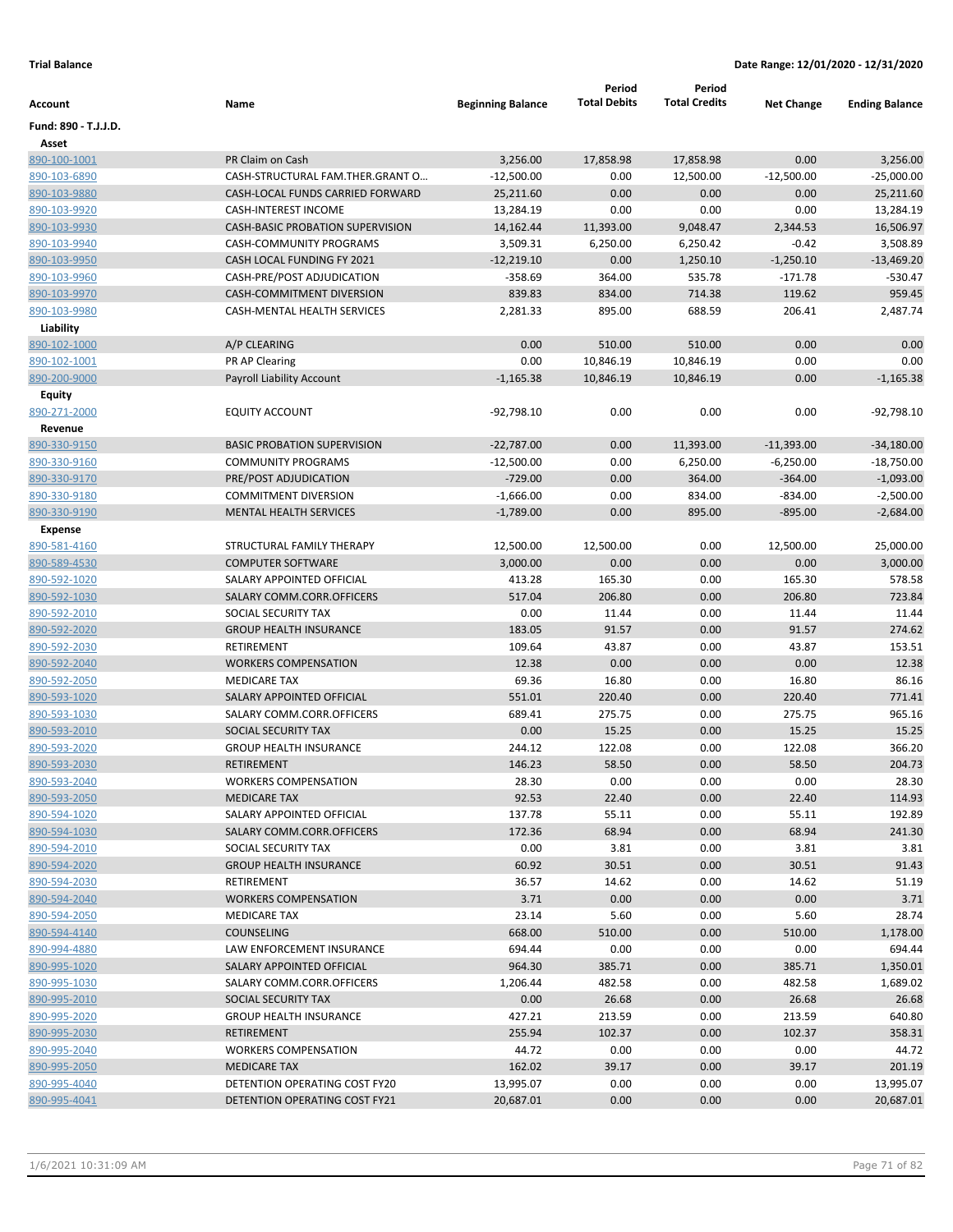|              |                               |                          | Period              | Period               |                   |                       |
|--------------|-------------------------------|--------------------------|---------------------|----------------------|-------------------|-----------------------|
| Account      | Name                          | <b>Beginning Balance</b> | <b>Total Debits</b> | <b>Total Credits</b> | <b>Net Change</b> | <b>Ending Balance</b> |
| 890-995-4530 | <b>COMPUTER SOFTWARE</b>      | 90.00                    | 0.00                | 0.00                 | 0.00              | 90.00                 |
| 890-996-1020 | SALARY APPOINTED OFFICIAL     | 6,887.75                 | 2,755.10            | 0.00                 | 2,755.10          | 9,642.85              |
| 890-996-1030 | SALARY COMM.CORR.OFFICERS     | 8,617.57                 | 3,447.00            | 0.00                 | 3,447.00          | 12,064.57             |
| 890-996-2010 | SOCIAL SECURITY TAX           | 0.00                     | 190.61              | 0.00                 | 190.61            | 190.61                |
| 890-996-2020 | <b>GROUP HEALTH INSURANCE</b> | 3,051.86                 | 1,525.93            | 0.00                 | 1,525.93          | 4,577.79              |
| 890-996-2030 | <b>RETIREMENT</b>             | 1,828.15                 | 731.25              | 0.00                 | 731.25            | 2,559.40              |
| 890-996-2040 | <b>WORKERS COMPENSATION</b>   | 351.80                   | 0.00                | 0.00                 | 0.00              | 351.80                |
| 890-996-2050 | <b>MEDICARE TAX</b>           | 1,157.06                 | 279.82              | 0.00                 | 279.82            | 1,436.88              |
| 890-996-3100 | <b>OFFICE SUPPLIES</b>        | 59.98                    | 0.00                | 0.00                 | 0.00              | 59.98                 |
| 890-996-4210 | <b>INTERNET</b>               | 248.07                   | 0.00                | 0.00                 | 0.00              | 248.07                |
| 890-996-4230 | <b>CELL PHONE ALLOWANCE</b>   | 66.15                    | 33.08               | 0.00                 | 33.08             | 99.23                 |
| 890-996-4270 | OUT OF COUNTY TRAVEL/TRAINING | 221.95                   | 85.68               | 0.00                 | 85.68             | 307.63                |
| 890-997-1020 | SALARY APPOINTED OFFICIAL     | 4,821.33                 | 1,928.55            | 0.00                 | 1,928.55          | 6,749.88              |
| 890-997-1030 | SALARY COMM.CORR.OFFICERS     | 6,032.18                 | 2,412.91            | 0.00                 | 2,412.91          | 8,445.09              |
| 890-997-2010 | SOCIAL SECURITY TAX           | 0.00                     | 133.41              | 0.00                 | 133.41            | 133.41                |
| 890-997-2020 | <b>GROUP HEALTH INSURANCE</b> | 2,136.16                 | 1,067.98            | 0.00                 | 1,067.98          | 3,204.14              |
| 890-997-2030 | <b>RETIREMENT</b>             | 1,279.62                 | 511.84              | 0.00                 | 511.84            | 1,791.46              |
| 890-997-2040 | <b>WORKERS COMPENSATION</b>   | 212.27                   | 0.00                | 0.00                 | 0.00              | 212.27                |
| 890-997-2050 | <b>MEDICARE TAX</b>           | 809.69                   | 195.73              | 0.00                 | 195.73            | 1,005.42              |
|              | Fund 890 Total:               | 0.00                     | 90,785.10           | 90,785.10            | 0.00              | 0.00                  |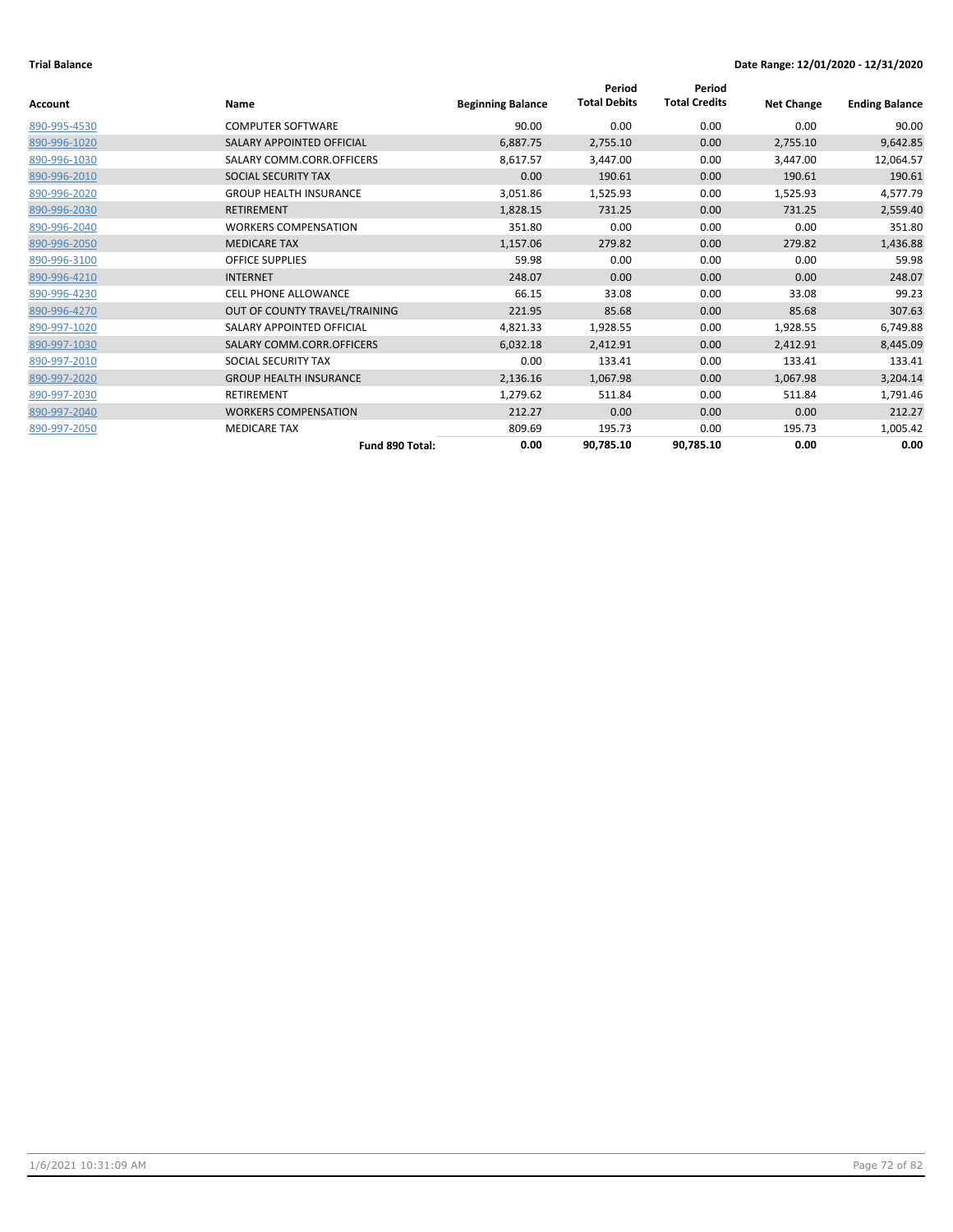| Account                                           | Name                                  | <b>Beginning Balance</b> | Period<br><b>Total Debits</b> | Period<br><b>Total Credits</b> | <b>Net Change</b> | <b>Ending Balance</b> |
|---------------------------------------------------|---------------------------------------|--------------------------|-------------------------------|--------------------------------|-------------------|-----------------------|
| <b>Fund: 891 - Juvenile Probation-Restitution</b> |                                       |                          |                               |                                |                   |                       |
| Asset                                             |                                       |                          |                               |                                |                   |                       |
| 891-103-1870                                      | <b>CASH-JUVENILE PROBATION</b>        | 3,538.49                 | 360.00                        | 344.10                         | 15.90             | 3,554.39              |
| <b>Equity</b>                                     |                                       |                          |                               |                                |                   |                       |
| 891-271-2000                                      | <b>EQUITY ACCOUNT</b>                 | $-3,754.92$              | 0.00                          | 0.00                           | 0.00              | $-3,754.92$           |
| Revenue                                           |                                       |                          |                               |                                |                   |                       |
| 891-340-5750                                      | <b>JUVENILE PROBATION FEES</b>        | $-60.00$                 | 0.00                          | 60.00                          | $-60.00$          | $-120.00$             |
| 891-340-5760                                      | <b>JUVENILE PROBATION RESTITUTION</b> | $-427.34$                | 0.00                          | 34.44                          | $-34.44$          | $-461.78$             |
| 891-340-5770                                      | <b>JUVENILE PROBATION COURT COSTS</b> | $-40.00$                 | 0.00                          | 0.00                           | 0.00              | $-40.00$              |
| 891-340-5790                                      | REIMBURSEMENT OF EXPENSES             | $-166.42$                | 0.00                          | 265.56                         | $-265.56$         | $-431.98$             |
| Expense                                           |                                       |                          |                               |                                |                   |                       |
| 891-891-3100                                      | OFFICE SUPPLIES/MISC.                 | 650.19                   | 59.66                         | 0.00                           | 59.66             | 709.85                |
| 891-891-3190                                      | <b>RESTITUTION</b>                    | 200.00                   | 284.44                        | 0.00                           | 284.44            | 484.44                |
| 891-891-3200                                      | <b>COURT COSTS</b>                    | 60.00                    | 0.00                          | 0.00                           | 0.00              | 60.00                 |
|                                                   | Fund 891 Total:                       | 0.00                     | 704.10                        | 704.10                         | 0.00              | 0.00                  |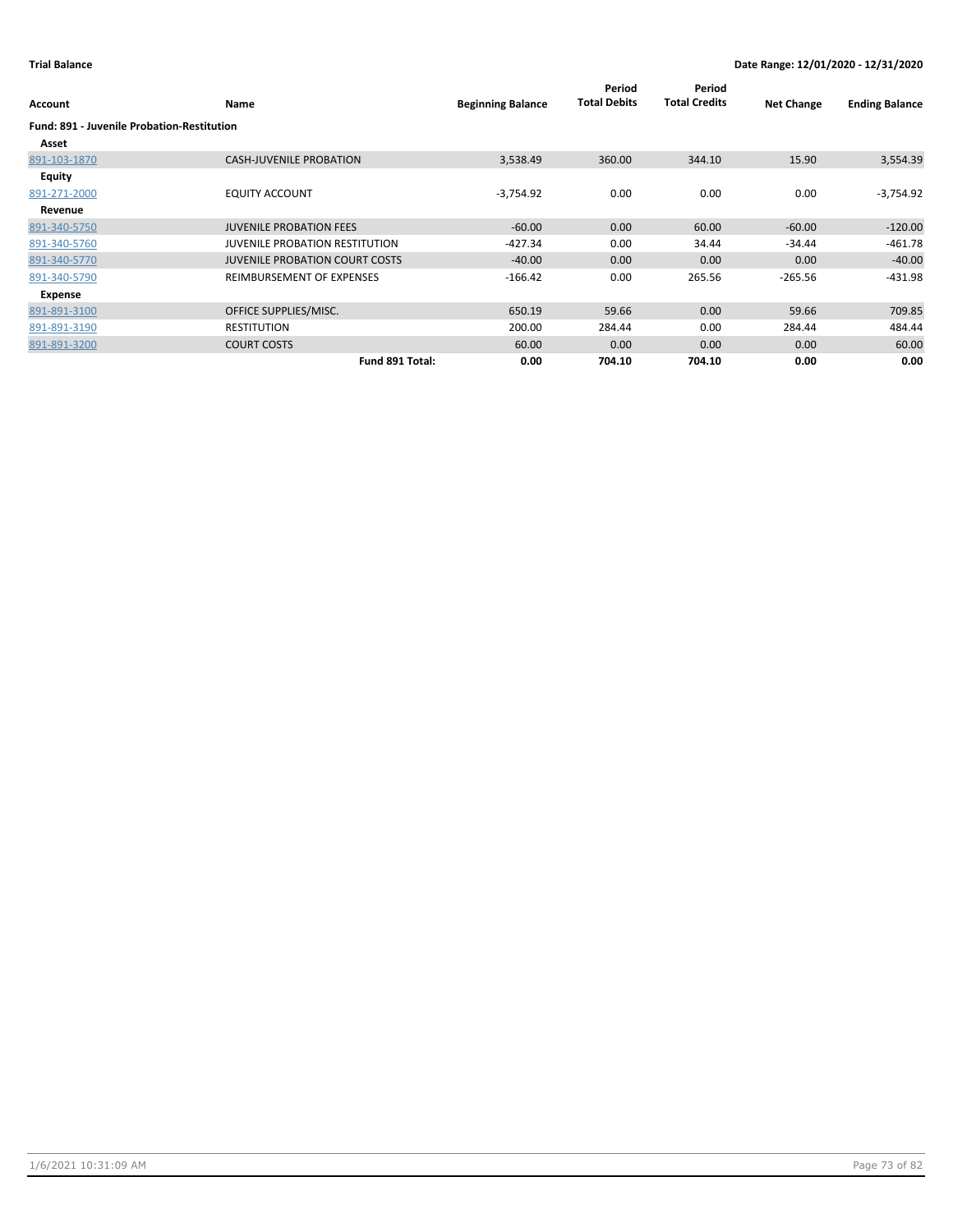|                     |                          |                          | Period              | Period               |                   |                       |
|---------------------|--------------------------|--------------------------|---------------------|----------------------|-------------------|-----------------------|
| <b>Account</b>      | Name                     | <b>Beginning Balance</b> | <b>Total Debits</b> | <b>Total Credits</b> | <b>Net Change</b> | <b>Ending Balance</b> |
| Fund: 920 - Statzer |                          |                          |                     |                      |                   |                       |
| Asset               |                          |                          |                     |                      |                   |                       |
| 920-103-1001        | <b>CLAIM ON CASH</b>     | 6,080.58                 | 0.00                | 0.00                 | 0.00              | 6,080.58              |
| 920-103-1750        | <b>TEXPOOL</b>           | 41,407.75                | 0.00                | 0.00                 | 0.00              | 41,407.75             |
| <b>Equity</b>       |                          |                          |                     |                      |                   |                       |
| 920-271-2000        | <b>EQUITY ACCOUNT</b>    | -47,483.68               | 0.00                | 0.00                 | 0.00              | -47,483.68            |
| Revenue             |                          |                          |                     |                      |                   |                       |
| 920-360-1000        | <b>INTEREST EARNINGS</b> | $-4.65$                  | 0.00                | 0.00                 | 0.00              | $-4.65$               |
|                     |                          | 0.00<br>Fund 920 Total:  | 0.00                | 0.00                 | 0.00              | 0.00                  |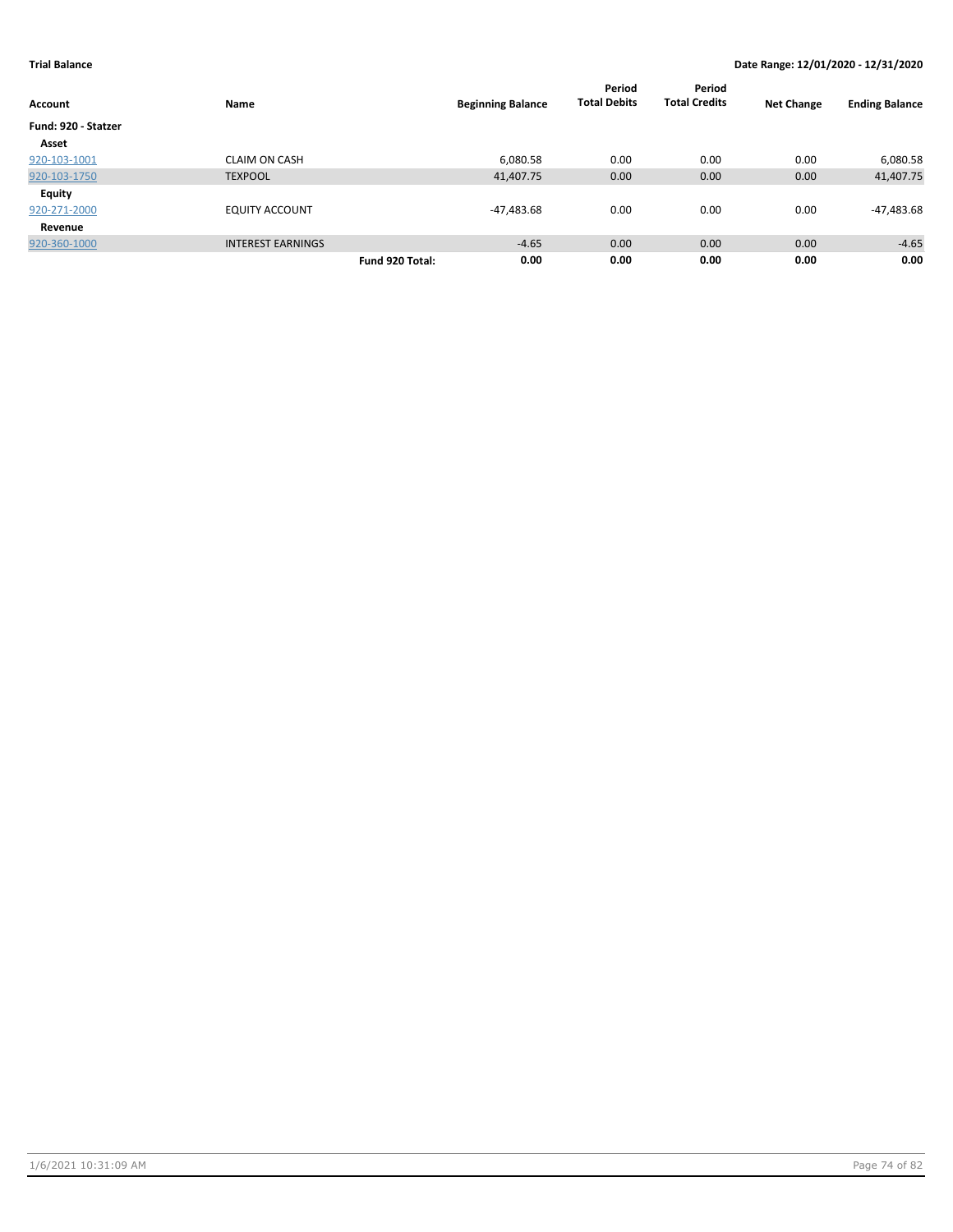| Account                               | Name                                | <b>Beginning Balance</b> | Period<br><b>Total Debits</b> | Period<br><b>Total Credits</b> | <b>Net Change</b> | <b>Ending Balance</b> |
|---------------------------------------|-------------------------------------|--------------------------|-------------------------------|--------------------------------|-------------------|-----------------------|
| Fund: 930 - Texas Community Dev.Prog. |                                     |                          |                               |                                |                   |                       |
| Asset                                 |                                     |                          |                               |                                |                   |                       |
| 930-103-9090                          | CASH-#7219149 HICKORY CREEK         | 100.00                   | 212,816.59                    | 0.00                           | 212.816.59        | 212,916.59            |
| <b>Equity</b>                         |                                     |                          |                               |                                |                   |                       |
| 930-271-2000                          | <b>EQUITY ACCOUNT</b>               | $-100.00$                | 0.00                          | 0.00                           | 0.00              | $-100.00$             |
| Revenue                               |                                     |                          |                               |                                |                   |                       |
| 930-330-9090                          | <b>GRANT #7219149 HICKORY CREEK</b> | 0.00                     | 0.00                          | 212,816.59                     | $-212,816.59$     | $-212,816.59$         |
|                                       | Fund 930 Total:                     | 0.00                     | 212,816.59                    | 212,816.59                     | 0.00              | 0.00                  |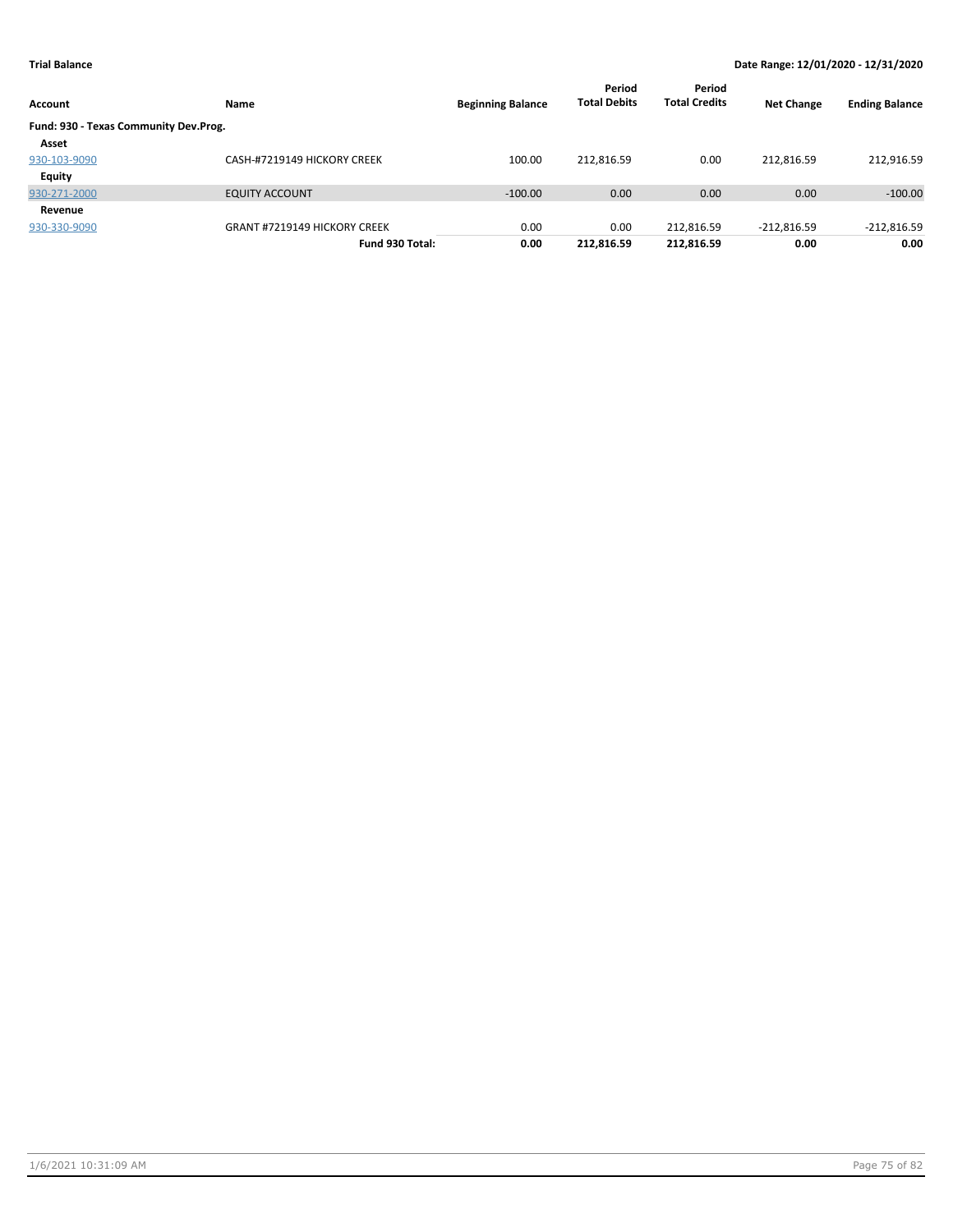| Account             | Name                                | <b>Beginning Balance</b> | Period<br><b>Total Debits</b> | Period<br><b>Total Credits</b> | <b>Net Change</b> | <b>Ending Balance</b> |
|---------------------|-------------------------------------|--------------------------|-------------------------------|--------------------------------|-------------------|-----------------------|
| Fund: 950 - Payroll |                                     |                          |                               |                                |                   |                       |
| Asset               |                                     |                          |                               |                                |                   |                       |
| 950-100-1001        | PR Claim on cash                    | 1,011.93                 | 474.20                        | 1,463.13                       | $-988.93$         | 23.00                 |
| Liability           |                                     |                          |                               |                                |                   |                       |
| 950-102-1001        | PR AP Clearing                      | 0.00                     | 1,463.13                      | 1,463.13                       | 0.00              | 0.00                  |
| 950-271-2000        | <b>DEPOSITS</b>                     | $-20.64$                 | 0.00                          | 0.00                           | 0.00              | $-20.64$              |
| Revenue             |                                     |                          |                               |                                |                   |                       |
| 950-370-1300        | <b>REFUNDS &amp; MISCELLANEOUS</b>  | $-2,006.72$              | 0.00                          | 474.20                         | $-474.20$         | $-2,480.92$           |
| Expense             |                                     |                          |                               |                                |                   |                       |
| 950-415-2020        | <b>COBRA Group Health Insurance</b> | 1,977.89                 | 1,463.13                      | 0.00                           | 1,463.13          | 3,441.02              |
|                     | Fund 950 Total:                     | 962.46                   | 3,400.46                      | 3.400.46                       | 0.00              | 962.46                |

**\*\*\*Error: Fund 950 Out of Balance\*\*\***

**\*\*\*Warning: Account Authorization is turned on. Please run the Unauthorized Account Listing Report to see if you are out of balance due to missing accounts \*\*\***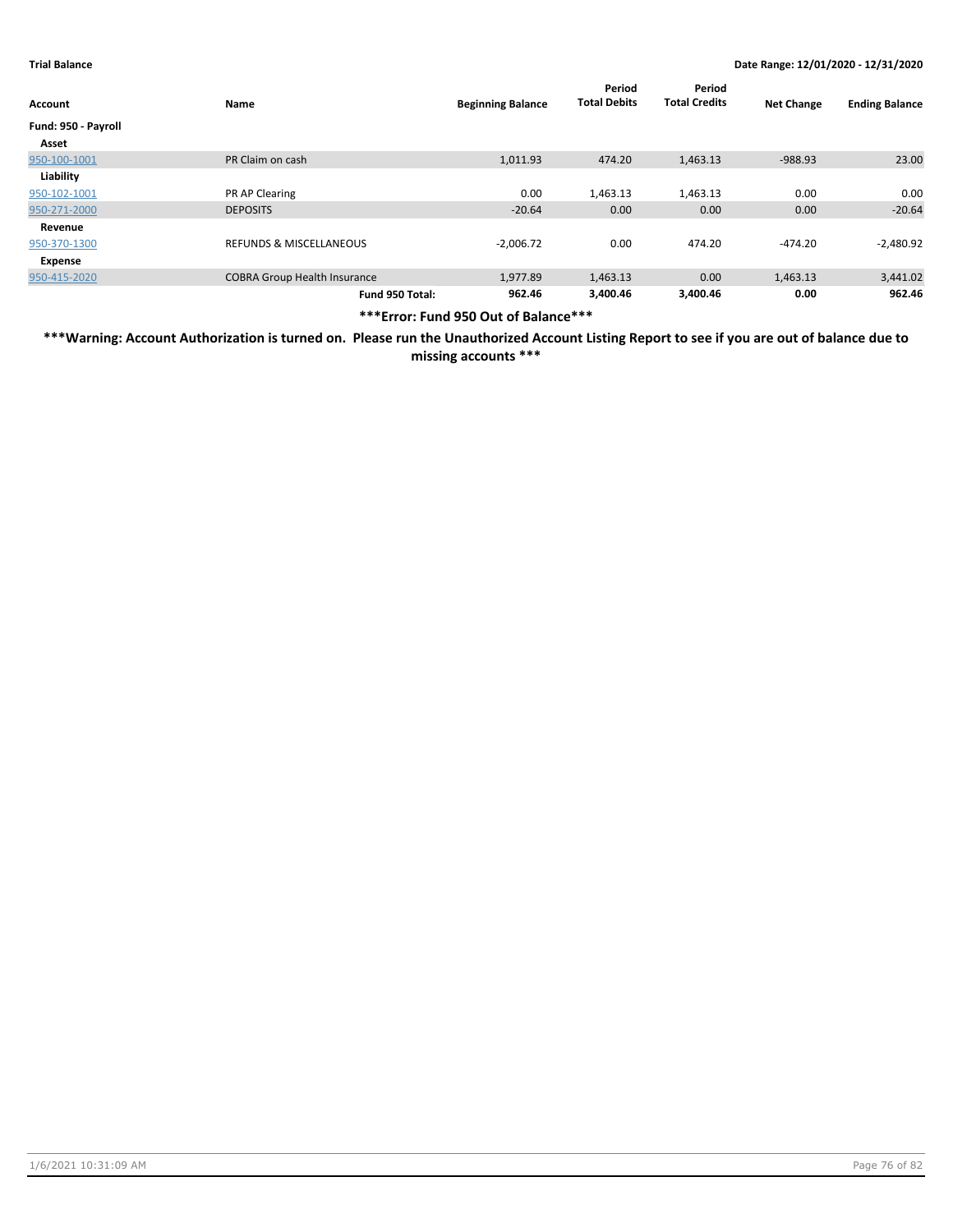| <b>Account</b>             | Name                             | <b>Beginning Balance</b> | Period<br><b>Total Debits</b> | Period<br><b>Total Credits</b> | <b>Net Change</b> | <b>Ending Balance</b> |
|----------------------------|----------------------------------|--------------------------|-------------------------------|--------------------------------|-------------------|-----------------------|
| Fund: 990 - Capital Assets |                                  |                          |                               |                                |                   |                       |
| Asset                      |                                  |                          |                               |                                |                   |                       |
| 990-160-1000               | LAND                             | 341,561.30               | 0.00                          | 0.00                           | 0.00              | 341,561.30            |
| 990-160-2000               | <b>BUILDINGS</b>                 | 4,737,000.00             | 0.00                          | 0.00                           | 0.00              | 4,737,000.00          |
| 990-160-2010               | ACCUM. DEPRECIATION-BUILDINGS    | $-3,612,211.08$          | 0.00                          | 0.00                           | 0.00              | $-3,612,211.08$       |
| 990-160-2100               | <b>AUTOMOBILES AND TRUCKS</b>    | 2,339,603.69             | 0.00                          | 0.00                           | 0.00              | 2,339,603.69          |
| 990-160-2110               | ACCUM. DEPR.AUTOS AND TRUCKS     | $-1,460,778.27$          | 0.00                          | 0.00                           | 0.00              | $-1,460,778.27$       |
| 990-160-2150               | <b>TECHNOLOGY</b>                | 753,474.11               | 0.00                          | 0.00                           | 0.00              | 753,474.11            |
| 990-160-2160               | ACCUM. DEPR.-COMPUTER EQUIPMENT  | $-678,197.41$            | 0.00                          | 0.00                           | 0.00              | $-678, 197.41$        |
| 990-160-2200               | <b>OFFICE EQUIPMENT</b>          | 164,640.04               | 0.00                          | 0.00                           | 0.00              | 164,640.04            |
| 990-160-2210               | ACCUM. DEPR.-OFFICE EQUIPMENT    | $-100,426.88$            | 0.00                          | 0.00                           | 0.00              | $-100,426.88$         |
| 990-160-2250               | <b>RADIO EQUIPMENT</b>           | 213,359.45               | 0.00                          | 0.00                           | 0.00              | 213,359.45            |
| 990-160-2260               | ACCUM. DEPR.-RADIO EQUIPMENT     | $-212,477.68$            | 0.00                          | 0.00                           | 0.00              | $-212,477.68$         |
| 990-160-2270               | <b>SECURITY EQUIPMENT</b>        | 159,027.15               | 0.00                          | 0.00                           | 0.00              | 159,027.15            |
| 990-160-2280               | ACCUM.DEP.-SECURITY EQUIPMENT    | $-62,677.46$             | 0.00                          | 0.00                           | 0.00              | $-62,677.46$          |
| 990-160-2300               | <b>ROADS</b>                     | 18,733,686.23            | 0.00                          | 0.00                           | 0.00              | 18,733,686.23         |
| 990-160-2310               | ACCUM. DEPRECIATION-ROADS        | $-14,295,608.64$         | 0.00                          | 0.00                           | 0.00              | $-14,295,608.64$      |
| 990-160-2350               | <b>BRIDGES</b>                   | 11,295,230.21            | 0.00                          | 0.00                           | 0.00              | 11,295,230.21         |
| 990-160-2360               | ACCUM. DEPRECIATION-BRIDGES      | -4,099,667.06            | 0.00                          | 0.00                           | 0.00              | $-4,099,667.06$       |
| 990-160-3000               | <b>ROAD EQUIPMENT</b>            | 3,883,975.23             | 0.00                          | 0.00                           | 0.00              | 3,883,975.23          |
| 990-160-3010               | ACCUM. DEPRECIATION-ROAD EQUIPME | $-2,902,802.40$          | 0.00                          | 0.00                           | 0.00              | $-2,902,802.40$       |
| 990-160-4000               | <b>CONSTRUCTION IN PROGRESS</b>  | 2,124,972.50             | 0.00                          | 0.00                           | 0.00              | 2,124,972.50          |
| Equity                     |                                  |                          |                               |                                |                   |                       |
| 990-271-2000               | <b>EQUITY ACCOUNT</b>            | $-17,321,683.03$         | 0.00                          | 0.00                           | 0.00              | $-17,321,683.03$      |
|                            | Fund 990 Total:                  | 0.00                     | 0.00                          | 0.00                           | 0.00              | 0.00                  |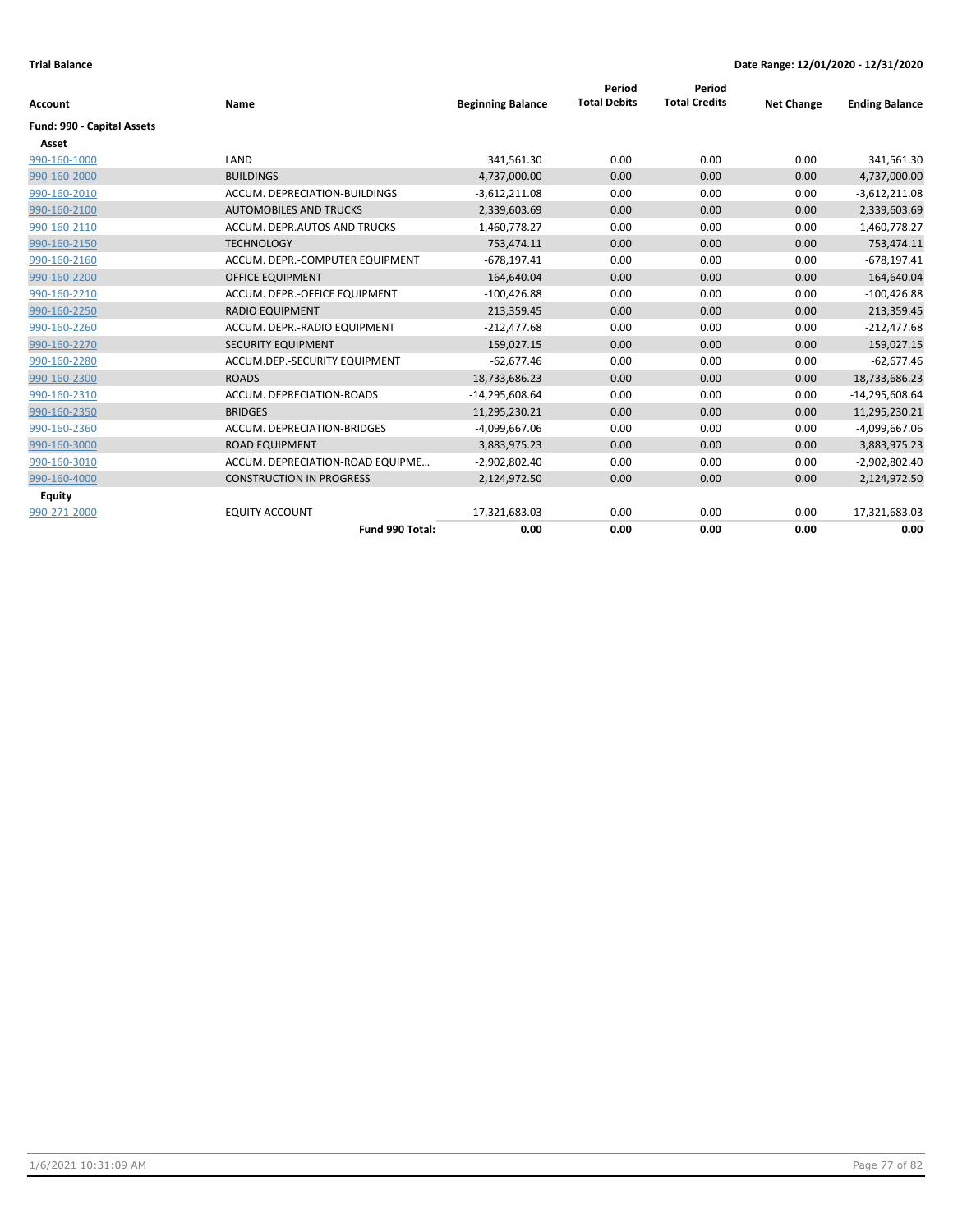| Account                       | Name                           | <b>Beginning Balance</b> | Period<br><b>Total Debits</b> | Period<br><b>Total Credits</b> | <b>Net Change</b> | <b>Ending Balance</b> |
|-------------------------------|--------------------------------|--------------------------|-------------------------------|--------------------------------|-------------------|-----------------------|
| Fund: 991 - Governmental Debt |                                |                          |                               |                                |                   |                       |
| Asset                         |                                |                          |                               |                                |                   |                       |
| 991-170-2000                  | DEFERRED PENSION OUTFLOW       | 38,725.00                | 0.00                          | 0.00                           | 0.00              | 38,725.00             |
| Liability                     |                                |                          |                               |                                |                   |                       |
| 991-200-2400                  | <b>ACCRUED INTEREST</b>        | 235,755.00               | 0.00                          | 0.00                           | 0.00              | 235,755.00            |
| 991-200-2500                  | <b>GENERAL OBLIGATION BOND</b> | 80,000.00                | 0.00                          | 0.00                           | 0.00              | 80,000.00             |
| 991-200-2510                  | <b>GOB-CURRENT PORTION</b>     | $-120,000.00$            | 0.00                          | 0.00                           | 0.00              | $-120,000.00$         |
| 991-200-2550                  | <b>BOND DISCOUNT CURRENT</b>   | $-288.24$                | 0.00                          | 0.00                           | 0.00              | $-288.24$             |
| 991-200-2560                  | <b>BOND DISCOUNT</b>           | $-6,773.47$              | 0.00                          | 0.00                           | 0.00              | $-6,773.47$           |
| 991-200-2570                  | <b>BOND PREMIUM CURRENT</b>    | $-2,904.78$              | 0.00                          | 0.00                           | 0.00              | $-2,904.78$           |
| 991-200-2580                  | <b>BOND PREMIUM</b>            | $-68,262.53$             | 0.00                          | 0.00                           | 0.00              | $-68,262.53$          |
| 991-200-3500                  | <b>ACCRUED COMPENSATION</b>    | $-186,904.13$            | 0.00                          | 0.00                           | 0.00              | $-186,904.13$         |
| 991-200-4000                  | <b>NET PENSION LIABILITY</b>   | 1,126,333.00             | 0.00                          | 0.00                           | 0.00              | 1,126,333.00          |
| 991-200-4500                  | DEFERRED PENSION IN FLOW       | $-1,467,676.00$          | 0.00                          | 0.00                           | 0.00              | $-1,467,676.00$       |
| Equity                        |                                |                          |                               |                                |                   |                       |
| 991-271-2000                  | <b>EQUITY ACCOUNT</b>          | 371,996.15               | 0.00                          | 0.00                           | 0.00              | 371,996.15            |
|                               | Fund 991 Total:                | 0.00                     | 0.00                          | 0.00                           | 0.00              | 0.00                  |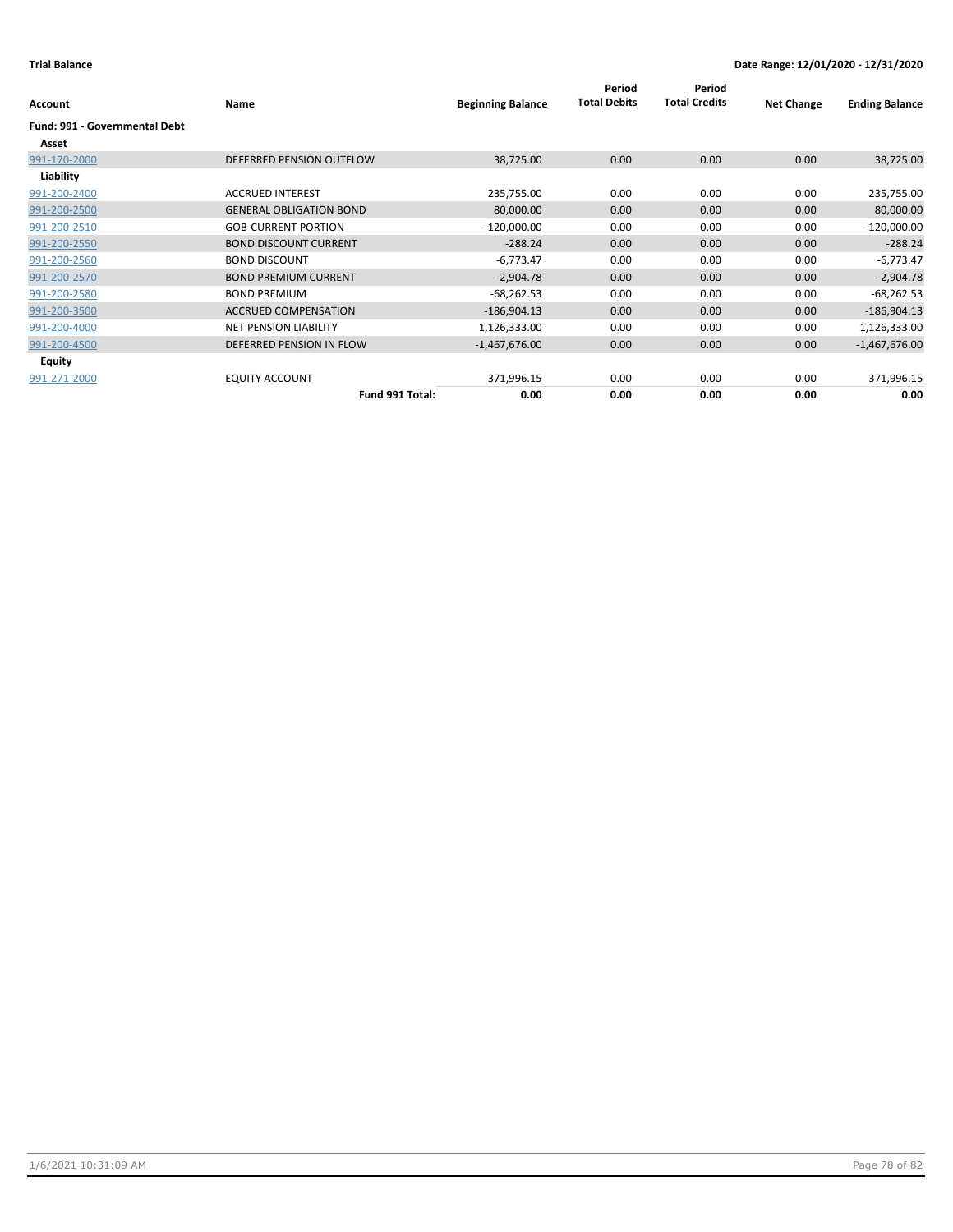| <b>Account</b>                  | Name                    |                 | <b>Beginning Balance</b> | Period<br><b>Total Debits</b> | Period<br><b>Total Credits</b> | <b>Net Change</b> | <b>Ending Balance</b> |
|---------------------------------|-------------------------|-----------------|--------------------------|-------------------------------|--------------------------------|-------------------|-----------------------|
| Fund: 998 - Payroll Pooled Cash |                         |                 |                          |                               |                                |                   |                       |
| Asset                           |                         |                 |                          |                               |                                |                   |                       |
| 998-100-1001                    | <b>PR Combined Cash</b> |                 | 4,267.93                 | 690,211.14                    | 691,200.07                     | $-988.93$         | 3,279.00              |
| 998-120-3100                    | Due From 100            |                 | 0.00                     | 256,328.61                    | 256,328.61                     | 0.00              | 0.00                  |
| 998-120-3121                    | Due From 121            |                 | 0.00                     | 1,888.04                      | 1,888.04                       | 0.00              | 0.00                  |
| 998-120-3122                    | Due From 122            |                 | 0.00                     | 399.41                        | 399.41                         | 0.00              | 0.00                  |
| 998-120-3190                    | Due From 190            |                 | 0.00                     | 408.68                        | 408.68                         | 0.00              | 0.00                  |
| 998-120-3200                    | Due From 200            |                 | 0.00                     | 139.10                        | 139.10                         | 0.00              | 0.00                  |
| 998-120-3210                    | Due From 210            |                 | 0.00                     | 17,183.50                     | 17,183.50                      | 0.00              | 0.00                  |
| 998-120-3220                    | Due From 220            |                 | 0.00                     | 20,792.54                     | 20,792.54                      | 0.00              | 0.00                  |
| 998-120-3230                    | Due From 230            |                 | 0.00                     | 22,771.70                     | 22,771.70                      | 0.00              | 0.00                  |
| 998-120-3240                    | Due From 240            |                 | 0.00                     | 15,843.09                     | 15,843.09                      | 0.00              | 0.00                  |
| 998-120-3360                    | Due From 360            |                 | 0.00                     | 629.50                        | 629.50                         | 0.00              | 0.00                  |
| 998-120-3562                    | Due From 562            |                 | 0.00                     | 4,611.10                      | 4,611.10                       | 0.00              | 0.00                  |
| 998-120-3890                    | Due From 890            |                 | 0.00                     | 10,846.19                     | 10,846.19                      | 0.00              | 0.00                  |
| Liability                       |                         |                 |                          |                               |                                |                   |                       |
| 998-102-1000                    | A/P CLEARING            |                 | 0.00                     | 353,304.59                    | 353,304.59                     | 0.00              | 0.00                  |
| 998-120-3950                    | Due From 950            |                 | 0.00                     | 1,463.13                      | 1,463.13                       | 0.00              | 0.00                  |
| 998-200-1400                    | Wages Payable           |                 | 0.00                     | 337,895.48                    | 337,895.48                     | 0.00              | 0.00                  |
| 998-207-9900                    | Due To Other Funds      |                 | $-4,267.93$              | 691,200.07                    | 690,211.14                     | 988.93            | $-3,279.00$           |
|                                 |                         | Fund 998 Total: | 0.00                     | 2,425,915.87                  | 2,425,915.87                   | 0.00              | 0.00                  |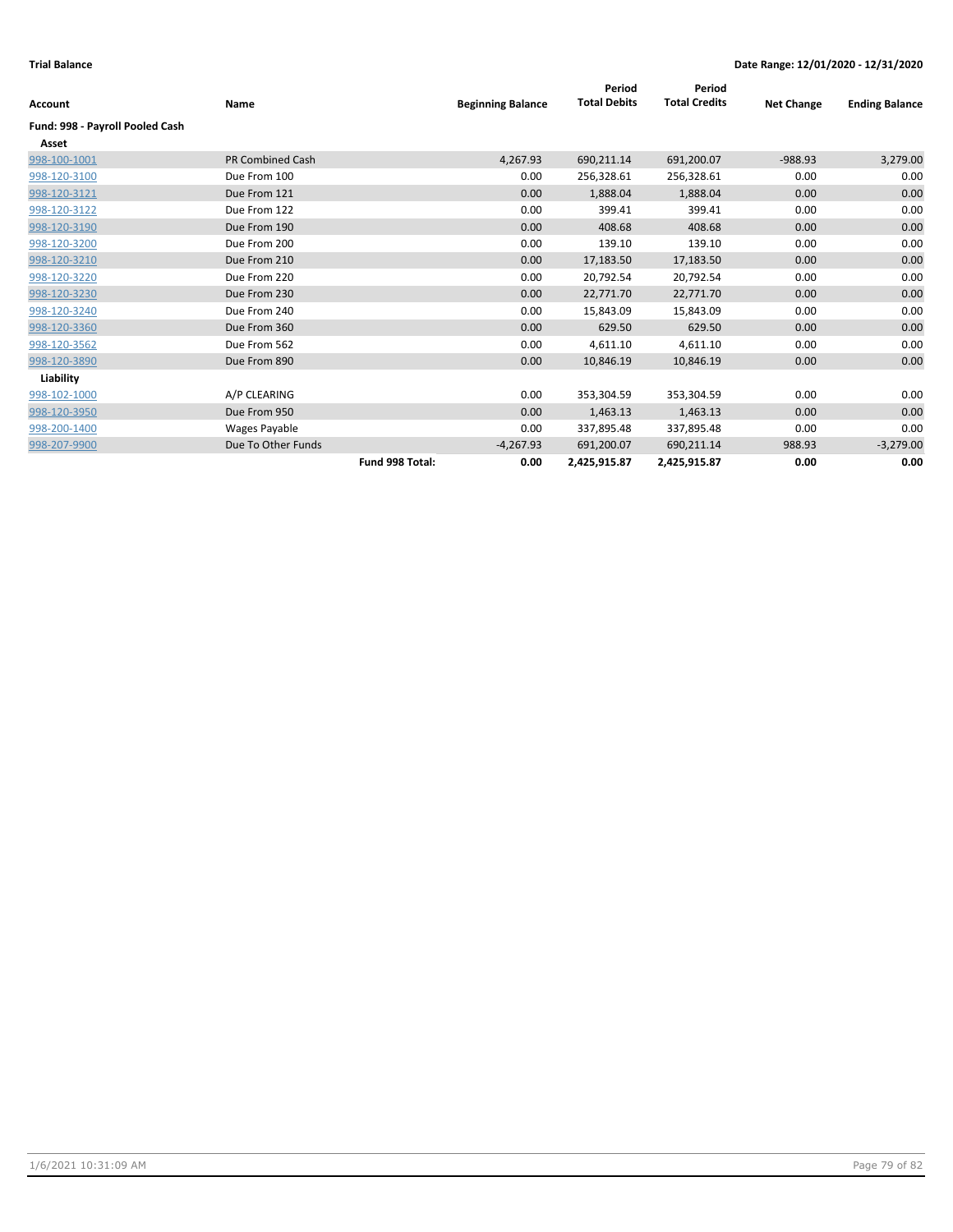| Account                 | Name                      |                      | <b>Beginning Balance</b> | Period<br><b>Total Debits</b> | Period<br><b>Total Credits</b> | <b>Net Change</b> | <b>Ending Balance</b> |
|-------------------------|---------------------------|----------------------|--------------------------|-------------------------------|--------------------------------|-------------------|-----------------------|
| Fund: 999 - Pooled Cash |                           |                      |                          |                               |                                |                   |                       |
| Asset                   |                           |                      |                          |                               |                                |                   |                       |
| 999-103-1000            | Combined Checking AP      |                      | 4,634,956.11             | 3,580,677.02                  | 2,388,961.12                   | 1,191,715.90      | 5,826,672.01          |
| 999-120-3100            | DUE FROM 100              |                      | 19,182.01                | 709,550.34                    | 727,877.35                     | $-18,327.01$      | 855.00                |
| 999-120-3120            | DUE FROM 120              |                      | 0.00                     | 114.75                        | 114.75                         | 0.00              | 0.00                  |
| 999-120-3121            | DUE FROM 121              |                      | 0.00                     | 4,324.93                      | 4,324.93                       | 0.00              | 0.00                  |
| 999-120-3127            | DUE FROM 127              |                      | 0.00                     | 8,225.32                      | 8,225.32                       | 0.00              | 0.00                  |
| 999-120-3191            | DUE FROM 191              |                      | 0.00                     | 6,436.85                      | 6,380.51                       | 56.34             | 56.34                 |
| 999-120-3200            | DUE FROM 200              |                      | 0.00                     | 211.63                        | 211.63                         | 0.00              | 0.00                  |
| 999-120-3210            | DUE FROM 210              |                      | 0.00                     | 23,506.38                     | 23,506.38                      | 0.00              | 0.00                  |
| 999-120-3220            | DUE FROM 220              |                      | 0.00                     | 40,553.92                     | 40,553.92                      | 0.00              | 0.00                  |
| 999-120-3230            | DUE FROM 230              |                      | 0.00                     | 57,644.42                     | 57,644.42                      | 0.00              | 0.00                  |
| 999-120-3240            | DUE FROM 240              |                      | 2,413.20                 | 20,541.80                     | 22,955.00                      | $-2,413.20$       | 0.00                  |
| 999-120-3310            | DUE FROM 310              |                      | 0.00                     | 1,077.50                      | 1,077.50                       | 0.00              | 0.00                  |
| 999-120-3413            | DUE FROM 413              |                      | 0.00                     | 31,438.52                     | 31,438.52                      | 0.00              | 0.00                  |
| 999-120-3414            | DUE FROM 414              |                      | 0.00                     | 69.34                         | 69.34                          | 0.00              | 0.00                  |
| 999-120-3562            | DUE FROM 562              |                      | 0.00                     | 639.09                        | 639.09                         | 0.00              | 0.00                  |
| 999-120-3590            | DUE FROM 590              |                      | 0.00                     | 595.00                        | 595.00                         | 0.00              | 0.00                  |
| 999-120-3680            | DUE FROM 680              |                      | 0.00                     | 779,669.85                    | 779,669.85                     | 0.00              | 0.00                  |
| 999-120-3850            | DUE FROM 850              |                      | 0.00                     | 486.84                        | 486.84                         | 0.00              | 0.00                  |
| Liability               |                           |                      |                          |                               |                                |                   |                       |
| 999-102-1000            | A/P CLEARING              |                      | $-21,595.21$             | 1,703,463.83                  | 1,682,723.62                   | 20,740.21         | $-855.00$             |
| 999-207-9900            | <b>DUE TO OTHER FUNDS</b> |                      | $-4,634,956.11$          | 2,391,496.17                  | 3,583,268.41                   | $-1,191,772.24$   | $-5,826,728.35$       |
|                         |                           | Fund 999 Total:      | 0.00                     | 9,360,723.50                  | 9,360,723.50                   | 0.00              | 0.00                  |
|                         |                           | <b>Report Total:</b> | 962.46                   | 21,109,404.19                 | 21,109,404.19                  | 0.00              | 962.46                |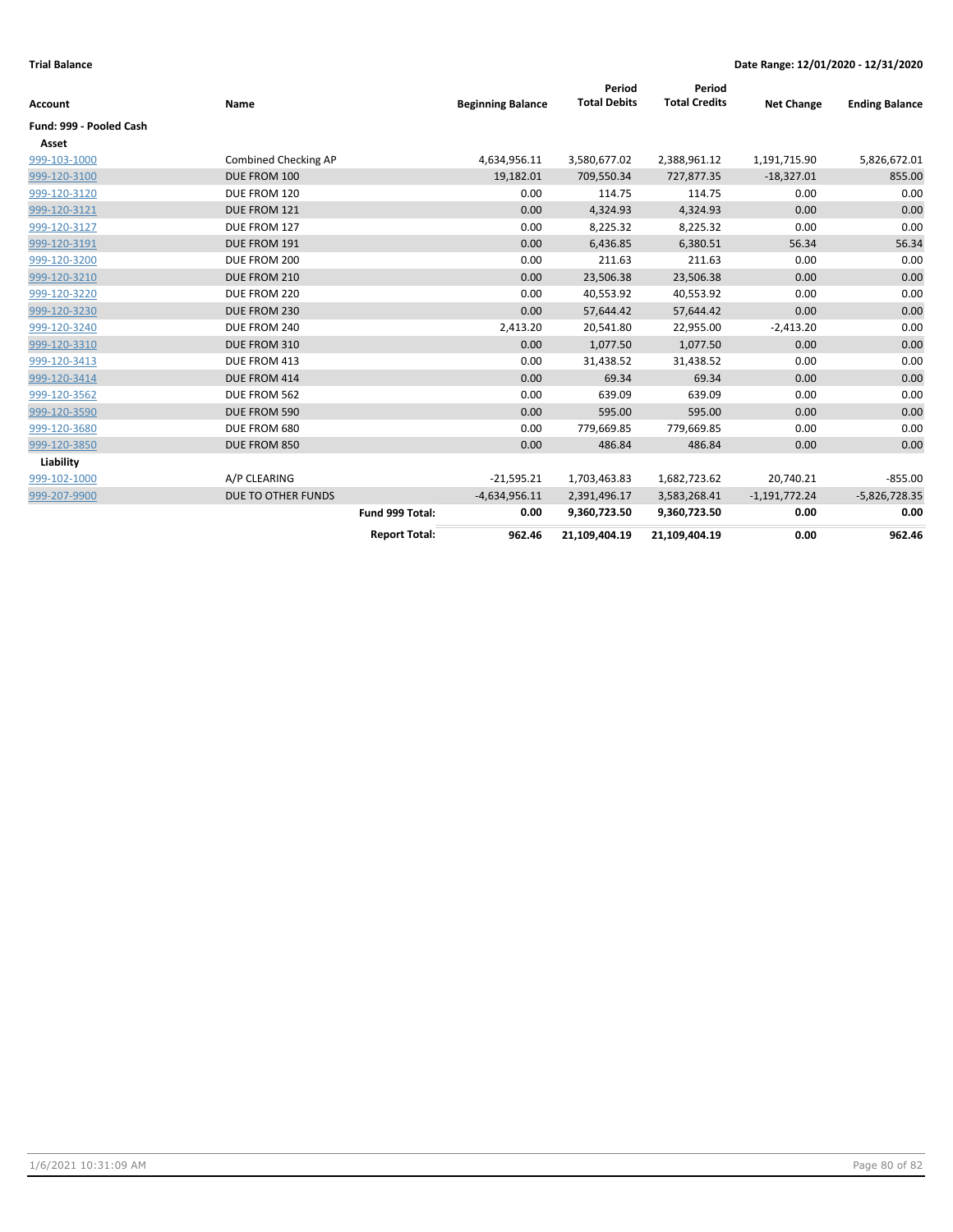# **Fund Summary**

| Fund                                                                      | <b>Beginning Balance</b> | <b>Total Debits</b> | <b>Total Credits</b> | <b>Ending Balance</b> |
|---------------------------------------------------------------------------|--------------------------|---------------------|----------------------|-----------------------|
| 100 - General                                                             | 0.00                     | 5,021,606.26        | 5,021,606.26         | 0.00                  |
| 110 - Courthouse Security                                                 | 0.00                     | 0.00                | 0.00                 | 0.00                  |
| 111 - Justice Court Building Security                                     | 0.00                     | 0.00                | 0.00                 | 0.00                  |
| 120 - County Clerk Vital Statistics                                       | 0.00                     | 229.50              | 229.50               | 0.00                  |
| 121 - County Clerk Records Management                                     | 0.00                     | 19,190.82           | 19,190.82            | 0.00                  |
| 122 - Chapter 19 Funds                                                    | 0.00                     | 22,905.46           | 22,905.46            | 0.00                  |
| 123 - Election Equipment Fund                                             | 0.00                     | 0.00                | 0.00                 | 0.00                  |
| 125 - County Clerk Co.& Dist.CourtTechnology                              | 0.00                     | 0.00                | 0.00                 | 0.00                  |
| 126 - County Clerk Court Records Preservation                             | 0.00                     | 0.00                | 0.00                 | 0.00                  |
| 127 - County Clerk Records Archive                                        | 0.00                     | 16,450.64           | 16,450.64            | 0.00                  |
| 130 - Bail Bond Trust Fund                                                | 0.00                     | 450.00              | 450.00               | 0.00                  |
| 160 - County Judge Excess Supplement                                      | 0.00                     | 0.00                | 0.00                 | 0.00                  |
| 161 - Probate Judges Education                                            | 0.00                     | 0.00                | 0.00                 | 0.00                  |
| 190 - District Clerk Records Management                                   | 0.00                     | 2,298.80            | 2,298.80             | 0.00                  |
| 191 - District Court Records Archive                                      | 0.00                     | 12,817.36           | 12,817.36            | 0.00                  |
| 192 - District Clerk Co.& Dist.Court Technology                           | 0.00                     | 0.00                | 0.00                 | 0.00                  |
| 193 - District Clerk Court Records Preservation                           | 0.00                     | 0.00                | 0.00                 | 0.00                  |
| 200 - County Offices Records Mangement                                    | 0.00                     | 1,676.10            | 1,676.10             | 0.00                  |
| 210 - Road & Bridge #1                                                    | 0.00                     | 242,294.35          | 242,294.35           | 0.00                  |
| 220 - Road & Bridge #2                                                    | 0.00                     | 306,091.48          | 306,091.48           | 0.00                  |
| 221 - Raw Water Pipeline Road and Bridge #2                               | 0.00                     | 0.00                | 0.00                 | 0.00                  |
| 230 - Road & Bridge #3                                                    | 0.00                     | 412,706.95          | 412,706.95           | 0.00                  |
| 231 - Lake Road Impact/Raw Water PipelinePct. 3                           | 0.00                     | 0.00                | 0.00                 | 0.00                  |
| 240 - Road & Bridge #4                                                    | 0.00                     | 229,191.67          | 229,191.67           | 0.00                  |
| 241 - Lake Road Impact/Raw Water PipelinePct. 4                           | 0.00                     | 0.00                | 0.00                 | 0.00                  |
| 250 - Raw Water Pipeline Rock for Pct.2,3,4                               | 0.00                     | 0.00                | 0.00                 | 0.00                  |
| 260 - J.P.#1 Justice Court Technology                                     | 0.00                     | 0.00                | 0.00                 | 0.00                  |
| 270 - J.P.#2 Justice Court Technology                                     | 0.00                     | 0.00                | 0.00                 | 0.00                  |
| 280 - J.P.#3 Justice Court Technology                                     | 0.00                     | 0.00                | 0.00                 | 0.00                  |
| 310 - F.C.Detention Center Annual Payment                                 | 0.00                     | 2,155.00            | 2,155.00             | 0.00                  |
| 330 - Bail Bondsman Application Fee                                       | 0.00                     | 500.00              | 500.00               | 0.00                  |
| 350 - Law Library                                                         | 0.00                     | 0.00                | 0.00                 | 0.00                  |
| 360 - D. A. Fee                                                           | 0.00                     | 3,890.39            | 3,890.39             | 0.00                  |
| 361 - Contraband Seizure                                                  | 0.00                     | 0.00                | 0.00                 | 0.00                  |
| 362 - Investigator/LEOSE                                                  | 0.00                     | 0.00                | 0.00                 | 0.00                  |
| 380 - IHC Co-Op Gin                                                       | 0.00                     | 0.00                | 0.00                 | 0.00                  |
| 381 - IHC Bonnie Ruth Cooper                                              | 0.00                     | 1,320.59            | 1,320.59             | 0.00                  |
| 410 - CERT                                                                | 0.00                     | 0.00                | 0.00                 | 0.00                  |
| 412 - Safe Room Reimbursement Prog.<br>413 - CARES ACT-CORONAVIRUS RELIEF | 0.00<br>0.00             | 0.00                | 0.00                 | 0.00                  |
|                                                                           |                          | 62,971.54           | 62,971.54            | 0.00                  |
| 414 - OOG COVID #4145401<br>560 - Sheriff Forfeiture                      | 0.00<br>0.00             | 138.68<br>0.00      | 138.68<br>0.00       | 0.00<br>0.00          |
| 561 - Law Enforcement Education Sheriff's Office                          | 0.00                     | 0.00                | 0.00                 | 0.00                  |
| 562 - Bois D'Arc Lake Reservoir (SO)                                      | 0.00                     |                     | 29,806.96            | 0.00                  |
| 563 - Sheriff's Office Technology                                         | 0.00                     | 29,806.96<br>0.00   | 0.00                 | 0.00                  |
| 590 - Specialty Court/Drug Court                                          | 0.00                     | 1,190.00            | 1,190.00             | 0.00                  |
| 600 - Sinking                                                             | 0.00                     | 191,769.15          | 191,769.15           | 0.00                  |
| 630 - Law Enforcement Education Const. Pct.1                              | 0.00                     | 0.00                | 0.00                 | 0.00                  |
| 640 - Law Enforcement Education Const. Pct.2                              | 0.00                     | 0.00                | 0.00                 | 0.00                  |
| 650 - Law Enforcement Education Const. Pct.3                              | 0.00                     | 0.00                | 0.00                 | 0.00                  |
| 660 - 2017 GO Bonds-Construction Fund FY2017                              | 0.00                     | 0.00                | 0.00                 | 0.00                  |
| 670 - Courthouse Restoration                                              | 0.00                     | 0.00                | 0.00                 | 0.00                  |
| 680 - 2018 GO Bonds-Construction Fund FY2019                              | 0.00                     | 2,431,894.07        | 2,431,894.07         | 0.00                  |
| 690 - 2020 CO Bonds-Construction Fund FY2020                              | 0.00                     | 0.00                | 0.00                 | 0.00                  |
| 700 - Right of Way                                                        | 0.00                     | 0.00                | 0.00                 | 0.00                  |
| 800 - Veterans Court Program                                              | 0.00                     | 0.00                | 0.00                 | 0.00                  |
| 810 - County Lake Road Impact Fund                                        | 0.00                     | 0.00                | 0.00                 | 0.00                  |
| 850 - Lake Fannin                                                         | 0.00                     | 1,512.80            | 1,512.80             | 0.00                  |
| 890 - T.J.J.D.                                                            | 0.00                     | 90,785.10           | 90,785.10            | 0.00                  |
|                                                                           |                          |                     |                      |                       |